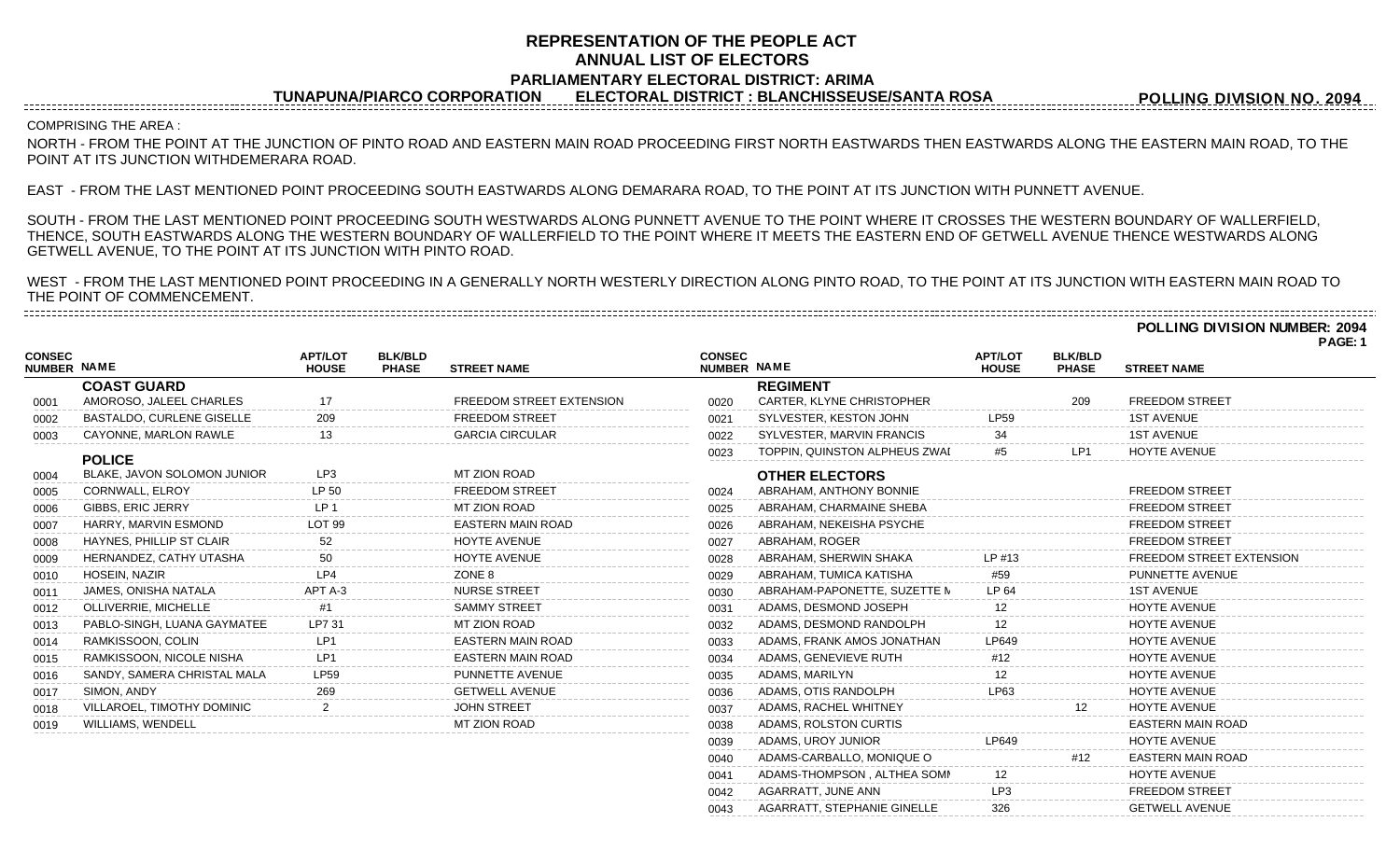|                                     |                                |                                |                                |                              |                              |                                |                         |                                |                                 | PAGE: 2 |
|-------------------------------------|--------------------------------|--------------------------------|--------------------------------|------------------------------|------------------------------|--------------------------------|-------------------------|--------------------------------|---------------------------------|---------|
| <b>CONSEC</b><br><b>NUMBER NAME</b> |                                | <b>APT/LOT</b><br><b>HOUSE</b> | <b>BLK/BLD</b><br><b>PHASE</b> | <b>STREET NAME</b>           | <b>CONSEC</b><br>NUMBER NAME |                                | APT/LOT<br><b>HOUSE</b> | <b>BLK/BLD</b><br><b>PHASE</b> | <b>STREET NAME</b>              |         |
| 0044                                | ALEXANDER, AKEEM DEVON         |                                |                                | <b>HOYTE AVENUE</b>          | 0088                         | ALLSOP, IAN                    | 53                      |                                | <b>SAVANNAH DRIVE</b>           |         |
| 0045                                | ALEXANDER, ARLENE NATALIE      | 36                             |                                | PUNNETTE AVENUE              | 0089                         | ALONZO, SHARON ARLENE          | A62                     |                                | HOYTE AVENUE                    |         |
| 0046                                | ALEXANDER, BRIAN MICHAEL       |                                | LP 43                          | <b>HOYTE AVENUE</b>          | 0090                         | ALONZO, SHERINE ARLENE         | <b>LP59</b>             |                                | HOYTE AVENUE                    |         |
| 0047                                | ALEXANDER, CHRISTOPHER DERIC   | 6                              |                                | <b>HIGHLEY STREET</b>        | 0091                         | ALVAREZ. DANIELLE JANIELLE     | 15                      |                                | <b>FREEDOM STREET</b>           |         |
| 0048                                | ALEXANDER, CHRISTOPHER SEBAS   |                                |                                | OPP LP 604 EASTERN MAIN ROAD | 0092                         | ALVAREZ, GINA MARVA            |                         |                                | <b>BERNARD LANE</b>             |         |
| 0049                                | ALEXANDER, CLEAVON HAMILTON    | LP59                           |                                | HOYTE AVENUE                 | 0093                         | ALVES, ANNE MARIE              | A650                    |                                | <b>EASTERN MAIN ROAD</b>        |         |
| 0050                                | ALEXANDER, FAITH AALIYAH       | LP 59                          |                                | PUNNETTE AVENUE              | 0094                         | ALVES, RUTH ANNEMARIE          | <b>LPA650</b>           |                                | <b>EASTERN MAIN ROAD</b>        |         |
| 0051                                | ALEXANDER, JASON               | 43                             |                                | HOYTE AVENUE                 | 0095                         | AMEDEE, AGNES                  | 3                       |                                | <b>GARCIA CIRCULAR</b>          |         |
| 0052                                | ALEXANDER, JASON MITCHELL      | #43                            | LP 8                           | HOYTE AVENUE                 | 0096                         | AMEDEE, GARNET TYRON           | LP <sub>5</sub>         |                                | <b>GARCIA CIRCULAR</b>          |         |
| 0053                                | ALEXANDER, KELVIN              | LP60                           |                                | PUNNETTE AVENUE              | 0097                         | AMEDEE-JAMES, CATHERINE        | LP1                     |                                | ZONE 8                          |         |
| 0054                                | ALEXANDER, KERMICA KADESHA     | #46                            | LP 59-3                        | <b>HOYTE AVENUE</b>          | 0098                         | AMOROSO, JENNA-MARIE KARINA C  | 17                      |                                | <b>FREEDOM STREET EXTENSION</b> |         |
| 0055                                | ALEXANDER, KERON JUNIOR        | 4                              |                                | <b>NURSE STREET</b>          | 0099                         | AMOROSO, JENNINGS ELLIOT       | <b>LP17</b>             |                                | <b>FREEDOM STREET</b>           |         |
| 0056                                | ALEXANDER, MITCHELL JEROME     | LP 59                          |                                | <b>1ST AVENUE</b>            | 0100                         | AMOROSO, JOSEPHINE VIRGINIA    |                         |                                | FREEDOM STREET EXTENSION        |         |
| 0057                                | ALEXANDER, ROSELYN ELEATHA     | <b>LP59</b>                    |                                | <b>1ST AVENUE</b>            | 0101                         | ANDREWS, ANAN                  |                         |                                | PUNNETTE AVENUE                 |         |
| 0058                                | ALEXANDER, RYAN MARK           |                                | 43                             | HOYTE AVENUE                 | 0102                         | ANDREWS, LATOYA BRITTANY       | LP 56                   |                                | <b>GETWELL AVENUE</b>           |         |
| 0059                                | ALEXANDER, WENDELL MARK        |                                |                                | <b>1ST AVENUE</b>            | 0103                         | ANDREWS, LYNDIAN               | LP 66                   |                                | PINTO ROAD                      |         |
| 0060                                | ALEXANDER-HOYTE, SHAKEEN J     | LP <sub>3</sub>                |                                | HOYTE AVENUE                 | 0104                         | ANTHONY, CARLA PAULA           |                         |                                | PUNNETTE AVENUE                 |         |
| 0061                                | ALEXANDER-JAMES, ERICA T S     | 6                              |                                | <b>HIGHLEY STREET</b>        | 0105                         | ANTOINE, DENECIA CHRISELL SIND | 12                      |                                | <b>GARCIA CIRCULAR</b>          |         |
| 0062                                | ALEXIS-GUY, GERMAINE ANGELA    | 15                             |                                | <b>FREEDOM STREET</b>        | 0106                         | ANTOINE, HESTON SIMEON         | LP <sub>3</sub>         |                                | HOYTE AVENUE                    |         |
| 0063                                | ALI, AALIYAH BELVINA           | LP59                           |                                | <b>1ST AVENUE</b>            | 0107                         | ANTOINE, JASON                 | LP1                     |                                | MT ZION ROAD                    |         |
| 0064                                | ALI, ASGAR                     |                                |                                | ZONE 8                       | 0108                         | ANTOINE, JOSHUA JOHN ABRAHAM   | <b>LP60</b>             |                                | PUNNETTE AVENUE                 |         |
| 0065                                | ALI. ASHMEED                   |                                |                                | <b>GARCIA CIRCULAR</b>       | 0109                         | ANTOINE, KEVIN BRANDON SHAWN   | LP61                    |                                | PUNNETTE AVENUE                 |         |
| 0066                                | ALI, CATRIONA ALISHA           | #7                             |                                | <b>GARCIA CIRCULAR</b>       | 0110                         | ANTOINE, LINDA NICOLE          | 3                       |                                | HOYTE AVENUE                    |         |
| 0067                                | ALI, CHARMAIN                  | ZONE8                          |                                | ZONE 8                       | 0111                         | ANTOINE, LUCY JACINTA          | LP <sub>3</sub>         |                                | HOYTE AVENUE                    |         |
| 0068                                | ALI, DAMION ANTHONY            |                                | <b>LP59</b>                    | <b>1ST AVENUE</b>            | 0112                         | ANTOINE, PRESTON DUANE         | 3                       |                                | HOYTE AVENUE                    |         |
| 0069                                | ALI, DERICK ASHMEED            | 9                              |                                | <b>GARCIA CIRCULAR</b>       | 0113                         | ANTOINE, WAYNE                 | <b>LP60</b>             |                                | PUNNETTE AVENUE                 |         |
| 0070                                | ALI, IAN ADRIAN                | LP59                           |                                | <b>1ST AVENUE</b>            | 0114                         | ANTOINE, WRENECIA CRISANNE RL  | #12                     |                                | <b>GARCIA CIRCULAR</b>          |         |
| 0071                                | ALI, JOSEPH LEONARDO           | $\overline{7}$                 |                                | <b>GARCIA CIRCULAR</b>       | 0115                         | ASSING, MARSHA ELIZABETH       |                         | LP53                           | SAVANNAH DRIVE                  |         |
| 0072                                | ALI, LEANN CATHERINE           |                                |                                | <b>1ST AVENUE</b>            | 0116                         | ASSING, RONALDO RIVALDO NEVILI | LP4                     | #20                            | HOYTE AVENUE                    |         |
| 0073                                | ALI, LUTCHMIN                  | 4 A                            |                                | PUNNETTE AVENUE              | 0117                         | ASTOR, RONDELL RAYMOND         | 51                      |                                | SAVANNAH DRIVE                  |         |
| 0074                                | ALI, MICHAEL ASHAD             |                                | <b>LP59</b>                    | <b>1ST AVENUE</b>            | 0118                         | ATWELL, RONALD GERARD NICHOL   | LP63                    |                                | PUNNETTE AVENUE                 |         |
| 0075                                | ALI, NARISSA ANEESHA           | LP59                           |                                | <b>1ST AVENUE</b>            | 0119                         | AUGUSTINE, ELIZABETH           | <b>LP62</b>             |                                | PUNNETTE AVENUE                 |         |
| 0076                                | ALI, RASHEED                   |                                |                                | <b>1ST AVENUE</b>            | 0120                         | AUGUSTUS, ANTHONY              |                         |                                | ZONE 8                          |         |
| 0077                                | ALI, SALISHA                   | LP52                           | #18                            | <b>GARCIA CIRCULAR</b>       | 0121                         | AUGUSTUS, KAWANDA CAROL        | 51                      |                                | HOYTE AVENUE                    |         |
| 0078                                | ALI, WAHEEDA                   | 20                             |                                | <b>GARCIA CIRCULAR</b>       | 0122                         | AUSTIN-JAMES, SABRINA TERIFA   | LP53                    |                                | <b>MAHABIR STREET</b>           |         |
| 0079                                | ALI, YUSUF                     | #9                             |                                | <b>GARCIA CIRCULAR</b>       | 0123                         | BABOOLAL, CHAITRAM             | LP36                    |                                | ZONE 8                          |         |
| 0080                                | ALI, ZORINA                    | LPB <sub>2</sub>               |                                | <b>GARCIA CIRCULAR</b>       | 0124                         | BAGGOO, DILLON EMMANUEL        |                         | LP 195                         | <b>FREEDOM STREET</b>           |         |
| 0081                                | ALI-RAMBERRAN, AMY ASHLEY      |                                |                                | MT ZION ROAD                 | 0125                         | BAGGOO, ELON                   | 195                     |                                | <b>FREEDOM STREET</b>           |         |
| 0082                                | ALLAIN-SEEMONGAL, NINA N M     | LOT 1671                       |                                | <b>GETWELL AVENUE</b>        | 0126                         | BAGGOO, JACQUELINE ADELAIDE    | 195                     |                                | <b>FREEDOM STREET</b>           |         |
| 0083                                | ALLEN ETTIENNE, JUSTIN M N III | #1                             |                                | <b>SANTO STREET</b>          | 0127                         | BAGGOO, MAKEILA MAKEBA         | 195                     |                                | <b>FREEDOM STREET</b>           |         |
| 0084                                | ALLEYNE, AUSTIN                | 106                            |                                | PUNNETTE AVENUE              | 0128                         | BAGGOO, METISHEA MARY          | 195                     |                                | <b>FREEDOM STREET</b>           |         |
| 0085                                | ALLEYNE, CORISHA KASSANDRA     | LP62A                          |                                | PUNNETTE AVENUE              | 0129                         | BAGGOO, NILLON JOEL            | 195                     |                                | <b>FREEDOM STREET</b>           |         |
| 0086                                | ALLEYNE, JOKELLIA TOKELLIA R   | LP 52                          |                                | HOYTE AVENUE                 | 0130                         | BAGGOO, SIENNA RUTH            | 195                     |                                | <b>FREEDOM STREET</b>           |         |
| 0087                                | ALLEYNE, KYANA FAYONA          | LP62B                          |                                | PUNNETTE AVENUE              | 0131                         | BAILEY, KENT                   | LP <sub>1</sub>         |                                | MT ZION ROAD                    |         |
|                                     |                                |                                |                                |                              |                              |                                |                         |                                |                                 |         |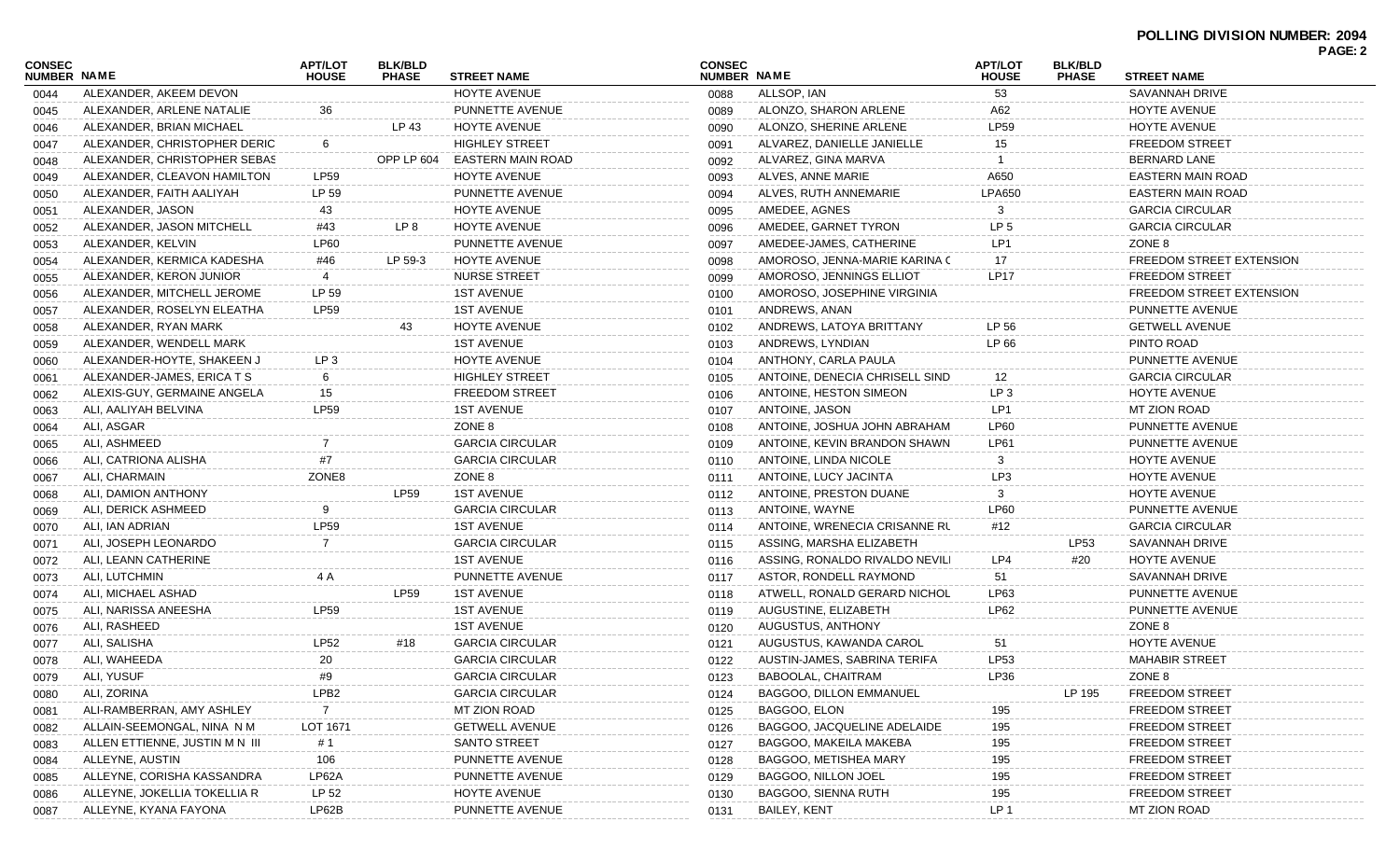| CONSEC<br><b>NUMBER NAME</b> |                                 | <b>APT/LOT</b><br><b>HOUSE</b> | <b>BLK/BLD</b><br><b>PHASE</b> | <b>STREET NAME</b>       | <b>CONSEC</b><br><b>NUMBER NAME</b> |                               | <b>APT/LOT</b><br><b>HOUSE</b> | <b>BLK/BLD</b><br><b>PHASE</b> | <b>STREET NAME</b>       | PAGE: 3 |
|------------------------------|---------------------------------|--------------------------------|--------------------------------|--------------------------|-------------------------------------|-------------------------------|--------------------------------|--------------------------------|--------------------------|---------|
| 0132                         | BAILEY, RAY                     | LOT41                          |                                | ZONE 8                   | 0176                                | BERKLEY, BRENDA FABYO FLOMI   | LP <sub>2</sub>                |                                | <b>HOYTE AVENUE</b>      |         |
| 0133                         | <b>BAIN, CAMILLE RIANNA</b>     | #45                            |                                | <b>MT ZION ROAD</b>      | 0177                                | BERNARD, ALICIA ARLENE        | LP647                          |                                | <b>EASTERN MAIN ROAD</b> |         |
| 0134                         | <b>BAIN, LINCOLN</b>            |                                |                                | MT ZION ROAD             | 0178                                | BERNARD, CATHERINE            | LP652                          |                                | EASTERN MAIN ROAD        |         |
| 0135                         | BAIN, LINCOLN AMBAIKISSI J      | LP <sub>3</sub>                |                                | HOYTE AVENUE             | 0179                                | BERNARD, HENRY                |                                |                                | <b>BERNARD LANE</b>      |         |
| 0136                         | BAKSH, FRANCHASCA LAUREN        | #20                            |                                | <b>GARCIA CIRCULAR</b>   | 0180                                | BERNARD, JOANNE               |                                |                                | <b>SANTO STREET</b>      |         |
| 0137                         | BAKSH, JAVED DAVID              | 11                             |                                | FREEDOM STREET EXTENSION | 0181                                | BERNARD, MATTHEW KEN          | LP 36                          |                                | <b>EASTERN MAIN ROAD</b> |         |
| 0138                         | BAKSH, SALIMA                   |                                |                                | PUNNETTE AVENUE          | 0182                                | BERNARD, PAULINA              |                                |                                | <b>BERNARD LANE</b>      |         |
| 0139                         | BALFOUR, TIA DOMINIQUE          |                                | LP 51                          | SAVANNAH DRIVE           | 0183                                | BERNARD, RACHEL LEXIS         |                                | LP 647                         | <b>EASTERN MAIN ROAD</b> |         |
| 0140                         | BALLIRAM, CRYSTAL MELISSA       | LP 28                          |                                | PUNNETTE AVENUE          | 0184                                | BERNARD, RASHAUN QUE          | LP <sub>1</sub>                |                                | EASTERN MAIN ROAD        |         |
| 0141                         | BALLIRAM, MICHELLE JOANNE       | LP 51 1/2                      |                                | <b>MT ZION ROAD</b>      | 0185                                | BERNARD, SEAN ANTHONY         | LP 56                          |                                | <b>BERNARD LANE</b>      |         |
| 0142                         | <b>BAPTISTE, ALICE</b>          | 5                              |                                | PINTO ROAD               | 0186                                | BERNARD, SEAN ANTHONY         | LP <sub>3</sub>                |                                | SAVANNAH DRIVE           |         |
| 0143                         | BAPTISTE, LEROY JOHN            |                                |                                | PUNNETTE AVENUE          | 0187                                | BERNARD, SHERWIN RAPHAEL      |                                |                                | <b>BERNARD LANE</b>      |         |
| 0144                         | BAPTISTE, LISA ANN              | LP 60                          |                                | PUNNETTE AVENUE          | 0188                                | BERNARD-HOLLAND, KATHY ANN AI | LP 3                           |                                | MT ZION ROAD             |         |
| 0145                         | BAPTISTE, OCEANNA MORIAH KADI   | LOT <sub>96</sub>              |                                | EASTERN MAIN ROAD        | 0189                                | BERTETE, BERTRAM JOHN         | LP3                            |                                | <b>MT ZION ROAD</b>      |         |
| 0146                         | BAPTISTE, OSASO JOSÉ            | <b>LP96</b>                    |                                | EASTERN MAIN ROAD        | 0190                                | BETHELMY MUNGO, REBECCA S G   | LP <sub>3</sub>                |                                | MT ZION ROAD             |         |
| 0147                         | BAPTISTE, ROY AUGUSTINE         | 553                            |                                | EASTERN MAIN ROAD        | 0191                                | BHAGALOO, JONATHAN JOSHUA N   | LP 54                          |                                | <b>GETWELL AVENUE</b>    |         |
| 0148                         | BAPTISTE, TIYA MELISSA          | OPP LP 1                       |                                | MT ZION ROAD             | 0192                                | BHAGALOO, VANESSA TANUJA LISA | LP 56                          |                                | <b>GETWELL AVENUE</b>    |         |
| 0149                         | <b>BAPTISTE, VERONICA ALICE</b> | LP 60                          |                                | PUNNETTE AVENUE          | 0193                                | BIDESHI, DARREN               | LP 42                          |                                | <b>FREEDOM STREET</b>    |         |
| 0150                         | BAPTISTE BONYUN, SALLY MAGDEL   | 656                            |                                | EASTERN MAIN ROAD        | 0194                                | BIDESHI, KAMILLE MEERA        | #7                             |                                | <b>FREEDOM STREET</b>    |         |
| 0151                         | BAPTISTE-FRANCIS, ALEXANDRIA    | 60                             |                                | DEMERARA ROAD            | 0195                                | BIDESHI, KELLY-ANN SAVITA     |                                |                                | <b>FREEDOM STREET</b>    |         |
| 0152                         | <b>BARRINGTON, DOLORES</b>      | LP196                          |                                | <b>FREEDOM STREET</b>    | 0196                                | BIDESHI, KIMBERLY HEMA        | 7                              |                                | <b>FREEDOM STREET</b>    |         |
| 0153                         | BARRINGTON, ONILLA PATRA        | LP 6                           |                                | <b>FREEDOM STREET</b>    | 0197                                | <b>BIDESHI, MICHAEL</b>       | LP <sub>2</sub>                |                                | <b>FREEDOM STREET</b>    |         |
| 0154                         | <b>BARRINGTON, RUSSEL</b>       | LP196                          |                                | <b>FREEDOM STREET</b>    | 0198                                | <b>BIDESHI, NIGEL MAHASE</b>  |                                |                                | <b>FREEDOM STREET</b>    |         |
| 0155                         | BARTHOLOMEW, ANITA OPHELIA      |                                |                                | <b>SAMMY STREET</b>      | 0199                                | <b>BISSOON, RAMDATH RESHI</b> | LP 50                          |                                | MT ZION ROAD             |         |
| 0156                         | BARTLETT, RACCINE COLLETTE      | LP 56                          |                                | <b>GETWELL AVENUE</b>    | 0200                                | BLAKE, ALICIA LESLEY ANN      | 36                             |                                | PUNNETTE AVENUE          |         |
| 0157                         | BASTALDO, ANTOINETTE            | 209                            |                                | <b>FREEDOM STREET</b>    | 0201                                | <b>BLAKE, FITZROY</b>         | 22                             |                                | MT ZION ROAD             |         |
| 0158                         | BASTALDO, ANTONIO PETER         | 209                            |                                | FREEDOM STREET EXTENSION | 0202                                | <b>BLAKE, GAIL</b>            | 22                             |                                | <b>GARCIA CIRCULAR</b>   |         |
| 0159                         | BASTALDO, DARIUS ADINO          | #36                            |                                | <b>FREEDOM STREET</b>    | 0203                                | <b>BLAKE, JOANNE</b>          | LP <sub>3C</sub>               |                                | MT ZION ROAD             |         |
| 0160                         | BASTALDO, DAVID JUNIOR          | LPT <sub>2</sub>               |                                | <b>FREEDOM STREET</b>    | 0204                                | <b>BLAKE, JUNIOR</b>          | 107                            |                                | ZONE 8                   |         |
| 0161                         | BASTALDO, DAVID KYLE            | #36                            |                                | <b>FREEDOM STREET</b>    | 0205                                | <b>BLAKE, JUSTIN JOSEPH</b>   |                                |                                | SANTO STREET             |         |
| 0162                         | BASTALDO, JANICE                | 36                             |                                | <b>FREEDOM STREET</b>    | 0206                                | <b>BLAKE, LESLIE</b>          | LP4                            |                                | ZONE 8                   |         |
| 0163                         | BASTALDO, NATASHA MARY          | 209                            |                                | <b>FREEDOM STREET</b>    | 0207                                | <b>BLAKE, SHELDON SIMEON</b>  | 22                             |                                | <b>MT ZION ROAD</b>      |         |
| 0164                         | BEATRICE, CHREISE JOANNA STAC   |                                |                                | PUNNETTE AVENUE          | 0208                                | <b>BLAKE, SIMEON FITZROY</b>  | 22                             |                                | <b>GARCIA CIRCULAR</b>   |         |
| 0165                         | BEHARRYSINGH, LYNDON LOUIS      | LP61, APT2A                    |                                | <b>NURSE STREET</b>      | 0209                                | <b>BLAKE, SIMON PETER</b>     | 22                             |                                | <b>GARCIA CIRCULAR</b>   |         |
| 0166                         | <b>BELFON, ALDO GARTH</b>       | LP4                            |                                | MT ZION ROAD             | 0210                                | <b>BLONDELL, MARCILLAR</b>    |                                |                                | <b>1ST AVENUE</b>        |         |
| 0167                         | BENGOCHEA, SAMANTHA ROSE        | LP3                            |                                | MT ZION ROAD             | 0211                                | <b>BOBB, GREGORY</b>          | LP1                            |                                | MT ZION ROAD             |         |
| 0168                         | BENJAMIN-TOPPIN, JOYCE          |                                |                                | HOYTE AVENUE             | 0212                                | BOBB, JAMAL SHKEIL KERRY      | <b>LP 50B</b>                  |                                | <b>MT ZION ROAD</b>      |         |
| 0169                         | BEREZ, DANYA CERISE             |                                |                                | <b>1ST AVENUE</b>        | 0213                                | BOBB, JAMELIA KINDA           | LP 50                          |                                | <b>MT ZION ROAD</b>      |         |
| 0170                         | BEREZ, GILLIAN STACY            |                                |                                | <b>1ST AVENUE</b>        | 0214                                | BOCAGE, ROXANNE SHERMA        | 120                            |                                | <b>SANTO STREET</b>      |         |
| 0171                         | BEREZ, KERWIN VAUGHN            |                                |                                | <b>1ST AVENUE</b>        | 0215                                | BONEO, FARRAN DENIQUE         | LPT3                           |                                | <b>FREEDOM STREET</b>    |         |
| 0172                         | BEREZ, OWEN DARELL              |                                |                                | <b>1ST AVENUE</b>        | 0216                                | BONEO, FIONA DARCEL           | LP 33                          |                                | <b>FREEDOM STREET</b>    |         |
| 0173                         | BEREZ, RACHEL CAMILLE           | LP59                           |                                | <b>1ST AVENUE</b>        | 0217                                | BONEO, IAN CARLOS             | LP3                            |                                | <b>FREEDOM STREET</b>    |         |
| 0174                         | BEREZ, RIA ANIKA                | LP 56                          |                                | <b>1ST AVENUE</b>        | 0218                                | BONEY, ALICIA MARYANA         | 21                             |                                | SAVANNAH DRIVE           |         |
|                              | BEREZ JULES-MELVILLE, EUTRICE   | <b>LP59</b>                    |                                | <b>1ST AVENUE</b>        | 0219                                | BONEY, DARWIN                 | 21                             |                                | SAVANNAH DRIVE           |         |
| 0175                         |                                 |                                |                                |                          |                                     |                               |                                |                                |                          |         |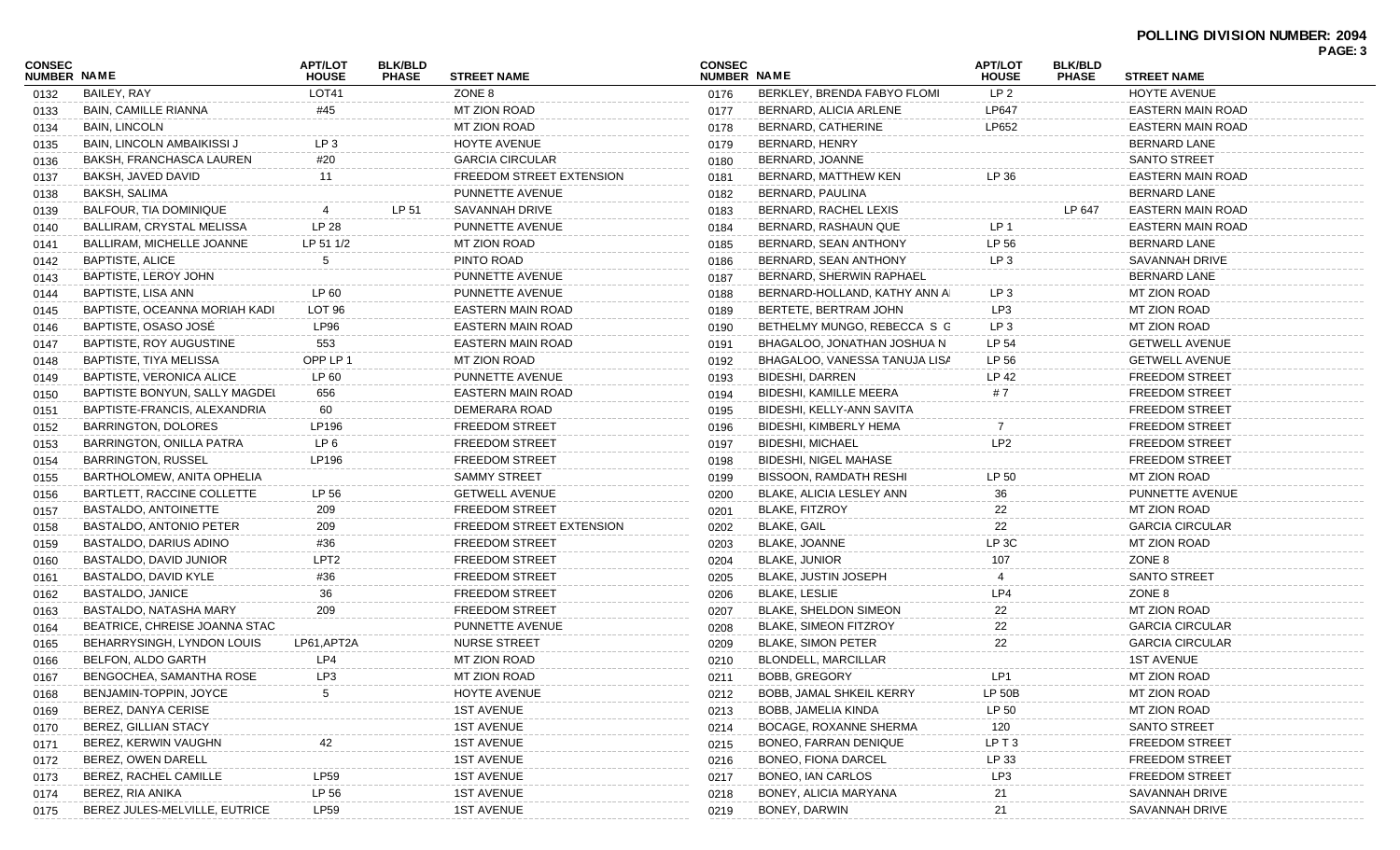|                              |                                                  |                                |                                |                                  |                              |                                                  |                                |                                |                          | PAGE: 4 |
|------------------------------|--------------------------------------------------|--------------------------------|--------------------------------|----------------------------------|------------------------------|--------------------------------------------------|--------------------------------|--------------------------------|--------------------------|---------|
| <b>CONSEC</b><br>NUMBER NAME |                                                  | <b>APT/LOT</b><br><b>HOUSE</b> | <b>BLK/BLD</b><br><b>PHASE</b> | <b>STREET NAME</b>               | <b>CONSEC</b><br>NUMBER NAME |                                                  | <b>APT/LOT</b><br><b>HOUSE</b> | <b>BLK/BLD</b><br><b>PHASE</b> | <b>STREET NAME</b>       |         |
| 0220                         | BONEY, JOSHUA ISAIAH CARLTON                     | #21                            |                                | SAVANNAH DRIVE                   | 0264                         | CANOUTE, MOSES ALEJANDRO                         |                                |                                | MT ZION ROAD             |         |
| 0221                         | BONEY, REANNA GILLIAN                            | LP <sub>5</sub>                |                                | FREEDOM STREET EXTENSION         | 0265                         | CANOUTE, PHILLIPE                                |                                | 16                             | <b>GARCIA CIRCULAR</b>   |         |
| 0222                         | BOODRAM, DANRAGE                                 |                                |                                | <b>1ST AVENUE</b>                | 0266                         | CANOUTE, SHERRECE LEEANNA                        | 9                              |                                | <b>CHANCE STREET</b>     |         |
| 0223                         | BOODRAM, JUSTIN JOHNNY                           | LP 60                          | 74                             | <b>1ST AVENUE</b>                | 0267                         | CANOUTE, STEVE ROGER                             | LPB <sub>2</sub>               |                                | MT ZION ROAD             |         |
| 0224                         | BOODRAM, SHARON                                  | 74                             |                                | <b>1ST AVENUE</b>                | 0268                         | CANOUTE, TARA                                    | 20                             |                                | <b>GARCIA CIRCULAR</b>   |         |
| 0225                         | BOODRAM, TARRAN                                  | LP 60                          |                                | <b>1ST AVENUE</b>                | 0269                         | CANOUTE, TARAMATI                                |                                |                                | ZONE 8                   |         |
| 0226                         | BOODRAM-MASON, ELIZABETH D                       | #74                            |                                | <b>1ST AVENUE</b>                | 0270                         | CAPRIETTA, JOY FRANCISCA                         | 3                              |                                | <b>1ST AVENUE</b>        |         |
| 0227                         | BORNEO, PHILIP                                   |                                |                                | MT ZION ROAD                     | 0271                         | CAPRIETTA, KENZIE PATRICK                        | LP 10                          |                                | <b>1ST AVENUE</b>        |         |
| 0228                         | BORNEO, THEODORA                                 |                                |                                | ZONE 8                           | 0272                         | CAPRIETTA, KESTON FRANCIS                        | 10                             |                                | <b>1ST AVENUE</b>        |         |
| 0229                         | BOXILL, MALIKA SALIYMA                           | <b>LOT 31</b>                  |                                | ZONE 8                           | 0273                         | CAPRIETTA, OLIVE                                 | 3                              |                                | <b>1ST AVENUE</b>        |         |
| 0230                         | BRADSHAW, JOEL CLYDE                             |                                | LP <sub>3</sub>                | <b>SANTO STREET</b>              | 0274                         | CAPRIETTA, ROGELLA MADANA                        | #1671                          | LP 52                          | <b>GETWELL AVENUE</b>    |         |
| 0231                         | BRAVO, ANGELA BERNADETTE                         | LP63                           |                                | PUNNETTE AVENUE                  | 0275                         | CAPRIETTA, ROGER MICHAEL                         | <b>LP65</b>                    |                                | PUNNETTE AVENUE          |         |
| 0232                         | BRAVO, ANGELA CECELIA                            | LP62                           |                                | PUNNETTE AVENUE                  | 0276                         | CAPRIETTA, THOMAS                                | LP 60                          |                                | PUNNETTE AVENUE          |         |
| 0233                         | BREWSTER, MONTRELL RASHAD                        | #62                            |                                | PUNNETTE AVENUE                  | 0277                         | CAPRIETTA JOHN, PRECIOUS LATC                    | 3                              |                                | <b>1ST AVENUE</b>        |         |
| 0234                         | BROWN, KEISHA ROXANNE                            | <b>LP59</b>                    |                                | <b>1ST AVENUE</b>                | 0278                         | CAPRIETTA-RONDON, LINDA                          | 11                             |                                | HOYTE AVENUE             |         |
| 0235                         | <b>BROWN, KEMUEL EMMANUEL</b>                    | LP <sub>3</sub>                |                                | <b>SANTO STREET</b>              | 0279                         | CARDIJIAN, DAVID MATTHIAS                        | 56                             |                                | PUNNETTE AVENUE          |         |
| 0236                         | BROWNE, ADELLE TANNIS ANDRAY                     |                                | 63                             | PUNNETTE AVENUE                  | 0280                         | CARDINEZ, ANNMARIE MARY                          | 14                             |                                | <b>GARCIA CIRCULAR</b>   |         |
| 0237                         | BUCKMIRE-JOSEPH, GAIL                            | LP63                           |                                | PUNNETTE AVENUE                  | 0281                         | CARDINEZ, DENESHA DRUCILLA                       | # 2                            |                                | <b>GARCIA CIRCULAR</b>   |         |
| 0238                         | <b>BURGESS, HAROLD</b>                           |                                |                                | <b>EASTERN MAIN ROAD</b>         | 0282                         | CARDINEZ, DILLON RAYMOND                         | #2                             |                                | <b>GARCIA CIRCULAR</b>   |         |
| 0239                         | BYER, LEANN BRITTANY                             | 11                             |                                | FREEDOM STREET EXTENSION         | 0283                         | CARDINEZ, DWAYNE NATHAN                          | 2                              |                                | MT ZION ROAD             |         |
| 0240                         | BYER, RENÉE JANILLE                              | <b>LP11</b>                    |                                | FREEDOM STREET EXTENSION         | 0284                         | CARDINEZ, ELIAS WAYNE                            | LOT <sub>2</sub>               |                                | <b>GARCIA CIRCULAR</b>   |         |
| 0241                         | <b>BYER, RUSSELL</b>                             | #11                            |                                | <b>FREEDOM STREET</b>            | 0285                         | CARDINEZ, MAKENNA NATASHA                        | 14                             |                                | <b>GARCIA CIRCULAR</b>   |         |
| 0242                         | CABERA, NEKEISHA GILLIAN                         | A55                            |                                | MT ZION ROAD                     | 0286                         | CARRERA, MAXINE TERI                             | LP <sub>2</sub>                |                                | HOYTE AVENUE             |         |
| 0243                         | CABRALIS, FARRIE RICHARD                         | LP62                           |                                | PUNNETTE AVENUE                  | 0287                         | CARTER, CHRISTINA MORRISSA                       |                                |                                | MT ZION ROAD             |         |
| 0244                         | CABRALIS, KEVIN AUGUSTALIS                       |                                |                                | PUNNETTE AVENUE                  | 0288                         | CARTER, DAAKA ABDULLAH M                         | LP 51/4                        |                                | <b>MAHABIR STREET</b>    |         |
| 0245                         | CALBIO, KEZIAH                                   | 40                             |                                | <b>FREEDOM STREET</b>            | 0289                         | CARTER, FRANCISCA                                | 04                             |                                | <b>MAHABIR STREET</b>    |         |
| 0246                         | CALBIO, STEPHAN CHRIS                            | 40                             |                                | <b>FREEDOM STREET</b>            | 0290                         | CARTER-GALERA, MARIAM CANDICI                    | 12                             |                                | <b>GARCIA CIRCULAR</b>   |         |
| 0247                         | CALDERON, CHRISTOPHER TERANG                     | 14                             |                                | <b>MAHABIR STREET</b>            | 0291                         | CARUTH, ENEZ                                     | LP60                           |                                | PUNNETTE AVENUE          |         |
| 0248                         | CALEB-JOSEPH, ALTHEA DENISE                      |                                |                                | ZONE 8                           | 0292                         | CARUTH, MELLISA MILLICENT                        | <b>LP59</b>                    |                                | PUNNETTE AVENUE          |         |
| 0249                         | CALLENDER, ANN MARIE MARIA                       | LP1                            |                                | <b>HOYTE AVENUE</b>              | 0293                         | CARUTH, MERISSA LOUISE                           | LP60                           |                                | PUNNETTE AVENUE          |         |
| 0250                         | CALLENDER, CHRISTINA GERI-ANN                    | LP1                            |                                | HOYTE AVENUE                     | 0294                         | CARUTH, MIKIEL VIRGINIA                          | <b>LP59</b>                    |                                | PUNNETTE AVENUE          |         |
| 0251                         | CALLENDER, KEVIN CHRISTOPHER                     | LP1                            |                                | HOYTE AVENUE                     | 0295                         | CARUTH-MORRIS, MARCIA STELLA                     | LP60                           |                                | PUNNETTE AVENUE          |         |
| 0252                         | <b>CALLISTE, AFIA PATRICE</b>                    | 64                             |                                | PUNNETTE AVENUE                  | 0296                         | CASTELLANO, DONNILLIA ROLANIA                    | 227                            |                                | <b>EASTERN MAIN ROAD</b> |         |
| 0253                         | CALLISTE, TEVIN SHERIDAN KAYOD                   | #2                             |                                | <b>GARCIA CIRCULAR</b>           | 0297                         | CASTILLO, JANELLE CHRISTINE                      | 25                             |                                | ZONE 8                   |         |
| 0254                         | CALLISTE, TROY MARTIN SHON                       | 2                              |                                | <b>GARCIA CIRCULAR</b>           | 0298                         | CASTILLO HERNANDEZ, ROMARIO S                    |                                | LP 2                           | <b>SANTO STREET</b>      |         |
| 0255                         | CAMPBELL, ERROL BERNARD                          | LP <sub>6</sub>                |                                | HOYTE AVENUE                     | 0299                         | CATO, PHILIP                                     |                                |                                | DEMERARA ROAD            |         |
| 0256                         | CAMPBELL, MARVA                                  |                                |                                | <b>SANTO STREET</b>              | 0300                         | CAYONNE, KAMALI KAREEM                           |                                |                                | <b>GARCIA CIRCULAR</b>   |         |
|                              | CAMPBELL, NERKEIAH CHARLOTTE                     |                                | LP5                            | <b>MT ZION ROAD</b>              |                              | CAYONNE, KHADISHA JEANISA                        | LP14                           |                                | <b>GARCIA CIRCULAR</b>   |         |
| 0257                         | CAMPBELL, QUINTILLA                              |                                |                                | PINTO ROAD                       | 0301                         | CAYONNE, KHANIKA JEANIQUE                        | LP 14                          |                                | <b>GARCIA CIRCULAR</b>   |         |
| 0258                         | CAMPBELLE, REANNA DENIQUE                        | LP8                            |                                | MT ZION ROAD                     | 0302                         | CAYONNE, KISEA KAMIKA                            |                                |                                | <b>GARCIA CIRCULAR</b>   |         |
| 0259                         | CAMPLIN, ROUDETTE                                |                                |                                | PUNNETTE AVENUE                  | 0303                         | CAYONNE, KWAME MAXTON                            | 14<br>14                       |                                | <b>GARCIA CIRCULAR</b>   |         |
| 0260                         |                                                  |                                |                                |                                  | 0304                         |                                                  | LP 54                          |                                | MT ZION ROAD             |         |
| 0261                         | CANOUTE, FRANCISCO<br>CANOUTE, KIMBERLEY MAUREEN | 16                             |                                | ZONE 8<br><b>GARCIA CIRCULAR</b> | 0305                         | CAYONNE, MAXTON ANTHONY<br>CEDENO, ROBERTA IRENE |                                |                                | PINTO ROAD               |         |
| 0262                         | CANOUTE, MELISSA HEIDI                           |                                |                                | <b>GARCIA CIRCULAR</b>           | 0306                         | CELESTINE, CHRISTOPHER CLAUDI                    |                                |                                | HOYTE AVENUE             |         |
| 0263                         |                                                  | #20                            |                                |                                  | 0307                         |                                                  |                                |                                |                          |         |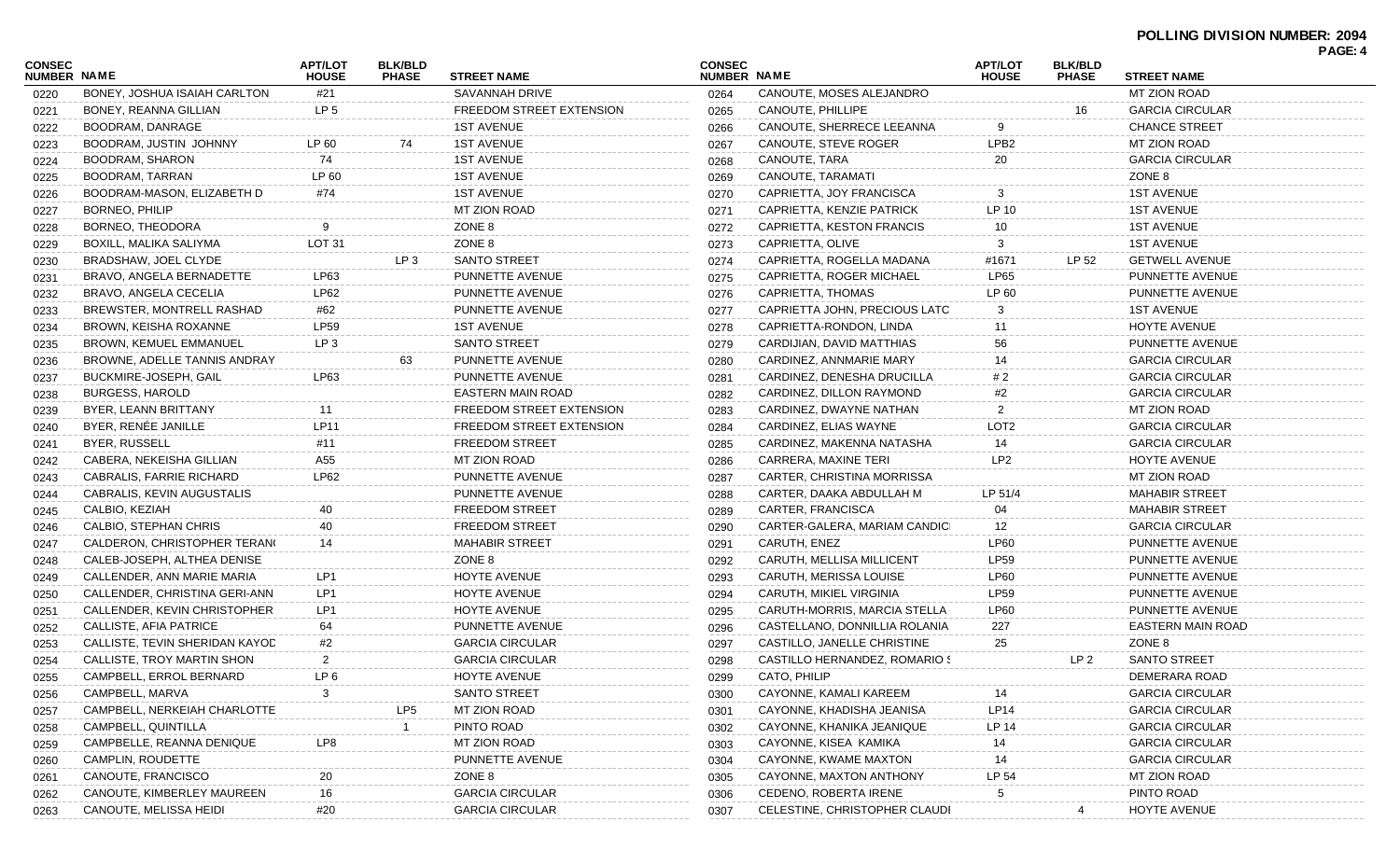| CONSEC             |                                | <b>APT/LOT</b>  | <b>BLK/BLD</b>  |                        | <b>CONSEC</b>      |                                  | <b>APT/LOT</b>  | <b>BLK/BLD</b> |                          | <b>PAGE: 5</b> |
|--------------------|--------------------------------|-----------------|-----------------|------------------------|--------------------|----------------------------------|-----------------|----------------|--------------------------|----------------|
| <b>NUMBER NAME</b> |                                | <b>HOUSE</b>    | <b>PHASE</b>    | <b>STREET NAME</b>     | <b>NUMBER NAME</b> |                                  | <b>HOUSE</b>    | <b>PHASE</b>   | <b>STREET NAME</b>       |                |
| 0308               | CELESTINE, IAN ALEXANDER       | #16             |                 | <b>FREEDOM STREET</b>  | 0352               | CHARLES, LINDON HESTON           |                 |                | PUNNETTE AVENUE          |                |
| 0309               | CELESTINE, KRYSTAL PETRINA     | LP 52           |                 | <b>FREEDOM STREET</b>  | 0353               | CHARLES, LLOYD                   | LP59            |                | PUNNETTE AVENUE          |                |
| 0310               | <b>CEMENTO, JIMMY DANIEL</b>   |                 |                 | EASTERN MAIN ROAD      | 0354               | CHARLES, MARCELLINA              |                 |                | <b>1ST AVENUE</b>        |                |
| 0311               | <b>CEMENTO, MARK ANDREW</b>    | 4               | LP 645          | EASTERN MAIN ROAD      | 0355               | CHARLES, MAUREEN CHRISTINE       |                 | LP 59          | PUNNETTE AVENUE          |                |
| 0312               | CEMENTO, PATRICIA              | LP <sub>2</sub> |                 | HOYTE AVENUE           | 0356               | CHARLES, MEKILA SHELDI           | #59             |                | <b>HOYTE AVENUE</b>      |                |
| 0313               | CEMENTO, TIMMY MATTHEW         | 4               |                 | EASTERN MAIN ROAD      | 0357               | CHARLES, MIGUEL MARTIN           | LP <sub>2</sub> |                | HOYTE AVENUE             |                |
| 0314               | CHANCE, AARON ALEXANDER        | <b>LP59</b>     |                 | <b>1ST AVENUE</b>      | 0358               | <b>CHARLES, NATALIE</b>          | LP 59           |                | <b>1ST AVENUE</b>        |                |
| 0315               | CHANCE, ANDY ALEXIS            | LP59            |                 | <b>1ST AVENUE</b>      | 0359               | CHARLES, NICOLE LOUISE           | <b>LP59</b>     |                | <b>HOYTE AVENUE</b>      |                |
| 0316               | CHANCE, ELLIS JUNIOR           |                 |                 | <b>1ST AVENUE</b>      | 0360               | CHARLES, NIGEL MARIO JOSEPH      | #53             |                | PUNNETTE AVENUE          |                |
| 0317               | CHANCE, ELTON                  | 48              |                 | <b>1ST AVENUE</b>      | 0361               | CHARLES, NOEL NICHOLAS           | 32              |                | MT ZION ROAD             |                |
| 0318               | CHANCE, HAYDEN VALENTINE       | 10              |                 | MT ZION ROAD           | 0362               | CHARLES, RALPH                   |                 |                | <b>1ST AVENUE</b>        |                |
| 0319               | CHANCE, INGRID                 | 30              |                 | <b>GARCIA CIRCULAR</b> | 0363               | CHARLES, RAWLINS SHELDON         |                 |                | PUNNETTE AVENUE          |                |
| 0320               | CHANCE, MAGDALENE JOYCE        | LP59            |                 | <b>1ST AVENUE</b>      | 0364               | <b>CHARLES, ROSALIND</b>         | #56             |                | <b>1ST AVENUE</b>        |                |
| 0321               | CHANCE, SHERWIN SHELDON        | LPB1            |                 | MT ZION ROAD           | 0365               | <b>CHARLES, SHENELLE JODECI</b>  | LP#2            |                | <b>HOYTE AVENUE</b>      |                |
| 0322               | CHANCE, SHINICE LADON          | #10             |                 | <b>MT ZION ROAD</b>    | 0366               | CHARLES, SIMON CHRISTOPHER       | LP59            |                | <b>HOYTE AVENUE</b>      |                |
| 0323               | CHANCE, TARIQ AARON            | LP 58           | 48              | <b>1ST AVENUE</b>      | 0367               | CHARLES, SOLOMON MATTHIUS        | LP104           |                | HOYTE AVENUE             |                |
| 0324               | CHANDREE, JULIE                |                 |                 | <b>MAHABIR STREET</b>  | 0368               | CHARLES, STEPHAN AUNHIL ROLAN    | LP 59           |                | HOYTE AVENUE             |                |
| 0325               | CHARLERIE, MAELENE DANALEE     | LP 62           |                 | PUNNETTE AVENUE        | 0369               | <b>CHARLES, STEPHANIE MIKELA</b> | 62              |                | PUNNETTE AVENUE          |                |
| 0326               | CHARLERIE, VIVIAN              | LP 62           |                 | PUNNETTE AVENUE        | 0370               | CHARLES, STEPHEN LAZARUS LEOI    | LP59            |                | <b>HOYTE AVENUE</b>      |                |
| 0327               | CHARLES, ALICIA ALANA          | LP59/2          |                 | HOYTE AVENUE           | 0371               | CHARLES, STEPHEN ROLAND A        |                 |                | PUNNETTE AVENUE          |                |
| 0328               | CHARLES, ALICIA ANN-MARIE N    | LP104           |                 | <b>HOYTE AVENUE</b>    | 0372               | <b>CHARLES, STEVE RODNEY</b>     | LP63            |                | PUNNETTE AVENUE          |                |
| 0329               | CHARLES, ANASTASIA ELIZABETH   | LP51 #193       |                 | <b>SECOND STREET</b>   | 0373               | CHARLES, VICTOR BERNARD          | LP62            |                | PUNNETTE AVENUE          |                |
| 0330               | CHARLES, ANDREW CONRAD         |                 |                 | MT ZION ROAD           | 0374               | CHARLES, VINCENT BRANDON LUKI    | 16              |                | HOYTE AVENUE             |                |
| 0331               | CHARLES, ANGELICIA ANJANET     | LP62            |                 | PUNNETTE AVENUE        | 0375               | CHARLES, VINCENT VICTOR          | LP <sub>2</sub> |                | <b>HOYTE AVENUE</b>      |                |
| 0332               | CHARLES, ANTHONY RAY           | LP59            |                 | <b>1ST AVENUE</b>      | 0376               | CHARLES-BETHELMY, EVELYN M       |                 |                | MT ZION ROAD             |                |
| 0333               | <b>CHARLES, ARTHUR PHILLIP</b> | 48              |                 | PUNNETTE AVENUE        | 0377               | CHARLES-PIERRE, CHERYL ELMA      | LP62            |                | PUNNETTE AVENUE          |                |
| 0334               | CHARLES, BERNADETTE MARGARE    |                 |                 | HOYTE AVENUE           | 0378               | CHUNIESINGH, DANIER CRYSTAL      | 1671            |                | <b>GETWELL AVENUE</b>    |                |
| 0335               | CHARLES, BRUNO                 | <b>LP54</b>     |                 | <b>GETWELL AVENUE</b>  | 0379               | CHUNIESINGH, MARISSA LOURINE     | 1671            |                | <b>GETWELL AVENUE</b>    |                |
| 0336               | CHARLES, CARL MARTIN           |                 | LP <sub>2</sub> | HOYTE AVENUE           | 0380               | CHUNIESINGH, NARISSA PAULA       | <b>LP52</b>     |                | <b>GETWELL AVENUE</b>    |                |
| 0337               | CHARLES, CINDY NATASHA         | OPP LP 50       |                 | SHORT STREET           | 0381               | CHUNIESINGH, RANJIT JNR          | 1671            |                | <b>GETWELL AVENUE</b>    |                |
| 0338               | CHARLES, DENYSE                | <b>LP59</b>     |                 | HOYTE AVENUE           | 0382               | CHURAMAN, KENNETH                | <b>LP56</b>     |                | <b>GETWELL AVENUE</b>    |                |
| 0339               | CHARLES, EILEEN THEODORA       |                 | LP <sub>2</sub> | HOYTE AVENUE           | 0383               | CLARKE, CHIVYE SHERVON           | 459             |                | <b>SAMMY STREET</b>      |                |
| 0340               | CHARLES, HEIDY SEMONE ELANA    | LP 649 #12      |                 | HOYTE AVENUE           | 0384               | <b>CLARKE, DILLON DARRON</b>     |                 |                | MT ZION ROAD             |                |
| 0341               | CHARLES, IGNATIUS HAROLD       | LP59 62A        |                 | HOYTE AVENUE           | 0385               | <b>CLARKE, SADE SHINELLE</b>     | LP61            |                | PUNNETTE AVENUE          |                |
| 0342               | CHARLES, JAMEILA SARAH         | LP 104          |                 | <b>HOYTE AVENUE</b>    | 0386               | CLARKE, SAMANTHA CHERYL ANN      | 198             |                | FREEDOM STREET           |                |
| 0343               | CHARLES, JASON LARRY           | LP59            |                 | <b>HOYTE AVENUE</b>    | 0387               | <b>CLARKE, SELENE SHINICE</b>    | LP63            |                | PUNNETTE AVENUE          |                |
| 0344               | CHARLES, JOEL JOHNSON          | 15              |                 | <b>HOYTE AVENUE</b>    | 0388               | CLEMENT, AUGUSTINE RUTHVEN       | <b>LP15</b>     |                | PINTO ROAD               |                |
| 0345               | <b>CHARLES, JONELLE KIRBY</b>  | LP <sub>2</sub> |                 | HOYTE AVENUE           | 0389               | <b>CLEMENT, DEMLING</b>          |                 |                | PINTO ROAD               |                |
| 0346               | CHARLES, KELLY-ANN ELIZABETH   | LP 61           |                 | PUNNETTE AVENUE        | 0390               | <b>CLEMENT, SHEMLIN</b>          | LP16            |                | PINTO ROAD               |                |
| 0347               | CHARLES, KENDELL KARL          | LP <sub>2</sub> |                 | <b>HOYTE AVENUE</b>    | 0391               | <b>CLEMENT, STEFAN DERYCK</b>    | LP 51           |                | <b>NURSE STREET</b>      |                |
| 0348               | CHARLES, KEONTÉ                | OPP LP 54       |                 | MT ZION ROAD           | 0392               | COAR, DEBBIE CATHERINE           | <b>LP57</b>     |                | <b>GETWELL AVENUE</b>    |                |
|                    | CHARLES, KERISHA AMANDA M      | LP 19           |                 | PINTO ROAD             | 0393               | CONNOR, TIA TAMARA SOSIAH C      | LP <sub>6</sub> |                | FREEDOM STREET EXTENSION |                |
| 0349               | CHARLES, KERRY-ANN MELISSA     |                 |                 | <b>NURSE STREET</b>    |                    | COOMBS, SHENELLE LATISHA         | LP16            |                | FREEDOM STREET EXTENSION |                |
| 0350               | CHARLES, KERVIN ANDY           | <b>LP61</b>     |                 | PUNNETTE AVENUE        | 0394<br>0395       | COOPER, CHRISTINE ALBERTINA J    | #4              |                | SAVANNAH DRIVE           |                |
| 0351               |                                |                 |                 |                        |                    |                                  |                 |                |                          |                |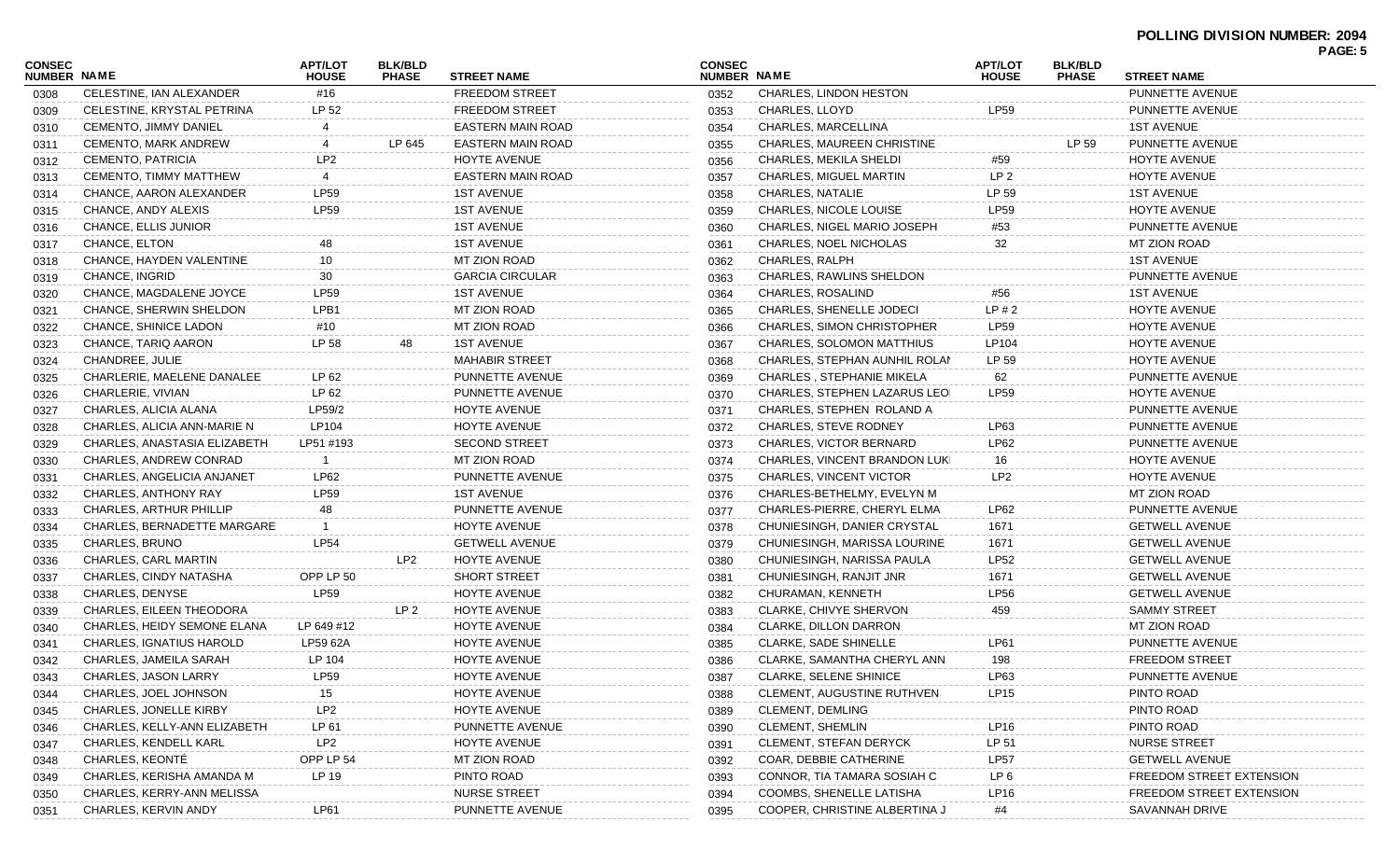| CONSEC             |                                  | <b>APT/LOT</b>   | <b>BLK/BLD</b> |                          | <b>CONSEC</b> |                                | <b>APT/LOT</b>  | <b>BLK/BLD</b> |                          | PAGE: 6 |
|--------------------|----------------------------------|------------------|----------------|--------------------------|---------------|--------------------------------|-----------------|----------------|--------------------------|---------|
| <b>NUMBER NAME</b> |                                  | <b>HOUSE</b>     | <b>PHASE</b>   | <b>STREET NAME</b>       | NUMBER NAME   |                                | <b>HOUSE</b>    | <b>PHASE</b>   | <b>STREET NAME</b>       |         |
| 0396               | COOPER, DON BASIL                | 4                |                | <b>SAVANNAH DRIVE</b>    | 0440          | DANIEL, FRANK ALVIN            | #6              |                | <b>BORNEO ROAD</b>       |         |
| 0397               | COOPER, JADEN J'SON MARTIN       | 4                |                | SAVANNAH DRIVE           | 0441          | DANIEL, GARTH CEBASTIAN        | LP 62           |                | PUNNETTE AVENUE          |         |
| 0398               | COOPER, JASON                    | LP4              |                | SAVANNAH DRIVE           | 0442          | DANIEL, JACQUELINE             | LP62            |                | PUNNETTE AVENUE          |         |
| 0399               | COOPER, LUKE NICKYLE             | LP 63/4          | #55            | <b>NURSE STREET</b>      | 0443          | DANIEL, JOSEPH ATIBA           | #6              |                | <b>BORNEO ROAD</b>       |         |
| 0400               | CORBIN, ANTHONY NICHOLAS         |                  |                | <b>1ST AVENUE</b>        | 0444          | DANIEL, JOSHUA ALVIN           | # 6             |                | <b>BORNEO ROAD</b>       |         |
| 0401               | CORNWALL, AGYEI SHAQUILLE        | LP62             |                | PINTO ROAD               | 0445          | DANIEL, LORN CLINTON           | LP16            |                | PUNNETTE AVENUE          |         |
| 0402               | CORNWALL, KHIAH GABRIELLA        | LP 62            |                | PINTO ROAD               | 0446          | DANIEL, MERVYN AZIZ            | LP 62           |                | PUNNETTE AVENUE          |         |
| 0403               | CORNWALL, WINSTON LAMBERT C      | LP62             |                | PINTO ROAD               | 0447          | DANIEL, NATALIE JASMINE        | LP 63           |                | PUNNETTE AVENUE          |         |
| 0404               | CORTEZ, DARREN                   |                  |                | MT ZION ROAD             | 0448          | DANIEL, RAYMOND MURRAY         |                 |                | PUNNETTE AVENUE          |         |
| 0405               | CORTEZ, NEIL EDWARD              |                  |                | SAVANNAH DRIVE           | 0449          | DANIEL, SHANE JOSE             | LP63            |                | PUNNETTE AVENUE          |         |
| 0406               | CORTEZ, RONNIE                   | #11              |                | <b>GARCIA CIRCULAR</b>   | 0450          | DANIEL, TERRANCE COLIN         |                 | LP62           | PUNNETTE AVENUE          |         |
| 0407               | CORTEZ, SHAUN TERENCE            | #5               |                | SAVANNAH DRIVE           | 0451          | DANIELS, WENDY HELEN           | #144            |                | PUNNETTE AVENUE          |         |
| 0408               | CORTEZ, WINSTON                  | LP53             |                | SAVANNAH DRIVE           | 0452          | DAVID, LYNETTE                 | LP46            |                | HOYTE AVENUE             |         |
| 0409               | CORTEZ-DUNCAN, COREEN NEISHA     | 11               |                | <b>GARCIA CIRCULAR</b>   | 0453          | DE GALE, TIMOTHY EMERSON       | 5               | LP51           | <b>GARCIA CIRCULAR</b>   |         |
| 0410               | CORYAT, FELIX GLEM               | LP63             |                | PINTO ROAD               | 0454          | DE GANNES, DYLON PETER         | LOT129          |                | MT ZION ROAD             |         |
| 0411               | CORYAT, NATHANAEL FELIX GLEN     | LP 63            |                | PINTO ROAD               | 0455          | DE GANNES, PATRICK STANISLAUS  | 129             |                | MT ZION ROAD             |         |
| 0412               | CORYAT, NICHOLASSA SARAH         | LP63             |                | PINTO ROAD               | 0456          | DE GANNES, SIMONE NATASHA      | LP 62           |                | <b>NURSE STREET</b>      |         |
| 0413               | CORYAT, SASHA                    | LP649            |                | <b>EASTERN MAIN ROAD</b> | 0457          | DE RAMOS, CELINA SAMANTHA      | LP51            |                | <b>MAHABIR STREET</b>    |         |
| 0414               | CORYAT-ROBERTS, NATALIA INGRII   | LP63             |                | PINTO ROAD               | 0458          | DE SILVA, ALANA CARLA          | <b>LP52</b>     |                | ZONE 8                   |         |
| 0415               | COTTOY, RACHEL ANNASTASIA D      | 242              |                | <b>GETWELL AVENUE</b>    | 0459          | DE SILVA, MELISSA CRYSTAL      |                 |                | <b>CHANCE STREET</b>     |         |
| 0416               | COURTNEY, ALVIN AVIN             | LP51             |                | <b>GARCIA CIRCULAR</b>   | 0460          | DE SILVA, SHANICE AVALON       |                 | <b>LP50</b>    | ZONE 8                   |         |
| 0417               | COUTOU, NILE JAMES               | LP <sub>2</sub>  |                | HOYTE AVENUE             | 0461          | DE VERTEUIL, ALAN KERN         |                 |                | PUNNETTE AVENUE          |         |
| 0418               | COX, CANDICE KIMBERLY            | LP4              |                | <b>SAMMY STREET</b>      | 0462          | DE VERTEUIL, ALPHONSO          |                 |                | PUNNETTE AVENUE          |         |
| 0419               | <b>COX, CHRIS EVERT</b>          | LP13             |                | MT ZION ROAD             | 0463          | DE VERTEUIL, ANDELL FELTON     | 16              |                | PUNNETTE AVENUE          |         |
| 0420               | CRAWFORD, AMANDA RIA-ANN         | LP1              |                | HOYTE AVENUE             | 0464          | DE VERTEUIL, DERICK            | 156             |                | PUNNETTE AVENUE          |         |
| 0421               | CROMATHY, KURLENE ASHLEY K       |                  | 37             | HOYTE AVENUE             | 0465          | DE VERTEUIL, JAHIEM RICHARD MA | LP 59           |                | PUNNETTE AVENUE          |         |
| 0422               | CUMBERBATCH, ABRAHAM LINCOLI     | 16               |                | PINTO ROAD               | 0466          | DE VERTEUIL, KEVIN MARK        |                 |                | <b>1ST AVENUE</b>        |         |
| 0423               | CUMBERBATCH, DJUKA JESSE JOV.    | #11              |                | <b>FREEDOM STREET</b>    | 0467          | DE VERTEUIL, LENNARD           | #53             |                | <b>1ST AVENUE</b>        |         |
| 0424               | CUMBERBATCH, KIMLAN MAEGAN       | LP <sub>16</sub> |                | PINTO ROAD               | 0468          | DE VERTEUIL, MELISSA NATASHA   | <b>LP62</b>     |                | PUNNETTE AVENUE          |         |
| 0425               | CUMBERBATCH, LINCOLN ABRAHAI     | LP16             |                | PINTO ROAD               | 0469          | DE VERTEUIL, MONICA            | 2               |                | PUNNETTE AVENUE          |         |
| 0426               | CUMBERBATCH, MICHELLE PATRIC     | 16               |                | PINTO ROAD               | 0470          | DE VERTEUIL, RICHARD DEXTER    | LP 10           |                | PUNNETTE AVENUE          |         |
| 0427               | <b>CUMBERBATCH, MOESHA RENEE</b> | # 16             |                | PINTO ROAD               | 0471          | DE VERTEUIL, SHANE RYAN        | <b>LP64</b>     |                | PUNNETTE AVENUE          |         |
| 0428               | CUMBERBATCH, MONCADA S M         | 11               | LP 51          | <b>FREEDOM STREET</b>    | 0472          | DEAN, KEVIN NICHOLAS           |                 | LP 56          | <b>GETWELL AVENUE</b>    |         |
| 0429               | CUMBERBATCH BAKSH, DANIEL J J    | #11              |                | <b>FREEDOM STREET</b>    | 0473          | DEDIER, NEILESHA MATIKA        | LP <sub>5</sub> |                | <b>1ST AVENUE</b>        |         |
| 0430               | CUMBERBATCH-BAKSH, LEONORA       | 11               |                | <b>FREEDOM STREET</b>    | 0474          | DEDIER, NYIKA NAIS             | 4               |                | <b>1ST AVENUE</b>        |         |
| 0431               | CUMMINGS, CATHY-ANN MARIAH S     | #46              |                | <b>1ST AVENUE</b>        | 0475          | DEPRADINE, LEAH CRYSTAL S      | LP #47          |                | <b>FREEDOM STREET</b>    |         |
| 0432               | CYRIL, KEVIN CLIFF               | <b>LP59</b>      |                | <b>1ST AVENUE</b>        | 0476          | DEPRADINE, SANDRA EARLYN       | 197             |                | FREEDOM STREET EXTENSION |         |
| 0433               | D'ANDRADE, JUSLYN BENEDICTA      | LP61             |                | <b>FREEDOM STREET</b>    | 0477          | DEPRADINE-GITTENS, KEISHA M    | 197             |                | <b>FREEDOM STREET</b>    |         |
| 0434               | DANCLAR, LENNY DEXTER            | $\frac{189}{1}$  |                | <b>FREEDOM STREET</b>    | 0478          | DEPRADINE-ST HILAIRE, VANESSA, | 197             |                | <b>FREEDOM STREET</b>    |         |
| 0435               | DANCLAR, MARGARET                |                  | 222            | PUNNETTE AVENUE          | 0479          | DIAZ, JULIA MARISSA            | LP4             |                | MT ZION ROAD             |         |
| 0436               | DANIEL, ALDWIN CHAPMAN           | LP 63            |                | PUNNETTE AVENUE          | 0480          | DIAZ, SALEEM KYLE              | LP 52           |                | MT ZION ROAD             |         |
| 0437               | DANIEL, CHAKA TAHA               |                  | LP63           | PUNNETTE AVENUE          | 0481          | DIAZ, STEPHENIE CHRISTINE      | LP5             |                | MT ZION ROAD             |         |
| 0438               | DANIEL, DAVERSON                 | LP62             |                | PUNNETTE AVENUE          | 0482          | DOMINIQUE, RIA SHELLY ANN      |                 |                | <b>FREEDOM STREET</b>    |         |
| 0439               | DANIEL, ESA                      |                  |                | <b>FREEDOM STREET</b>    | 0483          | DOOLAM, FAYOLA PIXIE           | LP <sub>3</sub> |                | <b>HOYTE AVENUE</b>      |         |
|                    |                                  |                  |                |                          |               |                                |                 |                |                          |         |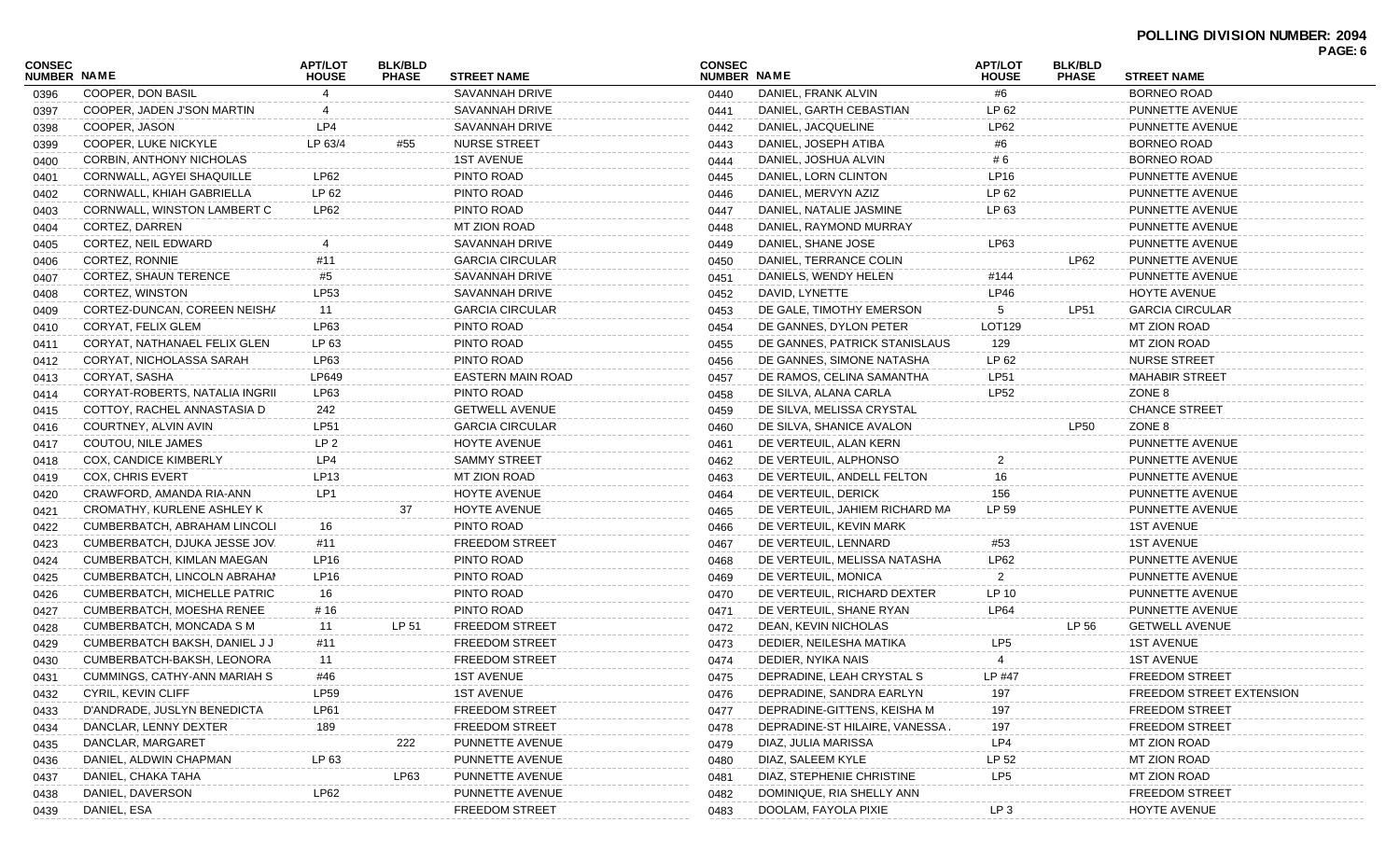|                              |                               |                                |                                |                        |                              |                                     |                         |                                |                          | PAGE: 7 |
|------------------------------|-------------------------------|--------------------------------|--------------------------------|------------------------|------------------------------|-------------------------------------|-------------------------|--------------------------------|--------------------------|---------|
| <b>CONSEC</b><br>NUMBER NAME |                               | <b>APT/LOT</b><br><b>HOUSE</b> | <b>BLK/BLD</b><br><b>PHASE</b> | <b>STREET NAME</b>     | <b>CONSEC</b><br>NUMBER NAME |                                     | APT/LOT<br><b>HOUSE</b> | <b>BLK/BLD</b><br><b>PHASE</b> | <b>STREET NAME</b>       |         |
| 0484                         | DOUGLAS, SHERECE SAMANTHA     | LP 52                          | 25                             | CHANCE STREET          | 0528                         | EDWARDS, REMY                       | LP 54                   |                                | <b>MT ZION ROAD</b>      |         |
| 0485                         | DOUGLAS, SHERRELLE NATHALIA   |                                | <b>LP52</b>                    | MT ZION ROAD           | 0529                         | EDWARDS, SIMONE SHENELLE            |                         |                                | <b>MAHABIR STREET</b>    |         |
| 0486                         | DOYLE, ANTHONY OCTAVIL        | #217                           |                                | <b>FREEDOM STREET</b>  | 0530                         | EDWARDS, THOMAS JUNIOR              | <b>LP59</b>             |                                | PUNNETTE AVENUE          |         |
| 0487                         | DOYLE, DANIEL LUKE            | LP <sub>6</sub>                |                                | <b>FREEDOM STREET</b>  | 0531                         | ELDER. LEEANNA RAVEENA              | #45                     |                                | MT ZION ROAD             |         |
| 0488                         | DOYLE, ISHMAEL RAUBAN         | <b>LP A55</b>                  |                                | <b>MT ZION ROAD</b>    | 0532                         | ELDER, SHERRY-ANN PAULA             | <b>LOT187</b>           |                                | <b>FREEDOM STREET</b>    |         |
| 0489                         | DOYLE, STEVE ALLEX            | 217                            |                                | <b>FREEDOM STREET</b>  | 0533                         | ELLIS, AKHENATON ADRIAN N           |                         | 5                              | <b>FREEDOM STREET</b>    |         |
| 0490                         | DOYLE, SUAN SHALOM            | LP6                            |                                | <b>FREEDOM STREET</b>  | 0534                         | ELLIS, NATHANIEL PAUL               | 5                       |                                | <b>FREEDOM STREET</b>    |         |
| 0491                         | DOYLE, YVONNE SUSSET          | LP20                           |                                | <b>FREEDOM STREET</b>  | 0535                         | EMRITH-PAPONETTE, MONICA            | 237                     |                                | <b>GETWELL AVENUE</b>    |         |
| 0492                         | DUKE, BRITNEY KAYANNE         | LP 64 S                        |                                | PUNNETTE AVENUE        | 0536                         | ETTIENNE, CRYSTAL SHAROLYN          | 653                     |                                | <b>EASTERN MAIN ROAD</b> |         |
| 0493                         | DUKE, CHANTAHL SHENESSE       | LP62                           |                                | PUNNETTE AVENUE        | 0537                         | ETTIENNE, JANET                     |                         | LP 53                          | ZONE 8                   |         |
| 0494                         | DUKE, NIKKI DALIA AKEILA      | # 5                            | LP 52                          | SAVANNAH DRIVE         | 0538                         | ETTIENNE, JESTER NOEL JR            | 227                     |                                | <b>EASTERN MAIN ROAD</b> |         |
| 0495                         | DUKE, RICARDO CHRISTOPHER     | 62                             |                                | PUNNETTE AVENUE        | 0539                         | ETTIENNE, JOEL ANTON                | 227                     |                                | <b>EASTERN MAIN ROAD</b> |         |
| 0496                         | DUKE-CORTEZ, VANESSA TASHA    | 5                              |                                | <b>SAVANNAH DRIVE</b>  | 0540                         | ETTIENNE, NATASHA NATALIE           | LP <sub>2</sub>         |                                | <b>SANTO STREET</b>      |         |
| 0497                         | DUNCAN, NICOLETTE CRYSTABELL. | LP 41                          |                                | HOYTE AVENUE           | 0541                         | ETTIENNE, NOEL                      | LP 5653                 |                                | <b>EASTERN MAIN ROAD</b> |         |
| 0498                         | DURRANT-CORTEZ, CRYSTAL R     |                                | 11                             | <b>GARCIA CIRCULAR</b> | 0542                         | <b>FARFAN, MONICA</b>               | LP59/3A                 |                                | HOYTE AVENUE             |         |
| 0499                         | DYER, KAYLAR LAUREN           | <b>LP51</b>                    |                                | <b>MAHABIR STREET</b>  | 0543                         | FARRELL, ANDREW DAMIAN              | LPT3                    |                                | <b>FREEDOM STREET</b>    |         |
| 0500                         | DYER, PRINCE                  | 100                            |                                | <b>MT ZION ROAD</b>    | 0544                         | FARRELL, JOANN                      |                         |                                | <b>FREEDOM STREET</b>    |         |
| 0501                         | <b>EALIE, THOMAS</b>          | 3                              |                                | PINTO ROAD             | 0545                         | FARRELL, JOSEPH                     |                         |                                | <b>FREEDOM STREET</b>    |         |
| 0502                         | EDGEHILL, ANGELA              |                                |                                | HOYTE AVENUE           | 0546                         | FERNANDEZ, CHRISTOPHER LALL         | 242                     |                                | <b>GETWELL AVENUE</b>    |         |
| 0503                         | EDMUND, SUMMERS FELISCIA L A  | <b>LP51</b>                    |                                | <b>MT ZION ROAD</b>    | 0547                         | FERNANDEZ, MARCUS SEAN              | 252                     |                                | <b>GETWELL AVENUE</b>    |         |
| 0504                         | EDWARD, ALFONZO               | #164                           |                                | ZONE 8                 | 0548                         | FIGARO, GAILANN                     | <b>LP54</b>             |                                | <b>VALPARICO ROAD</b>    |         |
| 0505                         | EDWARD, EMMANUEL MIENEZ       |                                |                                | <b>MT ZION ROAD</b>    | 0549                         | FIGARO, TIMOTHY DAMIAN              | 54                      |                                | ZONE 8                   |         |
| 0506                         | EDWARD, IVA                   | #26                            | LP 53                          | ZONE 8                 | 0550                         | FIGARO-MORENO, PETRA JEANETT        | <b>LP14</b>             |                                | PINTO ROAD               |         |
| 0507                         | EDWARDS, ABIGAIL              | LP 51                          |                                | MT ZION ROAD           | 0551                         | FLORENCE, LATISHA ZARNESA           | 3                       |                                | <b>GARCIA CIRCULAR</b>   |         |
| 0508                         | EDWARDS, ALANA GILLIAN        | 14                             |                                | <b>MAHABIR STREET</b>  | 0552                         | FORTE, DIANNE                       |                         | 9                              | PINTO ROAD               |         |
| 0509                         | EDWARDS, AMELIA               | <b>LP51</b>                    |                                | <b>MAHABIR STREET</b>  | 0553                         | FORTUNE, JORDAN ROLANDA             | LP 50                   | #3                             | <b>FRANCIS STREET</b>    |         |
| 0510                         | EDWARDS, ANNUNCIA             |                                |                                | <b>MT ZION ROAD</b>    | 0554                         | FOURNILLIER, SHAWN HAROLD M         |                         |                                | SAVANNAH DRIVE           |         |
| 0511                         | EDWARDS, ANTONIO JUNIOR       | 23                             |                                | MT ZION ROAD           | 0555                         | FOURNILLIER, SUZETTE LYDIA          |                         |                                | SAVANNAH DRIVE           |         |
| 0512                         | EDWARDS, DANIELLE LATIA       | <b>LP61</b>                    |                                | PUNNETTE AVENUE        | 0556                         | FRAME, ANTONIA SHEKILA AMIAH        | OPP LP 3                |                                | <b>SANTO STREET</b>      |         |
| 0513                         | <b>EDWARDS, ERICA EDEN</b>    | 14                             |                                | <b>MAHABIR STREET</b>  | 0557                         | FRANCIS, ALLICIA RHONDA             | 63                      |                                | PUNNETTE AVENUE          |         |
| 0514                         | EDWARDS, FRANCELIA FLORENCE   | LP 51                          |                                | <b>JOHN STREET</b>     | 0558                         | <b>FRANCIS, BOBBY ISHMAEL</b>       | LOT <sub>60</sub>       |                                | <b>EASTERN MAIN ROAD</b> |         |
| 0515                         | EDWARDS, GABRIEL NICHOLAS JOH | OPP LP53                       |                                | PUNNETTE AVENUE        | 0559                         | <b>FRANCIS, DARIUS BRIAN DANIEL</b> | #4                      |                                | <b>MAHABIR STREET</b>    |         |
| 0516                         | EDWARDS, JALEEL CIPRIANI      | LP 55                          |                                | <b>MT ZION ROAD</b>    | 0560                         | <b>FRANCIS, KYLE KEMUEL</b>         | LOT <sub>60</sub>       |                                | <b>EASTERN MAIN ROAD</b> |         |
| 0517                         | EDWARDS, JOHN                 |                                |                                | MT ZION ROAD           | 0561                         | <b>FRANCIS, RISHI RIKHI</b>         | LP224                   |                                | <b>EASTERN MAIN ROAD</b> |         |
| 0518                         | EDWARDS, JOHN                 | 14                             |                                | <b>MAHABIR STREET</b>  | 0562                         | FRANCOIS, ADRIAN CLARENCE           | #9                      |                                | <b>MAHABIR STREET</b>    |         |
| 0519                         | EDWARDS, JOSEPH OSBORNE       | <b>LP51</b>                    |                                | MT ZION ROAD           | 0563                         | <b>FRANCOIS, ALLIS HOLLIS</b>       | #5                      |                                | <b>FREEDOM STREET</b>    |         |
| 0520                         | EDWARDS, KEISHA CYRIACA       | LOT <sub>61</sub>              |                                | MT ZION ROAD           | 0564                         | FRANCOIS, NIGEL OWEN                | <b>LP51</b>             |                                | <b>GETWELL AVENUE</b>    |         |
| 0521                         | EDWARDS, KESTON               |                                |                                | <b>MAHABIR STREET</b>  | 0565                         | <b>FRANCOIS, PAMELA</b>             | LP 16                   |                                | <b>FREEDOM STREET</b>    |         |
| 0522                         | EDWARDS, LENARD ERIK KASEY    | 11                             |                                | <b>GARCIA CIRCULAR</b> | 0566                         | FRANCOIS, TELICA LYNICIA ZILLA      | 5                       |                                | <b>FREEDOM STREET</b>    |         |
| 0523                         | EDWARDS, MABLE JULIA MARIA    |                                |                                | PINTO ROAD             | 0567                         | FRANCOIS, TICHAD JOSEPH             | LP 51                   |                                | <b>GETWELL AVENUE</b>    |         |
| 0524                         | EDWARDS, MARLON PAUL          | LP 53                          |                                | PUNNETTE AVENUE        | 0568                         | FRANK, JAVON DEXTER KEVIN           |                         |                                | <b>MT ZION ROAD</b>      |         |
| 0525                         | EDWARDS, NICHOLAS ANDERSON    | LP 5 1/4                       |                                | MT ZION ROAD           | 0569                         | FRANK, JOEL RONDELL WINSTON         | ZONE 8                  |                                | ZONE 8                   |         |
| 0526                         | EDWARDS, NICK FREEMAN         |                                |                                | ZONE 8                 | 0570                         | FRANK, SHELLYANN SHANTIL S          | 2                       |                                | <b>MAHABIR STREET</b>    |         |
| 0527                         | EDWARDS, PAULINA              |                                |                                | <b>MAHABIR STREET</b>  | 0571                         | FRANK, SUSAN BERNADETTE             | LP <sub>2</sub>         |                                | ZONE 8                   |         |
|                              |                               |                                |                                |                        |                              |                                     |                         |                                |                          |         |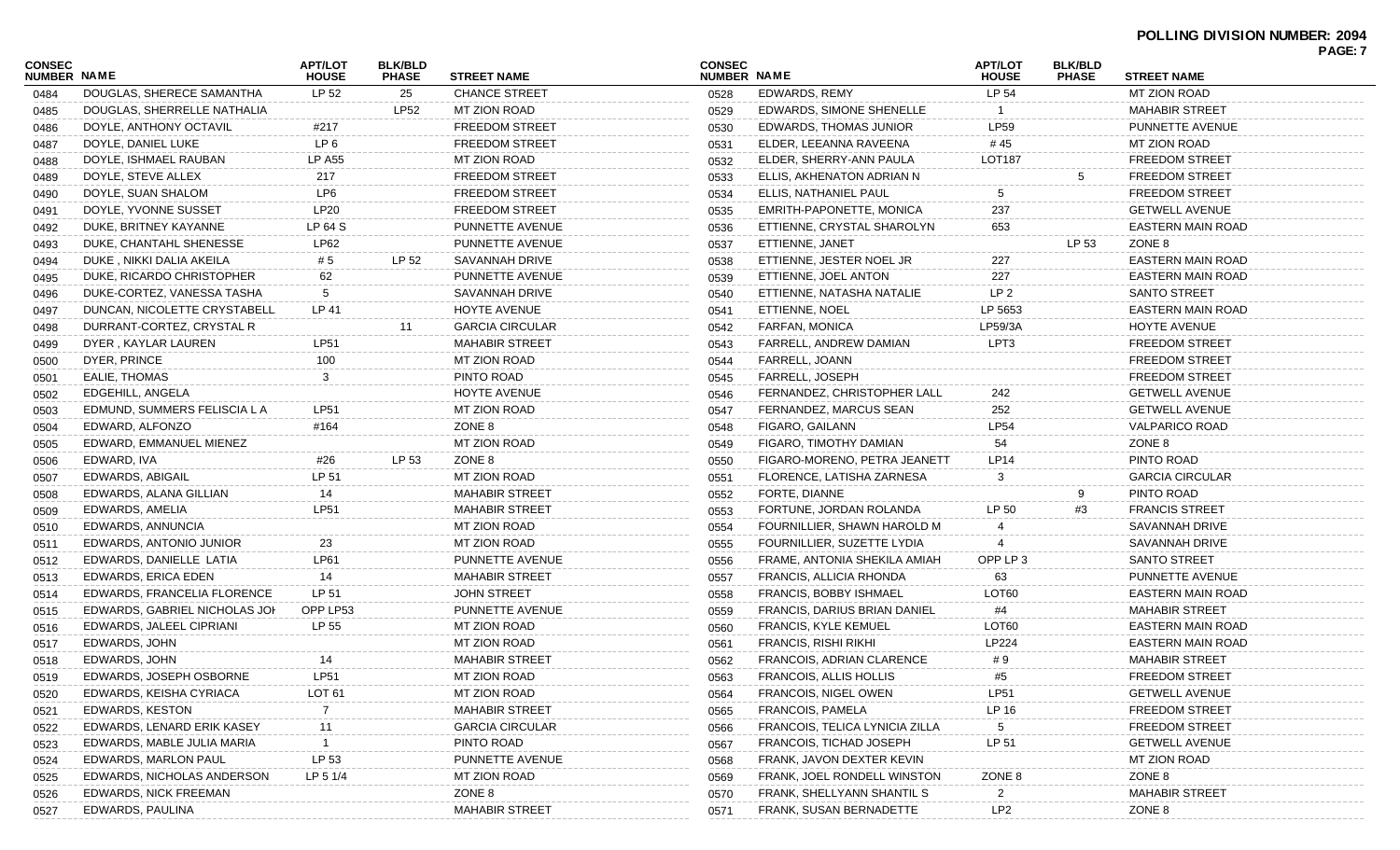| CONSEC<br><b>NUMBER NAME</b> |                                  | <b>APT/LOT</b><br><b>HOUSE</b> | <b>BLK/BLD</b><br><b>PHASE</b> | <b>STREET NAME</b>       | <b>CONSEC</b><br>NUMBER NAME |                                      | <b>APT/LOT</b><br><b>HOUSE</b> | <b>BLK/BLD</b><br><b>PHASE</b> | <b>STREET NAME</b>       | PAGE: 8 |
|------------------------------|----------------------------------|--------------------------------|--------------------------------|--------------------------|------------------------------|--------------------------------------|--------------------------------|--------------------------------|--------------------------|---------|
| 0572                         | FRANK, TRACY TAMARA MELISSA      |                                |                                | ZONE 8                   | 0616                         | GHANA, RHONA                         | <b>LP53</b>                    |                                | PUNNETTE AVENUE          |         |
| 0573                         | FRANK, WINSTON                   | LOT174                         |                                | <b>MAHABIR STREET</b>    | 0617                         | GILFORD, HASELY ELIJAH               | <b>LPA55</b>                   |                                | <b>MT ZION ROAD</b>      |         |
| 0574                         | FRANKLIN, HANDELL GLENROY        |                                |                                | <b>FREEDOM STREET</b>    | 0618                         | <b>GILL, CLEMENT</b>                 | <b>LP51</b>                    |                                | PUNNETTE AVENUE          |         |
| 0575                         | FRANKLIN, JENÁIQUOI              | LP 51                          |                                | <b>SECOND STREET</b>     | 0619                         | GILL, JANESSA TAMEKA NAOMI           | <b>LP51</b>                    |                                | <b>NURSE STREET</b>      |         |
| 0576                         | FREDERICK-FARROW, JANICE         | LP650                          |                                | <b>EASTERN MAIN ROAD</b> | 0620                         | GILL, JEREMY JELLINEAU               | <b>LP51</b>                    |                                | PUNNETTE AVENUE          |         |
| 0577                         | FREEMAN, JANICE KATHLEEN         | LP3                            |                                | MT ZION ROAD             | 0621                         | GILL, JOEL CHRISTOPHER               | <b>LP51</b>                    |                                | PUNNETTE AVENUE          |         |
| 0578                         | FULLONGTON, CHERRY ANN           | 53                             |                                | SAVANNAH DRIVE           | 0622                         | <b>GILL, KESTON KALISTER</b>         | <b>LP55</b>                    |                                | <b>NURSE STREET</b>      |         |
| 0579                         | GAINDILAL, ANNA                  |                                | 16                             | <b>GARCIA CIRCULAR</b>   | 0623                         | GILL, THECLA                         | <b>LP50</b>                    |                                | PUNNETTE AVENUE          |         |
| 0580                         | GALERA, ELIZABETH KALENE         | 12                             | <b>LP51</b>                    | <b>GARCIA CIRCULAR</b>   | 0624                         | GILL, VANESSA MARLENE                | <b>LP51</b>                    |                                | PUNNETTE AVENUE          |         |
| 0581                         | GALERA, KEON MIKHAIL             | 12                             |                                | <b>GARCIA CIRCULAR</b>   | 0625                         | GILL, WILLIAM                        | LP 55                          |                                | <b>NURSE STREET</b>      |         |
| 0582                         | GALERA, RICHARD GREGORY          |                                |                                | <b>GARCIA CIRCULAR</b>   | 0626                         | GILL-WALTERS, NICOLE NATASHA         | 68                             |                                | HOYTE AVENUE             |         |
| 0583                         | GALERA, ROBERT ANTHONY           | #12                            |                                | ZONE 8                   | 0627                         | GILL-WILLIAMS, KIZZY-ANN K           | LP100                          |                                | PUNNETTE AVENUE          |         |
| 0584                         | GALERA, RYAN HASELY EDWARD       | 12                             |                                | <b>GARCIA CIRCULAR</b>   | 0628                         | <b>GLASGOW, KAREEM ISIAH</b>         |                                | LP6                            | <b>BERNARD LANE</b>      |         |
| 0585                         | GALERA, SATURNINUS               | LP59                           |                                | PINTO ROAD               | 0629                         | GLASGOW-BERNARD, LYNETTE             | #3                             |                                | <b>SAVANNAH DRIVE</b>    |         |
| 0586                         | GALERA-CHARLES, SUSAN            |                                | LP 59                          | HOYTE AVENUE             | 0630                         | GOMEZ, AKEISHA ALLISON               | LP <sub>3</sub>                |                                | HOYTE AVENUE             |         |
| 0587                         | GALERA-HERNANDEZ, CINDY NATT,    | LP 51                          | #12                            | <b>GARCIA CIRCULAR</b>   | 0631                         | GOMEZ, JACQUELINE THEODORA           |                                | LP96                           | <b>EASTERN MAIN ROAD</b> |         |
| 0588                         | GALERA-JAMES, KIERAN             | 12                             |                                | <b>GARCIA CIRCULAR</b>   | 0632                         | <b>GOMEZ, JOSEPHINE VENOLA</b>       |                                |                                | <b>NURSE STREET</b>      |         |
| 0589                         | GARCIA, ANGELA                   |                                |                                | SAVANNAH DRIVE           | 0633                         | <b>GONZALES, DERICK MARLON</b>       | LP <sub>2</sub>                |                                | <b>HOYTE AVENUE</b>      |         |
| 0590                         | <b>GARCIA, BRIDGET</b>           | LP189                          |                                | <b>FREEDOM STREET</b>    | 0634                         | GOODRIDGE, ROMYLLA                   | LP <sub>6</sub>                |                                | <b>MT ZION ROAD</b>      |         |
| 0591                         | GARCIA, DIANE PAULETTE JOANNE    | 208                            |                                | <b>FREEDOM STREET</b>    | 0635                         | GOOKOOL, COLLIN                      | <b>LP96</b>                    |                                | <b>NURSE STREET</b>      |         |
| 0592                         | GARCIA, DONNA JOSEPHINE          |                                |                                | <b>FREEDOM STREET</b>    | 0636                         | GOOKOOL, SUNIL MICHAEL               | 73                             |                                | <b>1ST AVENUE</b>        |         |
| 0593                         | GARCIA, JESSICAR WENDY DIANA     | LP 208                         |                                | FREEDOM STREET EXTENSION | 0637                         | GOOKOOL, VEIDA                       | 73                             |                                | <b>1ST AVENUE</b>        |         |
| 0594                         | GARCIA, MARCIA INOCENLEE         | 47                             |                                | <b>1ST AVENUE</b>        | 0638                         | GORDON, HAYDEN ADRIAN                | LP61                           |                                | PINTO ROAD               |         |
| 0595                         | <b>GARCIA, NATASHA CHRISTINE</b> | 56                             |                                | SAVANNAH DRIVE           | 0639                         | GORDON-MC INTOSH, TRICIA V           | 140                            |                                | PUNNETTE AVENUE          |         |
| 0596                         | GARCIA, PAULA                    |                                | LOT 265                        | <b>FREEDOM STREET</b>    | 0640                         | <b>GRAHAM, LEONSON CHRISTIAN</b>     | LP <sub>3</sub>                |                                | <b>HOYTE AVENUE</b>      |         |
| 0597                         | GARCIA, PETER                    | 35                             |                                | <b>1ST AVENUE</b>        | 0641                         | <b>GRANDERSON, CHRISTINE HYACIN</b>  | 34                             |                                | HOYTE AVENUE             |         |
| 0598                         | GARCIA, PETER ALVIN              |                                |                                | SAVANNAH DRIVE           | 0642                         | <b>GRANDERSON, SHUESHTON ANTHO</b>   | #30                            |                                | HOYTE AVENUE             |         |
| 0599                         | GARCIA-CALBIO, STEPHEN C         |                                | 265                            | <b>FREEDOM STREET</b>    | 0643                         | <b>GREENE, EBONY CHRISTIANA</b>      | LP#1                           |                                | SANTO STREET             |         |
| 0600                         | GARCIA-CORTEZ, GEMMA             | 5                              |                                | SAVANNAH DRIVE           | 0644                         | <b>GREENIDGE, SHEMIAH AMELIA NKY</b> | LP 51                          |                                | <b>MAHABIR STREET</b>    |         |
| 0601                         | GARRAWAY, CYNTHIA MARVA          | LP656                          |                                | EASTERN MAIN ROAD        | 0645                         | <b>GREY, KESTON KEVVIN</b>           | LP8                            |                                | HOYTE AVENUE             |         |
| 0602                         | GARRAWAY, DUSTIN ROBERT          | <b>LP59</b>                    |                                | <b>EASTERN MAIN ROAD</b> | 0646                         | <b>GREY, SOPHIA STEPHANIE</b>        | LP 8                           |                                | ZONE 8                   |         |
| 0603                         | GARRAWAY, GEORGE                 | 59                             |                                | <b>EASTERN MAIN ROAD</b> | 0647                         | <b>GRIFFITH, MICHAEL KERVIN</b>      | LP16                           |                                | <b>FREEDOM STREET</b>    |         |
| 0604                         | GARRAWAY, JEVAUGHN JEREMY        | 59                             |                                | <b>EASTERN MAIN ROAD</b> | 0648                         | <b>GRIFFITH, RENELLE KWANZA</b>      | LP 50                          |                                | <b>GARCIA CIRCULAR</b>   |         |
| 0605                         | GARRAWAY, MARTINEAU GEORGE       | 59                             |                                | EASTERN MAIN ROAD        | 0649                         | GRIFFITH-BLAKE, SHAMEL CARLENI       | LP 50                          | 144                            | <b>GARCIA CIRCULAR</b>   |         |
| 0606                         | GARRAWAY-NICHOLLS, GINALIZA S    | 59                             |                                | EASTERN MAIN ROAD        | 0650                         | GUERRA, ISAAC ANDREW                 | LP <sub>3</sub>                |                                | <b>HOYTE AVENUE</b>      |         |
| 0607                         | GASCOIGNE, JEREMY                | #59                            |                                | <b>HOYTE AVENUE</b>      | 0651                         | GUERRA, JAMES NICHOLAS               | LP3                            |                                | HOYTE AVENUE             |         |
| 0608                         | GENE, DARREN SAM                 |                                | 70                             | <b>1ST AVENUE</b>        | 0652                         | GUERRA, JOHN                         | LP <sub>2</sub>                |                                | HOYTE AVENUE             |         |
| 0609                         | GEORGE, ABBY-GAIL ELIZABETH      | LP 57                          |                                | <b>GETWELL AVENUE</b>    | 0653                         | GUERRA, JUDE JOSEPH                  | 18                             |                                | <b>FREEDOM STREET</b>    |         |
| 0610                         | <b>GEORGE, CANDICE MURISA</b>    | LP 58                          |                                | <b>GETWELL AVENUE</b>    | 0654                         | GUERRA, JULAURA CANDICE              | LP 18                          |                                | <b>FREEDOM STREET</b>    |         |
| 0611                         | GEORGE, KINDA ESHA               | LP 62                          |                                | PUNNETTE AVENUE          | 0655                         | GUERRA, STACY SAMATHA                | <b>LP10</b>                    |                                | HOYTE AVENUE             |         |
| 0612                         | GEORGE, NEKAA JAMES              | LP67                           |                                | <b>1ST AVENUE</b>        | 0656                         | GUEVARA, ANA MARY                    | LP60                           |                                | PUNNETTE AVENUE          |         |
| 0613                         | <b>GEORGE, RICARDO JUNIOR</b>    |                                |                                | MT ZION ROAD             | 0657                         | GUY, ALICIA MONICA                   | 62                             |                                | PINTO ROAD               |         |
| 0614                         | GEORGE-HERNANDEZ, JESSIE ANIK    | LP 65                          |                                | <b>GETWELL AVENUE</b>    | 0658                         | GUY, DAREN BRIAN                     | LP 62                          |                                | <b>FREEDOM STREET</b>    |         |
| 0615                         | GHANA, ANESA                     | LP 56                          |                                | PUNNETTE AVENUE          | 0659                         | GUY, SHARON                          |                                |                                | <b>FREEDOM STREET</b>    |         |
|                              |                                  |                                |                                |                          |                              |                                      |                                |                                |                          |         |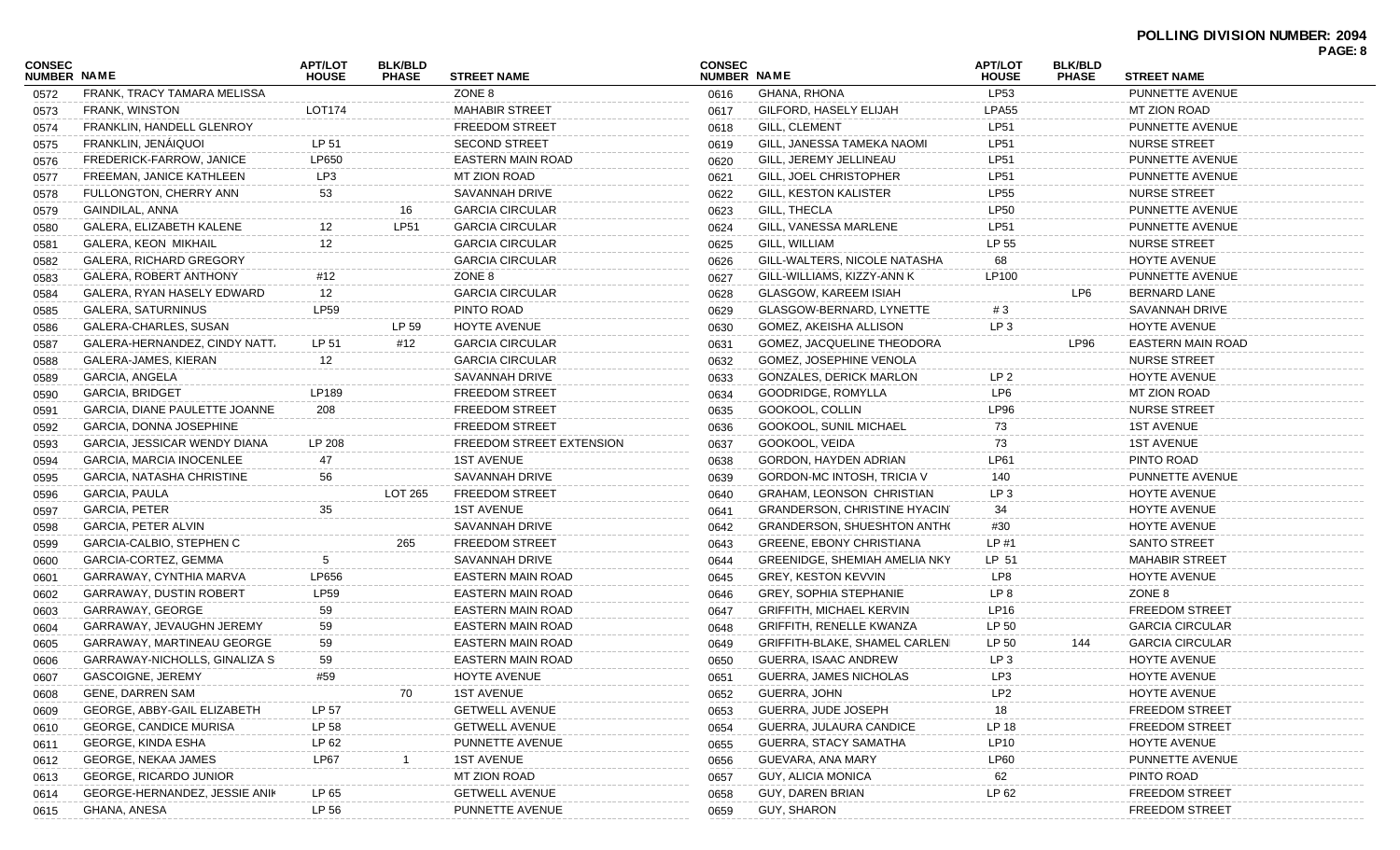| <b>CONSEC</b><br><b>NUMBER NAME</b> |                                | <b>APT/LOT</b><br><b>HOUSE</b> | <b>BLK/BLD</b><br><b>PHASE</b> | <b>STREET NAME</b>       | <b>CONSEC</b><br>NUMBER NAME |                               | <b>APT/LOT</b><br><b>HOUSE</b> | <b>BLK/BLD</b><br><b>PHASE</b> | <b>STREET NAME</b>       | PAGE: 9 |
|-------------------------------------|--------------------------------|--------------------------------|--------------------------------|--------------------------|------------------------------|-------------------------------|--------------------------------|--------------------------------|--------------------------|---------|
| 0660                                | GUY-MENDES-NORAH, ROSALIND     | <b>LP15</b>                    |                                | <b>FREEDOM STREET</b>    | 0704                         | HERNANDEZ, NICKEISHA NATASHA  | LP 16                          |                                | <b>FREEDOM STREET</b>    |         |
| 0661                                | HACKSHAW, CLIFFORD S           |                                |                                | <b>EASTERN MAIN ROAD</b> | 0705                         | HERNANDEZ, NORMAN             | <b>LP59</b>                    |                                | PUNNETTE AVENUE          |         |
| 0662                                | <b>HAMILTON, GAIL</b>          | LP <sub>5</sub>                |                                | <b>FREEDOM STREET</b>    | 0706                         | HERNANDEZ, ORNELLA TALLITHA   | LP <sub>1</sub>                |                                | <b>SANTO STREET</b>      |         |
| 0663                                | <b>HAMILTON, PETRA</b>         | 4                              |                                | <b>EASTERN MAIN ROAD</b> | 0707                         | <b>HERNANDEZ, RUFUS</b>       | LP62                           |                                | PUNNETTE AVENUE          |         |
|                                     | HAMILTON, SHELENE CRYSTAL      | 11                             |                                | <b>GARCIA CIRCULAR</b>   | 0708                         | HERNANDEZ, SHARON PATRICIA    | 44                             |                                | MARY LANE                |         |
| 0664                                | HARDING, ALINA                 | LP151                          |                                | <b>NURSE STREET</b>      | 0709                         | HERNANDEZ, SHAVON CASON       | 30                             |                                | <b>FREEDOM STREET</b>    |         |
| 0665                                | HARRY, CANDICE MELANIE         | LOT <sub>99</sub>              |                                | <b>EASTERN MAIN ROAD</b> |                              | <b>HERNANDEZ, SOHANEE</b>     | LP16                           |                                | <b>FREEDOM STREET</b>    |         |
| 0666                                | HARRY, CAROL MARY              | LOT <sub>99</sub>              |                                | <b>EASTERN MAIN ROAD</b> | 0710                         | HERNANDEZ, STEPHANIE CHARLEN  |                                |                                | <b>MAHABIR STREET</b>    |         |
| 0667                                |                                | LOT <sub>99</sub>              |                                |                          | 0711                         | HERNANDEZ, STEPHEN            | <b>LP60</b>                    |                                | PUNNETTE AVENUE          |         |
| 0668                                | HARRY, MARK MARVIN             | <b>LP51</b>                    |                                | EASTERN MAIN ROAD        | 0712                         |                               |                                |                                |                          |         |
| 0669                                | HARRY, STACY-ANN LATOYA JESSE  |                                |                                | <b>MAHABIR STREET</b>    | 0713                         | HERNANDEZ, TRACY FELICIA      | LP 13                          |                                | <b>FREEDOM STREET</b>    |         |
| 0670                                | HAYNES, GLORIA                 | #52                            |                                | HOYTE AVENUE             | 0714                         | HERNANDEZ, TROY DAVE          | <b>LP16</b>                    |                                | <b>FREEDOM STREET</b>    |         |
| 0671                                | HAYNES, MICHAEL ADDO           | #52                            |                                | HOYTE AVENUE             | 0715                         | HERNANDEZ, WILHELMINA         |                                |                                | ZONE 8                   |         |
| 0672                                | HAYNES, STEPHEN                | 52                             |                                | HOYTE AVENUE             | 0716                         | HERNANDEZ-ROBERTS, CHERRY-AI  | LP16                           |                                | <b>FREEDOM STREET</b>    |         |
| 0673                                | HAYNES-SKINNER, KATHY-ANN      | 33                             |                                | HOYTE AVENUE             | 0717                         | HERREIRA, TRACY ANTONETTE R   |                                | LP23                           | HOYTE AVENUE             |         |
| 0674                                | HAZZARD, ELTON                 | LP#349                         |                                | <b>EASTERN MAIN ROAD</b> | 0718                         | HERRERA, HARRY                | LP <sub>1</sub>                |                                | <b>EASTERN MAIN ROAD</b> |         |
| 0675                                | HEERAH, CHRIS GANESH           | #9                             |                                | <b>FREEDOM STREET</b>    | 0719                         | HIGHLEY, DALE                 | LP35                           |                                | <b>HOYTE AVENUE</b>      |         |
| 0676                                | HEERAMAN, CHELSEA-ANN HAIMA    | LP59/3B                        |                                | HOYTE AVENUE             | 0720                         | <b>HIGHLEY, ELSON MARK</b>    | <b>LP68</b>                    |                                | HOYTE AVENUE             |         |
| 0677                                | HENRY, ALICIA ANNA MARIA AGNES | LP 60/2                        |                                | PUNNETTE AVENUE          | 0721                         | HIGHLEY, MELISSA CAMILLE      | LP35                           |                                | <b>HOYTE AVENUE</b>      |         |
| 0678                                | HENRY, DIANNE ALISON           | LP 62                          |                                | PINTO ROAD               | 0722                         | HIGHLEY, RIA NICOLE           | LP35                           |                                | HOYTE AVENUE             |         |
| 0679                                | HENRY, JAMAL JOSEPH            | LP #62                         |                                | PINTO ROAD               | 0723                         | HIGHLEY, VICTORIA IRMA        | 43                             |                                | MT ZION ROAD             |         |
| 0680                                | HENRY, PATRICIA                | LP53A                          |                                | <b>MATHURA ROAD</b>      | 0724                         | HILL, ANDY GREGORY JOSEPH     |                                |                                | ZONE 8                   |         |
| 0681                                | HENRY, RUSSEL JOSEPH           | LP62                           |                                | PINTO ROAD               | 0725                         | HILL, ENRIQUE JUSTUS          | #3                             |                                | <b>1ST AVENUE</b>        |         |
| 0682                                | HERNANDEZ, ALICIA NATALIE      | 112                            |                                | <b>FREEDOM STREET</b>    | 0726                         | HINDS, DENISHA JEZEL          | #9                             |                                | <b>1ST AVENUE</b>        |         |
| 0683                                | HERNANDEZ, CHERYLANN CHARMA    | 144                            |                                | PUNNETTE AVENUE          | 0727                         | HOPE, DIANNE LEONORE          | #15                            |                                | <b>JOHN STREET</b>       |         |
| 0684                                | HERNANDEZ, CLAIRE PETRA        | <b>LP61</b>                    |                                | PUNNETTE AVENUE          | 0728                         | HOPE, JUNIOR                  |                                |                                | ZONE 8                   |         |
| 0685                                | HERNANDEZ, CLINT LEE           | 8                              |                                | PAUL MILL DRIVE          | 0729                         | HOPE, KERON DWAYNE            | LP3                            |                                | HOYTE AVENUE             |         |
| 0686                                | HERNANDEZ, DARIAN DYLAN DANIE  | #4                             |                                | <b>JOHN STREET</b>       | 0730                         | HOPE, NATASHA ABIGAIL         |                                |                                | HOYTE AVENUE             |         |
| 0687                                | HERNANDEZ, DWAYNE GARY         |                                |                                | <b>FREEDOM STREET</b>    | 0731                         | HOPE, NICOLAS RICARDO R       | 143                            |                                | PUNNETTE AVENUE          |         |
| 0688                                | HERNANDEZ, GABRIELLA SHANNON   | LP <sub>1</sub>                |                                | <b>SANTO STREET</b>      | 0732                         | HOPE, TRUDISHA NAOMI          | LP3                            |                                | HOYTE AVENUE             |         |
| 0689                                | HERNANDEZ, JANET               |                                |                                | <b>MT ZION ROAD</b>      | 0733                         | HOPE-ALI, CAROL               | LP3                            |                                | HOYTE AVENUE             |         |
| 0690                                | HERNANDEZ, JASON CURTIS        | 144                            |                                | PUNNETTE AVENUE          | 0734                         | HORSFORD, ALEXIS VINCENT      | LP 62                          |                                | PUNNETTE AVENUE          |         |
| 0691                                | HERNANDEZ, JESSE VINWARD       | #4                             |                                | <b>JOHN STREET</b>       | 0735                         | HORSFORD, JOSEPH              | 108                            |                                | PUNNETTE AVENUE          |         |
| 0692                                | HERNANDEZ, JESSEL DAMION       |                                |                                | <b>MT ZION ROAD</b>      | 0736                         | HORSFORD, MARGRETA GEORGIN/   |                                |                                | PUNNETTE AVENUE          |         |
| 0693                                | HERNANDEZ, KERNEL MC KENZIE    |                                |                                | MT ZION ROAD             | 0737                         | HORSFORD, SANDRA              | LP62                           |                                | PUNNETTE AVENUE          |         |
| 0694                                | HERNANDEZ, LAMBERT BENEDICT    | 144                            |                                | PUNNETTE AVENUE          | 0738                         | HOSEIN, CAMEELA STACEY-ANN    | 2                              |                                | <b>SAMMY STREET</b>      |         |
| 0695                                | HERNANDEZ, LLOYD               | 78                             |                                | HOYTE AVENUE             | 0739                         | HOSPEDALES, KERON MICHAEL     | LP 19                          |                                | PINTO ROAD               |         |
| 0696                                | HERNANDEZ, LLOYD JEROME        | #78                            | LP 59                          | <b>SHORT STREET</b>      | 0740                         | HOYTE, ALLISON DENISE         | LP <sub>4</sub>                |                                | <b>HOYTE AVENUE</b>      |         |
| 0697                                | HERNANDEZ, MACY ANDREA LEAH    | #4                             |                                | <b>JOHN STREET</b>       | 0741                         | HOYTE, AUGUSTUS               | 42                             |                                | HOYTE AVENUE             |         |
| 0698                                | HERNANDEZ, MAQUINA SPARKLE     |                                | LP59                           | HOYTE AVENUE             | 0742                         | HOYTE, DEXTER RICARDO         | LP <sub>2</sub>                |                                | HOYTE AVENUE             |         |
| 0699                                | HERNANDEZ, MARC CLEMENT        | <b>LP61</b>                    |                                | PUNNETTE AVENUE          | 0743                         | <b>HOYTE, FRANCIS</b>         | LP3                            |                                | HOYTE AVENUE             |         |
| 0700                                | HERNANDEZ, MARY                | 78                             |                                | HOYTE AVENUE             | 0744                         | HOYTE, JUDY                   | LP4                            |                                | HOYTE AVENUE             |         |
| 0701                                | HERNANDEZ, MELISA MIRANDA      | 144                            |                                | <b>MARY LANE</b>         | 0745                         | HOYTE, LENNY                  | LP3                            |                                | HOYTE AVENUE             |         |
| 0702                                | HERNANDEZ, MILDRED             | LP 60                          |                                | HOYTE AVENUE             | 0746                         | HOYTE, MARISIA KEISHA ALLISON | LP <sub>4</sub>                |                                | HOYTE AVENUE             |         |
| 0703                                | HERNANDEZ, NICHELLE NYOLAH     | LP 62                          |                                | PUNNETTE AVENUE          | 0747                         | HOYTE, MOLISA MORENDA         | LP <sub>3</sub>                |                                | HOYTE AVENUE             |         |
|                                     |                                |                                |                                |                          |                              |                               |                                |                                |                          |         |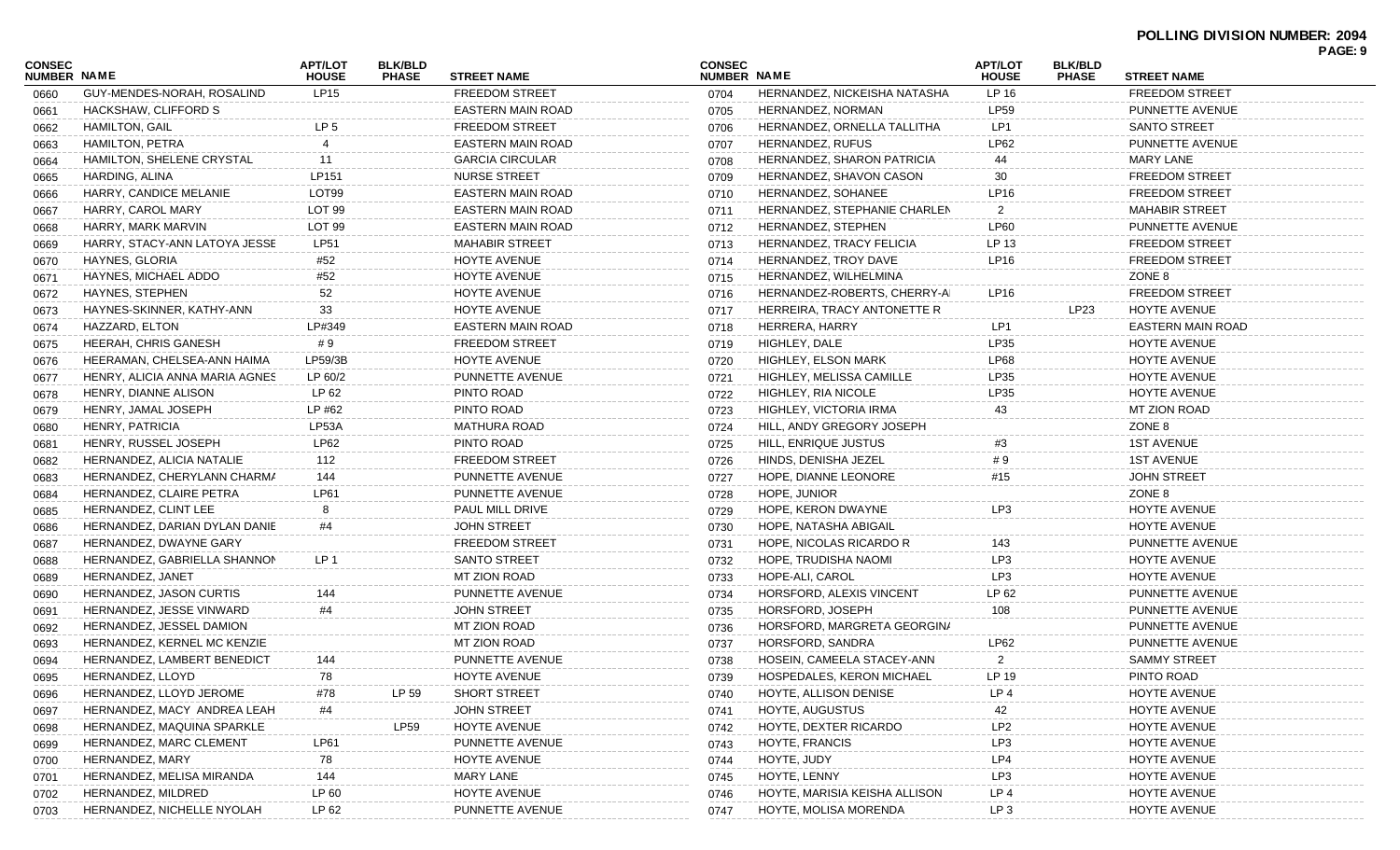| CONSEC             |                              | <b>APT/LOT</b>  | <b>BLK/BLD</b> |                          | <b>CONSEC</b> |                              | <b>APT/LOT</b>          | <b>BLK/BLD</b> |                          | <b>PAGE: 10</b> |
|--------------------|------------------------------|-----------------|----------------|--------------------------|---------------|------------------------------|-------------------------|----------------|--------------------------|-----------------|
| <b>NUMBER NAME</b> |                              | <b>HOUSE</b>    | <b>PHASE</b>   | <b>STREET NAME</b>       | NUMBER NAME   |                              | <b>HOUSE</b><br>LOT 102 | <b>PHASE</b>   | <b>STREET NAME</b>       |                 |
| 0748               | HOYTE, NOLAN MICHAEL         | 10              |                | HOYTE AVENUE             | 0792          | JAMES, ONIKA NICOLA          |                         |                | MT ZION ROAD             |                 |
| 0749               | HOYTE, RACHEL SHANICE        |                 | 2              | HOYTE AVENUE             | 0793          | JAMES, PATRICIA              |                         |                | MT ZION ROAD             |                 |
| 0750               | HOYTE, RALPH                 | LP10            |                | HOYTE AVENUE             | 0794          | JAMES, PAUL                  | 650                     |                | <b>EASTERN MAIN ROAD</b> |                 |
| 0751               | HOYTE, RYAN DAVID            | LP10            |                | HOYTE AVENUE             | 0795          | JAMES, PAULA                 |                         |                | EASTERN MAIN ROAD        |                 |
| 0752               | HOYTE, SHELDON SAMUEL        | LP10            |                | HOYTE AVENUE             | 0796          | JAMES, PHILIP                | 5                       |                | PINTO ROAD               |                 |
| 0753               | HOYTE, SHIRLANA STACY        | LP4             |                | HOYTE AVENUE             | 0797          | JAMES, ROSLYN                | LP 53                   |                | PINTO ROAD               |                 |
| 0754               | HOYTE, STEPHON NICHOLAS M W  | LP <sub>3</sub> |                | <b>FREEDOM STREET</b>    | 0798          | JAMES, SAMUEL AUGUSTINE      | 12                      |                | <b>GARCIA CIRCULAR</b>   |                 |
| 0755               | HOYTE-WARD, CAROL JEANETTE   | LP <sub>3</sub> |                | HOYTE AVENUE             | 0799          | JAMES, SHARLENE DOLENE       | 45                      |                | HOYTE AVENUE             |                 |
| 0756               | HUGGINS, JUNIOR ALBERT       |                 |                | PINTO ROAD               | 0800          | JAMES, TREVOR SIMON          | LP650                   |                | EASTERN MAIN ROAD        |                 |
| 0757               | HUGGINS, MERVYN AKEEL        |                 |                | <b>1ST AVENUE</b>        | 0801          | <b>JAMES, VERNA VERONICA</b> | LP650                   |                | EASTERN MAIN ROAD        |                 |
| 0758               | HUGGINS, PHILIP MERVYN       | 3               |                | <b>1ST AVENUE</b>        | 0802          | JAMES, VITALIS               | LP51/4                  |                | <b>MAHABIR STREET</b>    |                 |
| 0759               | HUNTE, GISELLE TASHA         | LP 63           |                | PUNNETTE AVENUE          | 0803          | JAMES, WITHMORE              | LP650                   |                | EASTERN MAIN ROAD        |                 |
| 0760               | HUTCHFUL, VALERIE            | LP 16           |                | <b>FREEDOM STREET</b>    | 0804          | JAMES-DEDIER, MARILYN        | LP5                     |                | <b>1ST AVENUE</b>        |                 |
| 0761               | HUTCHINS, CHERYL ANN SARAH   | 13              |                | PINTO ROAD               | 0805          | JAMES-PEREIRA, KERRY-ANN J   | LP53                    |                | PINTO ROAD               |                 |
| 0762               | HUTCHINS, SAMUEL BRIAN       | 13              |                | PINTO ROAD               | 0806          | JATTAN, GLADYS               | LP62                    |                | PUNNETTE AVENUE          |                 |
| 0763               | ISAAC, GILLIAN JENNIFER      |                 | LP 2           | HOYTE AVENUE             | 0807          | JATTAN, GLENN RHIAN          |                         |                | PUNNETTE AVENUE          |                 |
| 0764               | ISAAC, GREGORY CORLON        | LP 59           |                | PUNNETTE AVENUE          | 0808          | JATTAN, JOSHUA JOEL          | LP62                    |                | NURSE STREET             |                 |
| 0765               | ISHMAEL, AARON SABASTIEN     | LP 51           |                | <b>GETWELL AVENUE</b>    | 0809          | JATTAN, RALPH RAMDOOLAL      | LP 67                   |                | PUNNETTE AVENUE          |                 |
| 0766               | ISHMAEL, NATOLIA AMALIKA     | 53              |                | <b>GARCIA CIRCULAR</b>   | 0810          | JEMMOTT, DWAYNE QUASIE       |                         |                | PUNNETTE AVENUE          |                 |
| 0767               | ISHMAEL, TYRONE              | $\overline{2}$  |                | <b>GETWELL AVENUE</b>    | 0811          | JEMMOTT, PETER RAY           | LP 65                   |                | PUNNETTE AVENUE          |                 |
| 0768               | JACOB, ARIANNA VICTORIA      | #1              |                | <b>SAMMY STREET</b>      | 0812          | JEMMOTT OLIVERREE, ORRAN F   |                         |                | PUNNETTE AVENUE          |                 |
| 0769               | JAKIE, JOSIAH                | LP#649          |                | <b>EASTERN MAIN ROAD</b> | 0813          | JERRY, AARON RAPHAEL         | LP62                    |                | PUNNETTE AVENUE          |                 |
| 0770               | JAMERSON, MARLON ANDREW      | 27              | OPP LP C51     | <b>JOHN STREET</b>       | 0814          | JERRY, ABRAHAM O R           | <b>LP62</b>             |                | PUNNETTE AVENUE          |                 |
| 0771               | <b>JAMES, ALBERT</b>         | LP 1            |                | <b>MT ZION ROAD</b>      | 0815          | JERRY, ALICIA PAULETTE       | 36                      |                | PUNNETTE AVENUE          |                 |
| 0772               | JAMES, AMAR JUVON OCEAN      | LP 38           |                | <b>EASTERN MAIN ROAD</b> | 0816          | JERRY, ANN ELIZABETH         | LP62                    |                | PUNNETTE AVENUE          |                 |
| 0773               | JAMES, BRENDA ANN-MARIE      | 8               |                | PUNNETTE AVENUE          | 0817          | JERRY, ANTHONY ABDULLAH M R  | LP 62                   |                | PUNNETTE AVENUE          |                 |
| 0774               | <b>JAMES, BRENT JUNIOR</b>   | 4               |                | SAVANNAH DRIVE           | 0818          | JERRY, CARMEN FAREEDA SANDRA | LP62                    |                | PUNNETTE AVENUE          |                 |
| 0775               | JAMES, CARLLEN MAUREEN       | 110             |                | EASTERN MAIN ROAD        | 0819          | JERRY, ELIJAH JESUS ROGER    | LP62                    |                | PUNNETTE AVENUE          |                 |
| 0776               | JAMES, CLYDE MARLON SIMEON   | LP4             |                | SAVANNAH DRIVE           | 0820          | JERRY, ISHMAEL MOHAMMED      | LP62                    |                | PUNNETTE AVENUE          |                 |
| 0777               | JAMES, DAVID CHARLES         | LP650           |                | EASTERN MAIN ROAD        | 0821          | JERRY, JENNIFER REBECCA M M  | LP62                    |                | PUNNETTE AVENUE          |                 |
| 0778               | JAMES, FRANCIS IAN           | LP650           |                | EASTERN MAIN ROAD        | 0822          | JERRY, NATALIE MIRIAM M M L  | <b>PL62</b>             |                | PUNNETTE AVENUE          |                 |
| 0779               | JAMES, HOLLIS                | LP650           |                | <b>EASTERN MAIN ROAD</b> | 0823          | JERRY, SOLOMON JESSIE JOHNNY | LP63                    |                | PUNNETTE AVENUE          |                 |
| 0780               | <b>JAMES, JOSANNE MIRIAM</b> | 5               |                | PINTO ROAD               | 0824          | JIMINEZ, CLAIRE              | LOT182                  |                | <b>MAHABIR STREET</b>    |                 |
| 0781               | JAMES, JOSIAH STEFHAN        | OPP LP 1        |                | <b>SANTO STREET</b>      | 0825          | JOEFIELD, KANIKA ANITA       | 30                      |                | HOYTE AVENUE             |                 |
| 0782               | JAMES, KENTON ANDERSON       | 5               |                | PINTO ROAD               | 0826          | JOGIE, SUKDAI                |                         |                | ZONE 8                   |                 |
| 0783               | JAMES, LEO MARCEL            | LP650           |                | EASTERN MAIN ROAD        | 0827          | JOHN, AMINAH SHELLY          | LP 59                   |                | PUNNETTE AVENUE          |                 |
| 0784               | JAMES, LEROY HAYDEN          | <b>LP51</b>     |                | <b>MT ZION ROAD</b>      | 0828          | JOHN, ANDERSON               | LPB <sub>2</sub>        |                | ZONE 8                   |                 |
| 0785               | JAMES, LORREN MICHELE HELEN  | LP4             |                | PINTO ROAD               | 0829          | JOHN, ANGELA MARINA          |                         |                | ZONE 8                   |                 |
| 0786               | JAMES, LUCY                  | LP <sub>4</sub> |                | <b>SAVANNAH DRIVE</b>    | 0830          | JOHN, ANTONIO RONEAL         | LP63                    |                | PUNNETTE AVENUE          |                 |
| 0787               | JAMES, MARCUS EMMANUEL       | 3               |                | <b>MAHABIR STREET</b>    | 0831          | JOHN, AUGUSTINE              | LP 56                   |                | MT ZION ROAD             |                 |
| 0788               | JAMES, MARK LAWRENCE         | # 110           |                | EASTERN MAIN ROAD        | 0832          | JOHN, CHARMAINE              |                         |                | PUNNETTE AVENUE          |                 |
| 0789               | JAMES, MILDRED               | LP650           |                | EASTERN MAIN ROAD        | 0833          | JOHN, CHRIS CUTHBERT         |                         |                | <b>FREEDOM STREET</b>    |                 |
| 0790               | JAMES, MONICA MILDRED        | LP 950          |                | EASTERN MAIN ROAD        | 0834          | JOHN, CLYDE NEVILLE          | LP15                    |                | THIRD STREET             |                 |
| 0791               | JAMES, NESTOR FELIX          | LP8             |                | ZONE 8                   | 0835          | JOHN, DANIEL NICHOLAS        | LP 55                   |                | MT ZION ROAD             |                 |
|                    |                              |                 |                |                          |               |                              |                         |                |                          |                 |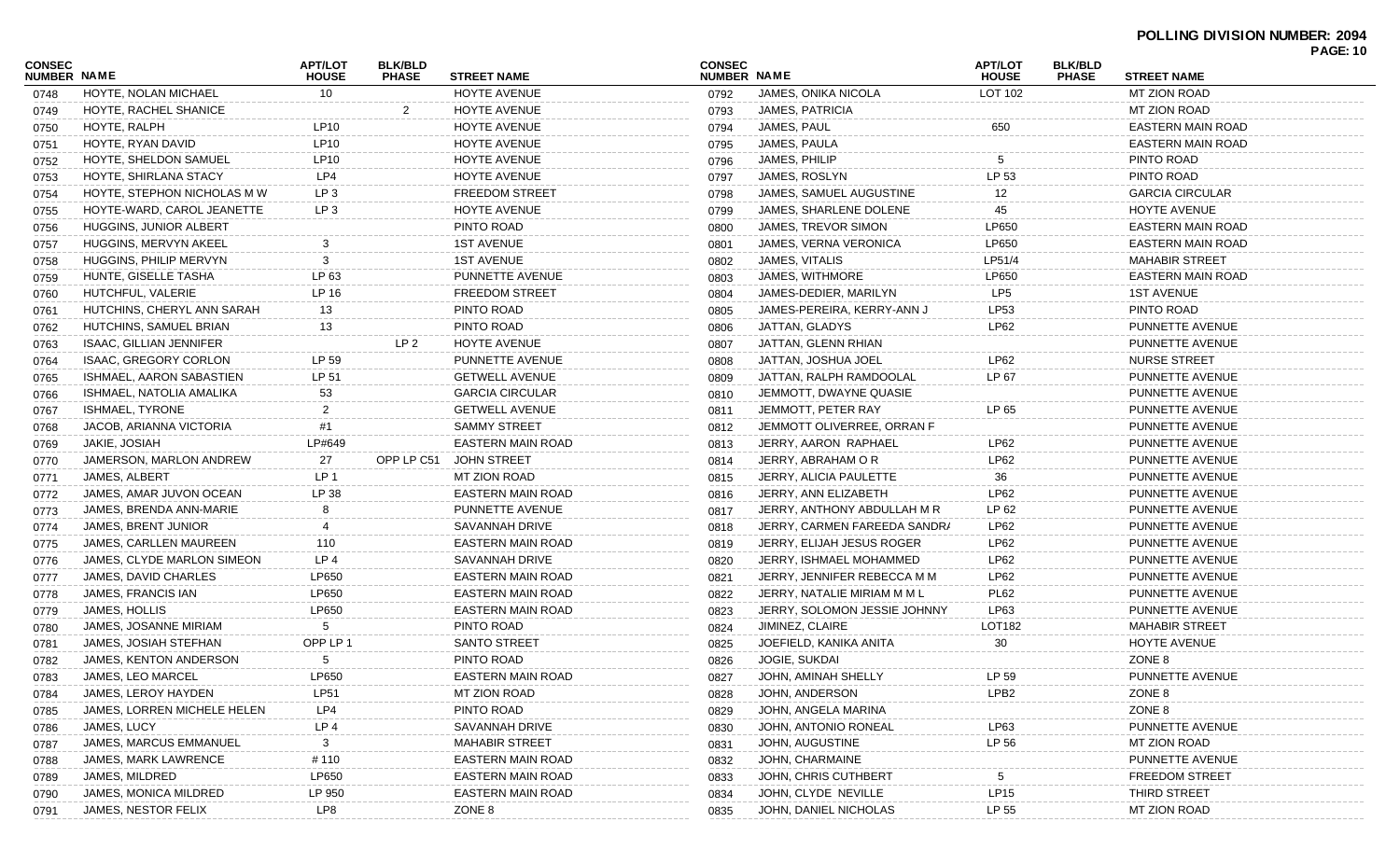| CONSEC             |                              | <b>APT/LOT</b>  | <b>BLK/BLD</b> |                       | <b>CONSEC</b>      |                                | <b>APT/LOT</b>  | <b>BLK/BLD</b> |                       | <b>PAGE: 11</b> |
|--------------------|------------------------------|-----------------|----------------|-----------------------|--------------------|--------------------------------|-----------------|----------------|-----------------------|-----------------|
| <b>NUMBER NAME</b> |                              | <b>HOUSE</b>    | <b>PHASE</b>   | <b>STREET NAME</b>    | <b>NUMBER NAME</b> |                                | <b>HOUSE</b>    | <b>PHASE</b>   | <b>STREET NAME</b>    |                 |
| 0836               | JOHN, DAVE C                 |                 |                | ZONE 8                | 0880               | JOSEPH, HAROLD                 | 139             |                | PUNNETTE AVENUE       |                 |
| 0837               | JOHN, DEBRA                  |                 |                | ZONE 8                | 0881               | JOSEPH, HEIDI HANNAH           | 139             |                | PUNNETTE AVENUE       |                 |
| 0838               | JOHN, DENNIS                 |                 |                | ZONE 8                | 0882               | JOSEPH, HELEN PAMELA           |                 |                | ZONE 8                |                 |
| 0839               | JOHN, ERIC ELIAS             |                 |                | <b>MT ZION ROAD</b>   | 0883               | JOSEPH, JEFFREY                | 4A              |                | PUNNETTE AVENUE       |                 |
| 0840               | <b>JOHN, GABRIEL</b>         | LP 55           |                | ZONE 8                | 0884               | JOSEPH, JEMUEL JEREMIAH A N S  |                 | LP 52          | MT ZION ROAD          |                 |
| 0841               | JOHN, GEDRICT ISIDOR         | 6               |                | ZONE 8                | 0885               | JOSEPH, KESTON DEON            | LP#1            |                | <b>MT ZION ROAD</b>   |                 |
| 0842               | JOHN, JAMIEL LESTON D        | LP 55           |                | MT ZION ROAD          | 0886               | JOSEPH, LEANNA KIMBERLEY       | 15              |                | <b>FREEDOM STREET</b> |                 |
| 0843               | JOHN. JEFFREY JAMES PETER    |                 | LP53           | <b>MAHABIR STREET</b> | 0887               | JOSEPH, LIONEL                 |                 | LP 63          | PUNNETTE AVENUE       |                 |
| 0844               | JOHN. JINGLES GABRIELLA M    | LP 53           |                | <b>MAHABIR STREET</b> | 0888               | JOSEPH, MARVIN JASON           | LP12            |                | PUNNETTE AVENUE       |                 |
| 0845               | JOHN, KERLENE MAXINE         | <b>LP54</b>     |                | <b>MT ZION ROAD</b>   | 0889               | JOSEPH, MIKHIAL GARRISON       | 15              |                | <b>FREEDOM STREET</b> |                 |
| 0846               | JOHN, KERRON                 | #6              |                | <b>JOHN STREET</b>    | 0890               | JOSEPH, MPULE ABIOLA NIKITA S  | LP 52           |                | <b>MT ZION ROAD</b>   |                 |
| 0847               | JOHN, KERWIN JOEL            | <b>LP56</b>     |                | <b>MT ZION ROAD</b>   | 0891               | JOSEPH, NAKISHA SARAH          | LP <sub>1</sub> |                | <b>MT ZION ROAD</b>   |                 |
| 0848               | JOHN, KESHA MOLISCIA         | LP 55           |                | <b>MT ZION ROAD</b>   | 0892               | JOSEPH, PAUL                   |                 |                | <b>MT ZION ROAD</b>   |                 |
| 0849               | JOHN, NITA                   | 47              |                | <b>1ST AVENUE</b>     | 0893               | JOSEPH, PORTIA ANISH           | LP.             |                | <b>MT ZION ROAD</b>   |                 |
| 0850               | JOHN, NORBERT                | LP 59           |                | PUNNETTE AVENUE       | 0894               | JOSEPH, RYAN SHELDON           |                 |                | <b>MT ZION ROAD</b>   |                 |
| 0851               | JOHN, SHARON GENEIVE         | LP 64           |                | PUNNETTE AVENUE       | 0895               | JOSEPH, SHELDON CYRIL          | FARM20          |                | ZONE 8                |                 |
| 0852               | JOHN, SHELDON PATRICK        |                 | <b>LP50</b>    | PUNNETTE AVENUE       | 0896               | JOSEPH, STEPHEN ANNMARIO       | LP <sub>1</sub> |                | <b>MT ZION ROAD</b>   |                 |
| 0853               | JOHN, SHERWIN MARTIN         | LP8             |                | <b>MT ZION ROAD</b>   | 0897               | JOSEPH-MARQUIS, PATRICIA       |                 |                | ZONE 8                |                 |
| 0854               | JOHN, WENDY CHARMAINE        |                 |                | <b>BERNARD LANE</b>   | 0898               | JOSEPH-MARTIN, LYDIA           |                 |                | <b>GETWELL AVENUE</b> |                 |
| 0855               | <b>JOHN PIERRE, CARTER</b>   | LP 59           |                | HOYTE AVENUE          | 0899               | JOSEPH-VICTOR, JO-ANNE L       | <b>LP59</b>     |                | <b>HOYTE AVENUE</b>   |                 |
| 0856               | JOHN-GEORGE, PATRICIA ROSE   |                 |                | ZONE 8                | 0900               | JOSHUA, LAWRENCE OSWALD JR     |                 |                | <b>MT ZION ROAD</b>   |                 |
| 0857               | JOHNSON, BRIAN JIMMY         | LP152           |                | <b>MT ZION ROAD</b>   | 0901               | JOSHUA, LUCIA                  | LP32            |                | <b>MT ZION ROAD</b>   |                 |
| 0858               | JOHNSON, JOSHUA CLIFFORD     |                 | LP 52/2        | <b>SAMMY STREET</b>   | 0902               | JOYCE-PHILLIPS, WHITNEY DOMINK | LOT 19          | LP51           | <b>JOHN STREET</b>    |                 |
| 0859               | JOHNSON, JUSTIN MITCHELL     | <b>LP52</b>     |                | <b>SAMMY STREET</b>   | 0903               | JUGMOHAN, BALCHAND             |                 |                | DEMERARA ROAD         |                 |
| 0860               | <b>JOKHAN, NEETU</b>         |                 | LOT 18         | <b>JOHN STREET</b>    | 0904               | <b>JUGMOHAN, MAHABIR</b>       | 2               |                | DEMERARA ROAD         |                 |
| 0861               | JONES, AISHA NAILAH KAMARIA  | <b>LP76</b>     |                | PUNNETTE AVENUE       | 0905               | <b>JUGMOHAN, PHYLLIS</b>       | 2               |                | DEMERARA ROAD         |                 |
| 0862               | JONES, LISA YOLANDE          |                 | #55            | <b>HOYTE AVENUE</b>   | 0906               | JUGMOHAN, PINCAY SUMINTRA      | 2               |                | DEMERARA ROAD         |                 |
| 0863               | JOSEPH, AARON AKEEM          | OPP LP 1        |                | <b>MT ZION ROAD</b>   | 0907               | JUGMOHAN, RACHELL ANNETTE      |                 |                | DEMERARA ROAD         |                 |
| 0864               | JOSEPH, ADANNA DENYCE        | LP <sub>6</sub> |                | MT ZION ROAD          | 0908               | JUGMOHAN, RANDELL JOSEPH       | LOT2            |                | DEMERARA ROAD         |                 |
| 0865               | JOSEPH, AFFISAH BRITANY      |                 |                | MT ZION ROAD          | 0909               | <b>JUGMOHAN, RICKY JASON</b>   | 2               |                | DEMERARA ROAD         |                 |
| 0866               | JOSEPH, ANITA                | FARM20          |                | DEMERARA ROAD         | 0910               | JUGMOHAN, RYAN JOSHUA          | $\overline{2}$  |                | DEMERARA ROAD         |                 |
| 0867               | JOSEPH, AYANNA KALIFA ADAINA | LP4             |                | MT ZION ROAD          | 0911               | <b>JULIEN, JAMES PETER</b>     |                 |                | ZONE 8                |                 |
| 0868               | JOSEPH, BRANDON JOSHIMA      | LP 59           |                | <b>HOYTE AVENUE</b>   | 0912               | JULIEN, ODESSA CELINE          | LP 31           |                | THIRD STREET          |                 |
| 0869               | JOSEPH, BRIANNA CINDY        | OPP LP59        |                | <b>HOYTE AVENUE</b>   | 0913               | JULIEN, OMALI JASON            | LP 52/1         |                | THIRD STREET          |                 |
| 0870               | JOSEPH, BRITTNEY VERONICA    | <b>LP59</b>     |                | <b>HOYTE AVENUE</b>   | 0914               | JULIEN, OMARAY JAREL           | LP31            |                | <b>THIRD STREET</b>   |                 |
| 0871               | JOSEPH, CLEOPATRIA CYNTHIA   | 12              |                | PUNNETTE AVENUE       | 0915               | KALLICHARAN, DEIDRE PATRIECE   |                 |                | ZONE 8                |                 |
| 0872               | JOSEPH, CLIFFORD             | FARM20          |                | DEMERARA ROAD         | 0916               | KANGALEE, CHRISTOPHER VINOD    |                 |                | <b>MT ZION ROAD</b>   |                 |
| 0873               | JOSEPH, DANNY                | 15              |                | <b>FREEDOM STREET</b> | 0917               | KANGALEE, JOAN RONDA           | LP 57           |                | ZONE 8                |                 |
| 0874               | JOSEPH, DEBRA CHERRYANN      | LP <sub>1</sub> |                | MT ZION ROAD          | 0918               | KANGALEE, O'NEIL ALEXANDER     |                 |                | ZONE 8                |                 |
| 0875               | JOSEPH, DIANE DELORES        | LPA55           |                | ZONE 8                | 0919               | KANGALEE, PATRICIA             | LP 160          |                | <b>MT ZION ROAD</b>   |                 |
| 0876               | JOSEPH, DIANNE AMELIA        | LP #1           |                | MT ZION ROAD          | 0920               | KASAMBU'RA, SHEBAH DEBRA A     | 84              |                | PUNNETTE AVENUE       |                 |
| 0877               | JOSEPH, FRANCIS              | LP 4            |                | MT ZION ROAD          | 0921               | KENNARD, CHANDRAWATIE          | LOT50           |                | <b>GETWELL AVENUE</b> |                 |
| 0878               | JOSEPH, GARVIN GREGORY       |                 |                | PUNNETTE AVENUE       | 0922               | KHAN, AKELIA SAMANTHA          | 15              |                | <b>JOHN STREET</b>    |                 |
| 0879               | JOSEPH, GISELLE EKAWA        |                 |                | <b>JOHN STREET</b>    | 0923               | KHAN, BRITTNEY ALIYAH          | LP <sub>2</sub> |                | <b>SANTO STREET</b>   |                 |
|                    |                              |                 |                |                       |                    |                                |                 |                |                       |                 |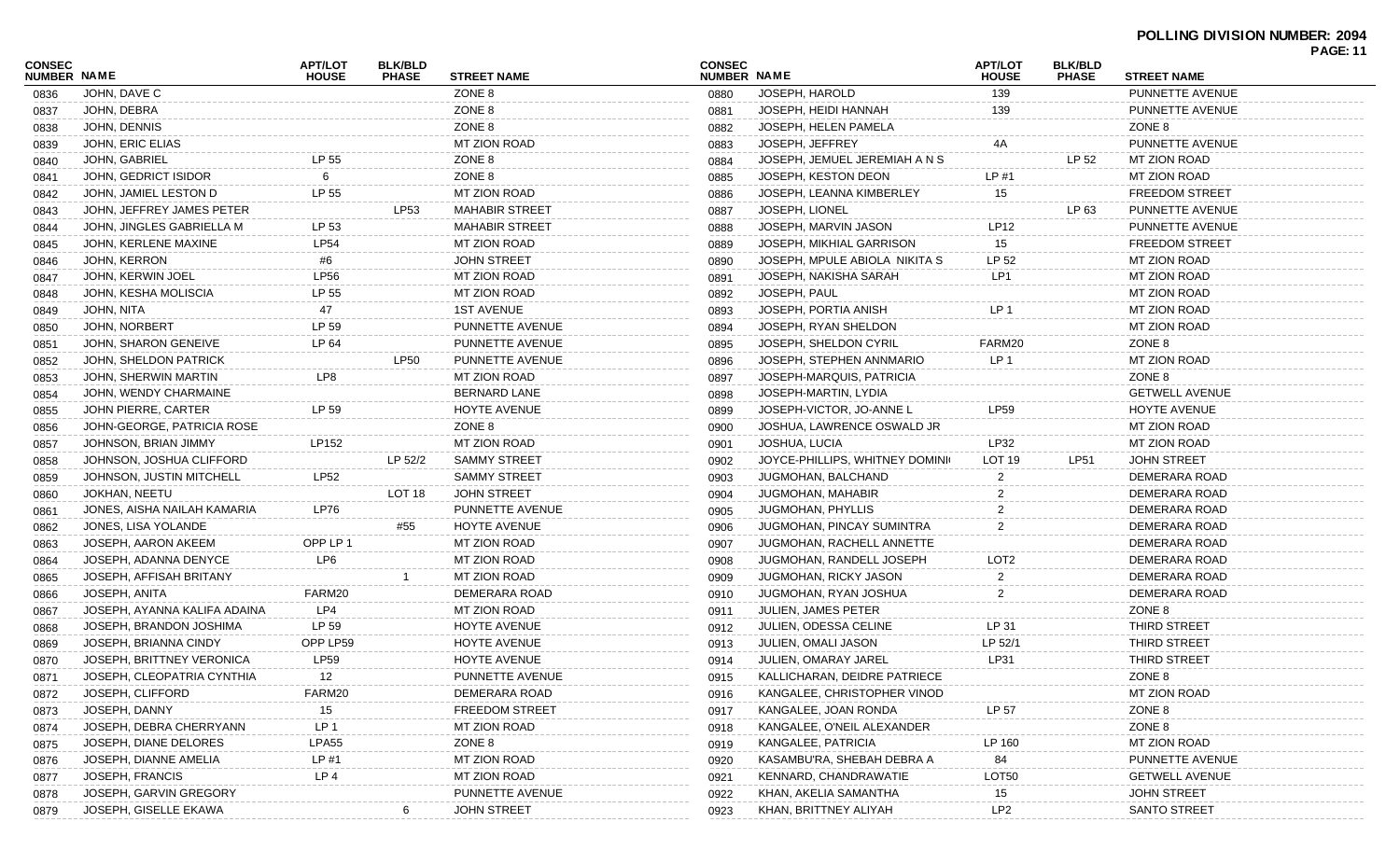|                              |                                |                         |                                |                          |                              |                                 |                                |                                |                                 | <b>PAGE: 12</b> |
|------------------------------|--------------------------------|-------------------------|--------------------------------|--------------------------|------------------------------|---------------------------------|--------------------------------|--------------------------------|---------------------------------|-----------------|
| CONSEC<br><b>NUMBER NAME</b> |                                | APT/LOT<br><b>HOUSE</b> | <b>BLK/BLD</b><br><b>PHASE</b> | <b>STREET NAME</b>       | <b>CONSEC</b><br>NUMBER NAME |                                 | <b>APT/LOT</b><br><b>HOUSE</b> | <b>BLK/BLD</b><br><b>PHASE</b> | <b>STREET NAME</b>              |                 |
| 0924                         | KHAN, GISELLE MARIA            |                         |                                | ZONE 8                   | 0968                         | LAWRENCE, SYDNEY LEO            | LP51                           |                                | <b>NURSE STREET</b>             |                 |
| 0925                         | KHAN, JASON NORMAN             |                         |                                | ZONE 8                   | 0969                         | LEE, ALISON DEBBIE              | LOT175                         |                                | MT ZION ROAD                    |                 |
| 0926                         | KHAN, JEROME MICHAEL           |                         |                                | <b>CHANCE STREET</b>     | 0970                         | LEE QUAY, CATHERINE CINDY       | LP2                            |                                | <b>HOYTE AVENUE</b>             |                 |
| 0927                         | KHAN, JOSIAH HAKEEM            | 15                      |                                | <b>GARCIA CIRCULAR</b>   | 0971                         | LEE QUAY, MARK ANTHONY          | LP 9                           |                                | <b>HOYTE AVENUE</b>             |                 |
| 0928                         | KING, CHELSEA MARIAH           | LP1                     |                                | <b>HOYTE AVENUE</b>      | 0972                         | LEOPOLD-TOTA, LYDIA ELIZABETH   | LP60                           |                                | PUNNETTE AVENUE                 |                 |
| 0929                         | KING, KEEGAN                   | LP62                    |                                | PUNNETTE AVENUE          | 0973                         | LETT, JUSTIN PHANIAH MANLEY     | 72                             |                                | <b>1ST AVENUE</b>               |                 |
| 0930                         | KING, LYNDA GEMIN              | LP62                    |                                | PUNNETTE AVENUE          | 0974                         | LETT, MANLEY                    | LP71                           |                                | <b>1ST AVENUE</b>               |                 |
| 0931                         | KING, MARLON JOHN              |                         | LP 1                           | HOYTE AVENUE             | 0975                         | LEWIS, ALANA STACY-ANN PATRICI. | 3                              |                                | MT ZION ROAD                    |                 |
| 0932                         | KING-CHAPMAN, KIZZY VINNELL    | 106                     |                                | PUNNETTE AVENUE          | 0976                         | LEWIS, ALICIA MARIA             | 236                            |                                | <b>GETWELL AVENUE</b>           |                 |
| 0933                         | KISSOON, COREEN SARAH          | 22                      |                                | SAVANNAH DRIVE           | 0977                         | LEWIS, ASHA ANIKA               | 44                             |                                | ZONE 8                          |                 |
| 0934                         | KISSOON, ESTHER                | LP 59                   |                                | <b>HOYTE AVENUE</b>      | 0978                         | LEWIS, BERNICE BONAVENTURE      | 3                              |                                | MT ZION ROAD                    |                 |
| 0935                         | LA CROIX, AKILA AFIESHA        | LP12                    |                                | PUNNETTE AVENUE          | 0979                         | LEWIS, DAVID                    |                                |                                | HOYTE AVENUE                    |                 |
| 0936                         | LA CROIX, CATHERINE MARVA      | 12                      |                                | PINTO ROAD               | 0980                         | LEWIS, FEDORA                   | LP 59                          |                                | <b>1ST AVENUE</b>               |                 |
| 0937                         | LA CROIX, FAITH KANDESHA       | LP64                    |                                | PUNNETTE AVENUE          | 0981                         | LEWIS, JANAY KERSHANA           | <b>OPP LP #50</b>              |                                | <b>MT ZION ROAD</b>             |                 |
| 0938                         | LA CROIX, JOANN ANNE           | LP64                    |                                | PUNNETTE AVENUE          | 0982                         | LEWIS, JEANETTE LUCILLE L       | 46                             |                                | <b>1ST AVENUE</b>               |                 |
| 0939                         | LA CROIX, KEESEAN TEVIN        |                         | LP66                           | PINTO ROAD               | 0983                         | LEWIS, JOYCE                    | #8                             |                                | MT ZION ROAD                    |                 |
| 0940                         | LA CROIX, MARLON SEAN          | LP64                    |                                | PUNNETTE AVENUE          | 0984                         | LEWIS, KADISHA DIANA            | $LP$ #2                        |                                | MT ZION ROAD                    |                 |
| 0941                         | LA CROIX, PRINCE LARRY         |                         |                                | <b>BERNARD LANE</b>      | 0985                         | LEWIS, KAREEM MIGUEL            | LP 64                          |                                | PUNNETTE AVENUE                 |                 |
| 0942                         | LA CROIX, PRINCESS J D         | LP <sub>6</sub>         |                                | BERNARD LANE             | 0986                         | LEWIS, KATHLEEN ANNMARIE        | LP 59                          |                                | <b>1ST AVENUE</b>               |                 |
| 0943                         | LA CROIX, SIMONE LIZETTE       | 12                      |                                | PUNNETTE AVENUE          | 0987                         | LEWIS, KEVIN MARVIN             | LP 57                          |                                | <b>GETWELL AVENUE</b>           |                 |
| 0944                         | LA CROIX, STEPHANIE PRECIOUS A | # 12                    |                                | PINTO ROAD               | 0988                         | LEWIS, LEONARD RICHARD          | LP 2                           |                                | MT ZION ROAD                    |                 |
| 0945                         | LA CROIX, TAMIKA SHEKILA       | LP 12                   |                                | PINTO ROAD               | 0989                         | LEWIS, MICHELLE PATRICIA        | 63                             |                                | PINTO ROAD                      |                 |
| 0946                         | LA RODE, JOSIAH EZEKIEL        | LP #3                   |                                | HOYTE AVENUE             | 0990                         | LEWIS, MILITA                   | LOT138 #4                      |                                | MT ZION ROAD                    |                 |
| 0947                         | LABAN, AALIYAH SUSAN           |                         | #10                            | HOYTE AVENUE             | 0991                         | LEWIS, NIGEL BRIAN JASON        | LP <sub>2</sub>                |                                | MT ZION ROAD                    |                 |
| 0948                         | LABAN, AUGUSTINE               | LOT <sub>26</sub>       |                                | MT ZION ROAD             | 0992                         | LEWIS, RAYMOND ARTHUR NAPOLE    | LP3                            |                                | MT ZION ROAD                    |                 |
| 0949                         | LABAN, CHRISTIAN STEFON        | LP 2                    |                                | HOYTE AVENUE             | 0993                         | LEWIS, RITA                     | #54                            |                                | HOYTE AVENUE                    |                 |
| 0950                         | LABAN, JOSANNE OPHELIA         | LOT26                   |                                | MT ZION ROAD             | 0994                         | LEWIS BISSOON, WALITA NATALIE 1 | LP2                            |                                | MT ZION ROAD                    |                 |
| 0951                         | LABAN, STEPHAN DAVID           | LP 50                   |                                | <b>JOHN STREET</b>       | 0995                         | LEWIS-BAPTISTE, MARLENE V       | LP1                            |                                | MT ZION ROAD                    |                 |
| 0952                         | LABAN, STEPHEN LEON            |                         | LP8                            | MT ZION ROAD             | 0996                         | LEWIS-DANIEL, MAKEBA SOYINI     | LP1B                           |                                | MT ZION ROAD                    |                 |
| 0953                         | LABAN, STEVE                   |                         |                                | MT ZION ROAD             | 0997                         | LEZAMA, ALTHEA HYACINTH         | LP59/2                         |                                | HOYTE AVENUE                    |                 |
| 0954                         | LALLA, JANET                   | 15                      |                                | ZONE 8                   | 0998                         | LEZAMA, ANTHONY CLEMENT         |                                | 16                             | PUNNETTE AVENUE                 |                 |
| 0955                         | LALLA, JASON JOHN              |                         |                                | MT ZION ROAD             | 0999                         | LEZAMA, ANTHONY MERVYN THURI    | 199                            |                                | <b>FREEDOM STREET</b>           |                 |
| 0956                         | LALLA, SHEILA                  |                         |                                | ZONE 8                   | 1000                         | LEZAMA, CARLVERT VIVENTIUS      | 200                            |                                | <b>FREEDOM STREET</b>           |                 |
| 0957                         | LALTA, SUNITA JANICE           | LP 51/2                 |                                | <b>MT ZION ROAD</b>      | 1001                         | LEZAMA, CLEOPHAS CYPRIAN        | LP52                           |                                | <b>MT ZION ROAD</b>             |                 |
| 0958                         | LAMBKIN, BRANDON NICHOLAS      | <b>LP54</b>             |                                | <b>GETWELL AVENUE</b>    | 1002                         | LEZAMA, DANIEL CARL             | LP16                           |                                | THIRD STREET                    |                 |
| 0959                         | LAMBKIN, HELEN                 | LP 54                   |                                | <b>GETWELL AVENUE</b>    | 1003                         | LEZAMA, JASON RODNEY            | <b>LP54</b>                    |                                | <b>HOYTE AVENUE</b>             |                 |
| 0960                         | LAMBKIN, JOSHUA MATTHEW        | <b>LP54</b>             |                                | <b>GETWELL AVENUE</b>    | 1004                         | LEZAMA, LAUREN ANGELA           | LP 59                          |                                | <b>MT ZION ROAD</b>             |                 |
| 0961                         | LAMBKIN, MICHAEL NICHOLAS      | LP 54                   |                                | <b>GETWELL AVENUE</b>    | 1005                         | LEZAMA, SHARDE TRISHA ROSE-AN   |                                | 199                            | <b>FREEDOM STREET EXTENSION</b> |                 |
| 0962                         | LAWRENCE, JANET EDNA           | LP B1                   |                                | MT ZION ROAD             | 1006                         | LEZAMA, STEPHON DONALD          | LP 16                          |                                | <b>FREEDOM STREET</b>           |                 |
| 0963                         | LAWRENCE, KERWIN MATTHEW       | LP649                   |                                | HOYTE AVENUE             | 1007                         | LIVERPOOL, ANDREW               |                                |                                | <b>EASTERN MAIN ROAD</b>        |                 |
| 0964                         | LAWRENCE, LYNDON KAREEM        | LP 650                  |                                | <b>EASTERN MAIN ROAD</b> | 1008                         | LIVERPOOL, ANEAL AARON          | 19B                            |                                | <b>FREEDOM STREET</b>           |                 |
| 0965                         | LAWRENCE, MARILYN NORMA        | LP 51                   |                                | PUNNETTE AVENUE          | 1009                         | LIVERPOOL, ANN MARIE            | 19B                            |                                | <b>GETWELL AVENUE</b>           |                 |
| 0966                         | LAWRENCE, PEBBLES PRINCESS     | LP51/4                  |                                | <b>MAHABIR STREET</b>    | 1010                         | LIVERPOOL, BASIL                |                                |                                | <b>EASTERN MAIN ROAD</b>        |                 |
| 0967                         | LAWRENCE, STEVE SUTTON C       | 4                       |                                | <b>MAHABIR STREET</b>    | 1011                         | LIVERPOOL, DIRISA RACHAEL-ANN   | LP59                           |                                | PUNNETTE AVENUE                 |                 |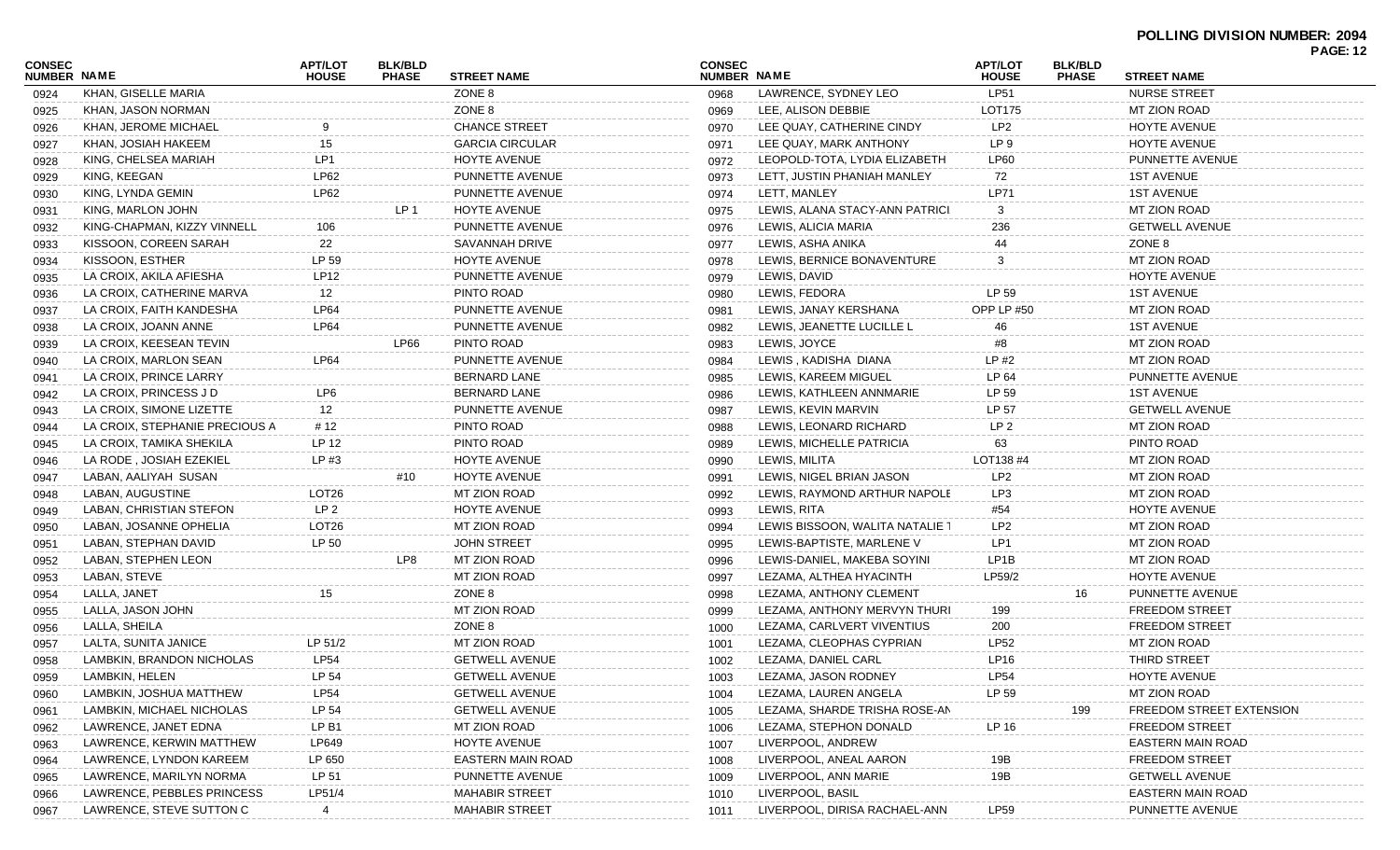| <b>NUMBER NAME</b><br><b>NUMBER NAME</b><br><b>STREET NAME</b><br><b>STREET NAME</b><br><b>PHASE</b><br><b>HOUSE</b><br><b>PHASE</b><br><b>HOUSE</b><br>LIVERPOOL, ESTHER<br><b>FREEDOM STREET</b><br>LUCKY, MOOKASH<br>9<br>PUNNETTE AVENUE<br>1056<br>1012<br><b>FREEDOM STREET</b><br>LUCKY, SANDRA<br>ZONE 8<br>LIVERPOOL, GLORIA<br>211<br>1057<br>1013<br><b>NURSE STREET</b><br>LIVERPOOL, JASON ANGUS MICHAE<br>LP 649<br>HOYTE AVENUE<br>LUCKY, SARAH<br>#96<br>1058<br>1014<br>96<br>LPB <sub>19</sub><br><b>FREEDOM STREET</b><br>PUNNETTE AVENUE<br>LIVERPOOL, JOSEPH WILSON<br>LUCKY-GOOKOOL, CHANDRA<br>1059<br>1015<br>LP <sub>19</sub> B<br><b>FREEDOM STREET</b><br>LP51-2<br>LIVERPOOL, JOYCE BRUNA<br>MADOO, RAYMOND SIMEON<br><b>MAHABIR STREET</b><br>1060<br>1016<br>19B<br><b>GETWELL AVENUE</b><br><b>MAHABIR STREET</b><br>LIVERPOOL, KEMI NESTA WHITE<br>LP 51A<br>MADOO, RODNEY DESMOND<br>1061<br>1017<br>LP63<br>MAHABIR, DOOLIN<br>12<br><b>CHANCE STREET</b><br>LIVERPOOL, LAWRENCE<br>PUNNETTE AVENUE<br>1062<br>1018<br><b>LP27</b><br>LP 650<br>MAHABIR, NARISH<br>DEMERARA ROAD<br>LIVERPOOL, LAZARUS<br>EASTERN MAIN ROAD<br>1063<br>1019<br>ZONE 8<br>LP63<br>MAHABIR, RAWTEE<br>12<br>LIVERPOOL, LTISHA ALEAH<br>PUNNETTE AVENUE<br>1064<br>1020<br>OPP LP 1<br><b>SAVANNAH DRIVE</b><br>HOYTE AVENUE<br>24<br>LIVERPOOL, MAXINE MARY M<br>MAHARAJ, ANTHONY VISHAL<br>1065<br>1021<br>LP1<br>HOYTE AVENUE<br><b>SAVANNAH DRIVE</b><br>LIVERPOOL, MICHAEL ERASMUS<br>MAHARAJ, BARATARI<br>1066<br>1022<br>LIVERPOOL, MIKEL ISAIAH<br><b>LPA 63</b><br>MAHARAJ, MUKESH<br><b>LP55</b><br>ZONE 8<br>PUNNETTE AVENUE<br>1067<br>1023<br><b>SAVANNAH DRIVE</b><br>LP63<br>MAHARAJ, RANDY RAMESH<br>LIVERPOOL, NARDIA BARBARA<br>PUNNETTE AVENUE<br>24<br>1068<br>1024<br>MAHARAJ, RAVI<br>LIVERPOOL, NATALIE NATASHA<br>LP63<br>PUNNETTE AVENUE<br>49<br>PUNNETTE AVENUE<br>1069<br>1025<br>PINTO ROAD<br>MAHARAJ, ROSENIE<br>LOT <sub>18</sub><br><b>MT ZION ROAD</b><br>LIVERPOOL, NIGEL ANDREW<br>6<br>1070<br>1026<br>LP 63<br>PUNNETTE AVENUE<br>LP96<br><b>GETWELL AVENUE</b><br>LIVERPOOL, PEARLY<br>MAHARAJ, SHAHMINAH<br>1071<br>1027<br><b>FREEDOM STREET</b><br>DEMERARA ROAD<br>LIVERPOOL, SANDRA<br>282<br>MAHARAJ, SOHAGIN DAVIE<br>49<br>1072<br>1028<br>LP63<br>PUNNETTE AVENUE<br>MAHARAJ, SURUJ<br>LP 56<br><b>GETWELL AVENUE</b><br>LIVERPOOL, TERRENCE<br>1073<br>1029<br>LP 62<br><b>NURSE STREET</b><br>MAHARAJ-LOPEZ, VERA<br><b>LP56</b><br><b>GETWELL AVENUE</b><br>LIVERPOOL, VINCENT OWEN<br>1074<br>1030<br>LOCHAN, CHANDANI<br>LP 55<br>LP 25<br><b>MT ZION ROAD</b><br>49<br>PUNNETTE AVENUE<br>MAHARAJ-MAHASE, NEELA<br>1075<br>1031<br>49<br>PUNNETTE AVENUE<br>LOCHAN, SHIVANI<br>PUNNETTE AVENUE<br>MAHARAJ-SINGH, MEERA<br>49<br>1076<br>1032<br>LONG, HEMATEE SHEMARA<br>#49<br>HOYTE AVENUE<br>LP 60<br><b>1ST AVENUE</b><br>MAHARAJH, PATRINA IRA<br>73<br>1077<br>1033<br>LP 59<br>LOPEZ, ADENA THECLA<br><b>GETWELL AVENUE</b><br>56<br>HOYTE AVENUE<br>269<br>MALCHAN, ALAIN ADRIAN<br>1078<br>1034<br>LP <sub>2</sub><br>HOYTE AVENUE<br>MALCHAN, ALBERT<br>LP 54<br>SAVANNAH DRIVE<br>LOPEZ, ANDY ALISTER<br>1079<br>1035<br>LP<br>LP <sub>2</sub><br>HOYTE AVENUE<br><b>EASTERN MAIN ROAD</b><br>LOPEZ, ANNETTE ELIZABETH ANNE<br>MALCHAN, ANN MARIE<br>1080<br>1036<br>8<br><b>JOHN STREET</b><br>PINTO ROAD<br>LOPEZ, CASSANDRA KADY<br>MALCHAN, MELISSA PRISCILLA M<br>47<br>1081<br>1037<br>LP 59/3<br>HOYTE AVENUE<br><b>LP56</b><br><b>MT ZION ROAD</b><br>LOPEZ, CASSIE ALEISHA<br>MALCOLM, FRANCIS JASON<br>1082<br>1038<br>LP <sub>2</sub><br>HOYTE AVENUE<br>MANNETTE, PEARL PAULINE<br>LP 53<br><b>GETWELL AVENUE</b><br>LOPEZ, EDWARD VICTOR<br>1083<br>1039<br>LP <sub>2</sub><br>HOYTE AVENUE<br>MANNETTE, TRISTAN ANTHONY<br>PINTO ROAD<br>LOPEZ, ELIZABETH VICTORIA<br>1084<br>13<br>1040<br><b>GETWELL AVENUE</b><br>MAR, MARCEL<br>LP <sub>3</sub><br>HOYTE AVENUE<br>LOPEZ, KHALIL TRAVIS<br>234<br>1085<br>1041<br>#9<br>HOYTE AVENUE<br>MAR-HOYTE, MARILYN<br>LP3<br>HOYTE AVENUE<br>LOPEZ, MARCUS ANDREW<br>1086<br>1042<br>LP <sub>2</sub><br>HOYTE AVENUE<br>LOT <sub>63</sub><br>DEMERARA ROAD<br>LOPEZ, MATTHEW<br>MARCANO, LISA SUSAN<br>1087<br>1043<br>LP #59<br>HOYTE AVENUE<br>DEMERARA ROAD<br>LOPEZ, OLEESHA NIKITA<br>MARCANO, REMENA MARY<br>1088<br>63<br>1044<br><b>MAHABIR STREET</b><br>PINTO ROAD<br>LOPEZ, RICARDO JUDE<br>#51/4<br>MARCANO, RHEA DORA<br>1089<br>1045<br>#1<br>LOPEZ, VIC LOUIS<br>LOT <sub>99</sub><br>ZONE 8<br>MARCANO, TIA ANGEL<br>LOT <sub>24</sub><br>LP 51C<br><b>MT ZION ROAD</b><br>1090<br>1046<br>APT <sub>1</sub><br>LP 66<br>PINTO ROAD<br>MARCEL, ANN TRISHA<br>25<br>MT ZION ROAD<br>LOUIS, DAVID CURTIS MARTIN<br>1091<br>1047<br><b>HOYTE AVENUE</b><br>MARCEL, DEBRA<br>#25<br><b>CHANCE STREET</b><br>LOUIS, GARRINGTON MEKEL<br>$\overline{2}$<br>1092<br>1048<br>LOVELL, AFESHA AKILA<br><b>NURSE STREET</b><br>MARCEL, GARETH RICHARD<br>25<br><b>CHANCE STREET</b><br>LP 63<br>1093<br>1049<br>LOVELL, JUSTIN JOEL<br><b>NURSE STREET</b><br>MARCEL, WENDY<br><b>LP52</b><br>ZONE 8<br>5<br>1094<br>1050<br>LP 52<br>LP 51/1<br><b>CHANCE STREET</b><br>MARCEL-JAMES, BEVERLY<br>ZONE 8<br>LUCKY, AARON EMMANUEL<br>1095<br>1051<br>LP 51/1<br>LOT234<br><b>GETWELL AVENUE</b><br>LUCKY, ANIL SUNIL<br>MT ZION ROAD<br>MARIN, ANNETTE CATHERINE<br>1096<br>1052<br>LUCKY, ANTHONY DANIEL<br>ZONE 8<br>MARIN, CATHERINE NAOMI<br>LP#52<br>216<br><b>FREEDOM STREET</b><br>1097<br>1053<br>LUCKY, CHRISTINE CRYSTAL<br>LP 51/1<br><b>CHANCE STREET</b><br>MARIN, CLOTHILDA<br><b>FREEDOM STREET</b><br>216<br>1098<br>1054 | CONSEC |                       | <b>APT/LOT</b> | <b>BLK/BLD</b> |              | <b>CONSEC</b> |                               | <b>APT/LOT</b> | <b>BLK/BLD</b> |                       | <b>PAGE: 13</b> |
|-----------------------------------------------------------------------------------------------------------------------------------------------------------------------------------------------------------------------------------------------------------------------------------------------------------------------------------------------------------------------------------------------------------------------------------------------------------------------------------------------------------------------------------------------------------------------------------------------------------------------------------------------------------------------------------------------------------------------------------------------------------------------------------------------------------------------------------------------------------------------------------------------------------------------------------------------------------------------------------------------------------------------------------------------------------------------------------------------------------------------------------------------------------------------------------------------------------------------------------------------------------------------------------------------------------------------------------------------------------------------------------------------------------------------------------------------------------------------------------------------------------------------------------------------------------------------------------------------------------------------------------------------------------------------------------------------------------------------------------------------------------------------------------------------------------------------------------------------------------------------------------------------------------------------------------------------------------------------------------------------------------------------------------------------------------------------------------------------------------------------------------------------------------------------------------------------------------------------------------------------------------------------------------------------------------------------------------------------------------------------------------------------------------------------------------------------------------------------------------------------------------------------------------------------------------------------------------------------------------------------------------------------------------------------------------------------------------------------------------------------------------------------------------------------------------------------------------------------------------------------------------------------------------------------------------------------------------------------------------------------------------------------------------------------------------------------------------------------------------------------------------------------------------------------------------------------------------------------------------------------------------------------------------------------------------------------------------------------------------------------------------------------------------------------------------------------------------------------------------------------------------------------------------------------------------------------------------------------------------------------------------------------------------------------------------------------------------------------------------------------------------------------------------------------------------------------------------------------------------------------------------------------------------------------------------------------------------------------------------------------------------------------------------------------------------------------------------------------------------------------------------------------------------------------------------------------------------------------------------------------------------------------------------------------------------------------------------------------------------------------------------------------------------------------------------------------------------------------------------------------------------------------------------------------------------------------------------------------------------------------------------------------------------------------------------------------------------------------------------------------------------------------------------------------------------------------------------------------------------------------------------------------------------------------------------------------------------------------------------------------------------------------------------------------------------------------------------------------------------------------------------------------------------------------------------------------------------------------------------------------------------------------------------------------------------------------------------------------------------------------------------------------------------------------------------------------------------------------------------------------------------------------------------------------------------------------------------------------------------------------------------------------------------------------------------------|--------|-----------------------|----------------|----------------|--------------|---------------|-------------------------------|----------------|----------------|-----------------------|-----------------|
|                                                                                                                                                                                                                                                                                                                                                                                                                                                                                                                                                                                                                                                                                                                                                                                                                                                                                                                                                                                                                                                                                                                                                                                                                                                                                                                                                                                                                                                                                                                                                                                                                                                                                                                                                                                                                                                                                                                                                                                                                                                                                                                                                                                                                                                                                                                                                                                                                                                                                                                                                                                                                                                                                                                                                                                                                                                                                                                                                                                                                                                                                                                                                                                                                                                                                                                                                                                                                                                                                                                                                                                                                                                                                                                                                                                                                                                                                                                                                                                                                                                                                                                                                                                                                                                                                                                                                                                                                                                                                                                                                                                                                                                                                                                                                                                                                                                                                                                                                                                                                                                                                                                                                                                                                                                                                                                                                                                                                                                                                                                                                                                                                                                                                         |        |                       |                |                |              |               |                               |                |                |                       |                 |
|                                                                                                                                                                                                                                                                                                                                                                                                                                                                                                                                                                                                                                                                                                                                                                                                                                                                                                                                                                                                                                                                                                                                                                                                                                                                                                                                                                                                                                                                                                                                                                                                                                                                                                                                                                                                                                                                                                                                                                                                                                                                                                                                                                                                                                                                                                                                                                                                                                                                                                                                                                                                                                                                                                                                                                                                                                                                                                                                                                                                                                                                                                                                                                                                                                                                                                                                                                                                                                                                                                                                                                                                                                                                                                                                                                                                                                                                                                                                                                                                                                                                                                                                                                                                                                                                                                                                                                                                                                                                                                                                                                                                                                                                                                                                                                                                                                                                                                                                                                                                                                                                                                                                                                                                                                                                                                                                                                                                                                                                                                                                                                                                                                                                                         |        |                       |                |                |              |               |                               |                |                |                       |                 |
|                                                                                                                                                                                                                                                                                                                                                                                                                                                                                                                                                                                                                                                                                                                                                                                                                                                                                                                                                                                                                                                                                                                                                                                                                                                                                                                                                                                                                                                                                                                                                                                                                                                                                                                                                                                                                                                                                                                                                                                                                                                                                                                                                                                                                                                                                                                                                                                                                                                                                                                                                                                                                                                                                                                                                                                                                                                                                                                                                                                                                                                                                                                                                                                                                                                                                                                                                                                                                                                                                                                                                                                                                                                                                                                                                                                                                                                                                                                                                                                                                                                                                                                                                                                                                                                                                                                                                                                                                                                                                                                                                                                                                                                                                                                                                                                                                                                                                                                                                                                                                                                                                                                                                                                                                                                                                                                                                                                                                                                                                                                                                                                                                                                                                         |        |                       |                |                |              |               |                               |                |                |                       |                 |
|                                                                                                                                                                                                                                                                                                                                                                                                                                                                                                                                                                                                                                                                                                                                                                                                                                                                                                                                                                                                                                                                                                                                                                                                                                                                                                                                                                                                                                                                                                                                                                                                                                                                                                                                                                                                                                                                                                                                                                                                                                                                                                                                                                                                                                                                                                                                                                                                                                                                                                                                                                                                                                                                                                                                                                                                                                                                                                                                                                                                                                                                                                                                                                                                                                                                                                                                                                                                                                                                                                                                                                                                                                                                                                                                                                                                                                                                                                                                                                                                                                                                                                                                                                                                                                                                                                                                                                                                                                                                                                                                                                                                                                                                                                                                                                                                                                                                                                                                                                                                                                                                                                                                                                                                                                                                                                                                                                                                                                                                                                                                                                                                                                                                                         |        |                       |                |                |              |               |                               |                |                |                       |                 |
|                                                                                                                                                                                                                                                                                                                                                                                                                                                                                                                                                                                                                                                                                                                                                                                                                                                                                                                                                                                                                                                                                                                                                                                                                                                                                                                                                                                                                                                                                                                                                                                                                                                                                                                                                                                                                                                                                                                                                                                                                                                                                                                                                                                                                                                                                                                                                                                                                                                                                                                                                                                                                                                                                                                                                                                                                                                                                                                                                                                                                                                                                                                                                                                                                                                                                                                                                                                                                                                                                                                                                                                                                                                                                                                                                                                                                                                                                                                                                                                                                                                                                                                                                                                                                                                                                                                                                                                                                                                                                                                                                                                                                                                                                                                                                                                                                                                                                                                                                                                                                                                                                                                                                                                                                                                                                                                                                                                                                                                                                                                                                                                                                                                                                         |        |                       |                |                |              |               |                               |                |                |                       |                 |
|                                                                                                                                                                                                                                                                                                                                                                                                                                                                                                                                                                                                                                                                                                                                                                                                                                                                                                                                                                                                                                                                                                                                                                                                                                                                                                                                                                                                                                                                                                                                                                                                                                                                                                                                                                                                                                                                                                                                                                                                                                                                                                                                                                                                                                                                                                                                                                                                                                                                                                                                                                                                                                                                                                                                                                                                                                                                                                                                                                                                                                                                                                                                                                                                                                                                                                                                                                                                                                                                                                                                                                                                                                                                                                                                                                                                                                                                                                                                                                                                                                                                                                                                                                                                                                                                                                                                                                                                                                                                                                                                                                                                                                                                                                                                                                                                                                                                                                                                                                                                                                                                                                                                                                                                                                                                                                                                                                                                                                                                                                                                                                                                                                                                                         |        |                       |                |                |              |               |                               |                |                |                       |                 |
|                                                                                                                                                                                                                                                                                                                                                                                                                                                                                                                                                                                                                                                                                                                                                                                                                                                                                                                                                                                                                                                                                                                                                                                                                                                                                                                                                                                                                                                                                                                                                                                                                                                                                                                                                                                                                                                                                                                                                                                                                                                                                                                                                                                                                                                                                                                                                                                                                                                                                                                                                                                                                                                                                                                                                                                                                                                                                                                                                                                                                                                                                                                                                                                                                                                                                                                                                                                                                                                                                                                                                                                                                                                                                                                                                                                                                                                                                                                                                                                                                                                                                                                                                                                                                                                                                                                                                                                                                                                                                                                                                                                                                                                                                                                                                                                                                                                                                                                                                                                                                                                                                                                                                                                                                                                                                                                                                                                                                                                                                                                                                                                                                                                                                         |        |                       |                |                |              |               |                               |                |                |                       |                 |
|                                                                                                                                                                                                                                                                                                                                                                                                                                                                                                                                                                                                                                                                                                                                                                                                                                                                                                                                                                                                                                                                                                                                                                                                                                                                                                                                                                                                                                                                                                                                                                                                                                                                                                                                                                                                                                                                                                                                                                                                                                                                                                                                                                                                                                                                                                                                                                                                                                                                                                                                                                                                                                                                                                                                                                                                                                                                                                                                                                                                                                                                                                                                                                                                                                                                                                                                                                                                                                                                                                                                                                                                                                                                                                                                                                                                                                                                                                                                                                                                                                                                                                                                                                                                                                                                                                                                                                                                                                                                                                                                                                                                                                                                                                                                                                                                                                                                                                                                                                                                                                                                                                                                                                                                                                                                                                                                                                                                                                                                                                                                                                                                                                                                                         |        |                       |                |                |              |               |                               |                |                |                       |                 |
|                                                                                                                                                                                                                                                                                                                                                                                                                                                                                                                                                                                                                                                                                                                                                                                                                                                                                                                                                                                                                                                                                                                                                                                                                                                                                                                                                                                                                                                                                                                                                                                                                                                                                                                                                                                                                                                                                                                                                                                                                                                                                                                                                                                                                                                                                                                                                                                                                                                                                                                                                                                                                                                                                                                                                                                                                                                                                                                                                                                                                                                                                                                                                                                                                                                                                                                                                                                                                                                                                                                                                                                                                                                                                                                                                                                                                                                                                                                                                                                                                                                                                                                                                                                                                                                                                                                                                                                                                                                                                                                                                                                                                                                                                                                                                                                                                                                                                                                                                                                                                                                                                                                                                                                                                                                                                                                                                                                                                                                                                                                                                                                                                                                                                         |        |                       |                |                |              |               |                               |                |                |                       |                 |
|                                                                                                                                                                                                                                                                                                                                                                                                                                                                                                                                                                                                                                                                                                                                                                                                                                                                                                                                                                                                                                                                                                                                                                                                                                                                                                                                                                                                                                                                                                                                                                                                                                                                                                                                                                                                                                                                                                                                                                                                                                                                                                                                                                                                                                                                                                                                                                                                                                                                                                                                                                                                                                                                                                                                                                                                                                                                                                                                                                                                                                                                                                                                                                                                                                                                                                                                                                                                                                                                                                                                                                                                                                                                                                                                                                                                                                                                                                                                                                                                                                                                                                                                                                                                                                                                                                                                                                                                                                                                                                                                                                                                                                                                                                                                                                                                                                                                                                                                                                                                                                                                                                                                                                                                                                                                                                                                                                                                                                                                                                                                                                                                                                                                                         |        |                       |                |                |              |               |                               |                |                |                       |                 |
|                                                                                                                                                                                                                                                                                                                                                                                                                                                                                                                                                                                                                                                                                                                                                                                                                                                                                                                                                                                                                                                                                                                                                                                                                                                                                                                                                                                                                                                                                                                                                                                                                                                                                                                                                                                                                                                                                                                                                                                                                                                                                                                                                                                                                                                                                                                                                                                                                                                                                                                                                                                                                                                                                                                                                                                                                                                                                                                                                                                                                                                                                                                                                                                                                                                                                                                                                                                                                                                                                                                                                                                                                                                                                                                                                                                                                                                                                                                                                                                                                                                                                                                                                                                                                                                                                                                                                                                                                                                                                                                                                                                                                                                                                                                                                                                                                                                                                                                                                                                                                                                                                                                                                                                                                                                                                                                                                                                                                                                                                                                                                                                                                                                                                         |        |                       |                |                |              |               |                               |                |                |                       |                 |
|                                                                                                                                                                                                                                                                                                                                                                                                                                                                                                                                                                                                                                                                                                                                                                                                                                                                                                                                                                                                                                                                                                                                                                                                                                                                                                                                                                                                                                                                                                                                                                                                                                                                                                                                                                                                                                                                                                                                                                                                                                                                                                                                                                                                                                                                                                                                                                                                                                                                                                                                                                                                                                                                                                                                                                                                                                                                                                                                                                                                                                                                                                                                                                                                                                                                                                                                                                                                                                                                                                                                                                                                                                                                                                                                                                                                                                                                                                                                                                                                                                                                                                                                                                                                                                                                                                                                                                                                                                                                                                                                                                                                                                                                                                                                                                                                                                                                                                                                                                                                                                                                                                                                                                                                                                                                                                                                                                                                                                                                                                                                                                                                                                                                                         |        |                       |                |                |              |               |                               |                |                |                       |                 |
|                                                                                                                                                                                                                                                                                                                                                                                                                                                                                                                                                                                                                                                                                                                                                                                                                                                                                                                                                                                                                                                                                                                                                                                                                                                                                                                                                                                                                                                                                                                                                                                                                                                                                                                                                                                                                                                                                                                                                                                                                                                                                                                                                                                                                                                                                                                                                                                                                                                                                                                                                                                                                                                                                                                                                                                                                                                                                                                                                                                                                                                                                                                                                                                                                                                                                                                                                                                                                                                                                                                                                                                                                                                                                                                                                                                                                                                                                                                                                                                                                                                                                                                                                                                                                                                                                                                                                                                                                                                                                                                                                                                                                                                                                                                                                                                                                                                                                                                                                                                                                                                                                                                                                                                                                                                                                                                                                                                                                                                                                                                                                                                                                                                                                         |        |                       |                |                |              |               |                               |                |                |                       |                 |
|                                                                                                                                                                                                                                                                                                                                                                                                                                                                                                                                                                                                                                                                                                                                                                                                                                                                                                                                                                                                                                                                                                                                                                                                                                                                                                                                                                                                                                                                                                                                                                                                                                                                                                                                                                                                                                                                                                                                                                                                                                                                                                                                                                                                                                                                                                                                                                                                                                                                                                                                                                                                                                                                                                                                                                                                                                                                                                                                                                                                                                                                                                                                                                                                                                                                                                                                                                                                                                                                                                                                                                                                                                                                                                                                                                                                                                                                                                                                                                                                                                                                                                                                                                                                                                                                                                                                                                                                                                                                                                                                                                                                                                                                                                                                                                                                                                                                                                                                                                                                                                                                                                                                                                                                                                                                                                                                                                                                                                                                                                                                                                                                                                                                                         |        |                       |                |                |              |               |                               |                |                |                       |                 |
|                                                                                                                                                                                                                                                                                                                                                                                                                                                                                                                                                                                                                                                                                                                                                                                                                                                                                                                                                                                                                                                                                                                                                                                                                                                                                                                                                                                                                                                                                                                                                                                                                                                                                                                                                                                                                                                                                                                                                                                                                                                                                                                                                                                                                                                                                                                                                                                                                                                                                                                                                                                                                                                                                                                                                                                                                                                                                                                                                                                                                                                                                                                                                                                                                                                                                                                                                                                                                                                                                                                                                                                                                                                                                                                                                                                                                                                                                                                                                                                                                                                                                                                                                                                                                                                                                                                                                                                                                                                                                                                                                                                                                                                                                                                                                                                                                                                                                                                                                                                                                                                                                                                                                                                                                                                                                                                                                                                                                                                                                                                                                                                                                                                                                         |        |                       |                |                |              |               |                               |                |                |                       |                 |
|                                                                                                                                                                                                                                                                                                                                                                                                                                                                                                                                                                                                                                                                                                                                                                                                                                                                                                                                                                                                                                                                                                                                                                                                                                                                                                                                                                                                                                                                                                                                                                                                                                                                                                                                                                                                                                                                                                                                                                                                                                                                                                                                                                                                                                                                                                                                                                                                                                                                                                                                                                                                                                                                                                                                                                                                                                                                                                                                                                                                                                                                                                                                                                                                                                                                                                                                                                                                                                                                                                                                                                                                                                                                                                                                                                                                                                                                                                                                                                                                                                                                                                                                                                                                                                                                                                                                                                                                                                                                                                                                                                                                                                                                                                                                                                                                                                                                                                                                                                                                                                                                                                                                                                                                                                                                                                                                                                                                                                                                                                                                                                                                                                                                                         |        |                       |                |                |              |               |                               |                |                |                       |                 |
|                                                                                                                                                                                                                                                                                                                                                                                                                                                                                                                                                                                                                                                                                                                                                                                                                                                                                                                                                                                                                                                                                                                                                                                                                                                                                                                                                                                                                                                                                                                                                                                                                                                                                                                                                                                                                                                                                                                                                                                                                                                                                                                                                                                                                                                                                                                                                                                                                                                                                                                                                                                                                                                                                                                                                                                                                                                                                                                                                                                                                                                                                                                                                                                                                                                                                                                                                                                                                                                                                                                                                                                                                                                                                                                                                                                                                                                                                                                                                                                                                                                                                                                                                                                                                                                                                                                                                                                                                                                                                                                                                                                                                                                                                                                                                                                                                                                                                                                                                                                                                                                                                                                                                                                                                                                                                                                                                                                                                                                                                                                                                                                                                                                                                         |        |                       |                |                |              |               |                               |                |                |                       |                 |
|                                                                                                                                                                                                                                                                                                                                                                                                                                                                                                                                                                                                                                                                                                                                                                                                                                                                                                                                                                                                                                                                                                                                                                                                                                                                                                                                                                                                                                                                                                                                                                                                                                                                                                                                                                                                                                                                                                                                                                                                                                                                                                                                                                                                                                                                                                                                                                                                                                                                                                                                                                                                                                                                                                                                                                                                                                                                                                                                                                                                                                                                                                                                                                                                                                                                                                                                                                                                                                                                                                                                                                                                                                                                                                                                                                                                                                                                                                                                                                                                                                                                                                                                                                                                                                                                                                                                                                                                                                                                                                                                                                                                                                                                                                                                                                                                                                                                                                                                                                                                                                                                                                                                                                                                                                                                                                                                                                                                                                                                                                                                                                                                                                                                                         |        |                       |                |                |              |               |                               |                |                |                       |                 |
|                                                                                                                                                                                                                                                                                                                                                                                                                                                                                                                                                                                                                                                                                                                                                                                                                                                                                                                                                                                                                                                                                                                                                                                                                                                                                                                                                                                                                                                                                                                                                                                                                                                                                                                                                                                                                                                                                                                                                                                                                                                                                                                                                                                                                                                                                                                                                                                                                                                                                                                                                                                                                                                                                                                                                                                                                                                                                                                                                                                                                                                                                                                                                                                                                                                                                                                                                                                                                                                                                                                                                                                                                                                                                                                                                                                                                                                                                                                                                                                                                                                                                                                                                                                                                                                                                                                                                                                                                                                                                                                                                                                                                                                                                                                                                                                                                                                                                                                                                                                                                                                                                                                                                                                                                                                                                                                                                                                                                                                                                                                                                                                                                                                                                         |        |                       |                |                |              |               |                               |                |                |                       |                 |
|                                                                                                                                                                                                                                                                                                                                                                                                                                                                                                                                                                                                                                                                                                                                                                                                                                                                                                                                                                                                                                                                                                                                                                                                                                                                                                                                                                                                                                                                                                                                                                                                                                                                                                                                                                                                                                                                                                                                                                                                                                                                                                                                                                                                                                                                                                                                                                                                                                                                                                                                                                                                                                                                                                                                                                                                                                                                                                                                                                                                                                                                                                                                                                                                                                                                                                                                                                                                                                                                                                                                                                                                                                                                                                                                                                                                                                                                                                                                                                                                                                                                                                                                                                                                                                                                                                                                                                                                                                                                                                                                                                                                                                                                                                                                                                                                                                                                                                                                                                                                                                                                                                                                                                                                                                                                                                                                                                                                                                                                                                                                                                                                                                                                                         |        |                       |                |                |              |               |                               |                |                |                       |                 |
|                                                                                                                                                                                                                                                                                                                                                                                                                                                                                                                                                                                                                                                                                                                                                                                                                                                                                                                                                                                                                                                                                                                                                                                                                                                                                                                                                                                                                                                                                                                                                                                                                                                                                                                                                                                                                                                                                                                                                                                                                                                                                                                                                                                                                                                                                                                                                                                                                                                                                                                                                                                                                                                                                                                                                                                                                                                                                                                                                                                                                                                                                                                                                                                                                                                                                                                                                                                                                                                                                                                                                                                                                                                                                                                                                                                                                                                                                                                                                                                                                                                                                                                                                                                                                                                                                                                                                                                                                                                                                                                                                                                                                                                                                                                                                                                                                                                                                                                                                                                                                                                                                                                                                                                                                                                                                                                                                                                                                                                                                                                                                                                                                                                                                         |        |                       |                |                |              |               |                               |                |                |                       |                 |
|                                                                                                                                                                                                                                                                                                                                                                                                                                                                                                                                                                                                                                                                                                                                                                                                                                                                                                                                                                                                                                                                                                                                                                                                                                                                                                                                                                                                                                                                                                                                                                                                                                                                                                                                                                                                                                                                                                                                                                                                                                                                                                                                                                                                                                                                                                                                                                                                                                                                                                                                                                                                                                                                                                                                                                                                                                                                                                                                                                                                                                                                                                                                                                                                                                                                                                                                                                                                                                                                                                                                                                                                                                                                                                                                                                                                                                                                                                                                                                                                                                                                                                                                                                                                                                                                                                                                                                                                                                                                                                                                                                                                                                                                                                                                                                                                                                                                                                                                                                                                                                                                                                                                                                                                                                                                                                                                                                                                                                                                                                                                                                                                                                                                                         |        |                       |                |                |              |               |                               |                |                |                       |                 |
|                                                                                                                                                                                                                                                                                                                                                                                                                                                                                                                                                                                                                                                                                                                                                                                                                                                                                                                                                                                                                                                                                                                                                                                                                                                                                                                                                                                                                                                                                                                                                                                                                                                                                                                                                                                                                                                                                                                                                                                                                                                                                                                                                                                                                                                                                                                                                                                                                                                                                                                                                                                                                                                                                                                                                                                                                                                                                                                                                                                                                                                                                                                                                                                                                                                                                                                                                                                                                                                                                                                                                                                                                                                                                                                                                                                                                                                                                                                                                                                                                                                                                                                                                                                                                                                                                                                                                                                                                                                                                                                                                                                                                                                                                                                                                                                                                                                                                                                                                                                                                                                                                                                                                                                                                                                                                                                                                                                                                                                                                                                                                                                                                                                                                         |        |                       |                |                |              |               |                               |                |                |                       |                 |
|                                                                                                                                                                                                                                                                                                                                                                                                                                                                                                                                                                                                                                                                                                                                                                                                                                                                                                                                                                                                                                                                                                                                                                                                                                                                                                                                                                                                                                                                                                                                                                                                                                                                                                                                                                                                                                                                                                                                                                                                                                                                                                                                                                                                                                                                                                                                                                                                                                                                                                                                                                                                                                                                                                                                                                                                                                                                                                                                                                                                                                                                                                                                                                                                                                                                                                                                                                                                                                                                                                                                                                                                                                                                                                                                                                                                                                                                                                                                                                                                                                                                                                                                                                                                                                                                                                                                                                                                                                                                                                                                                                                                                                                                                                                                                                                                                                                                                                                                                                                                                                                                                                                                                                                                                                                                                                                                                                                                                                                                                                                                                                                                                                                                                         |        |                       |                |                |              |               |                               |                |                |                       |                 |
|                                                                                                                                                                                                                                                                                                                                                                                                                                                                                                                                                                                                                                                                                                                                                                                                                                                                                                                                                                                                                                                                                                                                                                                                                                                                                                                                                                                                                                                                                                                                                                                                                                                                                                                                                                                                                                                                                                                                                                                                                                                                                                                                                                                                                                                                                                                                                                                                                                                                                                                                                                                                                                                                                                                                                                                                                                                                                                                                                                                                                                                                                                                                                                                                                                                                                                                                                                                                                                                                                                                                                                                                                                                                                                                                                                                                                                                                                                                                                                                                                                                                                                                                                                                                                                                                                                                                                                                                                                                                                                                                                                                                                                                                                                                                                                                                                                                                                                                                                                                                                                                                                                                                                                                                                                                                                                                                                                                                                                                                                                                                                                                                                                                                                         |        |                       |                |                |              |               |                               |                |                |                       |                 |
|                                                                                                                                                                                                                                                                                                                                                                                                                                                                                                                                                                                                                                                                                                                                                                                                                                                                                                                                                                                                                                                                                                                                                                                                                                                                                                                                                                                                                                                                                                                                                                                                                                                                                                                                                                                                                                                                                                                                                                                                                                                                                                                                                                                                                                                                                                                                                                                                                                                                                                                                                                                                                                                                                                                                                                                                                                                                                                                                                                                                                                                                                                                                                                                                                                                                                                                                                                                                                                                                                                                                                                                                                                                                                                                                                                                                                                                                                                                                                                                                                                                                                                                                                                                                                                                                                                                                                                                                                                                                                                                                                                                                                                                                                                                                                                                                                                                                                                                                                                                                                                                                                                                                                                                                                                                                                                                                                                                                                                                                                                                                                                                                                                                                                         |        |                       |                |                |              |               |                               |                |                |                       |                 |
|                                                                                                                                                                                                                                                                                                                                                                                                                                                                                                                                                                                                                                                                                                                                                                                                                                                                                                                                                                                                                                                                                                                                                                                                                                                                                                                                                                                                                                                                                                                                                                                                                                                                                                                                                                                                                                                                                                                                                                                                                                                                                                                                                                                                                                                                                                                                                                                                                                                                                                                                                                                                                                                                                                                                                                                                                                                                                                                                                                                                                                                                                                                                                                                                                                                                                                                                                                                                                                                                                                                                                                                                                                                                                                                                                                                                                                                                                                                                                                                                                                                                                                                                                                                                                                                                                                                                                                                                                                                                                                                                                                                                                                                                                                                                                                                                                                                                                                                                                                                                                                                                                                                                                                                                                                                                                                                                                                                                                                                                                                                                                                                                                                                                                         |        |                       |                |                |              |               |                               |                |                |                       |                 |
|                                                                                                                                                                                                                                                                                                                                                                                                                                                                                                                                                                                                                                                                                                                                                                                                                                                                                                                                                                                                                                                                                                                                                                                                                                                                                                                                                                                                                                                                                                                                                                                                                                                                                                                                                                                                                                                                                                                                                                                                                                                                                                                                                                                                                                                                                                                                                                                                                                                                                                                                                                                                                                                                                                                                                                                                                                                                                                                                                                                                                                                                                                                                                                                                                                                                                                                                                                                                                                                                                                                                                                                                                                                                                                                                                                                                                                                                                                                                                                                                                                                                                                                                                                                                                                                                                                                                                                                                                                                                                                                                                                                                                                                                                                                                                                                                                                                                                                                                                                                                                                                                                                                                                                                                                                                                                                                                                                                                                                                                                                                                                                                                                                                                                         |        |                       |                |                |              |               |                               |                |                |                       |                 |
|                                                                                                                                                                                                                                                                                                                                                                                                                                                                                                                                                                                                                                                                                                                                                                                                                                                                                                                                                                                                                                                                                                                                                                                                                                                                                                                                                                                                                                                                                                                                                                                                                                                                                                                                                                                                                                                                                                                                                                                                                                                                                                                                                                                                                                                                                                                                                                                                                                                                                                                                                                                                                                                                                                                                                                                                                                                                                                                                                                                                                                                                                                                                                                                                                                                                                                                                                                                                                                                                                                                                                                                                                                                                                                                                                                                                                                                                                                                                                                                                                                                                                                                                                                                                                                                                                                                                                                                                                                                                                                                                                                                                                                                                                                                                                                                                                                                                                                                                                                                                                                                                                                                                                                                                                                                                                                                                                                                                                                                                                                                                                                                                                                                                                         |        |                       |                |                |              |               |                               |                |                |                       |                 |
|                                                                                                                                                                                                                                                                                                                                                                                                                                                                                                                                                                                                                                                                                                                                                                                                                                                                                                                                                                                                                                                                                                                                                                                                                                                                                                                                                                                                                                                                                                                                                                                                                                                                                                                                                                                                                                                                                                                                                                                                                                                                                                                                                                                                                                                                                                                                                                                                                                                                                                                                                                                                                                                                                                                                                                                                                                                                                                                                                                                                                                                                                                                                                                                                                                                                                                                                                                                                                                                                                                                                                                                                                                                                                                                                                                                                                                                                                                                                                                                                                                                                                                                                                                                                                                                                                                                                                                                                                                                                                                                                                                                                                                                                                                                                                                                                                                                                                                                                                                                                                                                                                                                                                                                                                                                                                                                                                                                                                                                                                                                                                                                                                                                                                         |        |                       |                |                |              |               |                               |                |                |                       |                 |
|                                                                                                                                                                                                                                                                                                                                                                                                                                                                                                                                                                                                                                                                                                                                                                                                                                                                                                                                                                                                                                                                                                                                                                                                                                                                                                                                                                                                                                                                                                                                                                                                                                                                                                                                                                                                                                                                                                                                                                                                                                                                                                                                                                                                                                                                                                                                                                                                                                                                                                                                                                                                                                                                                                                                                                                                                                                                                                                                                                                                                                                                                                                                                                                                                                                                                                                                                                                                                                                                                                                                                                                                                                                                                                                                                                                                                                                                                                                                                                                                                                                                                                                                                                                                                                                                                                                                                                                                                                                                                                                                                                                                                                                                                                                                                                                                                                                                                                                                                                                                                                                                                                                                                                                                                                                                                                                                                                                                                                                                                                                                                                                                                                                                                         |        |                       |                |                |              |               |                               |                |                |                       |                 |
|                                                                                                                                                                                                                                                                                                                                                                                                                                                                                                                                                                                                                                                                                                                                                                                                                                                                                                                                                                                                                                                                                                                                                                                                                                                                                                                                                                                                                                                                                                                                                                                                                                                                                                                                                                                                                                                                                                                                                                                                                                                                                                                                                                                                                                                                                                                                                                                                                                                                                                                                                                                                                                                                                                                                                                                                                                                                                                                                                                                                                                                                                                                                                                                                                                                                                                                                                                                                                                                                                                                                                                                                                                                                                                                                                                                                                                                                                                                                                                                                                                                                                                                                                                                                                                                                                                                                                                                                                                                                                                                                                                                                                                                                                                                                                                                                                                                                                                                                                                                                                                                                                                                                                                                                                                                                                                                                                                                                                                                                                                                                                                                                                                                                                         |        |                       |                |                |              |               |                               |                |                |                       |                 |
|                                                                                                                                                                                                                                                                                                                                                                                                                                                                                                                                                                                                                                                                                                                                                                                                                                                                                                                                                                                                                                                                                                                                                                                                                                                                                                                                                                                                                                                                                                                                                                                                                                                                                                                                                                                                                                                                                                                                                                                                                                                                                                                                                                                                                                                                                                                                                                                                                                                                                                                                                                                                                                                                                                                                                                                                                                                                                                                                                                                                                                                                                                                                                                                                                                                                                                                                                                                                                                                                                                                                                                                                                                                                                                                                                                                                                                                                                                                                                                                                                                                                                                                                                                                                                                                                                                                                                                                                                                                                                                                                                                                                                                                                                                                                                                                                                                                                                                                                                                                                                                                                                                                                                                                                                                                                                                                                                                                                                                                                                                                                                                                                                                                                                         |        |                       |                |                |              |               |                               |                |                |                       |                 |
|                                                                                                                                                                                                                                                                                                                                                                                                                                                                                                                                                                                                                                                                                                                                                                                                                                                                                                                                                                                                                                                                                                                                                                                                                                                                                                                                                                                                                                                                                                                                                                                                                                                                                                                                                                                                                                                                                                                                                                                                                                                                                                                                                                                                                                                                                                                                                                                                                                                                                                                                                                                                                                                                                                                                                                                                                                                                                                                                                                                                                                                                                                                                                                                                                                                                                                                                                                                                                                                                                                                                                                                                                                                                                                                                                                                                                                                                                                                                                                                                                                                                                                                                                                                                                                                                                                                                                                                                                                                                                                                                                                                                                                                                                                                                                                                                                                                                                                                                                                                                                                                                                                                                                                                                                                                                                                                                                                                                                                                                                                                                                                                                                                                                                         |        |                       |                |                |              |               |                               |                |                |                       |                 |
|                                                                                                                                                                                                                                                                                                                                                                                                                                                                                                                                                                                                                                                                                                                                                                                                                                                                                                                                                                                                                                                                                                                                                                                                                                                                                                                                                                                                                                                                                                                                                                                                                                                                                                                                                                                                                                                                                                                                                                                                                                                                                                                                                                                                                                                                                                                                                                                                                                                                                                                                                                                                                                                                                                                                                                                                                                                                                                                                                                                                                                                                                                                                                                                                                                                                                                                                                                                                                                                                                                                                                                                                                                                                                                                                                                                                                                                                                                                                                                                                                                                                                                                                                                                                                                                                                                                                                                                                                                                                                                                                                                                                                                                                                                                                                                                                                                                                                                                                                                                                                                                                                                                                                                                                                                                                                                                                                                                                                                                                                                                                                                                                                                                                                         |        |                       |                |                |              |               |                               |                |                |                       |                 |
|                                                                                                                                                                                                                                                                                                                                                                                                                                                                                                                                                                                                                                                                                                                                                                                                                                                                                                                                                                                                                                                                                                                                                                                                                                                                                                                                                                                                                                                                                                                                                                                                                                                                                                                                                                                                                                                                                                                                                                                                                                                                                                                                                                                                                                                                                                                                                                                                                                                                                                                                                                                                                                                                                                                                                                                                                                                                                                                                                                                                                                                                                                                                                                                                                                                                                                                                                                                                                                                                                                                                                                                                                                                                                                                                                                                                                                                                                                                                                                                                                                                                                                                                                                                                                                                                                                                                                                                                                                                                                                                                                                                                                                                                                                                                                                                                                                                                                                                                                                                                                                                                                                                                                                                                                                                                                                                                                                                                                                                                                                                                                                                                                                                                                         |        |                       |                |                |              |               |                               |                |                |                       |                 |
|                                                                                                                                                                                                                                                                                                                                                                                                                                                                                                                                                                                                                                                                                                                                                                                                                                                                                                                                                                                                                                                                                                                                                                                                                                                                                                                                                                                                                                                                                                                                                                                                                                                                                                                                                                                                                                                                                                                                                                                                                                                                                                                                                                                                                                                                                                                                                                                                                                                                                                                                                                                                                                                                                                                                                                                                                                                                                                                                                                                                                                                                                                                                                                                                                                                                                                                                                                                                                                                                                                                                                                                                                                                                                                                                                                                                                                                                                                                                                                                                                                                                                                                                                                                                                                                                                                                                                                                                                                                                                                                                                                                                                                                                                                                                                                                                                                                                                                                                                                                                                                                                                                                                                                                                                                                                                                                                                                                                                                                                                                                                                                                                                                                                                         |        |                       |                |                |              |               |                               |                |                |                       |                 |
|                                                                                                                                                                                                                                                                                                                                                                                                                                                                                                                                                                                                                                                                                                                                                                                                                                                                                                                                                                                                                                                                                                                                                                                                                                                                                                                                                                                                                                                                                                                                                                                                                                                                                                                                                                                                                                                                                                                                                                                                                                                                                                                                                                                                                                                                                                                                                                                                                                                                                                                                                                                                                                                                                                                                                                                                                                                                                                                                                                                                                                                                                                                                                                                                                                                                                                                                                                                                                                                                                                                                                                                                                                                                                                                                                                                                                                                                                                                                                                                                                                                                                                                                                                                                                                                                                                                                                                                                                                                                                                                                                                                                                                                                                                                                                                                                                                                                                                                                                                                                                                                                                                                                                                                                                                                                                                                                                                                                                                                                                                                                                                                                                                                                                         |        |                       |                |                |              |               |                               |                |                |                       |                 |
|                                                                                                                                                                                                                                                                                                                                                                                                                                                                                                                                                                                                                                                                                                                                                                                                                                                                                                                                                                                                                                                                                                                                                                                                                                                                                                                                                                                                                                                                                                                                                                                                                                                                                                                                                                                                                                                                                                                                                                                                                                                                                                                                                                                                                                                                                                                                                                                                                                                                                                                                                                                                                                                                                                                                                                                                                                                                                                                                                                                                                                                                                                                                                                                                                                                                                                                                                                                                                                                                                                                                                                                                                                                                                                                                                                                                                                                                                                                                                                                                                                                                                                                                                                                                                                                                                                                                                                                                                                                                                                                                                                                                                                                                                                                                                                                                                                                                                                                                                                                                                                                                                                                                                                                                                                                                                                                                                                                                                                                                                                                                                                                                                                                                                         |        |                       |                |                |              |               |                               |                |                |                       |                 |
|                                                                                                                                                                                                                                                                                                                                                                                                                                                                                                                                                                                                                                                                                                                                                                                                                                                                                                                                                                                                                                                                                                                                                                                                                                                                                                                                                                                                                                                                                                                                                                                                                                                                                                                                                                                                                                                                                                                                                                                                                                                                                                                                                                                                                                                                                                                                                                                                                                                                                                                                                                                                                                                                                                                                                                                                                                                                                                                                                                                                                                                                                                                                                                                                                                                                                                                                                                                                                                                                                                                                                                                                                                                                                                                                                                                                                                                                                                                                                                                                                                                                                                                                                                                                                                                                                                                                                                                                                                                                                                                                                                                                                                                                                                                                                                                                                                                                                                                                                                                                                                                                                                                                                                                                                                                                                                                                                                                                                                                                                                                                                                                                                                                                                         |        |                       |                |                |              |               |                               |                |                |                       |                 |
|                                                                                                                                                                                                                                                                                                                                                                                                                                                                                                                                                                                                                                                                                                                                                                                                                                                                                                                                                                                                                                                                                                                                                                                                                                                                                                                                                                                                                                                                                                                                                                                                                                                                                                                                                                                                                                                                                                                                                                                                                                                                                                                                                                                                                                                                                                                                                                                                                                                                                                                                                                                                                                                                                                                                                                                                                                                                                                                                                                                                                                                                                                                                                                                                                                                                                                                                                                                                                                                                                                                                                                                                                                                                                                                                                                                                                                                                                                                                                                                                                                                                                                                                                                                                                                                                                                                                                                                                                                                                                                                                                                                                                                                                                                                                                                                                                                                                                                                                                                                                                                                                                                                                                                                                                                                                                                                                                                                                                                                                                                                                                                                                                                                                                         |        |                       |                |                |              |               |                               |                |                |                       |                 |
|                                                                                                                                                                                                                                                                                                                                                                                                                                                                                                                                                                                                                                                                                                                                                                                                                                                                                                                                                                                                                                                                                                                                                                                                                                                                                                                                                                                                                                                                                                                                                                                                                                                                                                                                                                                                                                                                                                                                                                                                                                                                                                                                                                                                                                                                                                                                                                                                                                                                                                                                                                                                                                                                                                                                                                                                                                                                                                                                                                                                                                                                                                                                                                                                                                                                                                                                                                                                                                                                                                                                                                                                                                                                                                                                                                                                                                                                                                                                                                                                                                                                                                                                                                                                                                                                                                                                                                                                                                                                                                                                                                                                                                                                                                                                                                                                                                                                                                                                                                                                                                                                                                                                                                                                                                                                                                                                                                                                                                                                                                                                                                                                                                                                                         |        |                       |                |                |              |               |                               |                |                |                       |                 |
|                                                                                                                                                                                                                                                                                                                                                                                                                                                                                                                                                                                                                                                                                                                                                                                                                                                                                                                                                                                                                                                                                                                                                                                                                                                                                                                                                                                                                                                                                                                                                                                                                                                                                                                                                                                                                                                                                                                                                                                                                                                                                                                                                                                                                                                                                                                                                                                                                                                                                                                                                                                                                                                                                                                                                                                                                                                                                                                                                                                                                                                                                                                                                                                                                                                                                                                                                                                                                                                                                                                                                                                                                                                                                                                                                                                                                                                                                                                                                                                                                                                                                                                                                                                                                                                                                                                                                                                                                                                                                                                                                                                                                                                                                                                                                                                                                                                                                                                                                                                                                                                                                                                                                                                                                                                                                                                                                                                                                                                                                                                                                                                                                                                                                         |        |                       |                |                |              |               |                               |                |                |                       |                 |
|                                                                                                                                                                                                                                                                                                                                                                                                                                                                                                                                                                                                                                                                                                                                                                                                                                                                                                                                                                                                                                                                                                                                                                                                                                                                                                                                                                                                                                                                                                                                                                                                                                                                                                                                                                                                                                                                                                                                                                                                                                                                                                                                                                                                                                                                                                                                                                                                                                                                                                                                                                                                                                                                                                                                                                                                                                                                                                                                                                                                                                                                                                                                                                                                                                                                                                                                                                                                                                                                                                                                                                                                                                                                                                                                                                                                                                                                                                                                                                                                                                                                                                                                                                                                                                                                                                                                                                                                                                                                                                                                                                                                                                                                                                                                                                                                                                                                                                                                                                                                                                                                                                                                                                                                                                                                                                                                                                                                                                                                                                                                                                                                                                                                                         |        |                       |                |                |              |               |                               |                |                |                       |                 |
|                                                                                                                                                                                                                                                                                                                                                                                                                                                                                                                                                                                                                                                                                                                                                                                                                                                                                                                                                                                                                                                                                                                                                                                                                                                                                                                                                                                                                                                                                                                                                                                                                                                                                                                                                                                                                                                                                                                                                                                                                                                                                                                                                                                                                                                                                                                                                                                                                                                                                                                                                                                                                                                                                                                                                                                                                                                                                                                                                                                                                                                                                                                                                                                                                                                                                                                                                                                                                                                                                                                                                                                                                                                                                                                                                                                                                                                                                                                                                                                                                                                                                                                                                                                                                                                                                                                                                                                                                                                                                                                                                                                                                                                                                                                                                                                                                                                                                                                                                                                                                                                                                                                                                                                                                                                                                                                                                                                                                                                                                                                                                                                                                                                                                         | 1055   | LUCKY, MICHAEL MUKESH | LP51/2         |                | MT ZION ROAD | 1099          | MARIN, FABIAN JIMMY SEBASTIEN | 216            |                | <b>FREEDOM STREET</b> |                 |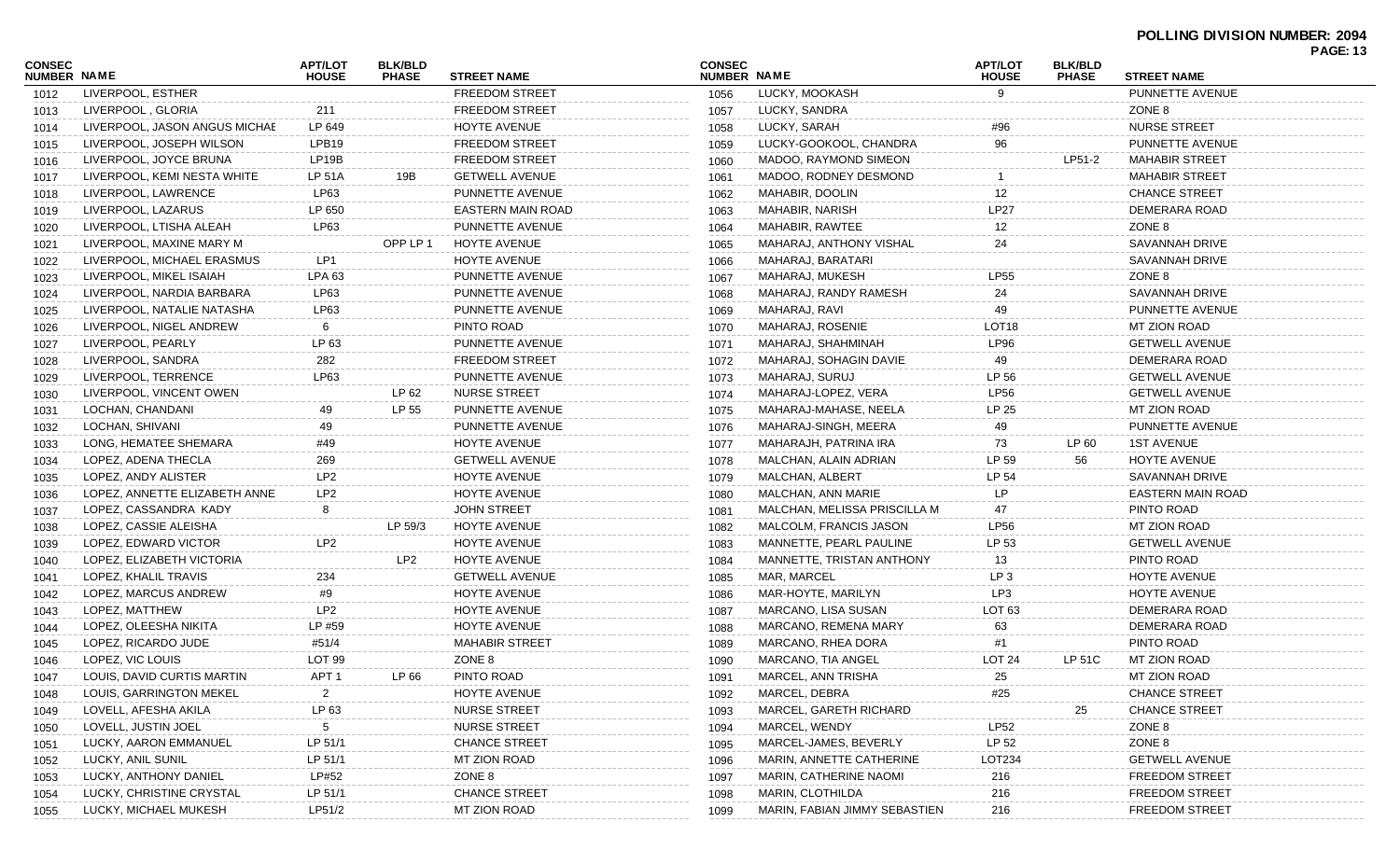|                              |                               |                                |                                |                                 |                              |                                |                                |                                |                          | . USS |
|------------------------------|-------------------------------|--------------------------------|--------------------------------|---------------------------------|------------------------------|--------------------------------|--------------------------------|--------------------------------|--------------------------|-------|
| <b>CONSEC</b><br>NUMBER NAME |                               | <b>APT/LOT</b><br><b>HOUSE</b> | <b>BLK/BLD</b><br><b>PHASE</b> | <b>STREET NAME</b>              | <b>CONSEC</b><br>NUMBER NAME |                                | <b>APT/LOT</b><br><b>HOUSE</b> | <b>BLK/BLD</b><br><b>PHASE</b> | <b>STREET NAME</b>       |       |
| 1100                         | MARIN, LISA FEDELIA           | 216                            |                                | <b>FREEDOM STREET</b>           | 1144                         | MATTHEW, SEETA BIPANIE         | LOT 189                        |                                | <b>FREEDOM STREET</b>    |       |
| 1101                         | MARIN, PASCAL                 | #216                           |                                | <b>FREEDOM STREET</b>           | 1145                         | MATTHEWS, JASON LAURANCE       | 189                            |                                | <b>FREEDOM STREET</b>    |       |
| 1102                         | MARIN, RENALDO ANTHONY        | 216                            |                                | <b>FREEDOM STREET</b>           | 1146                         | MATUNDE, ORONDE MUTOTA         | 34                             |                                | HOYTE AVENUE             |       |
| 1103                         | MARIN-RAMPERSAD, JANELLE MELI | 216                            |                                | <b>FREEDOM STREET</b>           | 1147                         | MAXWELL, DAVID DAMIAN          | 70                             |                                | <b>1ST AVENUE</b>        |       |
| 1104                         | MARIUS, ANNA ELIZABETH        | 3                              |                                | <b>FRANCIS STREET</b>           | 1148                         | MAYERS, MICKELL BRYAN TEVIN    | LP 19                          |                                | PINTO ROAD               |       |
| 1105                         | MARK, CLINT                   | LP6                            |                                | <b>BERNARD LANE</b>             | 1149                         | MAZELIE, EVERARD NIGEL         |                                |                                | <b>GETWELL AVENUE</b>    |       |
| 1106                         | MARK, DANIEL LEMUEL           |                                |                                | <b>BERNARD LANE</b>             | 1150                         | MC CARTHY, ELIZABETH MARSHA    | 222                            |                                | <b>EASTERN MAIN ROAD</b> |       |
| 1107                         | <b>MARK, MYRON KENRICK</b>    |                                |                                | <b>BERNARD LANE</b>             | 1151                         | MC CARTHY, SAMANTHA            | LP 63                          |                                | PUNNETTE AVENUE          |       |
| 1108                         | MARQUIS, ALICIA ANGELA        |                                | <b>LP51</b>                    | <b>MAHABIR STREET</b>           | 1152                         | MC GILLIVRAY, GLORIA E         | <b>LP54</b>                    |                                | <b>GETWELL AVENUE</b>    |       |
| 1109                         | MARQUIS, CAROL MARIA          | LP7                            |                                | ZONE 8                          | 1153                         | MC GILLIVRAY, GREGORY SIMEON   | LP 54                          |                                | <b>GETWELL AVENUE</b>    |       |
| 1110                         | MARQUIS, EMMANUEL EVANS       | LP51/4                         |                                | <b>MAHABIR STREET</b>           | 1154                         | MC GILLIVRAY, MICHELLE STELLA  | <b>LP54</b>                    |                                | <b>GETWELL AVENUE</b>    |       |
| 1111                         | MARQUIS, MICHAEL GABRIEL      | LP <sub>2</sub>                |                                | HOYTE AVENUE                    | 1155                         | MC GILLIVRAY, ROBERT DAVID     | LP7                            |                                | <b>GETWELL AVENUE</b>    |       |
| 1112                         | MARQUIS, TRISHA ELISHA        | 14                             |                                | <b>MAHABIR STREET</b>           | 1156                         | MC GILLIVRAY-BHAGALOO, RHOND.  | LP7                            |                                | <b>GETWELL AVENUE</b>    |       |
| 1113                         | MARQUIS, VICTORIA VANESSA     | LP 5 1/4                       |                                | <b>MAHABIR STREET</b>           | 1157                         | MC INTOSH, CYRIL               | LP 60                          |                                | PUNNETTE AVENUE          |       |
| 1114                         | MARSHALL, YVONNE SHERMAINE    |                                |                                | MT ZION ROAD                    | 1158                         | MC INTOSH, KEN CELESTINE D     | <b>LP60</b>                    |                                | PUNNETTE AVENUE          |       |
| 1115                         | <b>MARTIN, BERNICE</b>        | LP <sub>2</sub>                |                                | HOYTE AVENUE                    | 1159                         | MC INTOSH, KENICIA T'KEYAH C   | LOT140                         | LP46                           | PUNNETTE AVENUE          |       |
| 1116                         | MARTIN, BEVERLEY DEBRA        | 3A                             |                                | MT ZION ROAD                    | 1160                         | MC INTOSH, LYDIA               | 140                            |                                | PUNNETTE AVENUE          |       |
| 1117                         | <b>MARTIN, CLARENCE</b>       | LP3A                           |                                | MT ZION ROAD                    | 1161                         | MC INTOSH, SELWYN              | <b>LP52</b>                    |                                | PUNNETTE AVENUE          |       |
| 1118                         | MARTIN, ISAAC DENZEL          | 2A                             |                                | MT ZION ROAD                    | 1162                         | MC INTYRE, JABARI HARVARD J    | 44                             |                                | HOYTE AVENUE             |       |
| 1119                         | <b>MARTIN, ISAIAH DASEINT</b> | LP3A                           |                                | MT ZION ROAD                    | 1163                         | MC KNIGHT, CANDICE CHARMAINE   | LP61                           |                                | PINTO ROAD               |       |
| 1120                         | MARTIN, ISHA ADANA            | LP <sub>2</sub> A              |                                | MT ZION ROAD                    | 1164                         | MC KNIGHT, CARISSA AMELIA      | 61                             |                                | PINTO ROAD               |       |
| 1121                         | <b>MARTIN, ISRAEL DANIEL</b>  | LP <sub>2</sub> A              |                                | MT ZION ROAD                    | 1165                         | MC KNIGHT, DAVID SOLOMON       | <b>LP61</b>                    |                                | PINTO ROAD               |       |
| 1122                         | MARTIN, KAFI AKILLAH          |                                |                                | <b>FREEDOM STREET EXTENSION</b> | 1166                         | MC KNIGHT, GISELLE MELISA      | 61                             |                                | PINTO ROAD               |       |
| 1123                         | <b>MARTIN, MARLON</b>         | <b>LP57</b>                    |                                | <b>NURSE STREET</b>             | 1167                         | MC KNIGHT, LESLEY-ANN CAMILLE  | LP61                           |                                | PINTO ROAD               |       |
| 1124                         | MARTIN-CHARLES, HAZRA C       | 36                             |                                | PINTO ROAD                      | 1168                         | MC KNIGHT, LESLIE CONRAD       | LP61                           |                                | PINTO ROAD               |       |
| 1125                         | MARTIN-O'NEIL, BIANCA B L     | 33                             |                                | MT ZION ROAD                    | 1169                         | MC KNIGHT, SEON NICHOLAS       | LP61                           |                                | PINTO ROAD               |       |
| 1126                         | MARTINEZ, AKEIL MARLON        | LP91                           |                                | PUNNETTE AVENUE                 | 1170                         | MC KNIGHT, TARISSA AMANDA      | LP61                           |                                | PINTO ROAD               |       |
| 1127                         | MARTINEZ, DANIEL JEREMIAH     | 198                            |                                | <b>FREEDOM STREET</b>           | 1171                         | MC KNIGHT, VONRICK IAN KENRICK | 92                             |                                | PUNNETTE AVENUE          |       |
| 1128                         | MARTINEZ, GREGORIO FELIX      | 24                             |                                | PUNNETTE AVENUE                 | 1172                         | MC MILLAN, KIMOLA SUNDRIA      | LOT 100                        |                                | MT ZION ROAD             |       |
| 1129                         | MARTINEZ, MAKISHA CHRISTINE   | LOT11, LP55                    |                                | <b>GETWELL AVENUE</b>           | 1173                         | MC MILLAN, LLOMAI EMRIS        | #3                             |                                | <b>1ST AVENUE</b>        |       |
| 1130                         | MARTINEZ, MARIE ANTOINETTE    | LP 55                          |                                | <b>GETWELL AVENUE</b>           | 1174                         | MELONEY, MARIAH HANNAH         | LP 51                          |                                | PUNNETTE AVENUE          |       |
|                              | MARTINEZ, MARTIN              | <b>LP55</b>                    |                                | <b>GETWELL AVENUE</b>           | 1175                         | MELONEY, ONELLA DRINE          | LP 60                          |                                | PUNNETTE AVENUE          |       |
| 1131                         | MARTINEZ, RICHARD HANIFF      | LP3                            |                                | MT ZION ROAD                    | 1176                         | MELONEY-ADAMS, JENEILLIA W     | <b>LP51</b>                    |                                | ZONE 8                   |       |
| 1132                         | MARTINEZ, TESIKA MARISA       | LP <sub>2</sub>                |                                | <b>GARCIA CIRCULAR</b>          | 1177                         | MELVILLE, AKIL JABARI          |                                | LP3                            | MT ZION ROAD             |       |
| 1133                         | MARTINEZ, THEODORA            | $LPC-3$                        |                                | MT ZION ROAD                    |                              | MELVILLE, ATIBA JOSEPH         | 9                              |                                | MT ZION ROAD             |       |
| 1134                         | MARTINEZ, TRISTON DEVIN       | #15                            |                                | JOHN STREET                     | 1178                         | MELVILLE, CARSON FRANK         |                                | LP3                            | MT ZION ROAD             |       |
| 1135                         | MASCALL, KELA ADEL            |                                |                                | MT ZION ROAD                    | 1179                         | MELVILLE, JOHN                 | LP 49                          |                                | <b>1ST AVENUE</b>        |       |
| 1136                         | MASCALL, VERNA ELMA           |                                |                                |                                 | 1180                         |                                |                                |                                |                          |       |
| 1137                         |                               |                                |                                | PUNNETTE AVENUE                 | 1181                         | MELVILLE, PEBBLES SHENELLE     | 121                            |                                | SANTO STREET             |       |
| 1138                         | MASON, PERRY ADOLPH           | LP60                           |                                | <b>1ST AVENUE</b>               | 1182                         | MELVILLE, PENIEL               | LP9                            |                                | <b>MT ZION ROAD</b>      |       |
| 1139                         | MASSY, ANDREW                 | LP5                            |                                | MT ZION ROAD                    | 1183                         | MELVILLE, SHAQUILLE JOSHUA     | LP <sub>9</sub>                |                                | <b>MT ZION ROAD</b>      |       |
| 1140                         | MASSY, CHERYL ANJANIE         |                                |                                | HOYTE AVENUE                    | 1184                         | MELVILLE, WANDA JILLIAN        |                                |                                | MT ZION ROAD             |       |
| 1141                         | MASSY, KAREN LIZ              |                                |                                | MT ZION ROAD                    | 1185                         | MENDOZA, FRANCISCA             |                                |                                | PUNNETTE AVENUE          |       |
| 1142                         | MASSY, KATHY-ANN MICHELE      |                                |                                | MT ZION ROAD                    | 1186                         | MENDOZA, JAHKELL KADESHA       | 46                             |                                | <b>1ST AVENUE</b>        |       |
| 1143                         | MATOORAM, TRICIA KIMBERLY     |                                |                                | <b>EASTERN MAIN ROAD</b>        | 1187                         | MEYERS, CINDY ANDREAETTE       | <b>LP54</b>                    |                                | <b>HOYTE AVENUE</b>      |       |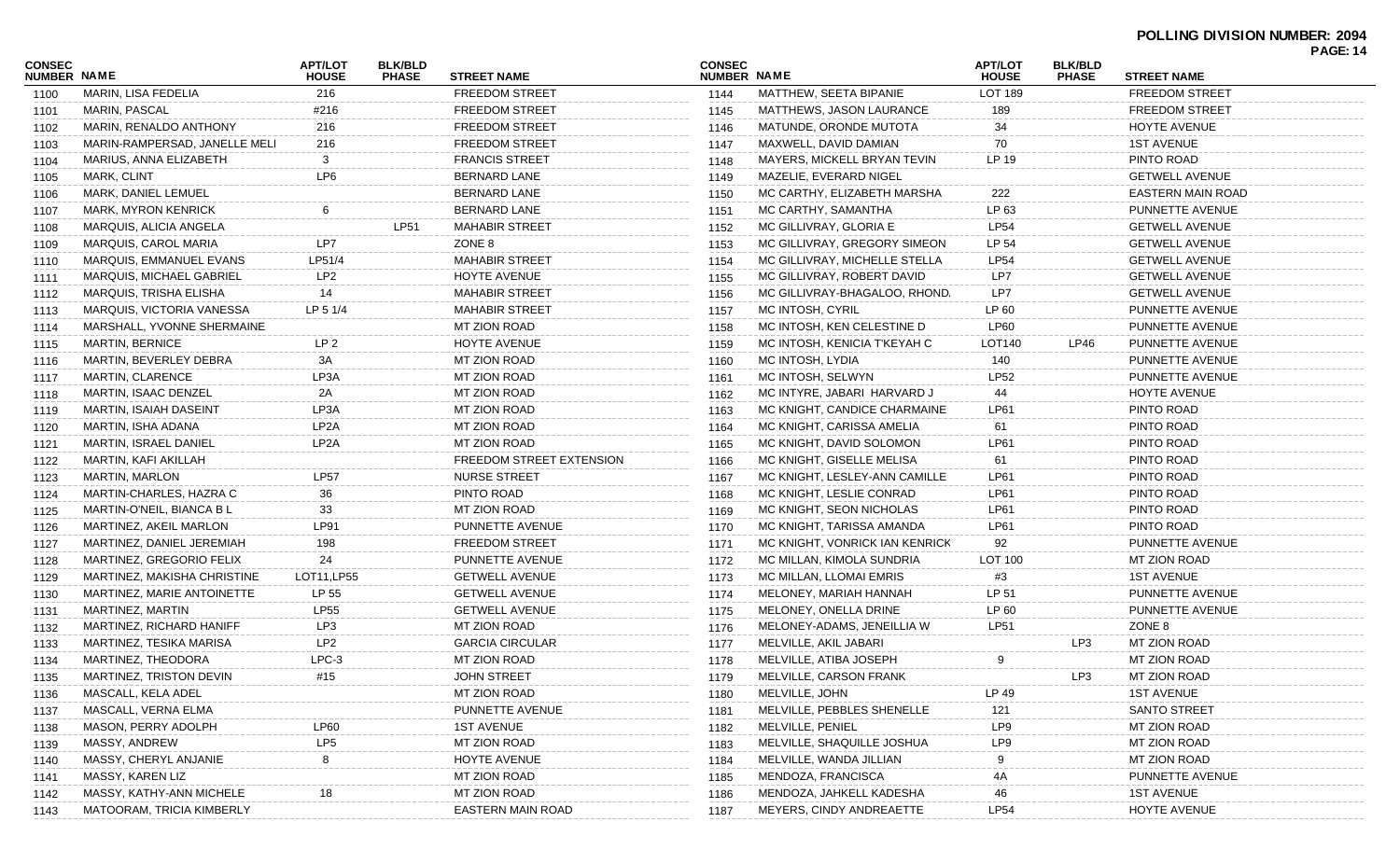|                              |                                |                         |                                |                                 |                              |                                |                                |                                |                          | <b>PAGE: 15</b> |
|------------------------------|--------------------------------|-------------------------|--------------------------------|---------------------------------|------------------------------|--------------------------------|--------------------------------|--------------------------------|--------------------------|-----------------|
| <b>CONSEC</b><br>NUMBER NAME |                                | APT/LOT<br><b>HOUSE</b> | <b>BLK/BLD</b><br><b>PHASE</b> | <b>STREET NAME</b>              | <b>CONSEC</b><br>NUMBER NAME |                                | <b>APT/LOT</b><br><b>HOUSE</b> | <b>BLK/BLD</b><br><b>PHASE</b> | <b>STREET NAME</b>       |                 |
| 1188                         | MEYERS, JUNIOR CHRISTOPHER     | LP 59                   |                                | <b>HOYTE AVENUE</b>             | 1232                         | MUNROE, CLYDE                  | 13                             |                                | PINTO ROAD               |                 |
| 1189                         | MISSIRIE, BARRY GARTH LEON     | #175                    | <b>LP73</b>                    | <b>FREEDOM STREET</b>           | 1233                         | MUNROE, JAMES JUSTIN           | 13                             |                                | PINTO ROAD               |                 |
| 1190                         | MISSIRIE, JOHN ARTHUR RALPH    | 175                     |                                | <b>FREEDOM STREET EXTENSION</b> | 1234                         | MUNROE, MARCIA                 | 13                             |                                | PINTO ROAD               |                 |
| 1191                         | MISSIRIE, JONATHAN REGAN BREN  | LP175                   |                                | <b>FREEDOM STREET</b>           | 1235                         | MUNROE, MARSHA GINELLE         | 13                             |                                | PINTO ROAD               |                 |
| 1192                         | MITCHELL, DERRICK MICHAEL      |                         |                                | ZONE 8                          | 1236                         | MURRAY, LEROY MALCOLM          | <b>LP12A</b>                   |                                | PUNNETTE AVENUE          |                 |
| 1193                         | MITCHELL, STEFFON GREGORY      |                         |                                | PINTO ROAD                      | 1237                         | NANAN, HELEN                   | #2                             |                                | <b>GETWELL AVENUE</b>    |                 |
| 1194                         | MITCHELL-ROBERTS, GENEVIEVE    |                         |                                | ZONE 8                          | 1238                         | NANAN, ROMEL                   |                                | 172                            | <b>MT ZION ROAD</b>      |                 |
| 1195                         | MITHU, SHIVANIE NICKILINA      | # 8                     |                                | <b>JOHN STREET</b>              | 1239                         | NARAYAN, SHANTELL LOUISE       | LP 55                          |                                | MT ZION ROAD             |                 |
| 1196                         | MODESTE, JOAN SHIRLEY          | 3                       |                                | PINTO ROAD                      | 1240                         | NARINE, CECELIA                | LP 62                          |                                | PUNNETTE AVENUE          |                 |
| 1197                         | MOHAMMED, ANDREA ODELIA        | LP3                     |                                | MT ZION ROAD                    | 1241                         | NARINE, JENNIFER               | LP 51/2                        |                                | MT ZION ROAD             |                 |
| 1198                         | MOHAMMED, AVINASH DARIAN       | LP60/2                  | #144                           | MARY LANE                       | 1242                         | NARINE, RAYMOND                | <b>LP18</b>                    |                                | ZONE 8                   |                 |
| 1199                         | MOHAMMED, FAITH LAUREN HALEY   | #189 LP31               |                                | <b>FREEDOM STREET</b>           | 1243                         | NARINESINGH, HELEN             | 169                            |                                | <b>EASTERN MAIN ROAD</b> |                 |
| 1200                         | MOHAMMED, JOANN                |                         |                                | MT ZION ROAD                    | 1244                         | NARINESINGH, SEETA             |                                | <b>LP56</b>                    | MT ZION ROAD             |                 |
| 1201                         | MOHAMMED, MARGARET ROSANNA     | LP3                     |                                | MT ZION ROAD                    | 1245                         | NATHANIEL, GABRIEL             | LP63                           |                                | PUNNETTE AVENUE          |                 |
| 1202                         | MOHAMMED, MARRIA FAREEDA       | 15                      |                                | <b>FREEDOM STREET</b>           | 1246                         | NERO. MYRTLE                   |                                | 34                             | HOYTE AVENUE             |                 |
| 1203                         | MOHAMMED, MELISSA JENNIFER     | 11                      |                                | <b>CHANCE STREET</b>            | 1247                         | NICHOLAS PAMPHILE, DELIA NICOL | LP <sub>1</sub>                |                                | <b>CHANCE STREET</b>     |                 |
| 1204                         | MOHAMMED, MUSTAQUE             | 11                      |                                | <b>CHANCE STREET</b>            | 1248                         | NICKIE, AMAL WINSLEY           | LP 20                          |                                | <b>FREEDOM STREET</b>    |                 |
| 1205                         | MOHAMMED, NIZAM JR             |                         |                                | MT ZION ROAD                    | 1249                         | NICKIE, PATTERSON PAULSON      | <b>LP20</b>                    |                                | <b>FREEDOM STREET</b>    |                 |
| 1206                         | MOHAMMED, OPHELIA JOSEPHINE    | LP51C                   |                                | MT ZION ROAD                    | 1250                         | NICKIE, VENUS                  | <b>LP20</b>                    |                                | <b>FREEDOM STREET</b>    |                 |
| 1207                         | MOHAMMED, RESHA                | #235                    |                                | <b>GETWELL AVENUE</b>           | 1251                         | NORAH, IGNATIUS MENDS          | LP15                           |                                | <b>FREEDOM STREET</b>    |                 |
| 1208                         | MOHAMMED, SHAMEELA AATIKA A    | #11                     |                                | <b>CHANCE STREET</b>            | 1252                         | O'CONNOR, CEDRIC WILBER        | 9                              |                                | PINTO ROAD               |                 |
| 1209                         | MOHAMMED, SHIRAD ASIF          | 11                      |                                | MT ZION ROAD                    | 1253                         | O'CONNOR, CHRISTOPHER BRADFO   | <b>LP 15TP</b>                 |                                | EASTERN MAIN ROAD        |                 |
| 1210                         | MOHAMMED, WAHEEDA              |                         |                                | ZONE 8                          | 1254                         | O'CONNOR, CRYSTAL CANDICE      | ZE222                          |                                | EASTERN MAIN ROAD        |                 |
| 1211                         | MOHAMMED-SAMPSON, NIZAM        | <b>LOT 11</b>           |                                | <b>MT ZION ROAD</b>             | 1255                         | O'CONNOR, JOSEPH               |                                |                                | PINTO ROAD               |                 |
| 1212                         | MON LOUIS, ELIZABETH           |                         |                                | <b>FREEDOM STREET</b>           | 1256                         | O'CONNOR, KRISTA MAYO          | LP 28                          |                                | EASTERN MAIN ROAD        |                 |
| 1213                         | MOOLAR, JAITOON                |                         |                                | ZONE 8                          | 1257                         | O'CONNOR, NEVILLE              |                                |                                | EASTERN MAIN ROAD        |                 |
| 1214                         | MOOLAR, MEENA                  |                         |                                | ZONE 8                          | 1258                         | O'NEIL, CALVIN                 | LP 51/1,#7                     |                                | <b>JOHN STREET</b>       |                 |
| 1215                         | MOOLAR, SUNITA                 | 17                      |                                | CHANCE STREET                   | 1259                         | O'NEIL, CHARLON RODRICK ASHTO  |                                | 36A                            | MT ZION ROAD             |                 |
| 1216                         | MOONSAMMY, CLINT               | LP60/1                  | 21                             | PUNNETTE AVENUE                 | 1260                         | O'NEIL, NICKERN NOELYN THERON  | 36A                            |                                | MT ZION ROAD             |                 |
| 1217                         | MOONSAMMY, DIPCHAND            | LP62A                   |                                | PUNNETTE AVENUE                 | 1261                         | O'NEIL, SELENE KHADIJA         | LP 51                          | 25                             | MT ZION ROAD             |                 |
| 1218                         | <b>MOORE, KERNON JUNIOR</b>    | <b>LP12</b>             |                                | <b>FREEDOM STREET</b>           | 1262                         | O'NEIL, SHERKIMA WHITNEY       | 25                             |                                | <b>CHANCE STREET</b>     |                 |
| 1219                         | <b>MORAIN, FRANCIS PETER</b>   | 3                       |                                | <b>FREEDOM STREET</b>           | 1263                         | O'ROSCO, ANTHONY               |                                |                                | <b>GETWELL AVENUE</b>    |                 |
| 1220                         | MORALES, MERLENE               | 33                      |                                | HOYTE AVENUE                    | 1264                         | O'ROSCO, AVELLINA              | <b>LP55</b>                    |                                | <b>GETWELL AVENUE</b>    |                 |
| 1221                         | <b>MORANG, DERICK CUTHBERT</b> | 195                     |                                | <b>FREEDOM STREET</b>           | 1265                         | OCULIEN, DENISIER SUE-ANN KELL | LP#3                           |                                | <b>GARCIA CIRCULAR</b>   |                 |
| 1222                         | MORENO, JEFFERSON STERLING     | LP <sub>14</sub>        |                                | PINTO ROAD                      | 1266                         | OCULIEN, JOSEPH KELVIN         |                                |                                | ZONE 8                   |                 |
| 1223                         | MORENO, NOEL                   | LP14                    |                                | PINTO ROAD                      | 1267                         | OCULIEN, MARVIN DEVON          | 12                             |                                | <b>GARCIA CIRCULAR</b>   |                 |
| 1224                         | <b>MORILLE, MICAH</b>          |                         |                                | <b>GETWELL AVENUE</b>           | 1268                         | OCULIEN-ALLEYNE, LEWESTER DEI  | #12 LP 3                       |                                | <b>GARCIA CIRCULAR</b>   |                 |
| 1225                         | <b>MOSAN, ROBERTA</b>          | LP 55                   |                                | SAVANNAH DRIVE                  | 1269                         | OLLIVIERE, JORDAN NEWMAN       | LP 31                          |                                | THIRD STREET             |                 |
| 1226                         | MUNGO, PAUL PATRICK            | LP652                   |                                | EASTERN MAIN ROAD               | 1270                         | OLLIVIERE, JOY GILLIAN         | LP 31                          |                                | THIRD STREET             |                 |
| 1227                         | MUNGO, PHILIP                  | LP649                   |                                | EASTERN MAIN ROAD               | 1271                         | OLTON, BRENT ANTHONY           | LP 60                          |                                | PUNNETTE AVENUE          |                 |
| 1228                         | MUNGO, PHILLIP KAREEM KERON    | LP 649                  |                                | <b>EASTERN MAIN ROAD</b>        | 1272                         | OLTON, PANTALEON               |                                |                                | HOYTE AVENUE             |                 |
| 1229                         | MUNGO, TONY ANTHONY            |                         |                                | EASTERN MAIN ROAD               | 1273                         | OTTLEY, DENIKA KERSTEN         | LP 60/1                        |                                | FIX YOURSELF AVENUE      |                 |
| 1230                         | MUNROE, ALLISON ONIKA NATASH/  | LP 32                   |                                | FREEDOM STREET EXTENSION        | 1274                         | OTTLEY, DIAN ESTELLE           | <b>LP60</b>                    |                                | PUNNETTE AVENUE          |                 |
| 1231                         | MUNROE, ANDREW WALTER          | 13                      |                                | PINTO ROAD                      | 1275                         | OTTLEY, DONEY SYDNEY           | <b>LP60</b>                    |                                | PUNNETTE AVENUE          |                 |
|                              |                                |                         |                                |                                 |                              |                                |                                |                                |                          |                 |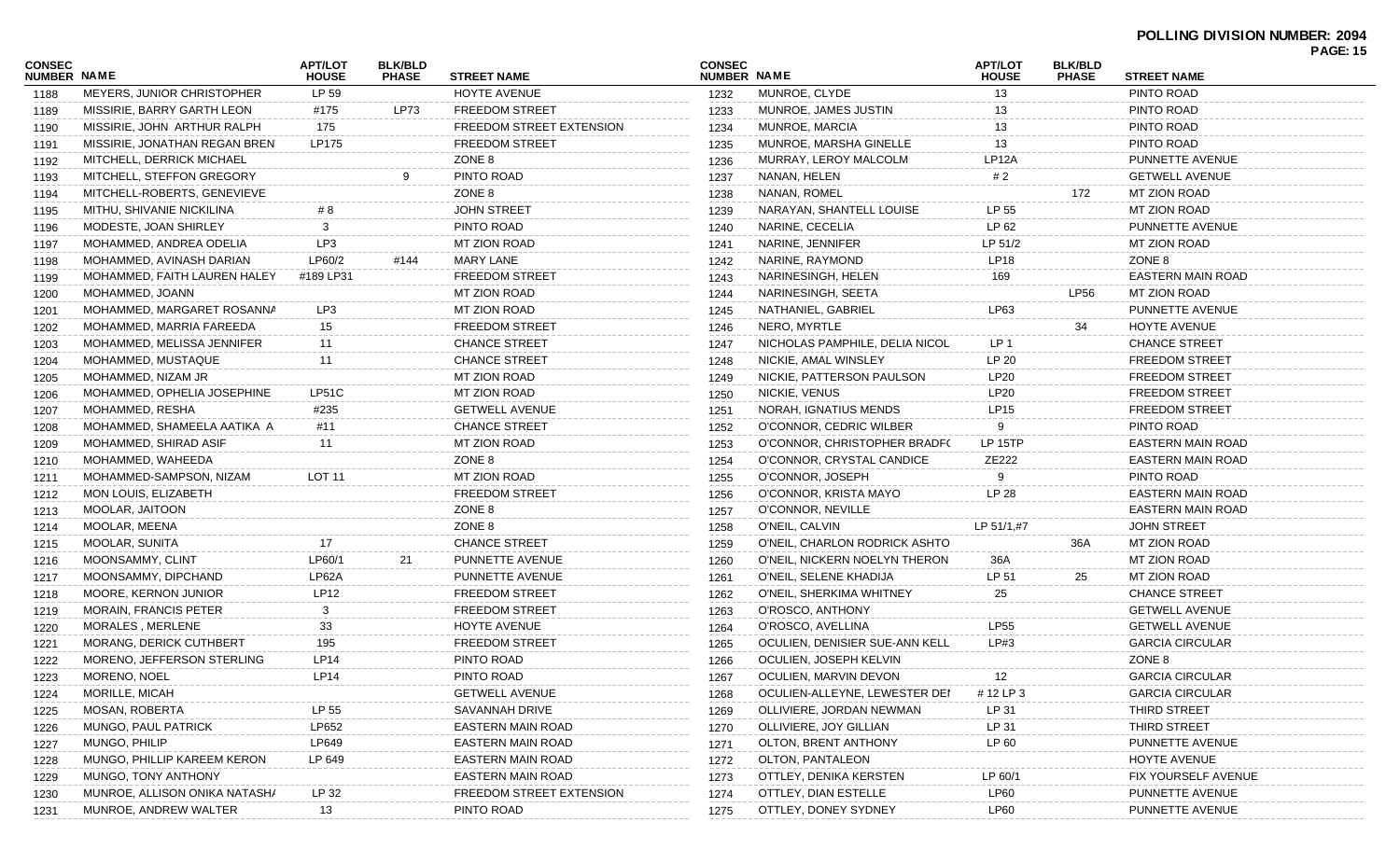| CONSEC<br><b>NUMBER NAME</b> |                               | <b>APT/LOT</b><br><b>HOUSE</b> | <b>BLK/BLD</b><br><b>PHASE</b> | <b>STREET NAME</b>       | <b>CONSEC</b><br>NUMBER NAME |                                | <b>APT/LOT</b><br><b>HOUSE</b> | <b>BLK/BLD</b><br><b>PHASE</b> | <b>STREET NAME</b>              | <b>PAGE: 16</b> |
|------------------------------|-------------------------------|--------------------------------|--------------------------------|--------------------------|------------------------------|--------------------------------|--------------------------------|--------------------------------|---------------------------------|-----------------|
| 1276                         | OTTLEY, NICHOL CURLYN         | LP 60                          |                                | PUNNETTE AVENUE          | 1320                         | PHILIP, JOYCE ALMA             | 10B                            |                                | PINTO ROAD                      |                 |
| 1277                         | OTTLEY, WENDY-ANN TRISH       | LP 60/1                        |                                | PUNNETTE AVENUE          | 1321                         | PHILLIP, EMMANUEL RICARDO      |                                |                                | HIGHLEY STREET                  |                 |
| 1278                         | OTTLEY, WILSON                | <b>LP60</b>                    |                                | PUNNETTE AVENUE          | 1322                         | PHILLIPS-JOSEPH, LILY RUTH     | 15                             |                                | <b>FREEDOM STREET</b>           |                 |
| 1279                         | OU, ANASTACIA SAVITRIE        |                                | 24                             | SAVANNAH DRIVE           | 1323                         | PICKERING, STEPHAN KOFFIE      | APT A 3                        |                                | <b>NURSE STREET</b>             |                 |
| 1280                         | PABLO, GEETA                  | 31                             |                                | MT ZION ROAD             | 1324                         | PIERRE, ASHLEY GABRIELLE MARIA | LP 72                          |                                | HOYTE AVENUE                    |                 |
| 1281                         | PABLO, KEERAN KERWIN          | LP7                            |                                | MT ZION ROAD             | 1325                         | PIERRE, BRANDON THERON KERN    | #1                             |                                | HOYTE AVENUE                    |                 |
| 1282                         | PACHECO, ANN-MARIE            |                                |                                | PUNNETTE AVENUE          | 1326                         | PIERRE, BRIAN PETER            |                                |                                | HOYTE AVENUE                    |                 |
| 1283                         | PACHECO, MARGARET             |                                |                                | HOYTE AVENUE             | 1327                         | PIERRE, CARL GERARD            | #72                            |                                | HOYTE AVENUE                    |                 |
| 1284                         | PADILLA, KANDICE LAURA        | 3 B                            |                                | <b>FIRST STREET</b>      | 1328                         | PIERRE, GEMMA                  | 51                             |                                | <b>HOYTE AVENUE</b>             |                 |
| 1285                         | PAMPONETTE, JUNIOR CURTIS     | 194                            |                                | <b>GETWELL AVENUE</b>    | 1329                         | PIERRE, JOYCE                  | LP 51                          |                                | MT ZION ROAD                    |                 |
| 1286                         | PAPONETTE, DEVON GERARD       | LP 62                          |                                | PUNNETTE AVENUE          | 1330                         | PIERRE, LEONARD NELSON         |                                |                                | HOYTE AVENUE                    |                 |
| 1287                         | PAPONETTE, JEROME             |                                |                                | <b>SAVANNAH DRIVE</b>    | 1331                         | PIERRE, MAKELLA HOPE ANN MARII |                                | 72                             | <b>SHORT STREET</b>             |                 |
| 1288                         | PAPONETTE, JOEL DESMOND       | LP 26                          |                                | <b>GETWELL AVENUE</b>    | 1332                         | PIERRE, PATRICE SHERVON        | <b>LP54</b>                    |                                | SAVANNAH DRIVE                  |                 |
| 1289                         | PAPONETTE, PATRICK FELIX      | LP 237                         |                                | <b>GETWELL AVENUE</b>    | 1333                         | PIERRE, PHILOMENE              | LP 59                          |                                | HOYTE AVENUE                    |                 |
| 1290                         | PAPONETTE, SHELDON WILFORD    | 238                            |                                | <b>GETWELL AVENUE</b>    | 1334                         | PILE, ROSE                     |                                | 96                             | PUNNETTE AVENUE                 |                 |
| 1291                         | PAPONETTE-WHARTON, PATRICE L  | 237                            |                                | <b>GETWELL AVENUE</b>    | 1335                         | PILE, SOLANGE LEE-ANN AVIAN    |                                |                                | PUNNETTE AVENUE                 |                 |
| 1292                         | PARRALES, CHRISTINE           |                                |                                | PUNNETTE AVENUE          | 1336                         | PLAZA, JEAN-MICHELE SHANE      | <b>LP59</b>                    |                                | <b>HOYTE AVENUE</b>             |                 |
| 1293                         | PARTAP, RYAN                  | FARM 5                         |                                | DEMERARA ROAD            | 1337                         | PLAZA, JOAN                    | LP 50                          |                                | MT ZION ROAD                    |                 |
| 1294                         | PATTERSON, JENNIFER           |                                |                                | FREEDOM STREET EXTENSION | 1338                         | PLAZA, KEON CHRISTOPHER        | 20                             |                                | MT ZION ROAD                    |                 |
| 1295                         | PATTERSON, LESTER WAYNE       |                                |                                | ZONE 8                   | 1339                         | PLAZA, KERON MARLON            | 20                             |                                | MT ZION ROAD                    |                 |
| 1296                         | PATTERSON, LYDIA CHRISTIANA   | 60                             |                                | DEMERARA ROAD            | 1340                         | PLAZA, LAURA MARISSA           | 20                             |                                | MT ZION ROAD                    |                 |
| 1297                         | PATTERSON, VAUGHN IAN KERVIN  | 63                             |                                | EASTERN MAIN ROAD        | 1341                         | PLAZA, LENNARD                 |                                | LP 50                          | MT ZION ROAD                    |                 |
| 1298                         | PATTERSON-BOXHILL, LINDA L    |                                |                                | MT ZION ROAD             | 1342                         | PLAZA, PHILIP ANDY             | 94                             |                                | HOYTE AVENUE                    |                 |
| 1299                         | PAUL, BERNADETTE MARGARET     | LP <sub>2</sub>                |                                | HOYTE AVENUE             | 1343                         | PLAZA, REUEL JOSIAH            | <b>LP50</b>                    |                                | <b>JOHN STREET</b>              |                 |
| 1300                         | PAUL, FELICIA ANNA MARIA      | OPP LP 50                      |                                | <b>FRANCIS STREET</b>    | 1344                         | POPE, KASIEANN FELICIA         | 12                             |                                | <b>GARCIA CIRCULAR</b>          |                 |
| 1301                         | PAUL, KEVON JUNIOR            | LP16                           |                                | <b>FREEDOM STREET</b>    | 1345                         | PORTER, KELLY-ANN DIDRA        |                                | 12                             | HOYTE AVENUE                    |                 |
| 1302                         | PAUL, TIFFANY FELECIA W       | LP59                           |                                | HOYTE AVENUE             | 1346                         | PORTER, SHARON ANN             | LP <sub>5</sub>                |                                | HOYTE AVENUE                    |                 |
| 1303                         | PAUL-DE VERTEUIL, CINDY MARIA | LP 59                          |                                | PAUL MILL DRIVE          | 1347                         | PREITO, CARL SEBASTIAN         | #1                             |                                | <b>FRANCIS STREET</b>           |                 |
| 1304                         | PEGUS, ERROL FREDY SEAN       | 15                             |                                | HOYTE AVENUE             | 1348                         | PREITO, CARLENE JOY SHEILA     | #1                             |                                | <b>FRANCIS STREET</b>           |                 |
| 1305                         | PEGUS, JEREMY JOHNATHAN       | 15                             | LP7                            | HOYTE AVENUE             | 1349                         | PREITO, CARLOS LOUIS           | 72B                            |                                | MT ZION ROAD                    |                 |
| 1306                         | PENISTON, ACKELE FINTON       | <b>LP60</b>                    |                                | <b>1ST AVENUE</b>        | 1350                         | PREITO, DOUGLAS EDWIN          | LOT 36                         |                                | MT ZION ROAD                    |                 |
| 1307                         | PEREIRA, ALLISON ROSANNA      | 144                            |                                | PUNNETTE AVENUE          | 1351                         | PREITO, MIGUEL CARLOS          |                                |                                | <b>FRANCIS STREET</b>           |                 |
| 1308                         | PEREIRA, FRANCIS OSWALD       | LP 58 G                        |                                | PINTO ROAD               | 1352                         | PRESCOD, HOLLIS                | LP553                          |                                | EASTERN MAIN ROAD               |                 |
| 1309                         | PERRIERA, KYLE DAVID          | LP 1                           |                                | HOYTE AVENUE             | 1353                         | PRIME, JOEL DENNIS             | 197                            |                                | <b>FREEDOM STREET EXTENSION</b> |                 |
| 1310                         | PETERS, ASHLEY ROSANNA        |                                | LP62                           | PUNNETTE AVENUE          | 1354                         | QUAMINA, DIANNE KERLISHA       | 45                             |                                | MT ZION ROAD                    |                 |
| 1311                         | PETERS, DALE GRANSTON         | LP62                           |                                | PUNNETTE AVENUE          | 1355                         | QUAMINA-MOHAMMED, BERNICE A    | 45                             |                                | PUNNETTE AVENUE                 |                 |
| 1312                         | PETERS, JENNIFER              |                                |                                | PUNNETTE AVENUE          | 1356                         | QUASH, VERONICA                | LP 15                          |                                | ZONE 8                          |                 |
| 1313                         | PETERS, JOSIAH MICHAEL        | 216                            |                                | FREEDOM STREET EXTENSION | 1357                         | QUEVEDO, STÉFAN LEÓN           | LP <sub>4</sub>                |                                | SAVANNAH DRIVE                  |                 |
| 1314                         | PETERS, PERNEL SIMEON SOLOMO  |                                | LP 52                          | SHORT STREET             | 1358                         | RAGOO, NARISH                  | LOT <sub>8</sub>               |                                | DEMERARA ROAD                   |                 |
| 1315                         | PETERS, SELWYN EMMANUEL       |                                | LP64                           | PUNNETTE AVENUE          | 1359                         | RAM, NICHOLAS DAVID            | LP <sub>3</sub>                |                                | <b>SANTO STREET</b>             |                 |
| 1316                         | PETERSON, COLEEN              | <b>LP55</b>                    |                                | <b>GARCIA CIRCULAR</b>   | 1360                         | RAMCHARAN, NYRON NICHOLAS R    | <b>LP62</b>                    |                                | <b>NURSE STREET</b>             |                 |
| 1317                         | PETERSON, DEBBIE TRICIA       |                                |                                | MT ZION ROAD             | 1361                         | RAMDAN, SANDRA MAUREEN         | LP650                          |                                | MT ZION ROAD                    |                 |
| 1318                         | PETERSON, ROGER               | <b>LP55</b>                    |                                | <b>GARCIA CIRCULAR</b>   | 1362                         | RAMDATH, CHRISTOPHER MICHAEL   | <b>LP51</b>                    |                                | <b>MAHABIR STREET</b>           |                 |
| 1319                         | PHILBERT, ANN-MARIE BERNADETT | 211                            |                                | <b>FREEDOM STREET</b>    | 1363                         | RAMDEEN, ADRIAN ANTONIO JEREI  | 64                             |                                | <b>1ST AVENUE</b>               |                 |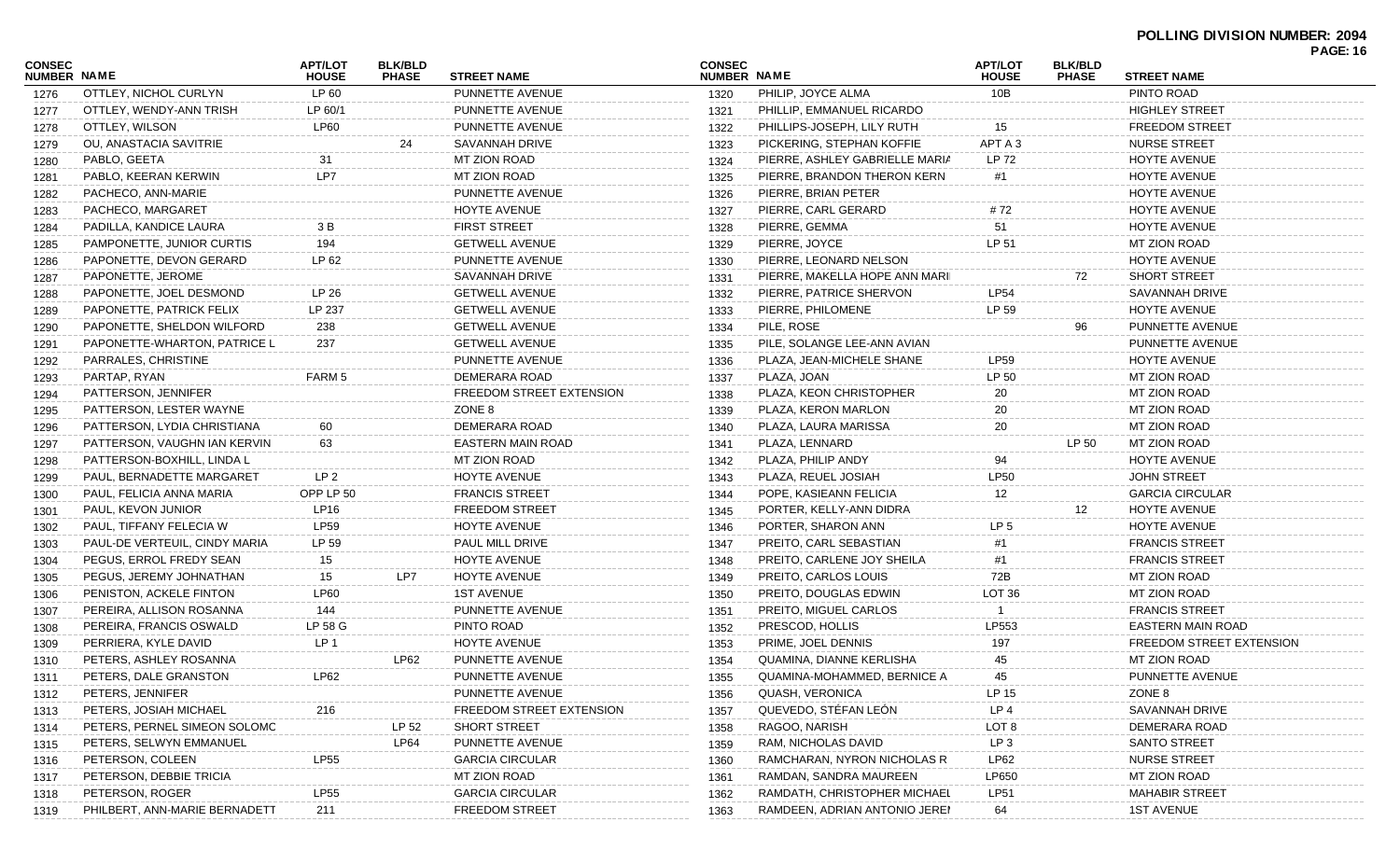| CONSEC             |                                | <b>APT/LOT</b><br><b>BLK/BLD</b> |              |                          | <b>CONSEC</b> |                                | <b>APT/LOT</b>    |              | <b>PAGE: 17</b><br><b>BLK/BLD</b> |  |
|--------------------|--------------------------------|----------------------------------|--------------|--------------------------|---------------|--------------------------------|-------------------|--------------|-----------------------------------|--|
| <b>NUMBER NAME</b> |                                | <b>HOUSE</b>                     | <b>PHASE</b> | <b>STREET NAME</b>       | NUMBER NAME   |                                | <b>HOUSE</b>      | <b>PHASE</b> | <b>STREET NAME</b>                |  |
| 1364               | RAMDEEN, ANCIL PETER           |                                  | LP61         | PUNNETTE AVENUE          | 1408          | <b>REECE, KURN CHALTTON</b>    |                   | LP3          | <b>SANTO STREET</b>               |  |
| 1365               | RAMDEEN, ANISHA JENNY          | 61                               |              | PUNNETTE AVENUE          | 1409          | <b>REECE, MICHELLE</b>         | LP3               |              | <b>EASTERN MAIN ROAD</b>          |  |
| 1366               | RAMDEEN, ANNMARIE              | 74                               |              | <b>1ST AVENUE</b>        | 1410          | <b>REID, NIGEL CHRISTOPHER</b> | LP1               |              | <b>MT ZION ROAD</b>               |  |
| 1367               | RAMDEEN, CIVIL SERVULUS        | LP61                             |              | PUNNETTE AVENUE          | 1411          | RENAUD, MARY                   | 139               |              | PUNNETTE AVENUE                   |  |
| 1368               | RAMDEEN, DAMIAN CLIFF          | <b>LP61</b>                      |              | PUNNETTE AVENUE          | 1412          | RENAUD, PHILLIP JOHN           | 1Α                |              | <b>SANTO STREET</b>               |  |
| 1369               | RAMDEEN, DARREN ANTHONY        | 110                              |              | PUNNETTE AVENUE          | 1413          | RENAUD, RASHEEDA JENNIFER      | 1A                |              | SANTO STREET                      |  |
| 1370               | RAMDEEN, FULISHA STACYANN      | LP61                             |              | PUNNETTE AVENUE          | 1414          | RENAUD, STEPHEN PHILBERT       |                   |              | PUNNETTE AVENUE                   |  |
| 1371               | RAMDEEN, JESSICA MARGARET AN   | LP 60                            |              | PUNNETTE AVENUE          | 1415          | REYES, ALANA DESIREE           |                   |              | <b>FREEDOM STREET</b>             |  |
| 1372               | RAMDEEN, JILLIAN STEPHANIE     | LP 60                            |              | PUNNETTE AVENUE          | 1416          | REYES, ALLAN CHAD              | LPT <sub>1</sub>  |              | <b>FREEDOM STREET</b>             |  |
| 1373               | RAMDEEN, JONATHAN JOHN         | LP60                             |              | PUNNETTE AVENUE          | 1417          | REYES, ASA DEBBIE-ANN          | LP <sub>T1</sub>  |              | <b>FREEDOM STREET</b>             |  |
| 1374               | RAMDEEN, JOSANN ASHA           | <b>LP60</b>                      |              | PUNNETTE AVENUE          | 1418          | REYES, DEBBIE PARBATEE         | LP T <sub>1</sub> |              | <b>FREEDOM STREET</b>             |  |
| 1375               | RAMDEEN, KEVAUGHN MICHAEL      | <b>LP60</b>                      |              | PUNNETTE AVENUE          | 1419          | <b>REYES, FRANKIE</b>          | #26               |              | <b>GETWELL AVENUE</b>             |  |
| 1376               | RAMDEEN, MARY                  |                                  | 64           | <b>1ST AVENUE</b>        | 1420          | <b>REYES, KELLON MICHAEL</b>   | LP 50             |              | <b>NURSE STREET</b>               |  |
| 1377               | RAMDEEN, MERLISSA              | OPP LP62                         |              | PUNNETTE AVENUE          | 1421          | REYES-BEREZ, FARRAH NATASHA    | LP 59             |              | <b>1ST AVENUE</b>                 |  |
| 1378               | RAMDEEN, PERCY KELVIN          | LP#60                            |              | PUNNETTE AVENUE          | 1422          | RICHARDS, AMINA                | LP1               |              | <b>SANTO STREET</b>               |  |
| 1379               | RAMDEEN, RICARDO               | LP 61                            |              | PUNNETTE AVENUE          | 1423          | RICHARDSON, CYRIL MARK         | LP59              |              | <b>SAVANNAH DRIVE</b>             |  |
| 1380               | RAMDEEN, ROLAND KEION          | LP61                             |              | PUNNETTE AVENUE          | 1424          | RICHARDSON, MICHAEL CHARLON    |                   | LP 53        | SAVANNAH DRIVE                    |  |
| 1381               | RAMDEEN, SHAWN AARON           | LP 60                            |              | PUNNETTE AVENUE          | 1425          | RICHARDSON-MALCHAN, NATASHA    |                   |              | <b>FREEDOM STREET</b>             |  |
| 1382               | RAMDEEN, STEPHEN DARYL         | <b>LP60</b>                      |              | PUNNETTE AVENUE          | 1426          | RILEY, ADRIAN BRANDON          | LP73              |              | <b>1ST AVENUE</b>                 |  |
| 1383               | RAMDEEN, VALERIE               | LP 61                            |              | PUNNETTE AVENUE          | 1427          | RILEY, ANDREW JOSEPH WILLIAMS  | 73                |              | <b>1ST AVENUE</b>                 |  |
| 1384               | RAMDEEN-MARTINEZ, ANN-MARIE \  | LP61                             |              | PUNNETTE AVENUE          | 1428          | RILEY, DAVID JOSEPH            | 26                |              | <b>FRANCIS STREET</b>             |  |
| 1385               | RAMDIAL, EMILY NIKEISHA        | LP <sub>3</sub>                  |              | HOYTE AVENUE             | 1429          | RILEY, FRANCIS JACOB           | LP 50             |              | <b>FRANCIS STREET</b>             |  |
| 1386               | RAMKEESOON, MC DONALD          | LP648                            |              | <b>EASTERN MAIN ROAD</b> | 1430          | RILEY, JOHNATHAN MARCAS AMAR   | 3                 |              | <b>FRANCIS STREET</b>             |  |
| 1387               | RAMKISSOON, ANTHONY            |                                  |              | EASTERN MAIN ROAD        | 1431          | RILEY, JOSEPH                  | 73                |              | <b>1ST AVENUE</b>                 |  |
| 1388               | RAMKISSOON, JEAN LENA          | LP1                              |              | EASTERN MAIN ROAD        | 1432          | RILEY-ROBERTS, EMILY MARINA A  | 29                |              | <b>FRANCIS STREET</b>             |  |
| 1389               | RAMKISSOON, SEAN SIMON         | 32                               |              | <b>EASTERN MAIN ROAD</b> | 1433          | ROBERTS, ANDERSON ANDRE        | #11               |              | <b>JOHN STREET</b>                |  |
| 1390               | RAMLAL, CINDY RADHA            | #66                              |              | PINTO ROAD               | 1434          | ROBERTS, ANDRE                 |                   | #11          | <b>JOHN STREET</b>                |  |
| 1391               | RAMNANAN, ANDRE MARK           | LP53                             |              | PUNNETTE AVENUE          | 1435          | ROBERTS, ANDREA                | LP 51 #11         |              | <b>JOHN STREET</b>                |  |
| 1392               | RAMNARINE, JONATHAN VICTOR ST  | LP#4                             |              | HOYTE AVENUE             | 1436          | ROBERTS, CLARITA RUBINA        |                   |              | DEMERARA ROAD                     |  |
| 1393               | RAMOUTAR, VIDYA PURNAMATIA     | 235                              |              | <b>GETWELL AVENUE</b>    | 1437          | ROBERTS, DARCEL HADIYA         |                   |              | <b>FREEDOM STREET</b>             |  |
| 1394               | RAMPERSAD, ETHELIN JEAN        | 92                               |              | EASTERN MAIN ROAD        | 1438          | ROBERTS, DESIREE HERDA         | 9                 |              | FREEDOM STREET EXTENSION          |  |
| 1395               | RAMPERSAD, JOHN WAYNE          |                                  | <b>LP59</b>  | <b>PAUL MILL DRIVE</b>   | 1439          | ROBERTS, DIANE                 | 9                 |              | <b>FREEDOM STREET</b>             |  |
| 1396               | RAMPERSAD, WAYNE RYAN          | LP 59                            |              | <b>HOYTE AVENUE</b>      | 1440          | ROBERTS, EDEN                  | LP 51             |              | <b>MT ZION ROAD</b>               |  |
| 1397               | RAMPERSAD-HOSEIN, ANGELA       | LP4                              |              | <b>SAMMY STREET</b>      | 1441          | ROBERTS, ELIZABETH PHILOMEN    | 42                |              | <b>HOYTE AVENUE</b>               |  |
| 1398               | RAMSAMMY, ELIZABETH            | 119A                             |              | MT ZION ROAD             | 1442          | ROBERTS, EVE NIN-HAGAR         | LP 51             |              | MT ZION ROAD                      |  |
| 1399               | RAMSAROOP, RACHAEL JENNIFER    | $\overline{2}$                   |              | DEMERARA ROAD            | 1443          | ROBERTS, HAYDEN JULIAN         | 9                 |              | <b>FREEDOM STREET</b>             |  |
| 1400               | RAMTAHAL, JACQUELINE JAMEY     | LOT96                            |              | ZONE 8                   | 1444          | ROBERTS, JANE                  | 45                |              | HOYTE AVENUE                      |  |
| 1401               | RANJIT, BALRAJ                 | LP 16                            |              | <b>FREEDOM STREET</b>    | 1445          | ROBERTS, JULIAN                | # 202             |              | <b>FREEDOM STREET</b>             |  |
| 1402               | RANJIT, CHENELLE CHADAH        |                                  |              | <b>FREEDOM STREET</b>    | 1446          | ROBERTS, KEVIN ALEXIS          | LP <sub>7</sub>   |              | <b>MT ZION ROAD</b>               |  |
| 1403               | RANJIT, KESTON CURTLY          |                                  |              | THIRD STREET             | 1447          | ROBERTS, MARVIN MATTHEW        | LP7               |              | MT ZION ROAD                      |  |
| 1404               | RASSOOL, CYNTHIA NIMALA        | 63                               |              | MT ZION ROAD             | 1448          | ROBERTS, MITCHELL KEVIN        | #29               |              | MT ZION ROAD                      |  |
| 1405               | RASSOOL, YUSSUFF               | 63                               |              | MT ZION ROAD             | 1449          | ROBERTS WICKHAM, NICOLE C      | LP7               |              | MT ZION ROAD                      |  |
| 1406               | RATTAN-SULLIVAN, JOANNE CAMILI | LP <sub>2</sub>                  |              | <b>EASTERN MAIN ROAD</b> | 1450          | ROBINSON, CLARICE              | 13                |              | MT ZION ROAD                      |  |
| 1407               | RAVELLO, CHELSEA JANICE        | LOT 102                          |              | MT ZION ROAD             | 1451          | ROBINSON, COURTNEY             | LP66              |              | PUNNETTE AVENUE                   |  |
|                    |                                |                                  |              |                          |               |                                |                   |              |                                   |  |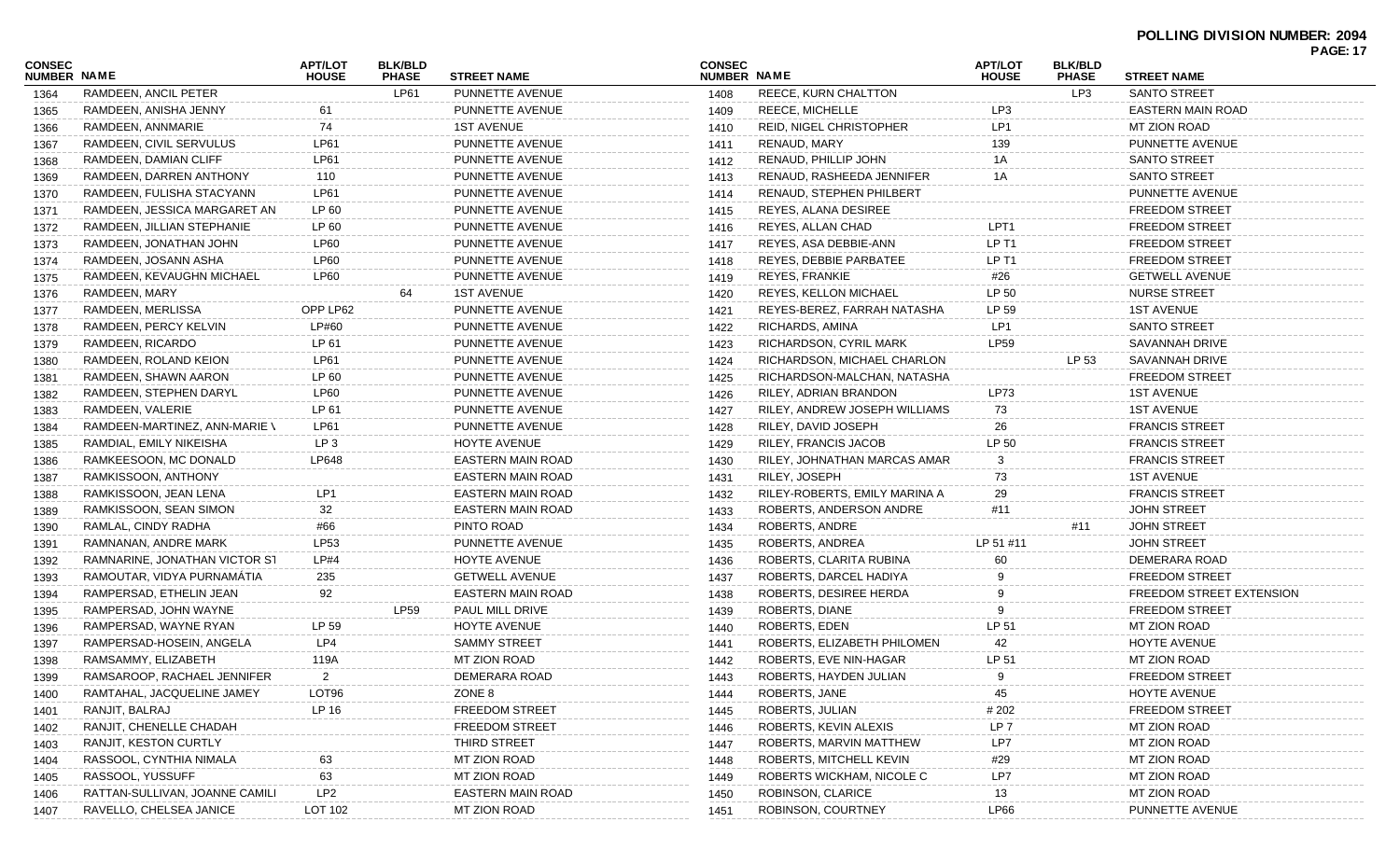| ROCHARD, LA-VERNE MAGDALEN<br>#199<br><b>FREEDOM STREET</b><br>SEEMONGAL, JACQUELINE JULIET<br>5<br><b>GETWELL AVENUE</b><br>1496<br>1452<br>SEEMONGAL, RANDOLPH<br>ROCHARD, MARLON GREGORY<br>199<br>FREEDOM STREET EXTENSION<br><b>GETWELL AVENUE</b><br>1497<br>5<br>1453<br>SEEMONGAL, RENÉE MICHELLE<br><b>FREEDOM STREET</b><br><b>GETWELL AVENUE</b><br>ROCHARD, TYRICK GREGORY<br>#199<br>1671<br>1498<br>1454<br>LP 59-3<br>HOYTE AVENUE<br>SEEMONGAL, RIA SIMONE<br>RODNEY, KIMLAN ANTOYA KAREN<br><b>GETWELL AVENUE</b><br>1499<br>1455<br><b>MT ZION ROAD</b><br>SEEMONGAL, SHARON BERNADETT<br>1671<br>RODNEY, PETER CELESTIN<br><b>GETWELL AVENUE</b><br>1500<br>1456<br>SEEMONGAL, SHELLEY RÉAN<br>LP 54<br><b>MT ZION ROAD</b><br>1671<br><b>GETWELL AVENUE</b><br>RODNEY, RUFINA<br>1501<br>1457<br>LP 55<br>RODNEY-ROBERTS, VINOLA A<br>MT ZION ROAD<br>SEEMUNGAL, DANIEL KING P<br><b>LP59</b><br>PUNNETTE AVENUE<br>1502<br>1458<br><b>BERNARD LANE</b><br><b>LP59</b><br>ZONE 8<br>ROGERS, SAMUEL GEORGE W<br>SEEMUNGAL, PETERSON<br>63<br>1503<br>1459<br><b>FREEDOM STREET</b><br>ROMAIN, BERNADETTE<br>PINTO ROAD<br>SEEPAUL, DAVE CARLSON<br>13<br>1504<br>1460<br>LP 34<br><b>GETWELL AVENUE</b><br>ROMERO, WENDELL<br>SEEPAUL, SONNY JOHN JUAN<br>EASTERN MAIN ROAD<br>1505<br>1461<br>LP 66<br>PINTO ROAD<br>SEEPERSAD, ADRIAN<br>OPP LP 54<br><b>GETWELL AVENUE</b><br>RONDON, HUGH EDWARD<br>1506<br>1462<br><b>LP50</b><br><b>GETWELL AVENUE</b><br>SELF, JOSHUA ANGELO<br>PUNNETTE AVENUE<br>RUDOLPHO, ANCIL SHERWIN<br>1507<br>#63<br>1463<br><b>LP50</b><br><b>GETWELL AVENUE</b><br>SELF, LEVI BRANDON<br>PUNNETTE AVENUE<br>RUDOLPHO, BERNADETTE<br>#63<br>1508<br>1464<br>LP652<br>EASTERN MAIN ROAD<br>SELF, MIRIAM ROBERTA<br>LP63<br>PUNNETTE AVENUE<br>RUIZ, FELIX<br>1509<br>1465<br><b>LP27</b><br>PINTO ROAD<br>SELF, ROBERT<br>LP63<br>PUNNETTE AVENUE<br>SABZALI, FAROUK<br>1510<br>1466<br>SAMAROO, ANTON JEFFREY<br>MT ZION ROAD<br>SEMENTO, JEROME<br>LP <sub>2</sub><br>HOYTE AVENUE<br>1511<br>1467<br><b>EASTERN MAIN ROAD</b><br>SHAQQ-LIVERPOOL, GEISHELLE E<br>LP650<br>SAMAROO, RENNISON DAMEIN<br>EASTERN MAIN ROAD<br>93<br>1512<br>1468<br>LP <sub>5</sub><br>MT ZION ROAD<br>SIEW-SANKAR, SIEON JOSEPH<br><b>FREEDOM STREET</b><br>SAMMY, NEEZAM<br>#3A<br>1513<br>1469<br>ZONE 8<br>SIEWSANKAR, ABEO<br>LP 63<br>SAMMY, SHAZAM<br>PUNNETTE AVENUE<br>1514<br>1470<br><b>SAMMY STREET</b><br>SIEWSANKAR, BASDAI<br><b>LP47</b><br><b>FREEDOM STREET</b><br>SAMMY, URBANE PHILMORE<br>1515<br>1471<br><b>CHANCE STREET</b><br><b>FIRST STREET</b><br>SAMPSON, NICHOLAS BRANDON<br>SIEWSANKAR, RAMDHANIE<br>172<br>12<br>1516<br>1472<br>LP7<br>SIEWSANKAR, ROXANNE MICHELLE<br>L P 63<br>PUNNETTE AVENUE<br>SAMUEL, ALEXANDER BASILIO<br>MT ZION ROAD<br>1517<br>1473<br>LP7<br><b>MT ZION ROAD</b><br>SIEWSANKAR, SIAN JOSETTE<br><b>LP47</b><br><b>FREEDOM STREET</b><br>SAMUEL, ALLISTER ANDRE<br>1518<br>1474<br>LP 51/2<br><b>MT ZION ROAD</b><br>SIMMS, SELWIN<br>HOYTE AVENUE<br>SAMUEL, BOYSIE<br>1519<br>10<br>1475<br>SAMUEL, DEXTER MICHAEL<br>LP61<br><b>MT ZION ROAD</b><br>SIMON, ALEXANDRINE<br><b>GETWELL AVENUE</b><br>269<br>1520<br>1476<br>LP 56<br><b>MT ZION ROAD</b><br>SIMON, JASON KEVIN<br><b>GARCIA CIRCULAR</b><br>SAMUEL, JANELLE BEVERLEY<br>61<br>1521<br>1477<br><b>LP55</b><br>MT ZION ROAD<br>SIMON, JUNIOR<br>LOT 269<br>SAMUEL, JOSEPHINE<br><b>GETWELL AVENUE</b><br>1522<br>1478<br><b>LP52</b><br>LP <sub>3</sub><br><b>GARCIA CIRCULAR</b><br>SIMON, KENLEE<br>SAMUEL, NICKEISHA LATIFAH<br><b>GETWELL AVENUE</b><br>1523<br>1479<br>LP61<br><b>MT ZION ROAD</b><br>SIMON, NANCY<br>SAVANNAH DRIVE<br>SAMUEL, WENDELL ANTHONY<br>1524<br>1480<br>SANDY, SHARON INGRID<br>HOYTE AVENUE<br>SINGH, ACHELLE<br><b>LOT 59</b><br>MT ZION ROAD<br>127<br>1525<br>1481<br><b>LP74</b><br>LP 51/1<br><b>1ST AVENUE</b><br>SINGH, AMRIKA SAMANTHA<br>MT ZION ROAD<br>SANTOSINGH, SYLVIA<br>1526<br>1482<br>LP 59<br>SARGEANT-ALEXANDER, ELIZABETI<br>HOYTE AVENUE<br>SINGH, CANDICE<br>PUNNETTE AVENUE<br>1527<br>1483<br>SAROOPSINGH, KEISHA VANESSA<br><b>GETWELL AVENUE</b><br>SINGH, CINDY<br>LP4<br><b>SAMMY STREET</b><br>LP 54<br>1528<br>1484<br><b>LP55</b><br>MT ZION ROAD<br>SINGH, GANGADHAR<br><b>LP55</b><br>MT ZION ROAD<br>SAUNDERS, COREEN ALANA<br>1529<br>1485<br>SCANTLEBURY, LEAH KAYLA<br>LP 57<br>PUNNETTE AVENUE<br>SINGH, JADEN KADEEM<br>23<br><b>CHANCE STREET</b><br>1530<br>1486<br>LP 57<br>SINGH, NICHOLAS SHAKEEL<br>LP #51/1<br><b>CHANCE STREET</b><br>SCANTLEBURY, LEE KIZZY<br>PUNNETTE AVENUE<br>1531<br>1487<br>SCIPIO, TARA<br><b>MT ZION ROAD</b><br>SINGH, STEPHEN<br>LP 51/1<br><b>JOHN STREET</b><br>1532<br>1488<br><b>SCOTT, DERICK NIGEL</b><br><b>MT ZION ROAD</b><br>SINGH, VEERAJ<br>LOT <sub>34</sub><br><b>MT ZION ROAD</b><br>1533<br>1489<br>SEALEY, GLENDA<br><b>HOYTE AVENUE</b><br>SINNETTE, KERN NATHANIEL<br>LP 62<br>PINTO ROAD<br>59<br>1534<br>1490<br>LP59<br>SEALEY, NEIL DOMINIC<br>SIRJOO, MARIA<br>LP <sub>4</sub><br><b>FREEDOM STREET</b><br><b>HOYTE AVENUE</b><br>1535<br>1491<br>SEEJAGAT, CHERYL VANESIA<br>LP <sub>5</sub><br>ZONE 8<br>SIRJOO, MICHELLE ANJANIE<br>LP <sub>2</sub><br><b>FREEDOM STREET</b><br>1536<br>1492<br>MT ZION ROAD<br>SKEETE, MARY<br><b>LP60</b><br>PUNNETTE AVENUE<br>SEEJAGAT, SANDRA<br>L28<br>1537<br>1493<br>LPB <sub>2</sub><br>SEEJAGAT-ALI, SUSAN<br>MT ZION ROAD<br><b>SMALL, THOMAS</b><br>232<br><b>GETWELL AVENUE</b><br>1538<br>1494<br>SEEMONGAL, GARY<br><b>GETWELL AVENUE</b><br>SOLOMON, BERNADETTE<br>LP15A<br><b>FREEDOM STREET</b><br>1671<br>1539<br>1495 | <b>CONSEC</b><br><b>NUMBER NAME</b> | <b>APT/LOT</b><br><b>HOUSE</b> | <b>BLK/BLD</b><br><b>PHASE</b> | <b>STREET NAME</b> | <b>CONSEC</b><br>NUMBER NAME | <b>APT/LOT</b><br><b>HOUSE</b> | <b>BLK/BLD</b><br><b>PHASE</b> | <b>STREET NAME</b> | <b>PAGE: 18</b> |
|------------------------------------------------------------------------------------------------------------------------------------------------------------------------------------------------------------------------------------------------------------------------------------------------------------------------------------------------------------------------------------------------------------------------------------------------------------------------------------------------------------------------------------------------------------------------------------------------------------------------------------------------------------------------------------------------------------------------------------------------------------------------------------------------------------------------------------------------------------------------------------------------------------------------------------------------------------------------------------------------------------------------------------------------------------------------------------------------------------------------------------------------------------------------------------------------------------------------------------------------------------------------------------------------------------------------------------------------------------------------------------------------------------------------------------------------------------------------------------------------------------------------------------------------------------------------------------------------------------------------------------------------------------------------------------------------------------------------------------------------------------------------------------------------------------------------------------------------------------------------------------------------------------------------------------------------------------------------------------------------------------------------------------------------------------------------------------------------------------------------------------------------------------------------------------------------------------------------------------------------------------------------------------------------------------------------------------------------------------------------------------------------------------------------------------------------------------------------------------------------------------------------------------------------------------------------------------------------------------------------------------------------------------------------------------------------------------------------------------------------------------------------------------------------------------------------------------------------------------------------------------------------------------------------------------------------------------------------------------------------------------------------------------------------------------------------------------------------------------------------------------------------------------------------------------------------------------------------------------------------------------------------------------------------------------------------------------------------------------------------------------------------------------------------------------------------------------------------------------------------------------------------------------------------------------------------------------------------------------------------------------------------------------------------------------------------------------------------------------------------------------------------------------------------------------------------------------------------------------------------------------------------------------------------------------------------------------------------------------------------------------------------------------------------------------------------------------------------------------------------------------------------------------------------------------------------------------------------------------------------------------------------------------------------------------------------------------------------------------------------------------------------------------------------------------------------------------------------------------------------------------------------------------------------------------------------------------------------------------------------------------------------------------------------------------------------------------------------------------------------------------------------------------------------------------------------------------------------------------------------------------------------------------------------------------------------------------------------------------------------------------------------------------------------------------------------------------------------------------------------------------------------------------------------------------------------------------------------------------------------------------------------------------------------------------------------------------------------------------------------------------------------------------------------------------------------------------------------------------------------------------------------------------------------------------------------------------------------------------------------------------------------------------------------------|-------------------------------------|--------------------------------|--------------------------------|--------------------|------------------------------|--------------------------------|--------------------------------|--------------------|-----------------|
|                                                                                                                                                                                                                                                                                                                                                                                                                                                                                                                                                                                                                                                                                                                                                                                                                                                                                                                                                                                                                                                                                                                                                                                                                                                                                                                                                                                                                                                                                                                                                                                                                                                                                                                                                                                                                                                                                                                                                                                                                                                                                                                                                                                                                                                                                                                                                                                                                                                                                                                                                                                                                                                                                                                                                                                                                                                                                                                                                                                                                                                                                                                                                                                                                                                                                                                                                                                                                                                                                                                                                                                                                                                                                                                                                                                                                                                                                                                                                                                                                                                                                                                                                                                                                                                                                                                                                                                                                                                                                                                                                                                                                                                                                                                                                                                                                                                                                                                                                                                                                                                                                                                                                                                                                                                                                                                                                                                                                                                                                                                                                                                                                                                                              |                                     |                                |                                |                    |                              |                                |                                |                    |                 |
|                                                                                                                                                                                                                                                                                                                                                                                                                                                                                                                                                                                                                                                                                                                                                                                                                                                                                                                                                                                                                                                                                                                                                                                                                                                                                                                                                                                                                                                                                                                                                                                                                                                                                                                                                                                                                                                                                                                                                                                                                                                                                                                                                                                                                                                                                                                                                                                                                                                                                                                                                                                                                                                                                                                                                                                                                                                                                                                                                                                                                                                                                                                                                                                                                                                                                                                                                                                                                                                                                                                                                                                                                                                                                                                                                                                                                                                                                                                                                                                                                                                                                                                                                                                                                                                                                                                                                                                                                                                                                                                                                                                                                                                                                                                                                                                                                                                                                                                                                                                                                                                                                                                                                                                                                                                                                                                                                                                                                                                                                                                                                                                                                                                                              |                                     |                                |                                |                    |                              |                                |                                |                    |                 |
|                                                                                                                                                                                                                                                                                                                                                                                                                                                                                                                                                                                                                                                                                                                                                                                                                                                                                                                                                                                                                                                                                                                                                                                                                                                                                                                                                                                                                                                                                                                                                                                                                                                                                                                                                                                                                                                                                                                                                                                                                                                                                                                                                                                                                                                                                                                                                                                                                                                                                                                                                                                                                                                                                                                                                                                                                                                                                                                                                                                                                                                                                                                                                                                                                                                                                                                                                                                                                                                                                                                                                                                                                                                                                                                                                                                                                                                                                                                                                                                                                                                                                                                                                                                                                                                                                                                                                                                                                                                                                                                                                                                                                                                                                                                                                                                                                                                                                                                                                                                                                                                                                                                                                                                                                                                                                                                                                                                                                                                                                                                                                                                                                                                                              |                                     |                                |                                |                    |                              |                                |                                |                    |                 |
|                                                                                                                                                                                                                                                                                                                                                                                                                                                                                                                                                                                                                                                                                                                                                                                                                                                                                                                                                                                                                                                                                                                                                                                                                                                                                                                                                                                                                                                                                                                                                                                                                                                                                                                                                                                                                                                                                                                                                                                                                                                                                                                                                                                                                                                                                                                                                                                                                                                                                                                                                                                                                                                                                                                                                                                                                                                                                                                                                                                                                                                                                                                                                                                                                                                                                                                                                                                                                                                                                                                                                                                                                                                                                                                                                                                                                                                                                                                                                                                                                                                                                                                                                                                                                                                                                                                                                                                                                                                                                                                                                                                                                                                                                                                                                                                                                                                                                                                                                                                                                                                                                                                                                                                                                                                                                                                                                                                                                                                                                                                                                                                                                                                                              |                                     |                                |                                |                    |                              |                                |                                |                    |                 |
|                                                                                                                                                                                                                                                                                                                                                                                                                                                                                                                                                                                                                                                                                                                                                                                                                                                                                                                                                                                                                                                                                                                                                                                                                                                                                                                                                                                                                                                                                                                                                                                                                                                                                                                                                                                                                                                                                                                                                                                                                                                                                                                                                                                                                                                                                                                                                                                                                                                                                                                                                                                                                                                                                                                                                                                                                                                                                                                                                                                                                                                                                                                                                                                                                                                                                                                                                                                                                                                                                                                                                                                                                                                                                                                                                                                                                                                                                                                                                                                                                                                                                                                                                                                                                                                                                                                                                                                                                                                                                                                                                                                                                                                                                                                                                                                                                                                                                                                                                                                                                                                                                                                                                                                                                                                                                                                                                                                                                                                                                                                                                                                                                                                                              |                                     |                                |                                |                    |                              |                                |                                |                    |                 |
|                                                                                                                                                                                                                                                                                                                                                                                                                                                                                                                                                                                                                                                                                                                                                                                                                                                                                                                                                                                                                                                                                                                                                                                                                                                                                                                                                                                                                                                                                                                                                                                                                                                                                                                                                                                                                                                                                                                                                                                                                                                                                                                                                                                                                                                                                                                                                                                                                                                                                                                                                                                                                                                                                                                                                                                                                                                                                                                                                                                                                                                                                                                                                                                                                                                                                                                                                                                                                                                                                                                                                                                                                                                                                                                                                                                                                                                                                                                                                                                                                                                                                                                                                                                                                                                                                                                                                                                                                                                                                                                                                                                                                                                                                                                                                                                                                                                                                                                                                                                                                                                                                                                                                                                                                                                                                                                                                                                                                                                                                                                                                                                                                                                                              |                                     |                                |                                |                    |                              |                                |                                |                    |                 |
|                                                                                                                                                                                                                                                                                                                                                                                                                                                                                                                                                                                                                                                                                                                                                                                                                                                                                                                                                                                                                                                                                                                                                                                                                                                                                                                                                                                                                                                                                                                                                                                                                                                                                                                                                                                                                                                                                                                                                                                                                                                                                                                                                                                                                                                                                                                                                                                                                                                                                                                                                                                                                                                                                                                                                                                                                                                                                                                                                                                                                                                                                                                                                                                                                                                                                                                                                                                                                                                                                                                                                                                                                                                                                                                                                                                                                                                                                                                                                                                                                                                                                                                                                                                                                                                                                                                                                                                                                                                                                                                                                                                                                                                                                                                                                                                                                                                                                                                                                                                                                                                                                                                                                                                                                                                                                                                                                                                                                                                                                                                                                                                                                                                                              |                                     |                                |                                |                    |                              |                                |                                |                    |                 |
|                                                                                                                                                                                                                                                                                                                                                                                                                                                                                                                                                                                                                                                                                                                                                                                                                                                                                                                                                                                                                                                                                                                                                                                                                                                                                                                                                                                                                                                                                                                                                                                                                                                                                                                                                                                                                                                                                                                                                                                                                                                                                                                                                                                                                                                                                                                                                                                                                                                                                                                                                                                                                                                                                                                                                                                                                                                                                                                                                                                                                                                                                                                                                                                                                                                                                                                                                                                                                                                                                                                                                                                                                                                                                                                                                                                                                                                                                                                                                                                                                                                                                                                                                                                                                                                                                                                                                                                                                                                                                                                                                                                                                                                                                                                                                                                                                                                                                                                                                                                                                                                                                                                                                                                                                                                                                                                                                                                                                                                                                                                                                                                                                                                                              |                                     |                                |                                |                    |                              |                                |                                |                    |                 |
|                                                                                                                                                                                                                                                                                                                                                                                                                                                                                                                                                                                                                                                                                                                                                                                                                                                                                                                                                                                                                                                                                                                                                                                                                                                                                                                                                                                                                                                                                                                                                                                                                                                                                                                                                                                                                                                                                                                                                                                                                                                                                                                                                                                                                                                                                                                                                                                                                                                                                                                                                                                                                                                                                                                                                                                                                                                                                                                                                                                                                                                                                                                                                                                                                                                                                                                                                                                                                                                                                                                                                                                                                                                                                                                                                                                                                                                                                                                                                                                                                                                                                                                                                                                                                                                                                                                                                                                                                                                                                                                                                                                                                                                                                                                                                                                                                                                                                                                                                                                                                                                                                                                                                                                                                                                                                                                                                                                                                                                                                                                                                                                                                                                                              |                                     |                                |                                |                    |                              |                                |                                |                    |                 |
|                                                                                                                                                                                                                                                                                                                                                                                                                                                                                                                                                                                                                                                                                                                                                                                                                                                                                                                                                                                                                                                                                                                                                                                                                                                                                                                                                                                                                                                                                                                                                                                                                                                                                                                                                                                                                                                                                                                                                                                                                                                                                                                                                                                                                                                                                                                                                                                                                                                                                                                                                                                                                                                                                                                                                                                                                                                                                                                                                                                                                                                                                                                                                                                                                                                                                                                                                                                                                                                                                                                                                                                                                                                                                                                                                                                                                                                                                                                                                                                                                                                                                                                                                                                                                                                                                                                                                                                                                                                                                                                                                                                                                                                                                                                                                                                                                                                                                                                                                                                                                                                                                                                                                                                                                                                                                                                                                                                                                                                                                                                                                                                                                                                                              |                                     |                                |                                |                    |                              |                                |                                |                    |                 |
|                                                                                                                                                                                                                                                                                                                                                                                                                                                                                                                                                                                                                                                                                                                                                                                                                                                                                                                                                                                                                                                                                                                                                                                                                                                                                                                                                                                                                                                                                                                                                                                                                                                                                                                                                                                                                                                                                                                                                                                                                                                                                                                                                                                                                                                                                                                                                                                                                                                                                                                                                                                                                                                                                                                                                                                                                                                                                                                                                                                                                                                                                                                                                                                                                                                                                                                                                                                                                                                                                                                                                                                                                                                                                                                                                                                                                                                                                                                                                                                                                                                                                                                                                                                                                                                                                                                                                                                                                                                                                                                                                                                                                                                                                                                                                                                                                                                                                                                                                                                                                                                                                                                                                                                                                                                                                                                                                                                                                                                                                                                                                                                                                                                                              |                                     |                                |                                |                    |                              |                                |                                |                    |                 |
|                                                                                                                                                                                                                                                                                                                                                                                                                                                                                                                                                                                                                                                                                                                                                                                                                                                                                                                                                                                                                                                                                                                                                                                                                                                                                                                                                                                                                                                                                                                                                                                                                                                                                                                                                                                                                                                                                                                                                                                                                                                                                                                                                                                                                                                                                                                                                                                                                                                                                                                                                                                                                                                                                                                                                                                                                                                                                                                                                                                                                                                                                                                                                                                                                                                                                                                                                                                                                                                                                                                                                                                                                                                                                                                                                                                                                                                                                                                                                                                                                                                                                                                                                                                                                                                                                                                                                                                                                                                                                                                                                                                                                                                                                                                                                                                                                                                                                                                                                                                                                                                                                                                                                                                                                                                                                                                                                                                                                                                                                                                                                                                                                                                                              |                                     |                                |                                |                    |                              |                                |                                |                    |                 |
|                                                                                                                                                                                                                                                                                                                                                                                                                                                                                                                                                                                                                                                                                                                                                                                                                                                                                                                                                                                                                                                                                                                                                                                                                                                                                                                                                                                                                                                                                                                                                                                                                                                                                                                                                                                                                                                                                                                                                                                                                                                                                                                                                                                                                                                                                                                                                                                                                                                                                                                                                                                                                                                                                                                                                                                                                                                                                                                                                                                                                                                                                                                                                                                                                                                                                                                                                                                                                                                                                                                                                                                                                                                                                                                                                                                                                                                                                                                                                                                                                                                                                                                                                                                                                                                                                                                                                                                                                                                                                                                                                                                                                                                                                                                                                                                                                                                                                                                                                                                                                                                                                                                                                                                                                                                                                                                                                                                                                                                                                                                                                                                                                                                                              |                                     |                                |                                |                    |                              |                                |                                |                    |                 |
|                                                                                                                                                                                                                                                                                                                                                                                                                                                                                                                                                                                                                                                                                                                                                                                                                                                                                                                                                                                                                                                                                                                                                                                                                                                                                                                                                                                                                                                                                                                                                                                                                                                                                                                                                                                                                                                                                                                                                                                                                                                                                                                                                                                                                                                                                                                                                                                                                                                                                                                                                                                                                                                                                                                                                                                                                                                                                                                                                                                                                                                                                                                                                                                                                                                                                                                                                                                                                                                                                                                                                                                                                                                                                                                                                                                                                                                                                                                                                                                                                                                                                                                                                                                                                                                                                                                                                                                                                                                                                                                                                                                                                                                                                                                                                                                                                                                                                                                                                                                                                                                                                                                                                                                                                                                                                                                                                                                                                                                                                                                                                                                                                                                                              |                                     |                                |                                |                    |                              |                                |                                |                    |                 |
|                                                                                                                                                                                                                                                                                                                                                                                                                                                                                                                                                                                                                                                                                                                                                                                                                                                                                                                                                                                                                                                                                                                                                                                                                                                                                                                                                                                                                                                                                                                                                                                                                                                                                                                                                                                                                                                                                                                                                                                                                                                                                                                                                                                                                                                                                                                                                                                                                                                                                                                                                                                                                                                                                                                                                                                                                                                                                                                                                                                                                                                                                                                                                                                                                                                                                                                                                                                                                                                                                                                                                                                                                                                                                                                                                                                                                                                                                                                                                                                                                                                                                                                                                                                                                                                                                                                                                                                                                                                                                                                                                                                                                                                                                                                                                                                                                                                                                                                                                                                                                                                                                                                                                                                                                                                                                                                                                                                                                                                                                                                                                                                                                                                                              |                                     |                                |                                |                    |                              |                                |                                |                    |                 |
|                                                                                                                                                                                                                                                                                                                                                                                                                                                                                                                                                                                                                                                                                                                                                                                                                                                                                                                                                                                                                                                                                                                                                                                                                                                                                                                                                                                                                                                                                                                                                                                                                                                                                                                                                                                                                                                                                                                                                                                                                                                                                                                                                                                                                                                                                                                                                                                                                                                                                                                                                                                                                                                                                                                                                                                                                                                                                                                                                                                                                                                                                                                                                                                                                                                                                                                                                                                                                                                                                                                                                                                                                                                                                                                                                                                                                                                                                                                                                                                                                                                                                                                                                                                                                                                                                                                                                                                                                                                                                                                                                                                                                                                                                                                                                                                                                                                                                                                                                                                                                                                                                                                                                                                                                                                                                                                                                                                                                                                                                                                                                                                                                                                                              |                                     |                                |                                |                    |                              |                                |                                |                    |                 |
|                                                                                                                                                                                                                                                                                                                                                                                                                                                                                                                                                                                                                                                                                                                                                                                                                                                                                                                                                                                                                                                                                                                                                                                                                                                                                                                                                                                                                                                                                                                                                                                                                                                                                                                                                                                                                                                                                                                                                                                                                                                                                                                                                                                                                                                                                                                                                                                                                                                                                                                                                                                                                                                                                                                                                                                                                                                                                                                                                                                                                                                                                                                                                                                                                                                                                                                                                                                                                                                                                                                                                                                                                                                                                                                                                                                                                                                                                                                                                                                                                                                                                                                                                                                                                                                                                                                                                                                                                                                                                                                                                                                                                                                                                                                                                                                                                                                                                                                                                                                                                                                                                                                                                                                                                                                                                                                                                                                                                                                                                                                                                                                                                                                                              |                                     |                                |                                |                    |                              |                                |                                |                    |                 |
|                                                                                                                                                                                                                                                                                                                                                                                                                                                                                                                                                                                                                                                                                                                                                                                                                                                                                                                                                                                                                                                                                                                                                                                                                                                                                                                                                                                                                                                                                                                                                                                                                                                                                                                                                                                                                                                                                                                                                                                                                                                                                                                                                                                                                                                                                                                                                                                                                                                                                                                                                                                                                                                                                                                                                                                                                                                                                                                                                                                                                                                                                                                                                                                                                                                                                                                                                                                                                                                                                                                                                                                                                                                                                                                                                                                                                                                                                                                                                                                                                                                                                                                                                                                                                                                                                                                                                                                                                                                                                                                                                                                                                                                                                                                                                                                                                                                                                                                                                                                                                                                                                                                                                                                                                                                                                                                                                                                                                                                                                                                                                                                                                                                                              |                                     |                                |                                |                    |                              |                                |                                |                    |                 |
|                                                                                                                                                                                                                                                                                                                                                                                                                                                                                                                                                                                                                                                                                                                                                                                                                                                                                                                                                                                                                                                                                                                                                                                                                                                                                                                                                                                                                                                                                                                                                                                                                                                                                                                                                                                                                                                                                                                                                                                                                                                                                                                                                                                                                                                                                                                                                                                                                                                                                                                                                                                                                                                                                                                                                                                                                                                                                                                                                                                                                                                                                                                                                                                                                                                                                                                                                                                                                                                                                                                                                                                                                                                                                                                                                                                                                                                                                                                                                                                                                                                                                                                                                                                                                                                                                                                                                                                                                                                                                                                                                                                                                                                                                                                                                                                                                                                                                                                                                                                                                                                                                                                                                                                                                                                                                                                                                                                                                                                                                                                                                                                                                                                                              |                                     |                                |                                |                    |                              |                                |                                |                    |                 |
|                                                                                                                                                                                                                                                                                                                                                                                                                                                                                                                                                                                                                                                                                                                                                                                                                                                                                                                                                                                                                                                                                                                                                                                                                                                                                                                                                                                                                                                                                                                                                                                                                                                                                                                                                                                                                                                                                                                                                                                                                                                                                                                                                                                                                                                                                                                                                                                                                                                                                                                                                                                                                                                                                                                                                                                                                                                                                                                                                                                                                                                                                                                                                                                                                                                                                                                                                                                                                                                                                                                                                                                                                                                                                                                                                                                                                                                                                                                                                                                                                                                                                                                                                                                                                                                                                                                                                                                                                                                                                                                                                                                                                                                                                                                                                                                                                                                                                                                                                                                                                                                                                                                                                                                                                                                                                                                                                                                                                                                                                                                                                                                                                                                                              |                                     |                                |                                |                    |                              |                                |                                |                    |                 |
|                                                                                                                                                                                                                                                                                                                                                                                                                                                                                                                                                                                                                                                                                                                                                                                                                                                                                                                                                                                                                                                                                                                                                                                                                                                                                                                                                                                                                                                                                                                                                                                                                                                                                                                                                                                                                                                                                                                                                                                                                                                                                                                                                                                                                                                                                                                                                                                                                                                                                                                                                                                                                                                                                                                                                                                                                                                                                                                                                                                                                                                                                                                                                                                                                                                                                                                                                                                                                                                                                                                                                                                                                                                                                                                                                                                                                                                                                                                                                                                                                                                                                                                                                                                                                                                                                                                                                                                                                                                                                                                                                                                                                                                                                                                                                                                                                                                                                                                                                                                                                                                                                                                                                                                                                                                                                                                                                                                                                                                                                                                                                                                                                                                                              |                                     |                                |                                |                    |                              |                                |                                |                    |                 |
|                                                                                                                                                                                                                                                                                                                                                                                                                                                                                                                                                                                                                                                                                                                                                                                                                                                                                                                                                                                                                                                                                                                                                                                                                                                                                                                                                                                                                                                                                                                                                                                                                                                                                                                                                                                                                                                                                                                                                                                                                                                                                                                                                                                                                                                                                                                                                                                                                                                                                                                                                                                                                                                                                                                                                                                                                                                                                                                                                                                                                                                                                                                                                                                                                                                                                                                                                                                                                                                                                                                                                                                                                                                                                                                                                                                                                                                                                                                                                                                                                                                                                                                                                                                                                                                                                                                                                                                                                                                                                                                                                                                                                                                                                                                                                                                                                                                                                                                                                                                                                                                                                                                                                                                                                                                                                                                                                                                                                                                                                                                                                                                                                                                                              |                                     |                                |                                |                    |                              |                                |                                |                    |                 |
|                                                                                                                                                                                                                                                                                                                                                                                                                                                                                                                                                                                                                                                                                                                                                                                                                                                                                                                                                                                                                                                                                                                                                                                                                                                                                                                                                                                                                                                                                                                                                                                                                                                                                                                                                                                                                                                                                                                                                                                                                                                                                                                                                                                                                                                                                                                                                                                                                                                                                                                                                                                                                                                                                                                                                                                                                                                                                                                                                                                                                                                                                                                                                                                                                                                                                                                                                                                                                                                                                                                                                                                                                                                                                                                                                                                                                                                                                                                                                                                                                                                                                                                                                                                                                                                                                                                                                                                                                                                                                                                                                                                                                                                                                                                                                                                                                                                                                                                                                                                                                                                                                                                                                                                                                                                                                                                                                                                                                                                                                                                                                                                                                                                                              |                                     |                                |                                |                    |                              |                                |                                |                    |                 |
|                                                                                                                                                                                                                                                                                                                                                                                                                                                                                                                                                                                                                                                                                                                                                                                                                                                                                                                                                                                                                                                                                                                                                                                                                                                                                                                                                                                                                                                                                                                                                                                                                                                                                                                                                                                                                                                                                                                                                                                                                                                                                                                                                                                                                                                                                                                                                                                                                                                                                                                                                                                                                                                                                                                                                                                                                                                                                                                                                                                                                                                                                                                                                                                                                                                                                                                                                                                                                                                                                                                                                                                                                                                                                                                                                                                                                                                                                                                                                                                                                                                                                                                                                                                                                                                                                                                                                                                                                                                                                                                                                                                                                                                                                                                                                                                                                                                                                                                                                                                                                                                                                                                                                                                                                                                                                                                                                                                                                                                                                                                                                                                                                                                                              |                                     |                                |                                |                    |                              |                                |                                |                    |                 |
|                                                                                                                                                                                                                                                                                                                                                                                                                                                                                                                                                                                                                                                                                                                                                                                                                                                                                                                                                                                                                                                                                                                                                                                                                                                                                                                                                                                                                                                                                                                                                                                                                                                                                                                                                                                                                                                                                                                                                                                                                                                                                                                                                                                                                                                                                                                                                                                                                                                                                                                                                                                                                                                                                                                                                                                                                                                                                                                                                                                                                                                                                                                                                                                                                                                                                                                                                                                                                                                                                                                                                                                                                                                                                                                                                                                                                                                                                                                                                                                                                                                                                                                                                                                                                                                                                                                                                                                                                                                                                                                                                                                                                                                                                                                                                                                                                                                                                                                                                                                                                                                                                                                                                                                                                                                                                                                                                                                                                                                                                                                                                                                                                                                                              |                                     |                                |                                |                    |                              |                                |                                |                    |                 |
|                                                                                                                                                                                                                                                                                                                                                                                                                                                                                                                                                                                                                                                                                                                                                                                                                                                                                                                                                                                                                                                                                                                                                                                                                                                                                                                                                                                                                                                                                                                                                                                                                                                                                                                                                                                                                                                                                                                                                                                                                                                                                                                                                                                                                                                                                                                                                                                                                                                                                                                                                                                                                                                                                                                                                                                                                                                                                                                                                                                                                                                                                                                                                                                                                                                                                                                                                                                                                                                                                                                                                                                                                                                                                                                                                                                                                                                                                                                                                                                                                                                                                                                                                                                                                                                                                                                                                                                                                                                                                                                                                                                                                                                                                                                                                                                                                                                                                                                                                                                                                                                                                                                                                                                                                                                                                                                                                                                                                                                                                                                                                                                                                                                                              |                                     |                                |                                |                    |                              |                                |                                |                    |                 |
|                                                                                                                                                                                                                                                                                                                                                                                                                                                                                                                                                                                                                                                                                                                                                                                                                                                                                                                                                                                                                                                                                                                                                                                                                                                                                                                                                                                                                                                                                                                                                                                                                                                                                                                                                                                                                                                                                                                                                                                                                                                                                                                                                                                                                                                                                                                                                                                                                                                                                                                                                                                                                                                                                                                                                                                                                                                                                                                                                                                                                                                                                                                                                                                                                                                                                                                                                                                                                                                                                                                                                                                                                                                                                                                                                                                                                                                                                                                                                                                                                                                                                                                                                                                                                                                                                                                                                                                                                                                                                                                                                                                                                                                                                                                                                                                                                                                                                                                                                                                                                                                                                                                                                                                                                                                                                                                                                                                                                                                                                                                                                                                                                                                                              |                                     |                                |                                |                    |                              |                                |                                |                    |                 |
|                                                                                                                                                                                                                                                                                                                                                                                                                                                                                                                                                                                                                                                                                                                                                                                                                                                                                                                                                                                                                                                                                                                                                                                                                                                                                                                                                                                                                                                                                                                                                                                                                                                                                                                                                                                                                                                                                                                                                                                                                                                                                                                                                                                                                                                                                                                                                                                                                                                                                                                                                                                                                                                                                                                                                                                                                                                                                                                                                                                                                                                                                                                                                                                                                                                                                                                                                                                                                                                                                                                                                                                                                                                                                                                                                                                                                                                                                                                                                                                                                                                                                                                                                                                                                                                                                                                                                                                                                                                                                                                                                                                                                                                                                                                                                                                                                                                                                                                                                                                                                                                                                                                                                                                                                                                                                                                                                                                                                                                                                                                                                                                                                                                                              |                                     |                                |                                |                    |                              |                                |                                |                    |                 |
|                                                                                                                                                                                                                                                                                                                                                                                                                                                                                                                                                                                                                                                                                                                                                                                                                                                                                                                                                                                                                                                                                                                                                                                                                                                                                                                                                                                                                                                                                                                                                                                                                                                                                                                                                                                                                                                                                                                                                                                                                                                                                                                                                                                                                                                                                                                                                                                                                                                                                                                                                                                                                                                                                                                                                                                                                                                                                                                                                                                                                                                                                                                                                                                                                                                                                                                                                                                                                                                                                                                                                                                                                                                                                                                                                                                                                                                                                                                                                                                                                                                                                                                                                                                                                                                                                                                                                                                                                                                                                                                                                                                                                                                                                                                                                                                                                                                                                                                                                                                                                                                                                                                                                                                                                                                                                                                                                                                                                                                                                                                                                                                                                                                                              |                                     |                                |                                |                    |                              |                                |                                |                    |                 |
|                                                                                                                                                                                                                                                                                                                                                                                                                                                                                                                                                                                                                                                                                                                                                                                                                                                                                                                                                                                                                                                                                                                                                                                                                                                                                                                                                                                                                                                                                                                                                                                                                                                                                                                                                                                                                                                                                                                                                                                                                                                                                                                                                                                                                                                                                                                                                                                                                                                                                                                                                                                                                                                                                                                                                                                                                                                                                                                                                                                                                                                                                                                                                                                                                                                                                                                                                                                                                                                                                                                                                                                                                                                                                                                                                                                                                                                                                                                                                                                                                                                                                                                                                                                                                                                                                                                                                                                                                                                                                                                                                                                                                                                                                                                                                                                                                                                                                                                                                                                                                                                                                                                                                                                                                                                                                                                                                                                                                                                                                                                                                                                                                                                                              |                                     |                                |                                |                    |                              |                                |                                |                    |                 |
|                                                                                                                                                                                                                                                                                                                                                                                                                                                                                                                                                                                                                                                                                                                                                                                                                                                                                                                                                                                                                                                                                                                                                                                                                                                                                                                                                                                                                                                                                                                                                                                                                                                                                                                                                                                                                                                                                                                                                                                                                                                                                                                                                                                                                                                                                                                                                                                                                                                                                                                                                                                                                                                                                                                                                                                                                                                                                                                                                                                                                                                                                                                                                                                                                                                                                                                                                                                                                                                                                                                                                                                                                                                                                                                                                                                                                                                                                                                                                                                                                                                                                                                                                                                                                                                                                                                                                                                                                                                                                                                                                                                                                                                                                                                                                                                                                                                                                                                                                                                                                                                                                                                                                                                                                                                                                                                                                                                                                                                                                                                                                                                                                                                                              |                                     |                                |                                |                    |                              |                                |                                |                    |                 |
|                                                                                                                                                                                                                                                                                                                                                                                                                                                                                                                                                                                                                                                                                                                                                                                                                                                                                                                                                                                                                                                                                                                                                                                                                                                                                                                                                                                                                                                                                                                                                                                                                                                                                                                                                                                                                                                                                                                                                                                                                                                                                                                                                                                                                                                                                                                                                                                                                                                                                                                                                                                                                                                                                                                                                                                                                                                                                                                                                                                                                                                                                                                                                                                                                                                                                                                                                                                                                                                                                                                                                                                                                                                                                                                                                                                                                                                                                                                                                                                                                                                                                                                                                                                                                                                                                                                                                                                                                                                                                                                                                                                                                                                                                                                                                                                                                                                                                                                                                                                                                                                                                                                                                                                                                                                                                                                                                                                                                                                                                                                                                                                                                                                                              |                                     |                                |                                |                    |                              |                                |                                |                    |                 |
|                                                                                                                                                                                                                                                                                                                                                                                                                                                                                                                                                                                                                                                                                                                                                                                                                                                                                                                                                                                                                                                                                                                                                                                                                                                                                                                                                                                                                                                                                                                                                                                                                                                                                                                                                                                                                                                                                                                                                                                                                                                                                                                                                                                                                                                                                                                                                                                                                                                                                                                                                                                                                                                                                                                                                                                                                                                                                                                                                                                                                                                                                                                                                                                                                                                                                                                                                                                                                                                                                                                                                                                                                                                                                                                                                                                                                                                                                                                                                                                                                                                                                                                                                                                                                                                                                                                                                                                                                                                                                                                                                                                                                                                                                                                                                                                                                                                                                                                                                                                                                                                                                                                                                                                                                                                                                                                                                                                                                                                                                                                                                                                                                                                                              |                                     |                                |                                |                    |                              |                                |                                |                    |                 |
|                                                                                                                                                                                                                                                                                                                                                                                                                                                                                                                                                                                                                                                                                                                                                                                                                                                                                                                                                                                                                                                                                                                                                                                                                                                                                                                                                                                                                                                                                                                                                                                                                                                                                                                                                                                                                                                                                                                                                                                                                                                                                                                                                                                                                                                                                                                                                                                                                                                                                                                                                                                                                                                                                                                                                                                                                                                                                                                                                                                                                                                                                                                                                                                                                                                                                                                                                                                                                                                                                                                                                                                                                                                                                                                                                                                                                                                                                                                                                                                                                                                                                                                                                                                                                                                                                                                                                                                                                                                                                                                                                                                                                                                                                                                                                                                                                                                                                                                                                                                                                                                                                                                                                                                                                                                                                                                                                                                                                                                                                                                                                                                                                                                                              |                                     |                                |                                |                    |                              |                                |                                |                    |                 |
|                                                                                                                                                                                                                                                                                                                                                                                                                                                                                                                                                                                                                                                                                                                                                                                                                                                                                                                                                                                                                                                                                                                                                                                                                                                                                                                                                                                                                                                                                                                                                                                                                                                                                                                                                                                                                                                                                                                                                                                                                                                                                                                                                                                                                                                                                                                                                                                                                                                                                                                                                                                                                                                                                                                                                                                                                                                                                                                                                                                                                                                                                                                                                                                                                                                                                                                                                                                                                                                                                                                                                                                                                                                                                                                                                                                                                                                                                                                                                                                                                                                                                                                                                                                                                                                                                                                                                                                                                                                                                                                                                                                                                                                                                                                                                                                                                                                                                                                                                                                                                                                                                                                                                                                                                                                                                                                                                                                                                                                                                                                                                                                                                                                                              |                                     |                                |                                |                    |                              |                                |                                |                    |                 |
|                                                                                                                                                                                                                                                                                                                                                                                                                                                                                                                                                                                                                                                                                                                                                                                                                                                                                                                                                                                                                                                                                                                                                                                                                                                                                                                                                                                                                                                                                                                                                                                                                                                                                                                                                                                                                                                                                                                                                                                                                                                                                                                                                                                                                                                                                                                                                                                                                                                                                                                                                                                                                                                                                                                                                                                                                                                                                                                                                                                                                                                                                                                                                                                                                                                                                                                                                                                                                                                                                                                                                                                                                                                                                                                                                                                                                                                                                                                                                                                                                                                                                                                                                                                                                                                                                                                                                                                                                                                                                                                                                                                                                                                                                                                                                                                                                                                                                                                                                                                                                                                                                                                                                                                                                                                                                                                                                                                                                                                                                                                                                                                                                                                                              |                                     |                                |                                |                    |                              |                                |                                |                    |                 |
|                                                                                                                                                                                                                                                                                                                                                                                                                                                                                                                                                                                                                                                                                                                                                                                                                                                                                                                                                                                                                                                                                                                                                                                                                                                                                                                                                                                                                                                                                                                                                                                                                                                                                                                                                                                                                                                                                                                                                                                                                                                                                                                                                                                                                                                                                                                                                                                                                                                                                                                                                                                                                                                                                                                                                                                                                                                                                                                                                                                                                                                                                                                                                                                                                                                                                                                                                                                                                                                                                                                                                                                                                                                                                                                                                                                                                                                                                                                                                                                                                                                                                                                                                                                                                                                                                                                                                                                                                                                                                                                                                                                                                                                                                                                                                                                                                                                                                                                                                                                                                                                                                                                                                                                                                                                                                                                                                                                                                                                                                                                                                                                                                                                                              |                                     |                                |                                |                    |                              |                                |                                |                    |                 |
|                                                                                                                                                                                                                                                                                                                                                                                                                                                                                                                                                                                                                                                                                                                                                                                                                                                                                                                                                                                                                                                                                                                                                                                                                                                                                                                                                                                                                                                                                                                                                                                                                                                                                                                                                                                                                                                                                                                                                                                                                                                                                                                                                                                                                                                                                                                                                                                                                                                                                                                                                                                                                                                                                                                                                                                                                                                                                                                                                                                                                                                                                                                                                                                                                                                                                                                                                                                                                                                                                                                                                                                                                                                                                                                                                                                                                                                                                                                                                                                                                                                                                                                                                                                                                                                                                                                                                                                                                                                                                                                                                                                                                                                                                                                                                                                                                                                                                                                                                                                                                                                                                                                                                                                                                                                                                                                                                                                                                                                                                                                                                                                                                                                                              |                                     |                                |                                |                    |                              |                                |                                |                    |                 |
|                                                                                                                                                                                                                                                                                                                                                                                                                                                                                                                                                                                                                                                                                                                                                                                                                                                                                                                                                                                                                                                                                                                                                                                                                                                                                                                                                                                                                                                                                                                                                                                                                                                                                                                                                                                                                                                                                                                                                                                                                                                                                                                                                                                                                                                                                                                                                                                                                                                                                                                                                                                                                                                                                                                                                                                                                                                                                                                                                                                                                                                                                                                                                                                                                                                                                                                                                                                                                                                                                                                                                                                                                                                                                                                                                                                                                                                                                                                                                                                                                                                                                                                                                                                                                                                                                                                                                                                                                                                                                                                                                                                                                                                                                                                                                                                                                                                                                                                                                                                                                                                                                                                                                                                                                                                                                                                                                                                                                                                                                                                                                                                                                                                                              |                                     |                                |                                |                    |                              |                                |                                |                    |                 |
|                                                                                                                                                                                                                                                                                                                                                                                                                                                                                                                                                                                                                                                                                                                                                                                                                                                                                                                                                                                                                                                                                                                                                                                                                                                                                                                                                                                                                                                                                                                                                                                                                                                                                                                                                                                                                                                                                                                                                                                                                                                                                                                                                                                                                                                                                                                                                                                                                                                                                                                                                                                                                                                                                                                                                                                                                                                                                                                                                                                                                                                                                                                                                                                                                                                                                                                                                                                                                                                                                                                                                                                                                                                                                                                                                                                                                                                                                                                                                                                                                                                                                                                                                                                                                                                                                                                                                                                                                                                                                                                                                                                                                                                                                                                                                                                                                                                                                                                                                                                                                                                                                                                                                                                                                                                                                                                                                                                                                                                                                                                                                                                                                                                                              |                                     |                                |                                |                    |                              |                                |                                |                    |                 |
|                                                                                                                                                                                                                                                                                                                                                                                                                                                                                                                                                                                                                                                                                                                                                                                                                                                                                                                                                                                                                                                                                                                                                                                                                                                                                                                                                                                                                                                                                                                                                                                                                                                                                                                                                                                                                                                                                                                                                                                                                                                                                                                                                                                                                                                                                                                                                                                                                                                                                                                                                                                                                                                                                                                                                                                                                                                                                                                                                                                                                                                                                                                                                                                                                                                                                                                                                                                                                                                                                                                                                                                                                                                                                                                                                                                                                                                                                                                                                                                                                                                                                                                                                                                                                                                                                                                                                                                                                                                                                                                                                                                                                                                                                                                                                                                                                                                                                                                                                                                                                                                                                                                                                                                                                                                                                                                                                                                                                                                                                                                                                                                                                                                                              |                                     |                                |                                |                    |                              |                                |                                |                    |                 |
|                                                                                                                                                                                                                                                                                                                                                                                                                                                                                                                                                                                                                                                                                                                                                                                                                                                                                                                                                                                                                                                                                                                                                                                                                                                                                                                                                                                                                                                                                                                                                                                                                                                                                                                                                                                                                                                                                                                                                                                                                                                                                                                                                                                                                                                                                                                                                                                                                                                                                                                                                                                                                                                                                                                                                                                                                                                                                                                                                                                                                                                                                                                                                                                                                                                                                                                                                                                                                                                                                                                                                                                                                                                                                                                                                                                                                                                                                                                                                                                                                                                                                                                                                                                                                                                                                                                                                                                                                                                                                                                                                                                                                                                                                                                                                                                                                                                                                                                                                                                                                                                                                                                                                                                                                                                                                                                                                                                                                                                                                                                                                                                                                                                                              |                                     |                                |                                |                    |                              |                                |                                |                    |                 |
|                                                                                                                                                                                                                                                                                                                                                                                                                                                                                                                                                                                                                                                                                                                                                                                                                                                                                                                                                                                                                                                                                                                                                                                                                                                                                                                                                                                                                                                                                                                                                                                                                                                                                                                                                                                                                                                                                                                                                                                                                                                                                                                                                                                                                                                                                                                                                                                                                                                                                                                                                                                                                                                                                                                                                                                                                                                                                                                                                                                                                                                                                                                                                                                                                                                                                                                                                                                                                                                                                                                                                                                                                                                                                                                                                                                                                                                                                                                                                                                                                                                                                                                                                                                                                                                                                                                                                                                                                                                                                                                                                                                                                                                                                                                                                                                                                                                                                                                                                                                                                                                                                                                                                                                                                                                                                                                                                                                                                                                                                                                                                                                                                                                                              |                                     |                                |                                |                    |                              |                                |                                |                    |                 |
|                                                                                                                                                                                                                                                                                                                                                                                                                                                                                                                                                                                                                                                                                                                                                                                                                                                                                                                                                                                                                                                                                                                                                                                                                                                                                                                                                                                                                                                                                                                                                                                                                                                                                                                                                                                                                                                                                                                                                                                                                                                                                                                                                                                                                                                                                                                                                                                                                                                                                                                                                                                                                                                                                                                                                                                                                                                                                                                                                                                                                                                                                                                                                                                                                                                                                                                                                                                                                                                                                                                                                                                                                                                                                                                                                                                                                                                                                                                                                                                                                                                                                                                                                                                                                                                                                                                                                                                                                                                                                                                                                                                                                                                                                                                                                                                                                                                                                                                                                                                                                                                                                                                                                                                                                                                                                                                                                                                                                                                                                                                                                                                                                                                                              |                                     |                                |                                |                    |                              |                                |                                |                    |                 |
|                                                                                                                                                                                                                                                                                                                                                                                                                                                                                                                                                                                                                                                                                                                                                                                                                                                                                                                                                                                                                                                                                                                                                                                                                                                                                                                                                                                                                                                                                                                                                                                                                                                                                                                                                                                                                                                                                                                                                                                                                                                                                                                                                                                                                                                                                                                                                                                                                                                                                                                                                                                                                                                                                                                                                                                                                                                                                                                                                                                                                                                                                                                                                                                                                                                                                                                                                                                                                                                                                                                                                                                                                                                                                                                                                                                                                                                                                                                                                                                                                                                                                                                                                                                                                                                                                                                                                                                                                                                                                                                                                                                                                                                                                                                                                                                                                                                                                                                                                                                                                                                                                                                                                                                                                                                                                                                                                                                                                                                                                                                                                                                                                                                                              |                                     |                                |                                |                    |                              |                                |                                |                    |                 |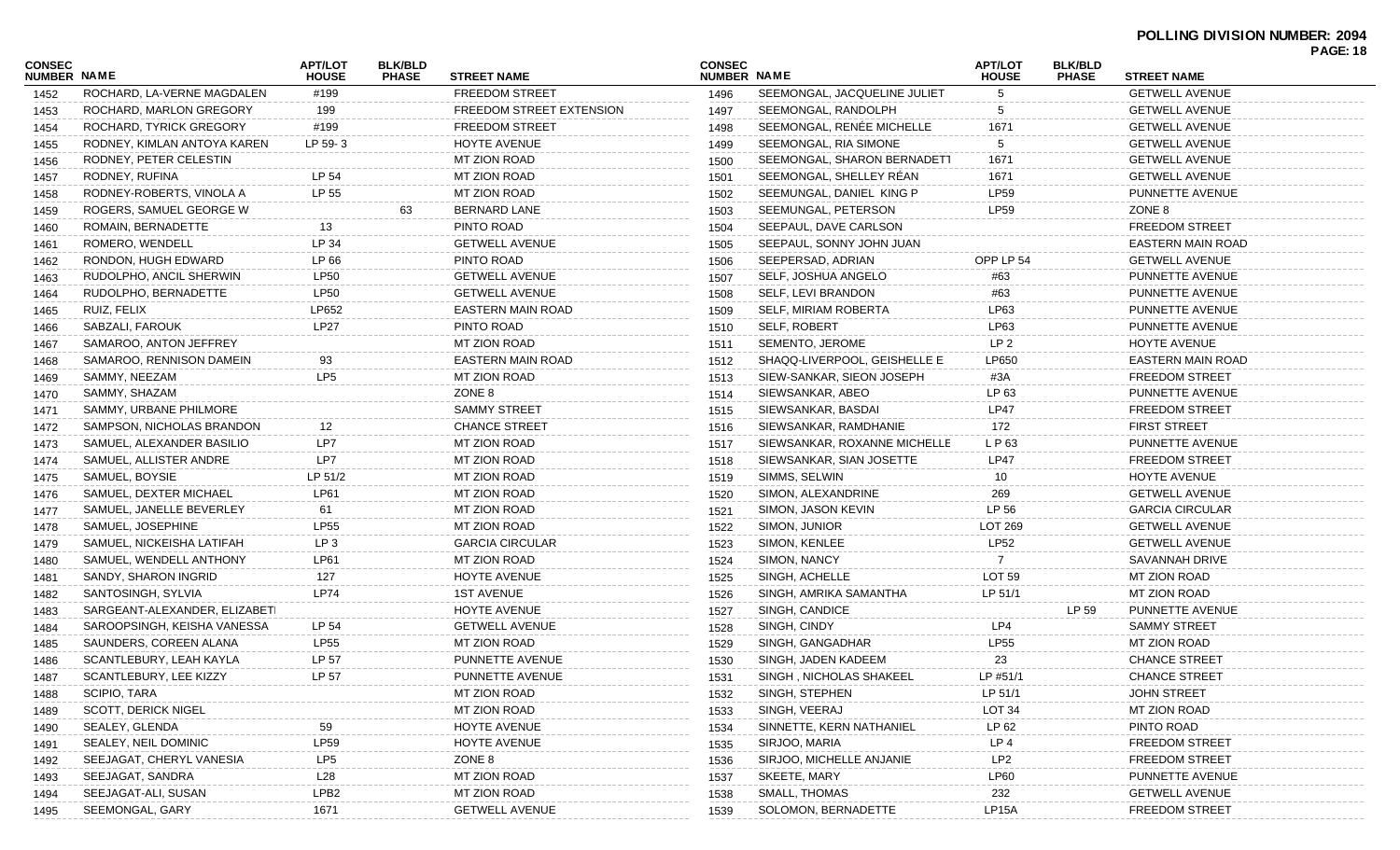| CONSEC       | <b>NUMBER NAME</b>              |                   | <b>BLK/BLD</b>  | <b>STREET NAME</b><br><b>PHASE</b> |      | <b>NUMBER NAME</b>            | <b>APT/LOT</b>      | <b>BLK/BLD</b> | <b>STREET NAME</b>    | <b>PAGE: 19</b> |
|--------------|---------------------------------|-------------------|-----------------|------------------------------------|------|-------------------------------|---------------------|----------------|-----------------------|-----------------|
| 1540         | SOLOMON, ENRIQUE ELIJAH OMEG.   | <b>HOUSE</b><br>9 |                 | <b>BORNEO ROAD</b>                 | 1584 | SYLVESTER, ANIKA NATALIE      | <b>HOUSE</b><br>68A | <b>PHASE</b>   | <b>MT ZION ROAD</b>   |                 |
| 1541         | SOLOMON, KENRICK EDWARD         | LP <sub>3</sub>   |                 | HOYTE AVENUE                       | 1585 | SYLVESTER, CHANDELL MARIA     | # 62                |                | HOYTE AVENUE          |                 |
| 1542         | SOLOMON, TREASURE DARYL DAW     | LP#15             |                 | <b>FREEDOM STREET</b>              | 1586 | SYLVESTER, IRMA               |                     |                | <b>1ST AVENUE</b>     |                 |
| 1543         | SORZANO, SAMANTHA MARY SIMOI    | LP <sub>5</sub>   |                 | PUNNETTE AVENUE                    | 1587 | SYLVESTER, JANELLE            | LP41                |                | <b>1ST AVENUE</b>     |                 |
| 1544         | SORZANO, SHERIECE SHELLY-ANN    | LOT <sub>84</sub> |                 | PUNNETTE AVENUE                    | 1588 | SYLVESTER, JUNIOR STEPHEN     | 47                  |                | <b>1ST AVENUE</b>     |                 |
| 1545         | SPRINGER, DEBRA HELENA          | LP3               |                 | HOYTE AVENUE                       | 1589 | SYLVESTER, MOTEERAM           | 42                  |                | PUNNETTE AVENUE       |                 |
| 1546         | SPRINGER, JEREMIAH EZEKIEL      |                   | LP 52           | <b>SAMMY STREET</b>                | 1590 | SYLVESTER, SABRINA DONNA      | LP <sub>2</sub>     |                | HOYTE AVENUE          |                 |
|              | SPRINGER, WINSTON FRANCIS       |                   |                 | HOYTE AVENUE                       | 1591 | SYLVESTER, SHANICE SAMANTA M  | #78                 |                | HOYTE AVENUE          |                 |
| 1547<br>1548 | ST BERNARD-BAILEY, MARLENE L    | -41               |                 | HOYTE AVENUE                       | 1592 | TENNIA, LELLIS                | <b>LP65</b>         |                | PINTO ROAD            |                 |
|              | ST CLAIR, BRITNEY NYDIA         | LP 13             |                 | THIRD STREET                       | 1593 | THOMAS, ABRAHAM STEVE         |                     | 14             | <b>MAHABIR STREET</b> |                 |
| 1549         | ST CLAIR, JEHU ADRIAN           | LP3               |                 | MT ZION ROAD                       |      | THOMAS, ADAM REMY             | # 55                |                | HOYTE AVENUE          |                 |
| 1550         |                                 | 175               |                 | <b>FREEDOM STREET</b>              | 1594 |                               | LP10                |                |                       |                 |
| 1551         | ST CLAIR, MARK JOEL E           |                   |                 |                                    | 1595 | THOMAS, BRYAN CAMILLUS        |                     |                | <b>FREEDOM STREET</b> |                 |
| 1552         | ST CLAIR, SIMEON                | 250               |                 | <b>FREEDOM STREET</b>              | 1596 | THOMAS, CURTIS IAN            | 24                  |                | <b>FREEDOM STREET</b> |                 |
| 1553         | ST CLAIR MARTINEZ, ALICIA E     | 198               |                 | FREEDOM STREET EXTENSION           | 1597 | THOMAS, HAYSHANNA TEMIRA      | LP15                |                | <b>FREEDOM STREET</b> |                 |
| 1554         | ST CLAIR-GARCIA, NATASHA A      | 198               |                 | FREEDOM STREET EXTENSION           | 1598 | THOMAS, IAN NICHOLAS          | 24                  |                | <b>FREEDOM STREET</b> |                 |
| 1555         | ST CLAIRE, GEORGE               |                   |                 | MT ZION ROAD                       | 1599 | THOMAS, IASHON KURTIS BRANDOI | 24                  |                | <b>FREEDOM STREET</b> |                 |
| 1556         | ST HILAIRE, CHRISTOPHER         | 6                 |                 | DEMERARA ROAD                      | 1600 | THOMAS, JASON CLAY            |                     |                | PUNNETTE AVENUE       |                 |
| 1557         | ST HILAIRE, MARLON JASON TROY   |                   | 197             | <b>FREEDOM STREET</b>              | 1601 | THOMAS, RONALDO LUKE          | LP53                |                | <b>GETWELL AVENUE</b> |                 |
| 1558         | ST ROSE, KEMBA KEICHELLE        | LP 63             |                 | PUNNETTE AVENUE                    | 1602 | THOMAS-CHARLES, LYNETTE       | LP62                |                | PUNNETTE AVENUE       |                 |
| 1559         | ST ROSE, PETER                  |                   |                 | PUNNETTE AVENUE                    | 1603 | THOMAS-FRANKLIN, IANA RENELLE | LP 2                | 24             | <b>FREEDOM STREET</b> |                 |
| 1560         | ST ROSE, PETULA NAKITA          | LP 62             |                 | PUNNETTE AVENUE                    | 1604 | THOMPSON, NATASHA LAURINE     | LP8                 |                | <b>MT ZION ROAD</b>   |                 |
| 1561         | ST. CLAIR-MISSIRIE, ANGELA B    | 175               |                 | <b>FREEDOM STREET</b>              | 1605 | TICKARSINGH-SELF, MARCELLINE  |                     | 63             | PUNNETTE AVENUE       |                 |
| 1562         | STEWART, KERWIN ERLON           | <b>LP60</b>       |                 | <b>1ST AVENUE</b>                  | 1606 | TOPPIN, TROY ELLIS E          | LP <sub>1</sub>     |                | <b>HOYTE AVENUE</b>   |                 |
| 1563         | STEWART, RACHEL MARISHA         |                   | LP <sub>2</sub> | HOYTE AVENUE                       | 1607 | TOPPIN, TYRIQUE TROY          | LP <sub>1</sub>     |                | HOYTE AVENUE          |                 |
| 1564         | STRONG, DARREM AARON            | LP3               |                 | MT ZION ROAD                       | 1608 | TOPPIN, WINSTON               | 5                   |                | HOYTE AVENUE          |                 |
| 1565         | SUKDAI, JOGIE                   |                   |                 | ZONE 8                             | 1609 | TORRES, LAUREN ANN            | 24                  |                | SAVANNAH DRIVE        |                 |
| 1566         | SUPERVILLE, CORNELIUS CARL      | 208               |                 | <b>FREEDOM STREET</b>              | 1610 | <b>TORRES, MICHAEL</b>        | #42                 |                | SAVANNAH DRIVE        |                 |
| 1567         | SUPERVILLE, DEBRA URA           | 208               |                 | <b>FREEDOM STREET</b>              | 1611 | TOTA, NIGEL MICHAEL           | LP 59               |                | PUNNETTE AVENUE       |                 |
| 1568         | SUPERVILLE, DENNIS SUNIL        | 208               |                 | <b>FREEDOM STREET</b>              | 1612 | TOUSSAINT, ANN SHARMAINE      | <b>LP55</b>         |                | <b>GETWELL AVENUE</b> |                 |
| 1569         | SUPERVILLE, KARINA              | 208               |                 | FREEDOM STREET EXTENSION           | 1613 | TOUSSAINT, LUCILLE MARY       | LP 57               |                | PUNNETTE AVENUE       |                 |
| 1570         | SUPERVILLE, KAY ONIKKI          | 208               |                 | <b>FREEDOM STREET</b>              | 1614 | TRANCOSO, ABIGAIL CANDICE     | 57                  |                | <b>GETWELL AVENUE</b> |                 |
| 1571         | SUPERVILLE, KEMAL JOSHUA KEVIN  | LP208             |                 | <b>FREEDOM STREET</b>              | 1615 | TRANCOSO, KERVIN RAPHAEL      | LP59                |                | PUNNETTE AVENUE       |                 |
| 1572         | SUPERVILLE, KLEVELAND JEREMIA   | LP 208            |                 | <b>FREEDOM STREET</b>              | 1616 | TRANCOSO, REANNA AVANEL       | LP 57               |                | <b>GETWELL AVENUE</b> |                 |
| 1573         | SUPERVILLE, KRESS MARINA D      | LP208             |                 | <b>FREEDOM STREET</b>              | 1617 | TRANCOSO, TIFFANY TERRY-ANN I | <b>LP57</b>         |                | <b>GETWELL AVENUE</b> |                 |
| 1574         | SUPERVILLE, KRISANN KIMBERLY    | LP 208            |                 | <b>FREEDOM STREET</b>              | 1618 | TREAVAJO, CHERYL ANN          | LP 51               |                | PUNNETTE AVENUE       |                 |
| 1575         | SUPERVILLE, MC KAILA HILLARY A  | <b>LP65</b>       |                 | MT ZION ROAD                       | 1619 | TREAVAJO, IAN GARFIELD J      |                     |                | PUNNETTE AVENUE       |                 |
| 1576         | SUPERVILLE, MEHSIAH AKILLI KERS | <b>LP16</b>       |                 | THIRD STREET                       | 1620 | TREAVAJO, WINSTON CHAD        | 72                  |                | HOYTE AVENUE          |                 |
| 1577         | SUPERVILLE, MICHAEL DESMOND F   | 208               |                 | <b>FREEDOM STREET</b>              | 1621 | TRIM, STEPHEN                 | <b>LP50</b>         |                | <b>FREEDOM STREET</b> |                 |
| 1578         | SUPERVILLE, SHENELLE            |                   |                 | <b>MAHABIR STREET</b>              | 1622 | TROTMAN, BEVERLY              | 3                   |                | PINTO ROAD            |                 |
| 1579         | SUTHERLAND, ANDELL KWESI        | 19B               |                 | <b>FREEDOM STREET</b>              | 1623 | TROTMAN, CARLENE NAKISHA      |                     |                | ZONE 8                |                 |
| 1580         | SUTHERLAND, CARLOS RICARDO      | 10                |                 | MT ZION ROAD                       | 1624 | TROTMAN, FRANCESCA CANDICE    | OPP LP51/3          |                | <b>MAHABIR STREET</b> |                 |
| 1581         | SYDNEY, PEARLIE                 | LP 55             |                 | SAVANNAH DRIVE                     | 1625 | TROTMAN, FRANKLYN             | 3                   |                | PINTO ROAD            |                 |
| 1582         | SYDNEY, ROGER ROBERT            | <b>LP59</b>       |                 | SAVANNAH DRIVE                     | 1626 | TROTMAN, GRACE SOPHIA         |                     |                | <b>SAVANNAH DRIVE</b> |                 |
| 1583         | SYDNEY, RONNIE PETER            | LP 55             |                 | SAVANNAH DRIVE                     | 1627 | TROTMAN, ISAAC                |                     |                | <b>MAHABIR STREET</b> |                 |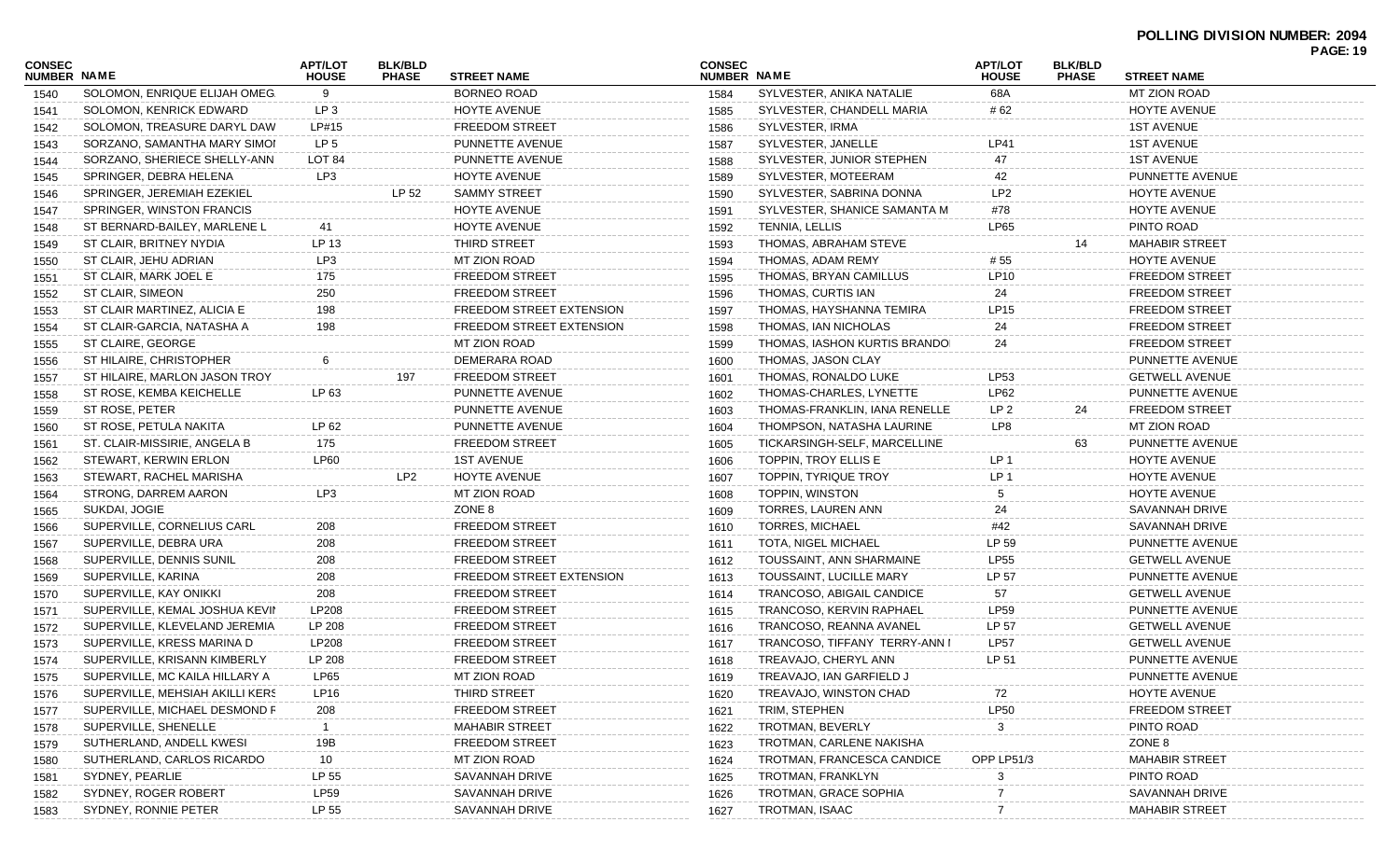| NUMBER NAME<br>NUMBER NAME<br><b>HOUSE</b><br><b>HOUSE</b><br><b>PHASE</b><br><b>STREET NAME</b><br><b>PHASE</b><br><b>STREET NAME</b><br>#4 LP 52<br>TROTMAN, ISAAC<br>45<br>PUNNETTE AVENUE<br>WALCOTT, ANTHONY RONALD<br><b>SAMMY STREET</b><br>1672<br>1628<br>PINTO ROAD<br>TROTMAN, KENYON HAROLD<br>WALCOTT, ANTONETTE ELIZABETH<br>LP <sub>3</sub><br><b>SAMMY STREET</b><br>1673<br>1629<br>PINTO ROAD<br>HOYTE AVENUE<br>TROTMAN, KIRWIN<br>WALCOTT, BENNET<br>LP3<br>1674<br>1630<br>PINTO ROAD<br><b>HOYTE AVENUE</b><br>TROTMAN, KYLE FRANKLYN<br>WALCOTT, CARLENE APRIL D<br>1675<br>33<br>1631<br>TROTMAN, MARIE<br>LP 57<br>ZONE 8<br>HOYTE AVENUE<br>WALCOTT, CHRISTOPHER<br>1632<br>1676<br>ZONE 8<br>TROTMAN, MICHAEL NICHOLAS<br><b>MAHABIR STREET</b><br><b>WALCOTT, CHRISTOPHER</b><br>LP 51/3<br>1677<br>1633<br>WALCOTT, ELISHA DANA<br>10<br>LP 3<br>HOYTE AVENUE<br>TROTMAN, MICHAL GISELLE JOANN<br># 1<br><b>MAHABIR STREET</b><br>1634<br>1678<br>WALCOTT, ELVIN CORNEAL<br>LP3<br>HOYTE AVENUE<br>TROTMAN. NEIKSHA DANIELA T<br>SAVANNAH DRIVE<br>#7<br>1679<br>1635<br>ZONE 8<br><b>WALCOTT, FAITH</b><br>HOYTE AVENUE<br>TROTMAN, NICHOLAS<br>LP 3<br>1680<br>1636<br>PINTO ROAD<br>TROTMAN, OIRE GABRIELLA<br><b>WALCOTT, FEDILEO</b><br>HOYTE AVENUE<br>LP3<br>1681<br>1637<br>SAVANNAH DRIVE<br>WALCOTT, MARCIA CARMEN<br>HOYTE AVENUE<br>TROTMAN, SHAKIRAH RHODA<br>LP1<br>1682<br>1638<br>TROTMAN, SIMON<br>WALCOTT, MARGARET ELIZABETH<br><b>SAMMY STREET</b><br>SAVANNAH DRIVE<br>LP 8<br>1683<br>1639<br>TROTMAN, TERRISSIA TRICIA<br><b>MAHABIR STREET</b><br><b>HOYTE AVENUE</b><br>LP51/3<br>WALCOTT, MATTHEW DANIEL<br>LP 8<br>1684<br>1640<br>WALCOTT, MELVIN SAMUEL<br>HOYTE AVENUE<br>TROTMAN-BENNY, NATASHA<br><b>MAHABIR STREET</b><br>1685<br>#110<br>1641<br>HOYTE AVENUE<br><b>WALCOTT, MORRIS</b><br><b>EASTERN MAIN ROAD</b><br>TYSON-SOLOMON, ANTONETTE F<br>LP 59-3<br>1686<br>1642<br>VALENTINE, PETER<br>MT ZION ROAD<br>PUNNETTE AVENUE<br>WALCOTT, RHONDA AMELIA<br>1687<br>1643<br>VALENTINE, VERON NALDO<br>LP 59<br><b>SHORT STREET</b><br>WALCOTT, RONALD<br>LP 52<br><b>HOYTE AVENUE</b><br>1688<br>1644<br>LP <sub>6</sub><br><b>WALCOTT, SEPTIMA</b><br>LP10<br>ZONE 8<br>VELASQUEZ, DONNAN DONALD<br><b>FREEDOM STREET</b><br>1689<br>1645<br>VELASQUEZ, MARGARET<br>LP16<br><b>WALCOTT, SIMON</b><br>LP3<br>HOYTE AVENUE<br><b>FREEDOM STREET</b><br>1690<br>1646<br>VIALVA, JOAN<br>LP56<br>WALCOTT, SPENSER<br>PUNNETTE AVENUE<br>LOT $#29$<br><b>HOYTE AVENUE</b><br>1691<br>1647<br>LP47<br><b>NURSE STREET</b><br>WALCOTT, TAKIYAH CARRISA S<br>HOYTE AVENUE<br>VIALVA, PHILEMON ANSELM<br>10<br>1692<br>1648<br>VIALVA, RODNEY SHAWN<br>LP56<br>WALCOTT, TENISHA<br>LP 110<br>HOYTE AVENUE<br>PUNNETTE AVENUE<br>1693<br>1649<br>LP 61<br>WALCOTT-LIVERPOOL, PHYLISS J<br>LP1<br><b>HOYTE AVENUE</b><br>VIALVA, RONALDO MICHAEL<br>PUNNETTE AVENUE<br>1694<br>1650<br>WALCOTT-PLAZA, RACHAEL M S<br>23<br>HOYTE AVENUE<br>VIALVA, TENISHA STACY ANN<br>LP 61<br>PUNNETTE AVENUE<br>1695<br>1651<br>VICTOR, DON RICARDO<br>LP 37<br>HOYTE AVENUE<br>WALKER, CLEA RUTH<br>OPP LP64<br>PUNNETTE AVENUE<br>1696<br>1652<br>VICTOR, RICHARD ANDREW<br>LP 59/3<br>WALKER, JAMONE WENDELL<br>LP#1<br><b>MT ZION ROAD</b><br>HOYTE AVENUE<br>1697<br>1653<br>LP3<br>HOYTE AVENUE<br><b>WALKER, KURTIS</b><br>FREEDOM STREET EXTENSION<br>VILLAROEL, ALICIA JOSEPHINE<br>LP6<br>1698<br>1654<br>MT ZION ROAD<br>WALKER, MICHELLE EVELYN CLARE<br>HOYTE AVENUE<br>VILLAROEL, DAVID ANDERSON<br>1699<br>1655<br>LP8<br>ZONE 8<br>WALKER, RAMONA SACHA L<br>VILLAROEL, DONNA PAMELA<br>LP 53<br><b>MAHABIR STREET</b><br>1700<br>1656<br>VILLAROEL, JOSEPH RAY<br>MT ZION ROAD<br>WALLACE, MARINA<br><b>FRANCIS STREET</b><br>1701<br>26<br>1657<br>WALLACE-SALDENHA, SANDRA MAI<br><b>FRANCIS STREET</b><br>VILLAROEL, KATHYANN VICTORIA V<br><b>GARCIA CIRCULAR</b><br>3<br>1702<br>1658<br>VILLAROEL, LAURA LYNN<br><b>GARCIA CIRCULAR</b><br>WALTERS, BRITNEY ERITHA A<br>HOYTE AVENUE<br>LP50<br>1703<br>1659<br>VILLAROEL, MARY<br><b>MT ZION ROAD</b><br><b>WALTERS, CLYDE</b><br>PUNNETTE AVENUE<br>LP51<br>1704<br>1660<br>VILLAROEL, NEIL NOEL<br>MT ZION ROAD<br>WALTERS, LYNDON CASSIUS<br>HOYTE AVENUE<br>LP59<br>1705<br>1661<br>VILLAROEL, RICARDO ALBERTO<br>LP #2<br><b>JOHN STREET</b><br>WALTERS, SELWYN<br>PUNNETTE AVENUE<br>LP51<br>1706<br>1662<br>VILLAROEL, RUFUS<br>MT ZION ROAD<br>1707 WALTERS, TRICIA STEPHANIE<br>HOYTE AVENUE<br><b>LP50</b><br>1663<br>VILLAROEL, STEPHEN<br><b>JOHN STREET</b><br>WARD, ANTHONY PETER<br>119A<br><b>SANTO STREET</b><br>LP3<br>1708<br>1664<br><b>JOHN STREET</b><br><b>SANTO STREET</b><br>VILLAROEL, STEVE JONATHAN<br>WARD, MALISA MAUREEN<br>#119A<br>1709<br>1665<br>VILLAROEL-DE GALE, MARGARET W<br>WARD, SHARLENE MARISSA<br><b>SANTO STREET</b><br>MT ZION ROAD<br>1710<br>119A<br>1666<br>PINTO ROAD<br>WARD, VANESSA ELIZABETH<br><b>MT ZION ROAD</b><br>VINCENT, AFIYA ALANA<br>LP3C<br>1711<br>1667<br>PINTO ROAD<br><b>WARWICK, JUSTIN CHRISTOPHER</b><br>PINTO ROAD<br>VINCENT, SAFIYA ANDREA<br>LP66<br>1712<br>APT 5<br>1668<br>#1<br>LP#59<br>WALCOTT, ALVAREZ<br>ZONE 8<br>WATKINS, NIKKI CLAIRE-ANN<br>PUNNETTE AVENUE<br>1713<br>1669<br>HOYTE AVENUE<br>WATSON, ALLISON BRIDGET<br>LP 59/C<br>WALCOTT, ALVIN ADESH<br>LP 52<br><b>HOYTE AVENUE</b><br>1714<br>1670 | <b>CONSEC</b> |                     | <b>APT/LOT</b> | <b>BLK/BLD</b> |                     | <b>CONSEC</b> |                   | <b>APT/LOT</b> | <b>BLK/BLD</b> |            | י⊾טה ז |
|--------------------------------------------------------------------------------------------------------------------------------------------------------------------------------------------------------------------------------------------------------------------------------------------------------------------------------------------------------------------------------------------------------------------------------------------------------------------------------------------------------------------------------------------------------------------------------------------------------------------------------------------------------------------------------------------------------------------------------------------------------------------------------------------------------------------------------------------------------------------------------------------------------------------------------------------------------------------------------------------------------------------------------------------------------------------------------------------------------------------------------------------------------------------------------------------------------------------------------------------------------------------------------------------------------------------------------------------------------------------------------------------------------------------------------------------------------------------------------------------------------------------------------------------------------------------------------------------------------------------------------------------------------------------------------------------------------------------------------------------------------------------------------------------------------------------------------------------------------------------------------------------------------------------------------------------------------------------------------------------------------------------------------------------------------------------------------------------------------------------------------------------------------------------------------------------------------------------------------------------------------------------------------------------------------------------------------------------------------------------------------------------------------------------------------------------------------------------------------------------------------------------------------------------------------------------------------------------------------------------------------------------------------------------------------------------------------------------------------------------------------------------------------------------------------------------------------------------------------------------------------------------------------------------------------------------------------------------------------------------------------------------------------------------------------------------------------------------------------------------------------------------------------------------------------------------------------------------------------------------------------------------------------------------------------------------------------------------------------------------------------------------------------------------------------------------------------------------------------------------------------------------------------------------------------------------------------------------------------------------------------------------------------------------------------------------------------------------------------------------------------------------------------------------------------------------------------------------------------------------------------------------------------------------------------------------------------------------------------------------------------------------------------------------------------------------------------------------------------------------------------------------------------------------------------------------------------------------------------------------------------------------------------------------------------------------------------------------------------------------------------------------------------------------------------------------------------------------------------------------------------------------------------------------------------------------------------------------------------------------------------------------------------------------------------------------------------------------------------------------------------------------------------------------------------------------------------------------------------------------------------------------------------------------------------------------------------------------------------------------------------------------------------------------------------------------------------------------------------------------------------------------------------------------------------------------------------------------------------------------------------------------------------------------------------------------------------------------------------------------------------------------------------------------------|---------------|---------------------|----------------|----------------|---------------------|---------------|-------------------|----------------|----------------|------------|--------|
|                                                                                                                                                                                                                                                                                                                                                                                                                                                                                                                                                                                                                                                                                                                                                                                                                                                                                                                                                                                                                                                                                                                                                                                                                                                                                                                                                                                                                                                                                                                                                                                                                                                                                                                                                                                                                                                                                                                                                                                                                                                                                                                                                                                                                                                                                                                                                                                                                                                                                                                                                                                                                                                                                                                                                                                                                                                                                                                                                                                                                                                                                                                                                                                                                                                                                                                                                                                                                                                                                                                                                                                                                                                                                                                                                                                                                                                                                                                                                                                                                                                                                                                                                                                                                                                                                                                                                                                                                                                                                                                                                                                                                                                                                                                                                                                                                                                                                                                                                                                                                                                                                                                                                                                                                                                                                                                                                                                                                          |               |                     |                |                |                     |               |                   |                |                |            |        |
|                                                                                                                                                                                                                                                                                                                                                                                                                                                                                                                                                                                                                                                                                                                                                                                                                                                                                                                                                                                                                                                                                                                                                                                                                                                                                                                                                                                                                                                                                                                                                                                                                                                                                                                                                                                                                                                                                                                                                                                                                                                                                                                                                                                                                                                                                                                                                                                                                                                                                                                                                                                                                                                                                                                                                                                                                                                                                                                                                                                                                                                                                                                                                                                                                                                                                                                                                                                                                                                                                                                                                                                                                                                                                                                                                                                                                                                                                                                                                                                                                                                                                                                                                                                                                                                                                                                                                                                                                                                                                                                                                                                                                                                                                                                                                                                                                                                                                                                                                                                                                                                                                                                                                                                                                                                                                                                                                                                                                          |               |                     |                |                |                     |               |                   |                |                |            |        |
|                                                                                                                                                                                                                                                                                                                                                                                                                                                                                                                                                                                                                                                                                                                                                                                                                                                                                                                                                                                                                                                                                                                                                                                                                                                                                                                                                                                                                                                                                                                                                                                                                                                                                                                                                                                                                                                                                                                                                                                                                                                                                                                                                                                                                                                                                                                                                                                                                                                                                                                                                                                                                                                                                                                                                                                                                                                                                                                                                                                                                                                                                                                                                                                                                                                                                                                                                                                                                                                                                                                                                                                                                                                                                                                                                                                                                                                                                                                                                                                                                                                                                                                                                                                                                                                                                                                                                                                                                                                                                                                                                                                                                                                                                                                                                                                                                                                                                                                                                                                                                                                                                                                                                                                                                                                                                                                                                                                                                          |               |                     |                |                |                     |               |                   |                |                |            |        |
|                                                                                                                                                                                                                                                                                                                                                                                                                                                                                                                                                                                                                                                                                                                                                                                                                                                                                                                                                                                                                                                                                                                                                                                                                                                                                                                                                                                                                                                                                                                                                                                                                                                                                                                                                                                                                                                                                                                                                                                                                                                                                                                                                                                                                                                                                                                                                                                                                                                                                                                                                                                                                                                                                                                                                                                                                                                                                                                                                                                                                                                                                                                                                                                                                                                                                                                                                                                                                                                                                                                                                                                                                                                                                                                                                                                                                                                                                                                                                                                                                                                                                                                                                                                                                                                                                                                                                                                                                                                                                                                                                                                                                                                                                                                                                                                                                                                                                                                                                                                                                                                                                                                                                                                                                                                                                                                                                                                                                          |               |                     |                |                |                     |               |                   |                |                |            |        |
|                                                                                                                                                                                                                                                                                                                                                                                                                                                                                                                                                                                                                                                                                                                                                                                                                                                                                                                                                                                                                                                                                                                                                                                                                                                                                                                                                                                                                                                                                                                                                                                                                                                                                                                                                                                                                                                                                                                                                                                                                                                                                                                                                                                                                                                                                                                                                                                                                                                                                                                                                                                                                                                                                                                                                                                                                                                                                                                                                                                                                                                                                                                                                                                                                                                                                                                                                                                                                                                                                                                                                                                                                                                                                                                                                                                                                                                                                                                                                                                                                                                                                                                                                                                                                                                                                                                                                                                                                                                                                                                                                                                                                                                                                                                                                                                                                                                                                                                                                                                                                                                                                                                                                                                                                                                                                                                                                                                                                          |               |                     |                |                |                     |               |                   |                |                |            |        |
|                                                                                                                                                                                                                                                                                                                                                                                                                                                                                                                                                                                                                                                                                                                                                                                                                                                                                                                                                                                                                                                                                                                                                                                                                                                                                                                                                                                                                                                                                                                                                                                                                                                                                                                                                                                                                                                                                                                                                                                                                                                                                                                                                                                                                                                                                                                                                                                                                                                                                                                                                                                                                                                                                                                                                                                                                                                                                                                                                                                                                                                                                                                                                                                                                                                                                                                                                                                                                                                                                                                                                                                                                                                                                                                                                                                                                                                                                                                                                                                                                                                                                                                                                                                                                                                                                                                                                                                                                                                                                                                                                                                                                                                                                                                                                                                                                                                                                                                                                                                                                                                                                                                                                                                                                                                                                                                                                                                                                          |               |                     |                |                |                     |               |                   |                |                |            |        |
|                                                                                                                                                                                                                                                                                                                                                                                                                                                                                                                                                                                                                                                                                                                                                                                                                                                                                                                                                                                                                                                                                                                                                                                                                                                                                                                                                                                                                                                                                                                                                                                                                                                                                                                                                                                                                                                                                                                                                                                                                                                                                                                                                                                                                                                                                                                                                                                                                                                                                                                                                                                                                                                                                                                                                                                                                                                                                                                                                                                                                                                                                                                                                                                                                                                                                                                                                                                                                                                                                                                                                                                                                                                                                                                                                                                                                                                                                                                                                                                                                                                                                                                                                                                                                                                                                                                                                                                                                                                                                                                                                                                                                                                                                                                                                                                                                                                                                                                                                                                                                                                                                                                                                                                                                                                                                                                                                                                                                          |               |                     |                |                |                     |               |                   |                |                |            |        |
|                                                                                                                                                                                                                                                                                                                                                                                                                                                                                                                                                                                                                                                                                                                                                                                                                                                                                                                                                                                                                                                                                                                                                                                                                                                                                                                                                                                                                                                                                                                                                                                                                                                                                                                                                                                                                                                                                                                                                                                                                                                                                                                                                                                                                                                                                                                                                                                                                                                                                                                                                                                                                                                                                                                                                                                                                                                                                                                                                                                                                                                                                                                                                                                                                                                                                                                                                                                                                                                                                                                                                                                                                                                                                                                                                                                                                                                                                                                                                                                                                                                                                                                                                                                                                                                                                                                                                                                                                                                                                                                                                                                                                                                                                                                                                                                                                                                                                                                                                                                                                                                                                                                                                                                                                                                                                                                                                                                                                          |               |                     |                |                |                     |               |                   |                |                |            |        |
|                                                                                                                                                                                                                                                                                                                                                                                                                                                                                                                                                                                                                                                                                                                                                                                                                                                                                                                                                                                                                                                                                                                                                                                                                                                                                                                                                                                                                                                                                                                                                                                                                                                                                                                                                                                                                                                                                                                                                                                                                                                                                                                                                                                                                                                                                                                                                                                                                                                                                                                                                                                                                                                                                                                                                                                                                                                                                                                                                                                                                                                                                                                                                                                                                                                                                                                                                                                                                                                                                                                                                                                                                                                                                                                                                                                                                                                                                                                                                                                                                                                                                                                                                                                                                                                                                                                                                                                                                                                                                                                                                                                                                                                                                                                                                                                                                                                                                                                                                                                                                                                                                                                                                                                                                                                                                                                                                                                                                          |               |                     |                |                |                     |               |                   |                |                |            |        |
|                                                                                                                                                                                                                                                                                                                                                                                                                                                                                                                                                                                                                                                                                                                                                                                                                                                                                                                                                                                                                                                                                                                                                                                                                                                                                                                                                                                                                                                                                                                                                                                                                                                                                                                                                                                                                                                                                                                                                                                                                                                                                                                                                                                                                                                                                                                                                                                                                                                                                                                                                                                                                                                                                                                                                                                                                                                                                                                                                                                                                                                                                                                                                                                                                                                                                                                                                                                                                                                                                                                                                                                                                                                                                                                                                                                                                                                                                                                                                                                                                                                                                                                                                                                                                                                                                                                                                                                                                                                                                                                                                                                                                                                                                                                                                                                                                                                                                                                                                                                                                                                                                                                                                                                                                                                                                                                                                                                                                          |               |                     |                |                |                     |               |                   |                |                |            |        |
|                                                                                                                                                                                                                                                                                                                                                                                                                                                                                                                                                                                                                                                                                                                                                                                                                                                                                                                                                                                                                                                                                                                                                                                                                                                                                                                                                                                                                                                                                                                                                                                                                                                                                                                                                                                                                                                                                                                                                                                                                                                                                                                                                                                                                                                                                                                                                                                                                                                                                                                                                                                                                                                                                                                                                                                                                                                                                                                                                                                                                                                                                                                                                                                                                                                                                                                                                                                                                                                                                                                                                                                                                                                                                                                                                                                                                                                                                                                                                                                                                                                                                                                                                                                                                                                                                                                                                                                                                                                                                                                                                                                                                                                                                                                                                                                                                                                                                                                                                                                                                                                                                                                                                                                                                                                                                                                                                                                                                          |               |                     |                |                |                     |               |                   |                |                |            |        |
|                                                                                                                                                                                                                                                                                                                                                                                                                                                                                                                                                                                                                                                                                                                                                                                                                                                                                                                                                                                                                                                                                                                                                                                                                                                                                                                                                                                                                                                                                                                                                                                                                                                                                                                                                                                                                                                                                                                                                                                                                                                                                                                                                                                                                                                                                                                                                                                                                                                                                                                                                                                                                                                                                                                                                                                                                                                                                                                                                                                                                                                                                                                                                                                                                                                                                                                                                                                                                                                                                                                                                                                                                                                                                                                                                                                                                                                                                                                                                                                                                                                                                                                                                                                                                                                                                                                                                                                                                                                                                                                                                                                                                                                                                                                                                                                                                                                                                                                                                                                                                                                                                                                                                                                                                                                                                                                                                                                                                          |               |                     |                |                |                     |               |                   |                |                |            |        |
|                                                                                                                                                                                                                                                                                                                                                                                                                                                                                                                                                                                                                                                                                                                                                                                                                                                                                                                                                                                                                                                                                                                                                                                                                                                                                                                                                                                                                                                                                                                                                                                                                                                                                                                                                                                                                                                                                                                                                                                                                                                                                                                                                                                                                                                                                                                                                                                                                                                                                                                                                                                                                                                                                                                                                                                                                                                                                                                                                                                                                                                                                                                                                                                                                                                                                                                                                                                                                                                                                                                                                                                                                                                                                                                                                                                                                                                                                                                                                                                                                                                                                                                                                                                                                                                                                                                                                                                                                                                                                                                                                                                                                                                                                                                                                                                                                                                                                                                                                                                                                                                                                                                                                                                                                                                                                                                                                                                                                          |               |                     |                |                |                     |               |                   |                |                |            |        |
|                                                                                                                                                                                                                                                                                                                                                                                                                                                                                                                                                                                                                                                                                                                                                                                                                                                                                                                                                                                                                                                                                                                                                                                                                                                                                                                                                                                                                                                                                                                                                                                                                                                                                                                                                                                                                                                                                                                                                                                                                                                                                                                                                                                                                                                                                                                                                                                                                                                                                                                                                                                                                                                                                                                                                                                                                                                                                                                                                                                                                                                                                                                                                                                                                                                                                                                                                                                                                                                                                                                                                                                                                                                                                                                                                                                                                                                                                                                                                                                                                                                                                                                                                                                                                                                                                                                                                                                                                                                                                                                                                                                                                                                                                                                                                                                                                                                                                                                                                                                                                                                                                                                                                                                                                                                                                                                                                                                                                          |               |                     |                |                |                     |               |                   |                |                |            |        |
|                                                                                                                                                                                                                                                                                                                                                                                                                                                                                                                                                                                                                                                                                                                                                                                                                                                                                                                                                                                                                                                                                                                                                                                                                                                                                                                                                                                                                                                                                                                                                                                                                                                                                                                                                                                                                                                                                                                                                                                                                                                                                                                                                                                                                                                                                                                                                                                                                                                                                                                                                                                                                                                                                                                                                                                                                                                                                                                                                                                                                                                                                                                                                                                                                                                                                                                                                                                                                                                                                                                                                                                                                                                                                                                                                                                                                                                                                                                                                                                                                                                                                                                                                                                                                                                                                                                                                                                                                                                                                                                                                                                                                                                                                                                                                                                                                                                                                                                                                                                                                                                                                                                                                                                                                                                                                                                                                                                                                          |               |                     |                |                |                     |               |                   |                |                |            |        |
|                                                                                                                                                                                                                                                                                                                                                                                                                                                                                                                                                                                                                                                                                                                                                                                                                                                                                                                                                                                                                                                                                                                                                                                                                                                                                                                                                                                                                                                                                                                                                                                                                                                                                                                                                                                                                                                                                                                                                                                                                                                                                                                                                                                                                                                                                                                                                                                                                                                                                                                                                                                                                                                                                                                                                                                                                                                                                                                                                                                                                                                                                                                                                                                                                                                                                                                                                                                                                                                                                                                                                                                                                                                                                                                                                                                                                                                                                                                                                                                                                                                                                                                                                                                                                                                                                                                                                                                                                                                                                                                                                                                                                                                                                                                                                                                                                                                                                                                                                                                                                                                                                                                                                                                                                                                                                                                                                                                                                          |               |                     |                |                |                     |               |                   |                |                |            |        |
|                                                                                                                                                                                                                                                                                                                                                                                                                                                                                                                                                                                                                                                                                                                                                                                                                                                                                                                                                                                                                                                                                                                                                                                                                                                                                                                                                                                                                                                                                                                                                                                                                                                                                                                                                                                                                                                                                                                                                                                                                                                                                                                                                                                                                                                                                                                                                                                                                                                                                                                                                                                                                                                                                                                                                                                                                                                                                                                                                                                                                                                                                                                                                                                                                                                                                                                                                                                                                                                                                                                                                                                                                                                                                                                                                                                                                                                                                                                                                                                                                                                                                                                                                                                                                                                                                                                                                                                                                                                                                                                                                                                                                                                                                                                                                                                                                                                                                                                                                                                                                                                                                                                                                                                                                                                                                                                                                                                                                          |               |                     |                |                |                     |               |                   |                |                |            |        |
|                                                                                                                                                                                                                                                                                                                                                                                                                                                                                                                                                                                                                                                                                                                                                                                                                                                                                                                                                                                                                                                                                                                                                                                                                                                                                                                                                                                                                                                                                                                                                                                                                                                                                                                                                                                                                                                                                                                                                                                                                                                                                                                                                                                                                                                                                                                                                                                                                                                                                                                                                                                                                                                                                                                                                                                                                                                                                                                                                                                                                                                                                                                                                                                                                                                                                                                                                                                                                                                                                                                                                                                                                                                                                                                                                                                                                                                                                                                                                                                                                                                                                                                                                                                                                                                                                                                                                                                                                                                                                                                                                                                                                                                                                                                                                                                                                                                                                                                                                                                                                                                                                                                                                                                                                                                                                                                                                                                                                          |               |                     |                |                |                     |               |                   |                |                |            |        |
|                                                                                                                                                                                                                                                                                                                                                                                                                                                                                                                                                                                                                                                                                                                                                                                                                                                                                                                                                                                                                                                                                                                                                                                                                                                                                                                                                                                                                                                                                                                                                                                                                                                                                                                                                                                                                                                                                                                                                                                                                                                                                                                                                                                                                                                                                                                                                                                                                                                                                                                                                                                                                                                                                                                                                                                                                                                                                                                                                                                                                                                                                                                                                                                                                                                                                                                                                                                                                                                                                                                                                                                                                                                                                                                                                                                                                                                                                                                                                                                                                                                                                                                                                                                                                                                                                                                                                                                                                                                                                                                                                                                                                                                                                                                                                                                                                                                                                                                                                                                                                                                                                                                                                                                                                                                                                                                                                                                                                          |               |                     |                |                |                     |               |                   |                |                |            |        |
|                                                                                                                                                                                                                                                                                                                                                                                                                                                                                                                                                                                                                                                                                                                                                                                                                                                                                                                                                                                                                                                                                                                                                                                                                                                                                                                                                                                                                                                                                                                                                                                                                                                                                                                                                                                                                                                                                                                                                                                                                                                                                                                                                                                                                                                                                                                                                                                                                                                                                                                                                                                                                                                                                                                                                                                                                                                                                                                                                                                                                                                                                                                                                                                                                                                                                                                                                                                                                                                                                                                                                                                                                                                                                                                                                                                                                                                                                                                                                                                                                                                                                                                                                                                                                                                                                                                                                                                                                                                                                                                                                                                                                                                                                                                                                                                                                                                                                                                                                                                                                                                                                                                                                                                                                                                                                                                                                                                                                          |               |                     |                |                |                     |               |                   |                |                |            |        |
|                                                                                                                                                                                                                                                                                                                                                                                                                                                                                                                                                                                                                                                                                                                                                                                                                                                                                                                                                                                                                                                                                                                                                                                                                                                                                                                                                                                                                                                                                                                                                                                                                                                                                                                                                                                                                                                                                                                                                                                                                                                                                                                                                                                                                                                                                                                                                                                                                                                                                                                                                                                                                                                                                                                                                                                                                                                                                                                                                                                                                                                                                                                                                                                                                                                                                                                                                                                                                                                                                                                                                                                                                                                                                                                                                                                                                                                                                                                                                                                                                                                                                                                                                                                                                                                                                                                                                                                                                                                                                                                                                                                                                                                                                                                                                                                                                                                                                                                                                                                                                                                                                                                                                                                                                                                                                                                                                                                                                          |               |                     |                |                |                     |               |                   |                |                |            |        |
|                                                                                                                                                                                                                                                                                                                                                                                                                                                                                                                                                                                                                                                                                                                                                                                                                                                                                                                                                                                                                                                                                                                                                                                                                                                                                                                                                                                                                                                                                                                                                                                                                                                                                                                                                                                                                                                                                                                                                                                                                                                                                                                                                                                                                                                                                                                                                                                                                                                                                                                                                                                                                                                                                                                                                                                                                                                                                                                                                                                                                                                                                                                                                                                                                                                                                                                                                                                                                                                                                                                                                                                                                                                                                                                                                                                                                                                                                                                                                                                                                                                                                                                                                                                                                                                                                                                                                                                                                                                                                                                                                                                                                                                                                                                                                                                                                                                                                                                                                                                                                                                                                                                                                                                                                                                                                                                                                                                                                          |               |                     |                |                |                     |               |                   |                |                |            |        |
|                                                                                                                                                                                                                                                                                                                                                                                                                                                                                                                                                                                                                                                                                                                                                                                                                                                                                                                                                                                                                                                                                                                                                                                                                                                                                                                                                                                                                                                                                                                                                                                                                                                                                                                                                                                                                                                                                                                                                                                                                                                                                                                                                                                                                                                                                                                                                                                                                                                                                                                                                                                                                                                                                                                                                                                                                                                                                                                                                                                                                                                                                                                                                                                                                                                                                                                                                                                                                                                                                                                                                                                                                                                                                                                                                                                                                                                                                                                                                                                                                                                                                                                                                                                                                                                                                                                                                                                                                                                                                                                                                                                                                                                                                                                                                                                                                                                                                                                                                                                                                                                                                                                                                                                                                                                                                                                                                                                                                          |               |                     |                |                |                     |               |                   |                |                |            |        |
|                                                                                                                                                                                                                                                                                                                                                                                                                                                                                                                                                                                                                                                                                                                                                                                                                                                                                                                                                                                                                                                                                                                                                                                                                                                                                                                                                                                                                                                                                                                                                                                                                                                                                                                                                                                                                                                                                                                                                                                                                                                                                                                                                                                                                                                                                                                                                                                                                                                                                                                                                                                                                                                                                                                                                                                                                                                                                                                                                                                                                                                                                                                                                                                                                                                                                                                                                                                                                                                                                                                                                                                                                                                                                                                                                                                                                                                                                                                                                                                                                                                                                                                                                                                                                                                                                                                                                                                                                                                                                                                                                                                                                                                                                                                                                                                                                                                                                                                                                                                                                                                                                                                                                                                                                                                                                                                                                                                                                          |               |                     |                |                |                     |               |                   |                |                |            |        |
|                                                                                                                                                                                                                                                                                                                                                                                                                                                                                                                                                                                                                                                                                                                                                                                                                                                                                                                                                                                                                                                                                                                                                                                                                                                                                                                                                                                                                                                                                                                                                                                                                                                                                                                                                                                                                                                                                                                                                                                                                                                                                                                                                                                                                                                                                                                                                                                                                                                                                                                                                                                                                                                                                                                                                                                                                                                                                                                                                                                                                                                                                                                                                                                                                                                                                                                                                                                                                                                                                                                                                                                                                                                                                                                                                                                                                                                                                                                                                                                                                                                                                                                                                                                                                                                                                                                                                                                                                                                                                                                                                                                                                                                                                                                                                                                                                                                                                                                                                                                                                                                                                                                                                                                                                                                                                                                                                                                                                          |               |                     |                |                |                     |               |                   |                |                |            |        |
|                                                                                                                                                                                                                                                                                                                                                                                                                                                                                                                                                                                                                                                                                                                                                                                                                                                                                                                                                                                                                                                                                                                                                                                                                                                                                                                                                                                                                                                                                                                                                                                                                                                                                                                                                                                                                                                                                                                                                                                                                                                                                                                                                                                                                                                                                                                                                                                                                                                                                                                                                                                                                                                                                                                                                                                                                                                                                                                                                                                                                                                                                                                                                                                                                                                                                                                                                                                                                                                                                                                                                                                                                                                                                                                                                                                                                                                                                                                                                                                                                                                                                                                                                                                                                                                                                                                                                                                                                                                                                                                                                                                                                                                                                                                                                                                                                                                                                                                                                                                                                                                                                                                                                                                                                                                                                                                                                                                                                          |               |                     |                |                |                     |               |                   |                |                |            |        |
|                                                                                                                                                                                                                                                                                                                                                                                                                                                                                                                                                                                                                                                                                                                                                                                                                                                                                                                                                                                                                                                                                                                                                                                                                                                                                                                                                                                                                                                                                                                                                                                                                                                                                                                                                                                                                                                                                                                                                                                                                                                                                                                                                                                                                                                                                                                                                                                                                                                                                                                                                                                                                                                                                                                                                                                                                                                                                                                                                                                                                                                                                                                                                                                                                                                                                                                                                                                                                                                                                                                                                                                                                                                                                                                                                                                                                                                                                                                                                                                                                                                                                                                                                                                                                                                                                                                                                                                                                                                                                                                                                                                                                                                                                                                                                                                                                                                                                                                                                                                                                                                                                                                                                                                                                                                                                                                                                                                                                          |               |                     |                |                |                     |               |                   |                |                |            |        |
|                                                                                                                                                                                                                                                                                                                                                                                                                                                                                                                                                                                                                                                                                                                                                                                                                                                                                                                                                                                                                                                                                                                                                                                                                                                                                                                                                                                                                                                                                                                                                                                                                                                                                                                                                                                                                                                                                                                                                                                                                                                                                                                                                                                                                                                                                                                                                                                                                                                                                                                                                                                                                                                                                                                                                                                                                                                                                                                                                                                                                                                                                                                                                                                                                                                                                                                                                                                                                                                                                                                                                                                                                                                                                                                                                                                                                                                                                                                                                                                                                                                                                                                                                                                                                                                                                                                                                                                                                                                                                                                                                                                                                                                                                                                                                                                                                                                                                                                                                                                                                                                                                                                                                                                                                                                                                                                                                                                                                          |               |                     |                |                |                     |               |                   |                |                |            |        |
|                                                                                                                                                                                                                                                                                                                                                                                                                                                                                                                                                                                                                                                                                                                                                                                                                                                                                                                                                                                                                                                                                                                                                                                                                                                                                                                                                                                                                                                                                                                                                                                                                                                                                                                                                                                                                                                                                                                                                                                                                                                                                                                                                                                                                                                                                                                                                                                                                                                                                                                                                                                                                                                                                                                                                                                                                                                                                                                                                                                                                                                                                                                                                                                                                                                                                                                                                                                                                                                                                                                                                                                                                                                                                                                                                                                                                                                                                                                                                                                                                                                                                                                                                                                                                                                                                                                                                                                                                                                                                                                                                                                                                                                                                                                                                                                                                                                                                                                                                                                                                                                                                                                                                                                                                                                                                                                                                                                                                          |               |                     |                |                |                     |               |                   |                |                |            |        |
|                                                                                                                                                                                                                                                                                                                                                                                                                                                                                                                                                                                                                                                                                                                                                                                                                                                                                                                                                                                                                                                                                                                                                                                                                                                                                                                                                                                                                                                                                                                                                                                                                                                                                                                                                                                                                                                                                                                                                                                                                                                                                                                                                                                                                                                                                                                                                                                                                                                                                                                                                                                                                                                                                                                                                                                                                                                                                                                                                                                                                                                                                                                                                                                                                                                                                                                                                                                                                                                                                                                                                                                                                                                                                                                                                                                                                                                                                                                                                                                                                                                                                                                                                                                                                                                                                                                                                                                                                                                                                                                                                                                                                                                                                                                                                                                                                                                                                                                                                                                                                                                                                                                                                                                                                                                                                                                                                                                                                          |               |                     |                |                |                     |               |                   |                |                |            |        |
|                                                                                                                                                                                                                                                                                                                                                                                                                                                                                                                                                                                                                                                                                                                                                                                                                                                                                                                                                                                                                                                                                                                                                                                                                                                                                                                                                                                                                                                                                                                                                                                                                                                                                                                                                                                                                                                                                                                                                                                                                                                                                                                                                                                                                                                                                                                                                                                                                                                                                                                                                                                                                                                                                                                                                                                                                                                                                                                                                                                                                                                                                                                                                                                                                                                                                                                                                                                                                                                                                                                                                                                                                                                                                                                                                                                                                                                                                                                                                                                                                                                                                                                                                                                                                                                                                                                                                                                                                                                                                                                                                                                                                                                                                                                                                                                                                                                                                                                                                                                                                                                                                                                                                                                                                                                                                                                                                                                                                          |               |                     |                |                |                     |               |                   |                |                |            |        |
|                                                                                                                                                                                                                                                                                                                                                                                                                                                                                                                                                                                                                                                                                                                                                                                                                                                                                                                                                                                                                                                                                                                                                                                                                                                                                                                                                                                                                                                                                                                                                                                                                                                                                                                                                                                                                                                                                                                                                                                                                                                                                                                                                                                                                                                                                                                                                                                                                                                                                                                                                                                                                                                                                                                                                                                                                                                                                                                                                                                                                                                                                                                                                                                                                                                                                                                                                                                                                                                                                                                                                                                                                                                                                                                                                                                                                                                                                                                                                                                                                                                                                                                                                                                                                                                                                                                                                                                                                                                                                                                                                                                                                                                                                                                                                                                                                                                                                                                                                                                                                                                                                                                                                                                                                                                                                                                                                                                                                          |               |                     |                |                |                     |               |                   |                |                |            |        |
|                                                                                                                                                                                                                                                                                                                                                                                                                                                                                                                                                                                                                                                                                                                                                                                                                                                                                                                                                                                                                                                                                                                                                                                                                                                                                                                                                                                                                                                                                                                                                                                                                                                                                                                                                                                                                                                                                                                                                                                                                                                                                                                                                                                                                                                                                                                                                                                                                                                                                                                                                                                                                                                                                                                                                                                                                                                                                                                                                                                                                                                                                                                                                                                                                                                                                                                                                                                                                                                                                                                                                                                                                                                                                                                                                                                                                                                                                                                                                                                                                                                                                                                                                                                                                                                                                                                                                                                                                                                                                                                                                                                                                                                                                                                                                                                                                                                                                                                                                                                                                                                                                                                                                                                                                                                                                                                                                                                                                          |               |                     |                |                |                     |               |                   |                |                |            |        |
|                                                                                                                                                                                                                                                                                                                                                                                                                                                                                                                                                                                                                                                                                                                                                                                                                                                                                                                                                                                                                                                                                                                                                                                                                                                                                                                                                                                                                                                                                                                                                                                                                                                                                                                                                                                                                                                                                                                                                                                                                                                                                                                                                                                                                                                                                                                                                                                                                                                                                                                                                                                                                                                                                                                                                                                                                                                                                                                                                                                                                                                                                                                                                                                                                                                                                                                                                                                                                                                                                                                                                                                                                                                                                                                                                                                                                                                                                                                                                                                                                                                                                                                                                                                                                                                                                                                                                                                                                                                                                                                                                                                                                                                                                                                                                                                                                                                                                                                                                                                                                                                                                                                                                                                                                                                                                                                                                                                                                          |               |                     |                |                |                     |               |                   |                |                |            |        |
|                                                                                                                                                                                                                                                                                                                                                                                                                                                                                                                                                                                                                                                                                                                                                                                                                                                                                                                                                                                                                                                                                                                                                                                                                                                                                                                                                                                                                                                                                                                                                                                                                                                                                                                                                                                                                                                                                                                                                                                                                                                                                                                                                                                                                                                                                                                                                                                                                                                                                                                                                                                                                                                                                                                                                                                                                                                                                                                                                                                                                                                                                                                                                                                                                                                                                                                                                                                                                                                                                                                                                                                                                                                                                                                                                                                                                                                                                                                                                                                                                                                                                                                                                                                                                                                                                                                                                                                                                                                                                                                                                                                                                                                                                                                                                                                                                                                                                                                                                                                                                                                                                                                                                                                                                                                                                                                                                                                                                          |               |                     |                |                |                     |               |                   |                |                |            |        |
|                                                                                                                                                                                                                                                                                                                                                                                                                                                                                                                                                                                                                                                                                                                                                                                                                                                                                                                                                                                                                                                                                                                                                                                                                                                                                                                                                                                                                                                                                                                                                                                                                                                                                                                                                                                                                                                                                                                                                                                                                                                                                                                                                                                                                                                                                                                                                                                                                                                                                                                                                                                                                                                                                                                                                                                                                                                                                                                                                                                                                                                                                                                                                                                                                                                                                                                                                                                                                                                                                                                                                                                                                                                                                                                                                                                                                                                                                                                                                                                                                                                                                                                                                                                                                                                                                                                                                                                                                                                                                                                                                                                                                                                                                                                                                                                                                                                                                                                                                                                                                                                                                                                                                                                                                                                                                                                                                                                                                          |               |                     |                |                |                     |               |                   |                |                |            |        |
|                                                                                                                                                                                                                                                                                                                                                                                                                                                                                                                                                                                                                                                                                                                                                                                                                                                                                                                                                                                                                                                                                                                                                                                                                                                                                                                                                                                                                                                                                                                                                                                                                                                                                                                                                                                                                                                                                                                                                                                                                                                                                                                                                                                                                                                                                                                                                                                                                                                                                                                                                                                                                                                                                                                                                                                                                                                                                                                                                                                                                                                                                                                                                                                                                                                                                                                                                                                                                                                                                                                                                                                                                                                                                                                                                                                                                                                                                                                                                                                                                                                                                                                                                                                                                                                                                                                                                                                                                                                                                                                                                                                                                                                                                                                                                                                                                                                                                                                                                                                                                                                                                                                                                                                                                                                                                                                                                                                                                          |               |                     |                |                |                     |               |                   |                |                |            |        |
|                                                                                                                                                                                                                                                                                                                                                                                                                                                                                                                                                                                                                                                                                                                                                                                                                                                                                                                                                                                                                                                                                                                                                                                                                                                                                                                                                                                                                                                                                                                                                                                                                                                                                                                                                                                                                                                                                                                                                                                                                                                                                                                                                                                                                                                                                                                                                                                                                                                                                                                                                                                                                                                                                                                                                                                                                                                                                                                                                                                                                                                                                                                                                                                                                                                                                                                                                                                                                                                                                                                                                                                                                                                                                                                                                                                                                                                                                                                                                                                                                                                                                                                                                                                                                                                                                                                                                                                                                                                                                                                                                                                                                                                                                                                                                                                                                                                                                                                                                                                                                                                                                                                                                                                                                                                                                                                                                                                                                          |               |                     |                |                |                     |               |                   |                |                |            |        |
|                                                                                                                                                                                                                                                                                                                                                                                                                                                                                                                                                                                                                                                                                                                                                                                                                                                                                                                                                                                                                                                                                                                                                                                                                                                                                                                                                                                                                                                                                                                                                                                                                                                                                                                                                                                                                                                                                                                                                                                                                                                                                                                                                                                                                                                                                                                                                                                                                                                                                                                                                                                                                                                                                                                                                                                                                                                                                                                                                                                                                                                                                                                                                                                                                                                                                                                                                                                                                                                                                                                                                                                                                                                                                                                                                                                                                                                                                                                                                                                                                                                                                                                                                                                                                                                                                                                                                                                                                                                                                                                                                                                                                                                                                                                                                                                                                                                                                                                                                                                                                                                                                                                                                                                                                                                                                                                                                                                                                          |               |                     |                |                |                     |               |                   |                |                |            |        |
|                                                                                                                                                                                                                                                                                                                                                                                                                                                                                                                                                                                                                                                                                                                                                                                                                                                                                                                                                                                                                                                                                                                                                                                                                                                                                                                                                                                                                                                                                                                                                                                                                                                                                                                                                                                                                                                                                                                                                                                                                                                                                                                                                                                                                                                                                                                                                                                                                                                                                                                                                                                                                                                                                                                                                                                                                                                                                                                                                                                                                                                                                                                                                                                                                                                                                                                                                                                                                                                                                                                                                                                                                                                                                                                                                                                                                                                                                                                                                                                                                                                                                                                                                                                                                                                                                                                                                                                                                                                                                                                                                                                                                                                                                                                                                                                                                                                                                                                                                                                                                                                                                                                                                                                                                                                                                                                                                                                                                          |               |                     |                |                |                     |               |                   |                |                |            |        |
|                                                                                                                                                                                                                                                                                                                                                                                                                                                                                                                                                                                                                                                                                                                                                                                                                                                                                                                                                                                                                                                                                                                                                                                                                                                                                                                                                                                                                                                                                                                                                                                                                                                                                                                                                                                                                                                                                                                                                                                                                                                                                                                                                                                                                                                                                                                                                                                                                                                                                                                                                                                                                                                                                                                                                                                                                                                                                                                                                                                                                                                                                                                                                                                                                                                                                                                                                                                                                                                                                                                                                                                                                                                                                                                                                                                                                                                                                                                                                                                                                                                                                                                                                                                                                                                                                                                                                                                                                                                                                                                                                                                                                                                                                                                                                                                                                                                                                                                                                                                                                                                                                                                                                                                                                                                                                                                                                                                                                          |               |                     |                |                |                     |               |                   |                |                |            |        |
|                                                                                                                                                                                                                                                                                                                                                                                                                                                                                                                                                                                                                                                                                                                                                                                                                                                                                                                                                                                                                                                                                                                                                                                                                                                                                                                                                                                                                                                                                                                                                                                                                                                                                                                                                                                                                                                                                                                                                                                                                                                                                                                                                                                                                                                                                                                                                                                                                                                                                                                                                                                                                                                                                                                                                                                                                                                                                                                                                                                                                                                                                                                                                                                                                                                                                                                                                                                                                                                                                                                                                                                                                                                                                                                                                                                                                                                                                                                                                                                                                                                                                                                                                                                                                                                                                                                                                                                                                                                                                                                                                                                                                                                                                                                                                                                                                                                                                                                                                                                                                                                                                                                                                                                                                                                                                                                                                                                                                          |               |                     |                |                |                     |               |                   |                |                |            |        |
|                                                                                                                                                                                                                                                                                                                                                                                                                                                                                                                                                                                                                                                                                                                                                                                                                                                                                                                                                                                                                                                                                                                                                                                                                                                                                                                                                                                                                                                                                                                                                                                                                                                                                                                                                                                                                                                                                                                                                                                                                                                                                                                                                                                                                                                                                                                                                                                                                                                                                                                                                                                                                                                                                                                                                                                                                                                                                                                                                                                                                                                                                                                                                                                                                                                                                                                                                                                                                                                                                                                                                                                                                                                                                                                                                                                                                                                                                                                                                                                                                                                                                                                                                                                                                                                                                                                                                                                                                                                                                                                                                                                                                                                                                                                                                                                                                                                                                                                                                                                                                                                                                                                                                                                                                                                                                                                                                                                                                          |               |                     |                |                |                     |               |                   |                |                |            |        |
|                                                                                                                                                                                                                                                                                                                                                                                                                                                                                                                                                                                                                                                                                                                                                                                                                                                                                                                                                                                                                                                                                                                                                                                                                                                                                                                                                                                                                                                                                                                                                                                                                                                                                                                                                                                                                                                                                                                                                                                                                                                                                                                                                                                                                                                                                                                                                                                                                                                                                                                                                                                                                                                                                                                                                                                                                                                                                                                                                                                                                                                                                                                                                                                                                                                                                                                                                                                                                                                                                                                                                                                                                                                                                                                                                                                                                                                                                                                                                                                                                                                                                                                                                                                                                                                                                                                                                                                                                                                                                                                                                                                                                                                                                                                                                                                                                                                                                                                                                                                                                                                                                                                                                                                                                                                                                                                                                                                                                          |               |                     |                |                |                     |               |                   |                |                |            |        |
| 1715<br>50<br>1671                                                                                                                                                                                                                                                                                                                                                                                                                                                                                                                                                                                                                                                                                                                                                                                                                                                                                                                                                                                                                                                                                                                                                                                                                                                                                                                                                                                                                                                                                                                                                                                                                                                                                                                                                                                                                                                                                                                                                                                                                                                                                                                                                                                                                                                                                                                                                                                                                                                                                                                                                                                                                                                                                                                                                                                                                                                                                                                                                                                                                                                                                                                                                                                                                                                                                                                                                                                                                                                                                                                                                                                                                                                                                                                                                                                                                                                                                                                                                                                                                                                                                                                                                                                                                                                                                                                                                                                                                                                                                                                                                                                                                                                                                                                                                                                                                                                                                                                                                                                                                                                                                                                                                                                                                                                                                                                                                                                                       |               | WALCOTT, AMOS AARON | LP 52          |                | <b>SAMMY STREET</b> |               | WATSON, AUGUSTINE |                |                | PINTO ROAD |        |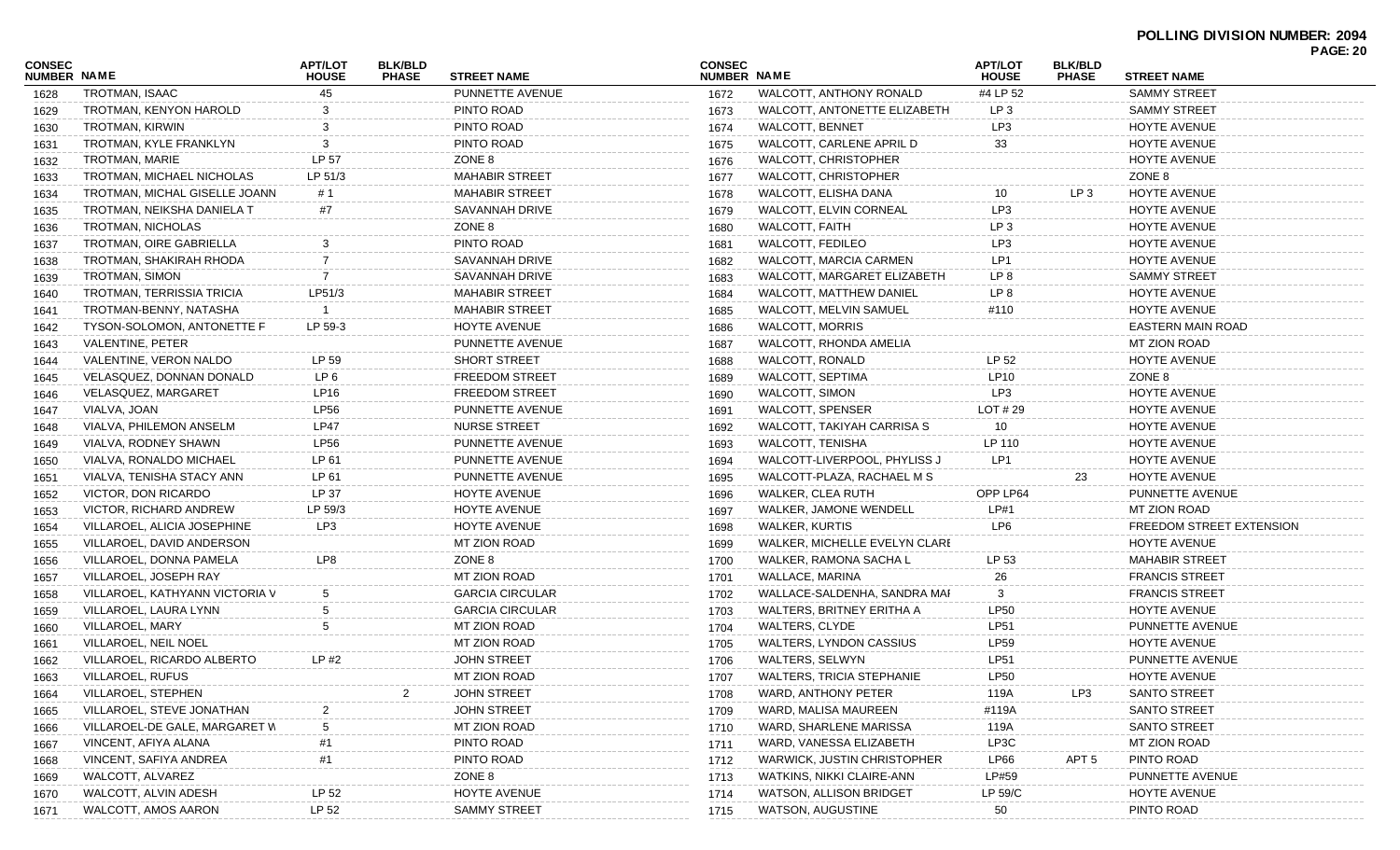|                                     |                                     |                                |                                |                        |                                     |                                  |                                |                                |                          | <b>PAGE: 21</b> |
|-------------------------------------|-------------------------------------|--------------------------------|--------------------------------|------------------------|-------------------------------------|----------------------------------|--------------------------------|--------------------------------|--------------------------|-----------------|
| <b>CONSEC</b><br><b>NUMBER NAME</b> |                                     | <b>APT/LOT</b><br><b>HOUSE</b> | <b>BLK/BLD</b><br><b>PHASE</b> | <b>STREET NAME</b>     | <b>CONSEC</b><br><b>NUMBER NAME</b> |                                  | <b>APT/LOT</b><br><b>HOUSE</b> | <b>BLK/BLD</b><br><b>PHASE</b> | <b>STREET NAME</b>       |                 |
| 1716                                | WATSON, BERNADETTE NATASHA          | <b>LP59</b>                    |                                | PUNNETTE AVENUE        | 1760                                | <b>WILLIAMS, ANSLEM ASHTON</b>   | #24                            | <b>LP54</b>                    | <b>SAVANNAH DRIVE</b>    |                 |
| 1717                                | WATSON, CALVIN JOSEPH               | LP59                           |                                | PUNNETTE AVENUE        | 1761                                | WILLIAMS, ARLENE DEBORAH         |                                |                                | HOYTE AVENUE             |                 |
| 1718                                | WATSON, CHARLES GARY                | 23                             |                                | PUNNETTE AVENUE        | 1762                                | WILLIAMS, CAROL ANN              | LP1                            |                                | <b>EASTERN MAIN ROAD</b> |                 |
| 1719                                | WATSON, CHRIS ANTHONY               | LP 59                          |                                | <b>HOYTE AVENUE</b>    | 1763                                | WILLIAMS, CHERRY-ANN ANISA       | 22                             |                                | <b>SAVANNAH DRIVE</b>    |                 |
| 1720                                | WATSON, ELIZABETH LISA              | 59                             |                                | <b>HOYTE AVENUE</b>    | 1764                                | WILLIAMS, CHRISTOPHER FRANCIS    | #20                            |                                | SAVANNAH DRIVE           |                 |
| 1721                                | WATSON, ENA MARGARET                | LP 59                          |                                | HOYTE AVENUE           | 1765                                | WILLIAMS, CINDY PRISCILLA        | 213                            |                                | <b>FREEDOM STREET</b>    |                 |
| 1722                                | WATSON, JEMMA ALLISON               | 59                             |                                | <b>1ST AVENUE</b>      | 1766                                | WILLIAMS, CRYSTAL ADRIANNA L     | LP 57                          |                                | HOYTE AVENUE             |                 |
| 1723                                | <b>WATSON, NICHOLAS PERRY</b>       | LP 46                          |                                | PUNNETTE AVENUE        | 1767                                | <b>WILLIAMS, DEBORAH</b>         | 51                             |                                | SAVANNAH DRIVE           |                 |
| 1724                                | <b>WATSON, PHILLIP</b>              | <b>LP59</b>                    |                                | PUNNETTE AVENUE        | 1768                                | WILLIAMS, DERRICK RYAN           |                                |                                | <b>FREEDOM STREET</b>    |                 |
| 1725                                | <b>WATSON, POPE</b>                 | LP59                           |                                | <b>HOYTE AVENUE</b>    | 1769                                | WILLIAMS, DEXTER MARTIN          | 213                            |                                | <b>FREEDOM STREET</b>    |                 |
| 1726                                | WATSON RAMPERSAD, JULIA             | <b>LP59</b>                    |                                | HOYTE AVENUE           | 1770                                | <b>WILLIAMS, DOREEN</b>          | LP <sub>9</sub>                |                                | MT ZION ROAD             |                 |
| 1727                                | WATSON-ALI, EMMA                    | 59                             |                                | <b>1ST AVENUE</b>      | 1771                                | WILLIAMS, EDWIN                  | 16                             |                                | <b>EASTERN MAIN ROAD</b> |                 |
| 1728                                | WATTS, RACHEL                       | OPP LP 53                      |                                | PUNNETTE AVENUE        | 1772                                | WILLIAMS, GARFIELD ALPHANSO      | LP53                           |                                | HOYTE AVENUE             |                 |
| 1729                                | <b>WELLINGTON, ANDREW</b>           |                                |                                | PUNNETTE AVENUE        | 1773                                | WILLIAMS, HEMA                   | 24                             |                                | SAVANNAH DRIVE           |                 |
| 1730                                | WELLINGTON, DEXTER SHAWN            | LP 50                          |                                | PUNNETTE AVENUE        | 1774                                | <b>WILLIAMS, JESSICA NATALIE</b> | 23                             |                                | <b>SAVANNAH DRIVE</b>    |                 |
| 1731                                | WELLINGTON, GARVEY-ANN LYDIA        | 43                             |                                | MT ZION ROAD           | 1775                                | WILLIAMS, JOANNE JUNE            | <b>LP24</b>                    |                                | SAVANNAH DRIVE           |                 |
| 1732                                | WELLINGTON, MARCUS MOSIAH G         |                                |                                | MT ZION ROAD           | 1776                                | WILLIAMS, KENNETH JNR            |                                | 24                             | SAVANNAH DRIVE           |                 |
| 1733                                | WELLINGTON, MARTHA                  | LOT <sub>43</sub>              |                                | ZONE 8                 | 1777                                | WILLIAMS, LEMUEL JUDAH           | LP 62                          |                                | PINTO ROAD               |                 |
| 1734                                | <b>WELLINGTON, TRINELLE CYRILLA</b> | 59                             |                                | <b>PUNNETTE AVENUE</b> | 1778                                | <b>WILLIAMS, MARCELINE</b>       | 24                             |                                | <b>SAVANNAH DRIVE</b>    |                 |
| 1735                                | WESTFIELD, CLETA ALIENA             |                                |                                | <b>1ST AVENUE</b>      | 1779                                | WILLIAMS, MARCELLO               | 23                             |                                | SAVANNAH DRIVE           |                 |
| 1736                                | WESTFIELD, KYLE CLEVELAND           | 72                             |                                | <b>1ST AVENUE</b>      | 1780                                | <b>WILLIAMS, MARCUS MICHAEL</b>  | 22                             |                                | <b>SAVANNAH DRIVE</b>    |                 |
| 1737                                | WESTFIELD, LATOYA ANASTASIA         | 72                             |                                | <b>1ST AVENUE</b>      | 1781                                | WILLIAMS, MARIO SHAWN            | LP <sub>2</sub>                |                                | HOYTE AVENUE             |                 |
| 1738                                | WESTON, JANET CLARENCIA             | LP 62                          |                                | PUNNETTE AVENUE        | 1782                                | WILLIAMS, MARSHA JUNE            | 23                             |                                | <b>SAVANNAH DRIVE</b>    |                 |
| 1739                                | WHARTON, ALMASIE VONNETTA           | LP59-1                         |                                | PUNNETTE AVENUE        | 1783                                | WILLIAMS, MARSHA MELISSA         |                                |                                | <b>BERNARD LANE</b>      |                 |
| 1740                                | WHARTON, ALVIN                      | <b>LP59</b>                    |                                | PUNNETTE AVENUE        | 1784                                | WILLIAMS, MAURA                  | LP4                            |                                | SAVANNAH DRIVE           |                 |
| 1741                                | <b>WHARTON, GAMALI VERENA</b>       | <b>LP59</b>                    |                                | PUNNETTE AVENUE        | 1785                                | <b>WILLIAMS, MICHAEL</b>         | 22                             |                                | SAVANNAH DRIVE           |                 |
| 1742                                | WHARTON, JOSEPHINE BERNADET         | <b>LP59</b>                    |                                | PUNNETTE AVENUE        | 1786                                | WILLIAMS, NICHOLAS SOLOMON       | LP#51                          |                                | MT ZION ROAD             |                 |
| 1743                                | WHARTON, KAREN KERLENE              | 7                              |                                | <b>MAHABIR STREET</b>  | 1787                                | WILLIAMS, NNEKA HASINA           | LP 62                          |                                | PUNNETTE AVENUE          |                 |
| 1744                                | <b>WHARTON, KERNE</b>               | LP115                          |                                | ZONE 8                 | 1788                                | WILLIAMS, PETER MICHAEL          |                                |                                | <b>FREEDOM STREET</b>    |                 |
| 1745                                | <b>WHARTON, KERNEL KEENAN</b>       |                                |                                | <b>MAHABIR STREET</b>  | 1789                                | WILLIAMS, RANDOLPH               | LP <sub>3</sub>                |                                | <b>FREEDOM STREET</b>    |                 |
| 1746                                | WHARTON, KEVIN                      |                                |                                | MT ZION ROAD           | 1790                                | WILLIAMS, RICHARD DAVID          | LP8                            |                                | MT ZION ROAD             |                 |
| 1747                                | <b>WHARTON, NADINE DENISCIA</b>     | <b>LP59</b>                    |                                | PUNNETTE AVENUE        | 1791                                | WILLIAMS, SARAH KELLY            | LP <sub>3</sub>                |                                | <b>FREEDOM STREET</b>    |                 |
| 1748                                | <b>WHARTON, THOMAS</b>              | LOT53                          |                                | HOYTE AVENUE           | 1792                                | <b>WILLIAMS, SHANICE KURLENE</b> | LP1                            |                                | HOYTE AVENUE             |                 |
| 1749                                | WHARTON, TIFFANY RUTH ALICIA        | <b>LP60</b>                    |                                | PUNNETTE AVENUE        | 1793                                | WILLIAMS, TYRESE OMARI           | LP 54                          |                                | <b>FREEDOM STREET</b>    |                 |
| 1750                                | <b>WHARTON, VERA</b>                | 7                              |                                | ZONE 8                 | 1794                                | WILLIAMS-BONEY, ANNA MARIA       | 21                             |                                | SAVANNAH DRIVE           |                 |
| 1751                                | WHARTON-ADAMS, ALICIA DIANNE        | 50                             |                                | HOYTE AVENUE           | 1795                                | WILLIAMS-LONG, SAVITRE           | #49                            |                                | HOYTE AVENUE             |                 |
| 1752                                | WHITE, KACHE OCEAN AJADAWN          |                                |                                | PINTO ROAD             | 1796                                | WILLIAMS-MÜLLER, MARCIA          | 25                             |                                | SAVANNAH DRIVE           |                 |
| 1753                                | WHITEMAN, ASHTON LAWRENCE           | 68                             |                                | SAVANNAH DRIVE         | 1797                                | WILLIAMS-OLTON, GERALDINE DEB    | 51                             |                                | SAVANNAH DRIVE           |                 |
| 1754                                | WHITEMAN, LESLIE                    | <b>LP11</b>                    |                                | SAVANNAH DRIVE         | 1798                                | WILLIAMS-ST CLAIR, MATHILDA      | 198                            |                                | <b>FREEDOM STREET</b>    |                 |
| 1755                                | <b>WHITEMAN, SHELDON GORDON</b>     |                                |                                | SAVANNAH DRIVE         | 1799                                | WILSON, ALBERT EDWARD            |                                |                                | SAVANNAH DRIVE           |                 |
| 1756                                | WHITEMAN STANLEY, CHARLIAN          | 3                              |                                | SAVANNAH DRIVE         | 1800                                | WILSON, PHILLIP AQUILLE SHELDOI  | <b>LP51</b>                    |                                | <b>JOHN STREET</b>       |                 |
| 1757                                | WHITTAKER-MALCOLM, SHELLY-AN        |                                | LP 56                          | MT ZION ROAD           | 1801                                | WILSON, SELWYN JOSEPH            | OPP LP51                       |                                | MT ZION ROAD             |                 |
| 1758                                | WILLIAMS, ALANA MARIA               | LP1                            |                                | HOYTE AVENUE           | 1802                                | WILSON, SULA KENDALL             | LP150                          |                                | <b>1ST AVENUE</b>        |                 |
| 1759                                | WILLIAMS, ALEX CHRISTOPHER          | LP9                            |                                | <b>MAHABIR STREET</b>  | 1803                                | WILSON-BAIN, WENDY               | 45                             |                                | MT ZION ROAD             |                 |
|                                     |                                     |                                |                                |                        |                                     |                                  |                                |                                |                          |                 |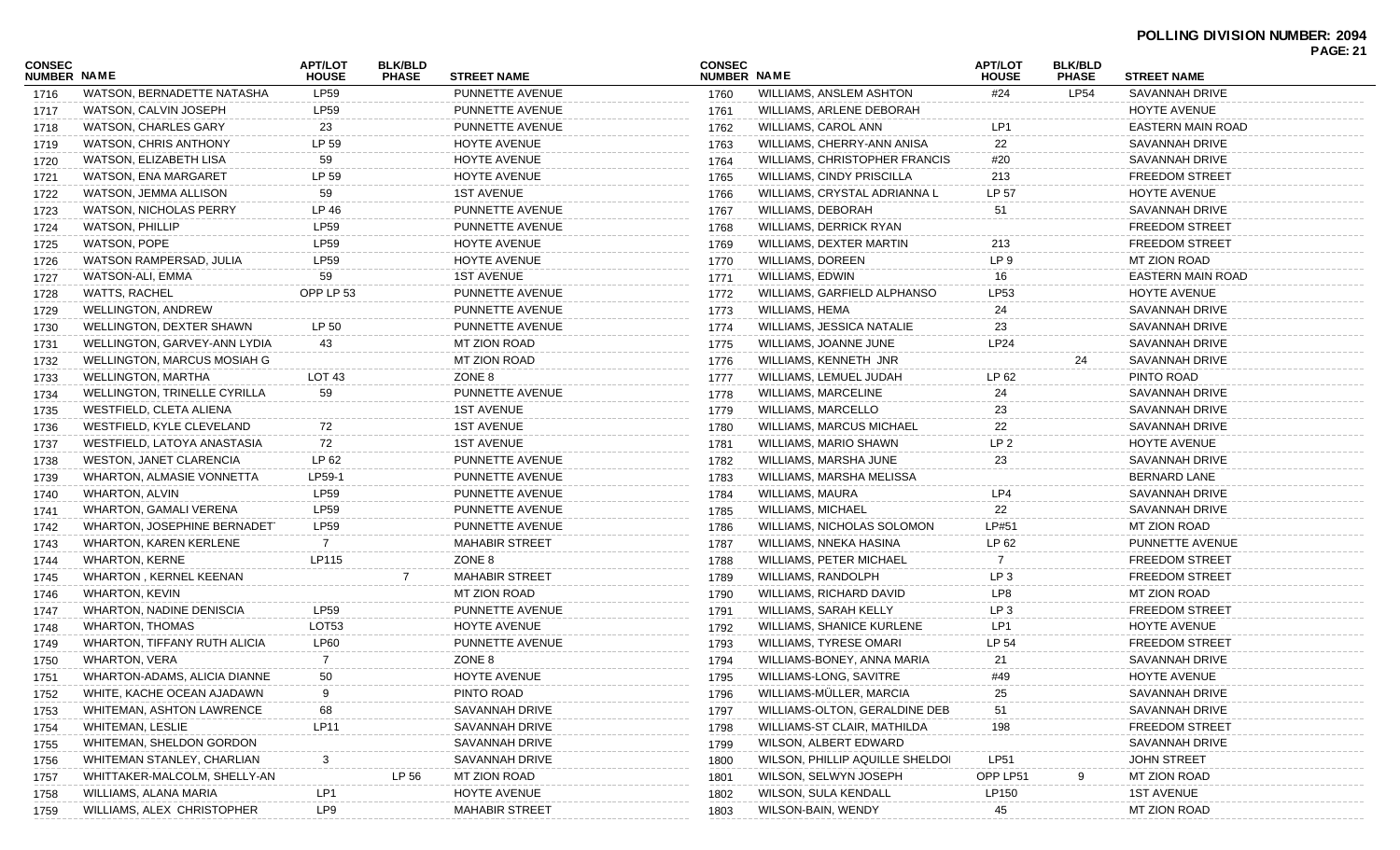| <b>CONSEC</b><br><b>NUMBER NAME</b> |                               | <b>APT/LOT</b><br><b>HOUSE</b> | <b>BLK/BLD</b><br><b>PHASE</b> | <b>STREET NAME</b>       |
|-------------------------------------|-------------------------------|--------------------------------|--------------------------------|--------------------------|
| 1804                                | WILSON-ROSS, JUNE CARMENA     | LP 67/1                        |                                | <b>BERNARD LANE</b>      |
| 1805                                | WILTSHIRE, LLEWELLYN          | 3                              |                                | <b>BERNARD LANE</b>      |
| 1806                                | <b>WISEMAN, KURTIS LEO</b>    |                                | LP 38                          | EASTERN MAIN ROAD        |
| 1807                                | WISEMAN, SHELDON BERTRAND     |                                |                                | EASTERN MAIN ROAD        |
| 1808                                | WONG, JONATHAN MARCUS TIMOTI  | LP644                          |                                | <b>EASTERN MAIN ROAD</b> |
| 1809                                | WONG, KIMBERLY MELINDA        | <b>LP59</b>                    |                                | <b>HOYTE AVENUE</b>      |
| 1810                                | WONG, LENIN                   | LP 59                          |                                | <b>HOYTE AVENUE</b>      |
| 1811                                | WONG, MERVYN                  | <b>LP644</b>                   |                                | PINTO ROAD               |
| 1812                                | WONG, PATRICIA                | LP644                          |                                | PINTO ROAD               |
| 1813                                | WRIGHT, HENRY                 |                                |                                | <b>FREEDOM STREET</b>    |
| 1814                                | YEARWOOD, BARBARA ROSE P      | 236                            |                                | <b>GETWELL AVENUE</b>    |
| 1815                                | YEARWOOD-BENJAMIN, SIMONE ER  | 236                            |                                | <b>GETWELL AVENUE</b>    |
| 1816                                | YEE KON CHUNG, CHARMAINE ELE, | 1                              |                                | <b>GARCIA CIRCULAR</b>   |
| 1817                                | YORKE, CHARMAIN CLARE         | LP61                           |                                | PINTO ROAD               |
| 1818                                | YORKE, DAWN REGINA            |                                |                                | PUNNETTE AVENUE          |
| 1819                                | YORKE, JUNIOR DESMOND         | LP62                           |                                | PUNNETTE AVENUE          |
| 1820                                | YORKE, MARGARET               |                                |                                | PUNNETTE AVENUE          |
| 1821                                | YORKE, THEODORA IRENACUS      |                                |                                | PUNNETTE AVENUE          |
| 1822                                | YORKE, VALERIE                |                                | <b>LP62</b>                    | PUNNETTE AVENUE          |
| 1823                                | YOUNG, AISHA CUQUI            | 188                            |                                | <b>FREEDOM STREET</b>    |
| 1824                                | YOUNG, AKO                    | 13B                            |                                | <b>FREEDOM STREET</b>    |
| 1825                                | YOUNG, LAQUANDA KEONA         | 120                            |                                | <b>SANTO STREET</b>      |
| 1826                                | YOUNG, LUCY MARVA VERNA       | LP16                           |                                | <b>FREEDOM STREET</b>    |
| 1827                                | YOUNG, MOVITA KOONTEE         | 198                            |                                | <b>FREEDOM STREET</b>    |
| 1828                                | YOUNG, ROBERT                 | 198                            |                                | <b>FREEDOM STREET</b>    |
| 1829                                | YOUNG, ROGER                  | LP62                           |                                | PINTO ROAD               |
| 1830                                | YOUNG-MAYERS, ASSATA          | <b>LP15</b>                    |                                | <b>FREEDOM STREET</b>    |